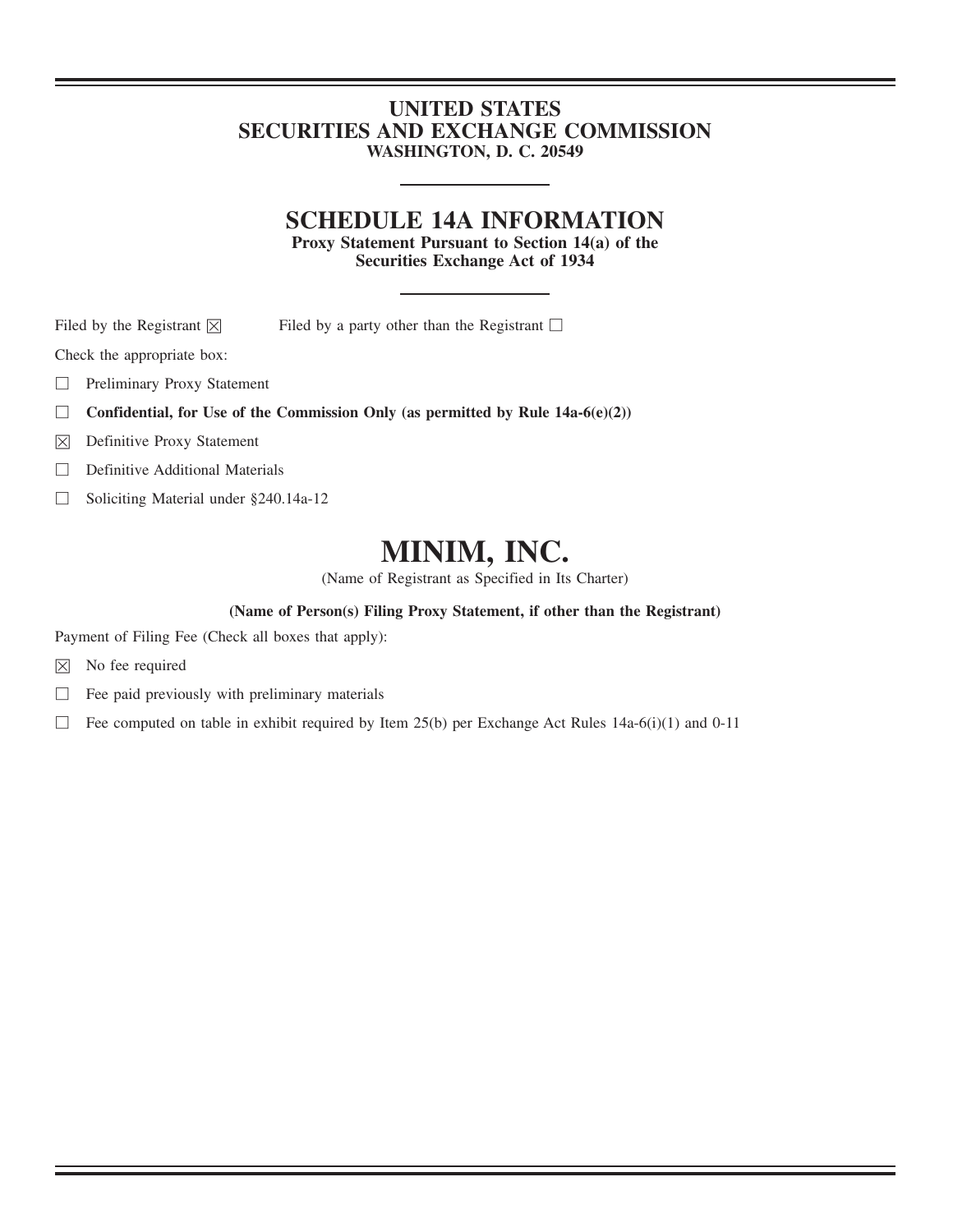## **MINIM, INC.** 848 Elm Street Manchester, New Hampshire, 03101

Dear Stockholder:

You are cordially invited to attend the Virtual Annual Meeting of Stockholders of Minim, Inc. to be held on Wednesday, June 8, 2022. Due to the continuing public health impact of the coronavirus (COVID-19) pandemic, as well as to support the health and well-being of our stockholders and employees, our Annual Meeting will be a ''virtual meeting'' of stockholders, which will be conducted exclusively via online audio-only broadcast. You will be able to participate in the Annual Meeting, vote your shares and submit your questions during the meeting via the Internet by visiting www.virtualshareholdermeeting.com/MINM2022. The meeting will be held in virtual format only and will begin at 10:00 a.m. Eastern Time. After the short formal part of the meeting, there will be a business presentation and a question-and-answer period.

Whether or not you plan to attend the Annual Meeting, we urge you to vote your shares by using one of the voting options available to you as described in the accompanying Proxy Statement. If you wish to revoke your proxy at the meeting, you can withdraw your proxy and vote your shares electronically during the meeting.

The Board of Directors has fixed the close of business on April 11, 2022 as the record date for determination of stockholders entitled to notice of, and to vote at, the Annual Meeting and any adjournments or postponements thereof.

I look forward to seeing those of you who will be able to participate in the Annual Meeting in its virtual format.

Very truly yours,

Graham Chynoweth Chief Executive Officer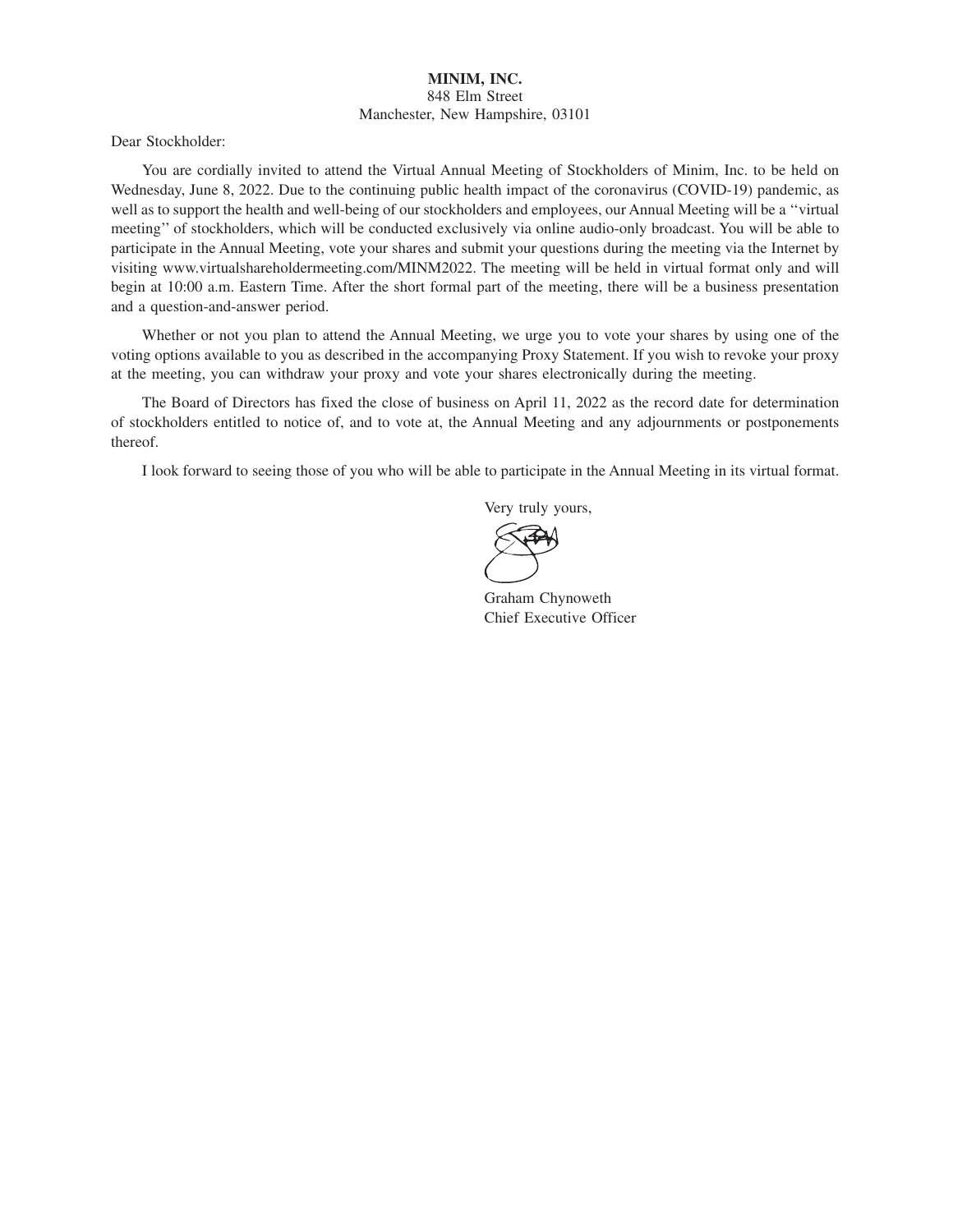## **MINIM, INC.** 848 Elm Street Manchester, New Hampshire, 03101

## **NOTICE OF VIRTUAL ANNUAL MEETING OF STOCKHOLDERS**

NOTICE IS HEREBY GIVEN that the Virtual Annual Meeting of Stockholders (the "Annual Meeting") of Minim, Inc. (the ''Company'') will be held on Wednesday, June 8, 2022 at 10:00 a.m. Eastern Time. The meeting will be held for the following purposes:

- **1.** To elect the eight nominees named in the accompanying Proxy Statement to serve as directors for the ensuing year until their respective successors are duly elected and qualified;
- **2.** To approve the Omnibus Incentive Compensation Plan;
- **3.** To approve the Non-Employee Directors Compensation Plan;
- **4.** To ratify the appointment of RSM US LLP as the Company's independent registered public accounting firm for its fiscal year ending December 31, 2022;
- **5.** To approve by a non-binding advisory vote the compensation of the Company's named executive officers (the ''say-on-pay'' vote);
- **6.** To vote on a shareholder proposal regarding the right to call special meetings; and
- **7.** To transact such other business as may properly come before the meeting or any adjournment thereof.

The foregoing items of business are more fully described in the Proxy Statement accompanying this Notice. The Board of Directors has fixed the close of business on April 11, 2022 as the record date for determining the stockholders entitled to receive notice of and to vote at the Annual Meeting and any continuation or adjournment thereof. We are using the U.S. Securities and Exchange Commission rule that allows companies to furnish their proxy materials over the Internet. This allows us to mail our stockholders a notice instead of a paper copy of the Proxy Statement and our 2021 Annual Report on Form 10-K. The notice contains instructions on how our stockholders may access our Proxy Statement and Annual Report over the Internet and how our stockholders can receive a paper copy of our proxy materials, including the Proxy Statement, our 2021 Annual Report on Form 10-K and a proxy card. Stockholders who do not receive a notice, including stockholders who have previously requested to receive paper copies of proxy materials, will receive a paper copy of the proxy materials by mail unless they have previously requested delivery of proxy materials electronically. Employing this distribution process will help us to conserve natural resources and reduce the costs of printing and distributing our proxy materials. The Proxy Statement and form of proxy are being distributed and made available on or about May 2, 2022.

To attend the virtual meeting, vote, examine the stockholders list and ask questions, go to www.virtualshareholdermeeting.com/MINM2022. You will need the 16-digit confirmation number included on your proxy card or on the instructions that accompany your proxy materials. Because the Annual Meeting is virtual and being conducted over the Internet, stockholders will not be able to attend the Annual Meeting in person.

All stockholders are cordially invited to participate in the Virtual Annual Meeting. Whether or not you plan to participate in the Annual Meeting, you are urged to vote by proxy in accordance with the instructions included in the accompanying Proxy Statement. Any stockholder participating in the Annual Meeting may vote electronically during the meeting even if she or he has voted by proxy.

BY ORDER OF THE BOARD OF DIRECTORS



Graham Chynoweth Chief Executive Officer

Manchester, New Hampshire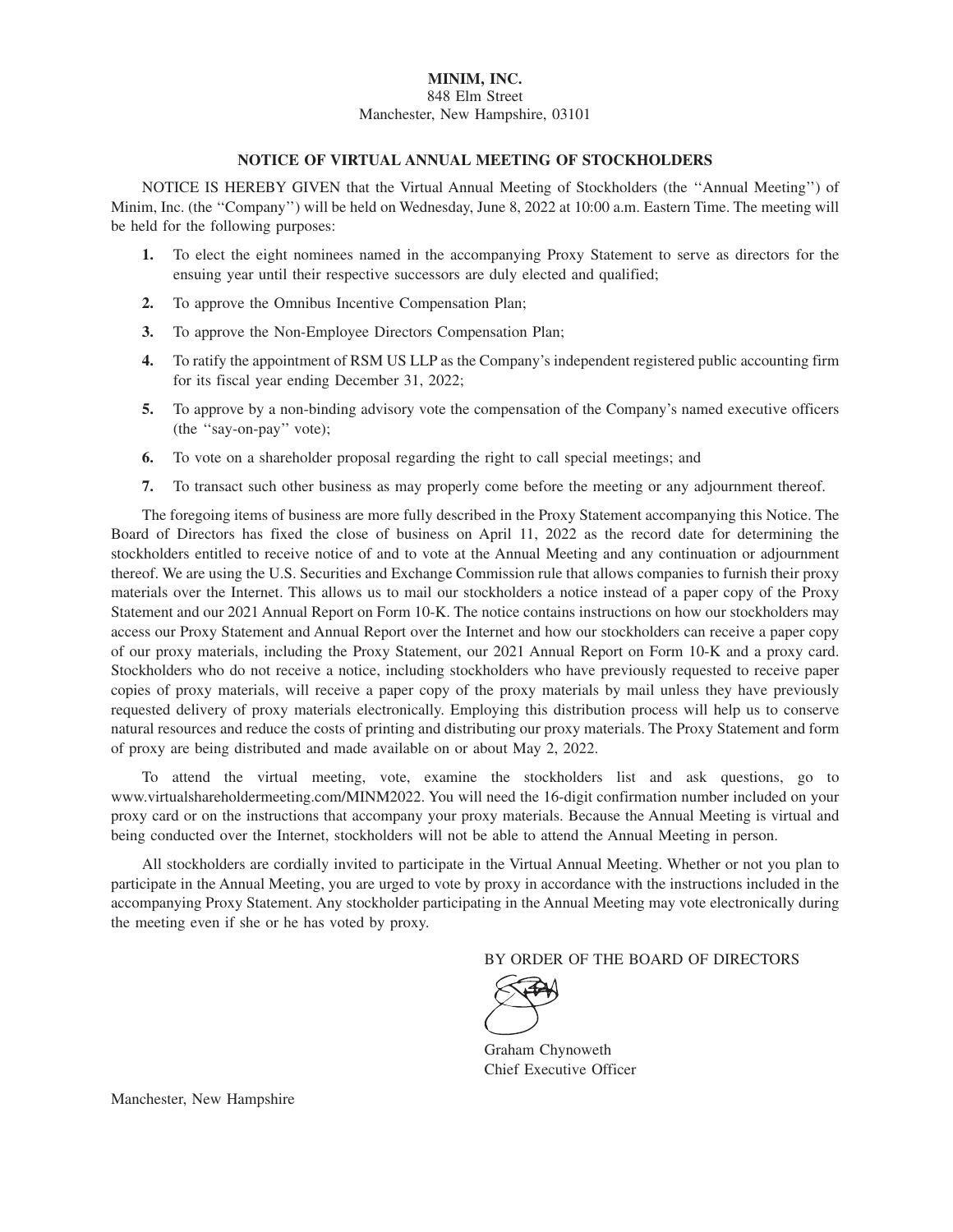**Important Notice Regarding the Availability of Proxy Materials for the Stockholder Meeting to be Held on Wednesday, June 8, 2022: The Proxy Statement for the Annual Meeting and the Annual Report to Stockholders for the year ended December 31, 2021 are available at www.proxyvote.com.**

IMPORTANT: YOU ARE URGED TO SUBMIT YOUR PROXY BY INTERNET OR TELEPHONE BY FOLLOWING THE INSTRUCTIONS AVAILABLE IN THE ACCOMPANYING PROXY STATEMENT. EVEN IF YOU HAVE SUBMITTED YOUR PROXY, YOUR PROXY MAY BE REVOKED AT ANY TIME PRIOR TO EXERCISE BY FILING WITH THE COMPANY A WRITTEN REVOCATION, BY EXECUTING A PROXY AT A LATER DATE, OR BY PARTICIPATING IN AND VOTING AT THE MEETING.

THANK YOU FOR ACTING PROMPTLY.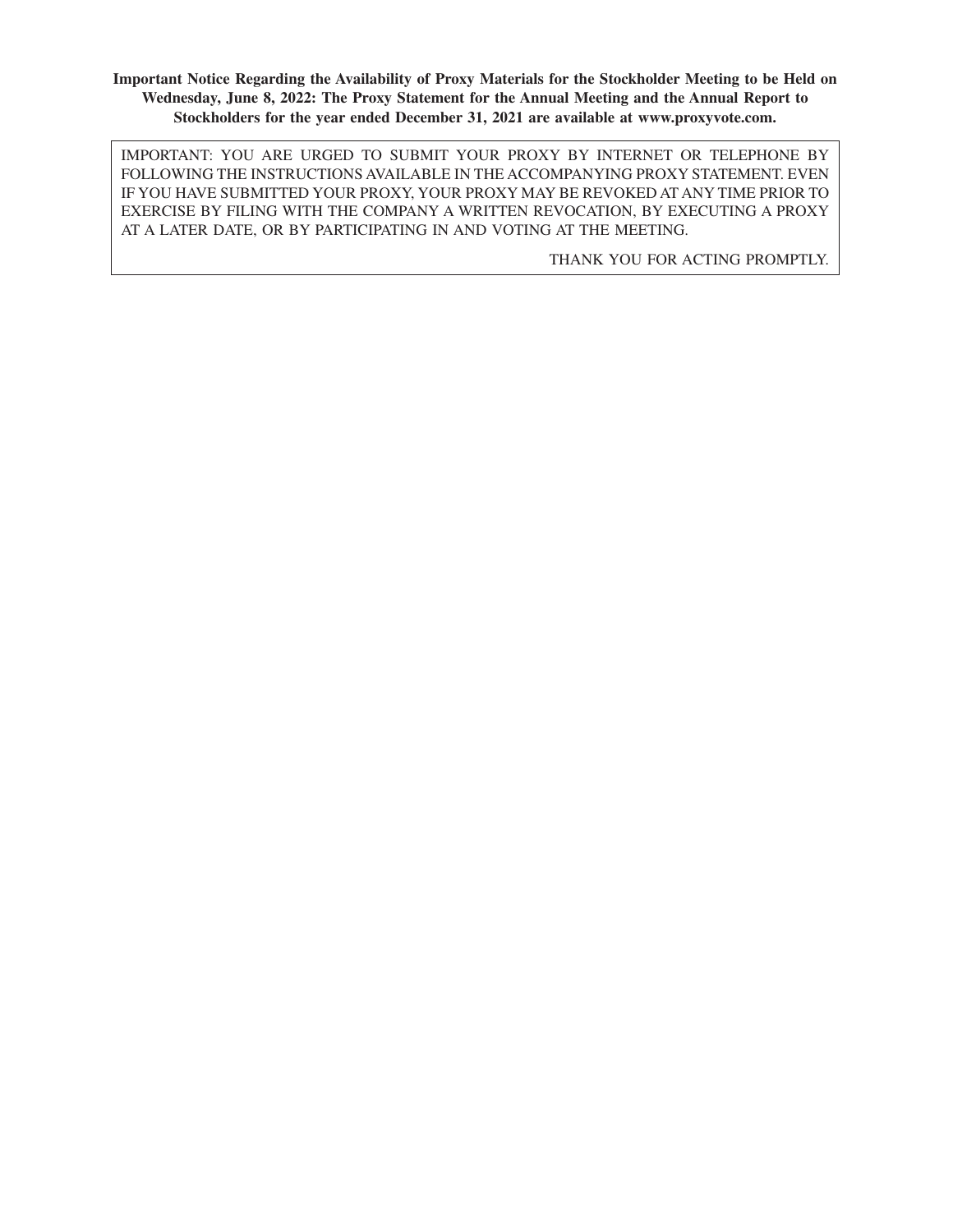## **MINIM, INC.**

## **PROXY STATEMENT FOR THE 2022 ANNUAL MEETING OF STOCKHOLDERS TO BE HELD ON JUNE 8, 2022**

## **INFORMATION CONCERNING SOLICITATION AND VOTING**

#### **General**

The enclosed proxy is solicited on behalf of the Board of Directors of Minim, Inc., for use at the Virtual Annual Meeting of Stockholders to be held on Wednesday, June 8, 2022 at 10:00 a.m. Eastern Time (the ''Annual Meeting''), or at any continuation or adjournment thereof, for the purposes set forth herein and in the accompanying Notice of Annual Meeting of Stockholders. Stockholders can participate in the Virtual Annual Meeting by visiting www.virtualshareholdermeeting.com/MINM2022. In this proxy statement we refer to Minim, Inc., which does business under the name Minim, as ''Minim,'' the ''Company,'' ''we,'' or ''us.''

At the Annual Meeting, the stockholders will be asked:

- 1. To elect the eight nominees named in the accompanying Proxy Statement to serve as directors for the ensuing year until their respective successors are duly elected and qualified;
- 2. To approve the Omnibus Incentive Compensation Plan;
- 3. To approve the Non-Employee Directors Compensation Plan;
- 4. To ratify the appointment of RSM US LLP as the Company's independent registered public accounting firm for its fiscal year ending December 31, 2022;
- 5. To approve by a non-binding advisory vote the compensation of the Company's named executive officers (the ''say-on-pay'' vote);
- 6. To vote on a shareholder proposal regarding the right to call special meetings; and
- 7. To transact such other business as may properly come before the meeting or any adjournment thereof.

This Proxy Statement and form of proxy were first provided to stockholders entitled to vote at the Annual Meeting on or about May 2, 2022, together with our 2021 Annual Report on Form 10-K.

#### **Board's Recommendation**

Our Board of Directors recommends that you vote:

- **1.** "**FOR**" the election of the eight nominated directors;
- **2.** ''**FOR**'' the approval of the Minim, Inc. Omnibus Incentive Compensation Plan;
- **3.** ''**FOR**'' the approval of the Minim, Inc. Non-Employee Directors Compensation Plan;
- **4.** ''**FOR**'' the ratification of the appointment of RSM US LLP as the Company's independent registered public accounting firm for the fiscal year ending December 31, 2022;
- **5.** ''**FOR**'' the approval of a non-binding advisory vote the compensation of the Company's named executive officers (the ''say-on-pay'' vote); and
- **6.** ''**AGAINST**'' the shareholder proposal regarding the right to call special meetings.

#### **Record Date, Stock Ownership and Voting**

Only stockholders of record at the close of business on April 11, 2022, are entitled to receive notice of and to vote at the Annual Meeting. At the close of business on April 11, 2022, there were outstanding and entitled to vote 46,075,817 shares of common stock, par value \$.01 per share (''Common Stock''). Each stockholder is entitled to one vote for each share of Common Stock.

One-third of the shares of Common Stock outstanding and entitled to vote is required to be present or represented by proxy at the Annual Meeting in order to constitute the quorum necessary to take action at the Annual Meeting. Votes cast by proxy or in person at the Annual Meeting will be tabulated by the inspector of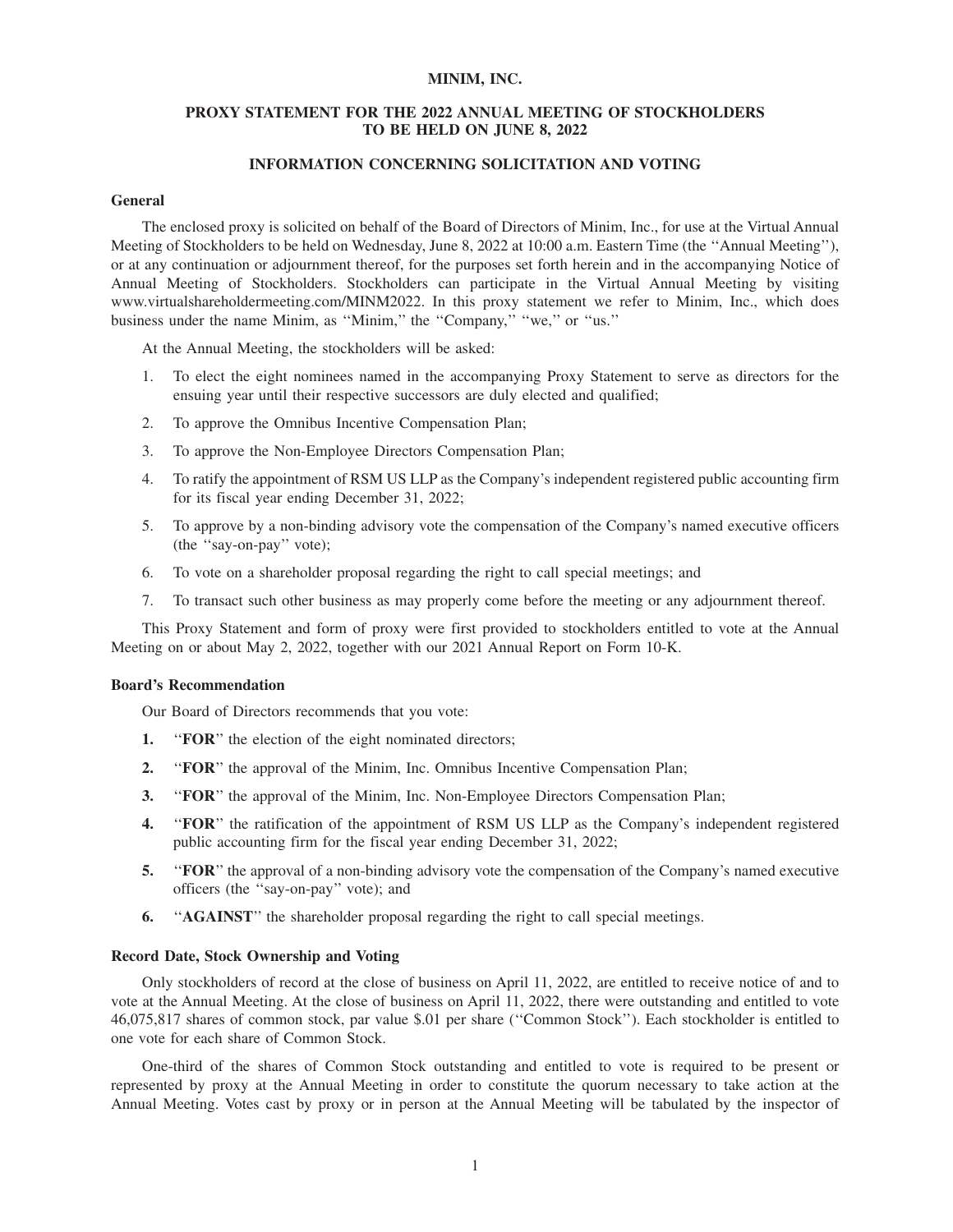elections appointed for the Annual Meeting. The inspector of elections will treat abstentions as shares of Common Stock that are present and entitled to vote for purposes of determining a quorum. Shares of Common Stock held of record by brokers who do not return a signed and dated proxy or do not comply with the voting instructions will not be considered present at the Annual Meeting, will not be counted towards a quorum and will not be voted on any proposal. Shares of Common Stock held of record by brokers who comply with the voting instructions but who fail to vote on one or more proposals (''broker non-votes'') will be considered present at the Annual Meeting and will count toward the quorum but will be deemed not to have voted on such proposal.

#### **What's required to approve each item?**

*Proposal 1: Election of Directors*. The eight nominees for the Board of Directors who receive the greatest number of votes cast by stockholders present in person or represented by proxy and entitled to vote thereon will be elected directors of Minim, Inc.

*Proposal 2: Approval of Minim, Inc. Omnibus Incentive Compensation Plan.* An affirmative vote of a majority of the shares entitled to vote and present in person or by proxy at the Annual Meeting will be necessary to approve the Minim, Inc. Omnibus Incentive Compensation Plan. Abstentions will have the same effect as a vote against this proposal. Broker non-votes will have no effect on the outcome of voting on this matter.

*Proposal 3: Approval of Minim, Inc. Non-Employee Directors Compensation Plan*. An affirmative vote of a majority of the shares entitled to vote and present in person or by proxy at the Annual Meeting will be necessary to approve the Minim, Inc. Non-Employee Directors Compensation Plan. Abstentions will have the same effect as a vote against this proposal. Broker non-votes will have no effect on the outcome of voting on this matter.

*Proposal 4: Ratification of Appointment of Independent Registered Public Accounting Firm*. An affirmative vote of a majority of the shares entitled to vote and present in person or by proxy at the Annual Meeting will be necessary to ratify the appointment of RSM US LLP as the Company's independent registered public accounting firm for the fiscal year ending December 31, 2022. Abstentions will have the same effect as a vote against this proposal. Broker non-votes will have no effect on the outcome of voting on this matter.

*Proposal 5: Say-on-Pay Vote*. An affirmative vote of a majority of the shares entitled to vote and present in person or by proxy at the Annual Meeting will be necessary to approve by a non-binding advisory vote the compensation of the Company's named executive officers. Abstentions will have the same effect as a vote against this proposal. Broker non-votes will have no effect on the outcome of voting on this matter.

*Proposal 6: Special Shareholder Meetings*. An affirmative vote of a majority of the shares entitled to vote and present in person or by proxy at the Annual Meeting will be necessary to approve the shareholder proposal requesting an amendment to the Company's Bylaws that will provide that one or more Minim stockholders beneficially holding, in the aggregate, ten percent (10%) or more of our outstanding common stock shall have the power to call a special stockholder meeting.

We do not intend to submit any other proposals to the stockholders at the Annual Meeting. The Board of Directors was not aware, a reasonable time before mailing of this proxy statement to stockholders, of any other business that may properly be presented for action at the Annual Meeting. If any other business should properly come before the Annual Meeting, shares represented by all proxies received by us will be voted with respect thereto in accordance with the best judgment of the persons named as attorneys in the proxies.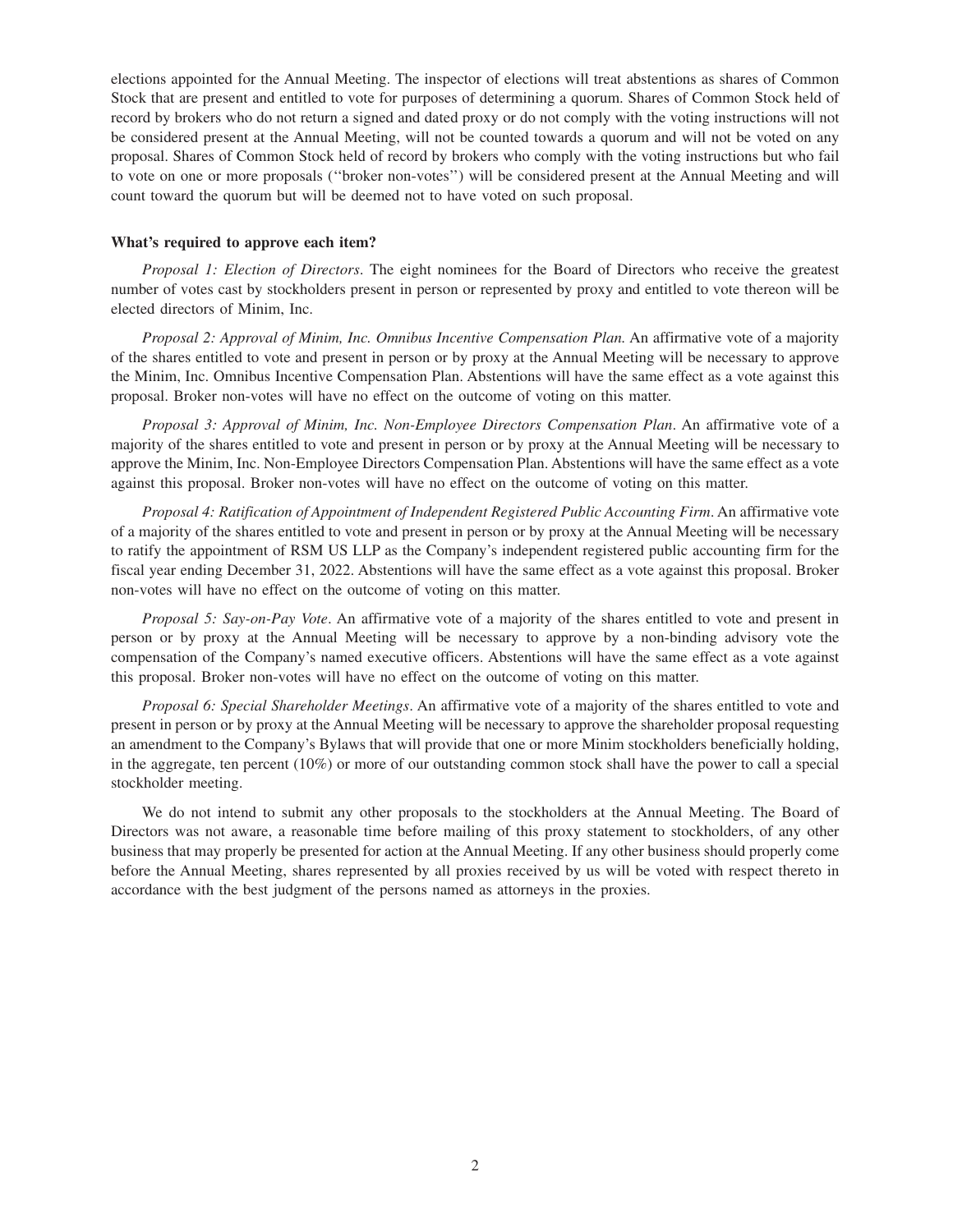## **How to Vote**

## BY THE INTERNET

• Go to www.virtualshareholdermeeting.com/MINM2022. You may vote via the Internet during the meeting. Have the information that is available on the proxy card and follow the instructions.

## BY TELEPHONE

Use any touch-tone telephone to dial 1-800-690-6903 to transmit your voting instructions up until 11:59 p.m. Eastern Time the day before the meeting date. Have your proxy card in hand when you call and then follow the instructions.

## BY MAIL

• To vote by written proxy, complete, sign and date your proxy card and return it promptly in the postage-paid envelope to Vote Processing, c/o Broadridge, 51 Mercedes Way, Edgewood NY 11717.

## **Revocability of Proxies**

Any person giving a proxy in the form accompanying this proxy statement has the power to revoke it at any time before the final vote. A person's proxy vote may be revoked by filing a written notice of revocation and sending such notice to Minim, Inc. at 848 Elm Street, Manchester, New Hampshire 03101, by duly executing a proxy bearing a later date, or by participating in the Annual Meeting and voting electronically.

## **Solicitation**

All costs of this solicitation of proxies will be borne by Minim. Minim may reimburse banks, brokerage firms and other persons representing beneficial owners of shares for their reasonable expenses incurred in forwarding solicitation materials to such beneficial owners. Solicitation of proxies by mail may be supplemented by telephone, fax, electronic mail, or personal solicitations by directors, officers, or employees of Minim. No additional compensation will be paid for any such services. Minim may engage a professional proxy solicitation firm to assist in the proxy solicitation and, if so, will pay such solicitation firm customary fees plus expenses.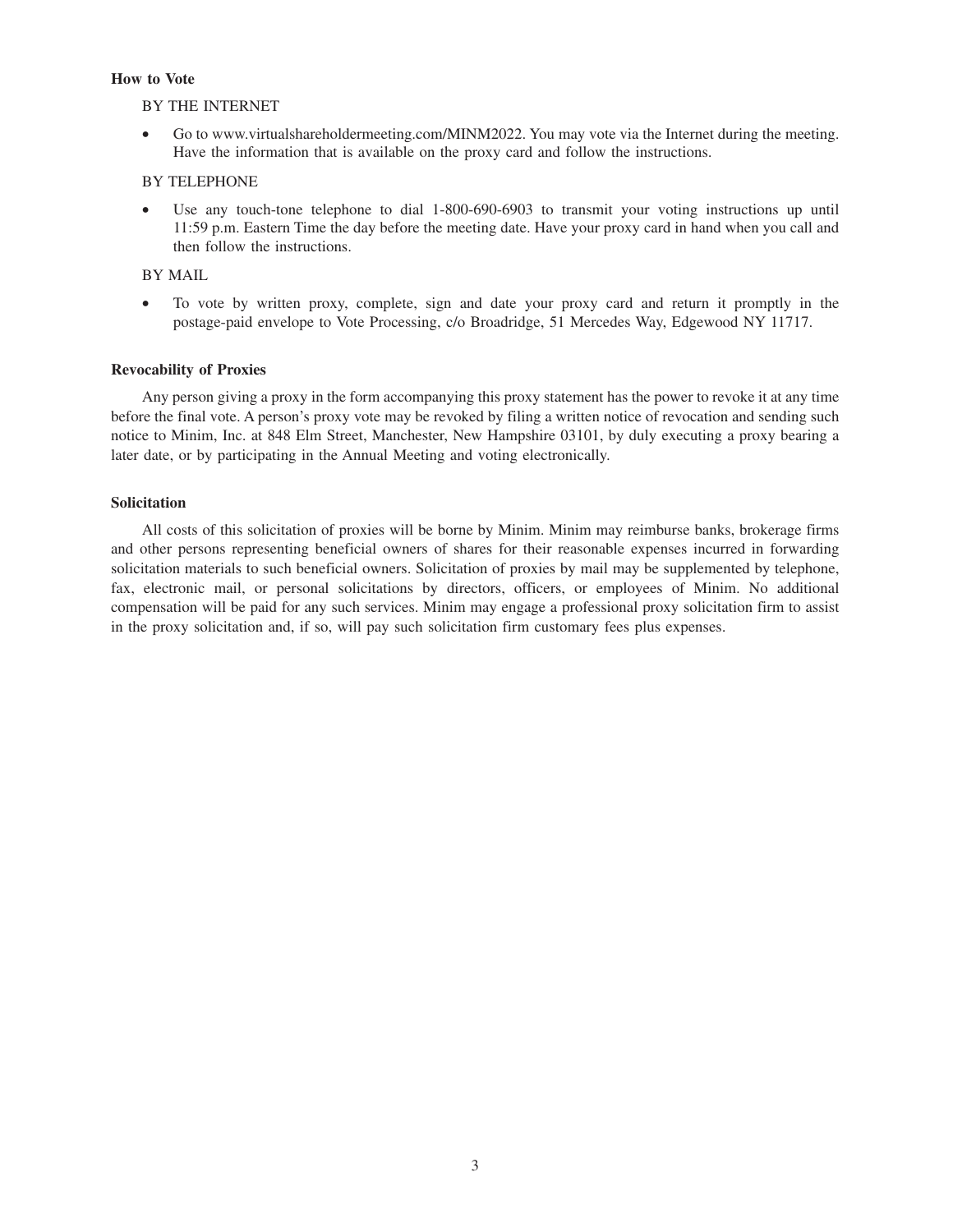#### **PROPOSAL NO. 1**

## **ELECTION OF DIRECTORS**

Minim, Inc.'s Board of Directors (the ''Board of Directors'') is currently comprised of eight members. The Board of Directors, upon the recommendation of the Nominating and Corporate Governance Committee, has nominated the persons listed below for election as directors of Minim, all of whom have been nominated for re-election. All of the nominees for the Board of Directors have consented to be named in this proxy statement and to serve as a director, if elected.

- David Aronoff
- Dan Artusi
- Graham Chynoweth
- Philip Frank
- Elizabeth Hitchcock
- Jeremy Hitchcock
- Joshua Horowitz
- Sandra Howe

The Nominating and Corporate Governance Committee is committed to continuing to identify and recruit highly qualified director candidates with diverse experiences, perspectives, and backgrounds to join our Board. The table below provides certain information regarding the composition of our Board of Directors. Each of the categories listed in the below table has the meaning as it is used in Nasdaq Rule 5605(f) and related instructions.

| Total Number of Directors               |                | 8    |                               |
|-----------------------------------------|----------------|------|-------------------------------|
|                                         | Female         | Male | Did not<br>Disclose<br>Gender |
| <b>Directors</b>                        | 2              | 6    |                               |
| <b>Demographic Information:</b>         |                |      |                               |
| African American or Black               |                |      |                               |
| Alaskan Native or Native American       |                |      |                               |
| Asian                                   |                |      |                               |
| Hispanic or Latinx                      |                |      |                               |
| Native Hawaiian or Pacific Islander     |                |      |                               |
| White                                   | $\mathfrak{D}$ | 4    |                               |
| Two or More Races or Ethnicities        |                |      |                               |
| LGBTQ+                                  |                |      |                               |
| Did not Disclose Demographic Background |                |      |                               |

## **Board Diversity Matrix (As of April 11, 2022)**

All nominees are currently directors of Minim. Unless otherwise instructed, the proxy holders will vote the proxies received by them for the nominees named above. In the event that any nominee is unable or unwilling to serve as a director at the time of the Annual Meeting, the proxies will be voted for the nominee, if any, who will be designated by the present Board of Directors to fill the vacancy. It is not expected that any nominee will be unable or unwilling to serve as a director. Each director elected will hold office until the next Annual Meeting or until her or his successor is duly elected or appointed and qualified, unless her or his office is earlier vacated in accordance with the Amended and Restated Certificate of Incorporation of Minim or she or he becomes disqualified to act as a director. The eight nominees who receive the greatest number of votes cast by stockholders present, in person or by proxy, and entitled to vote at the Annual Meeting, will be elected directors of Minim. If elected, each of the eight nominees will serve a one-year term expiring at the 2023 Annual Meeting of Stockholders.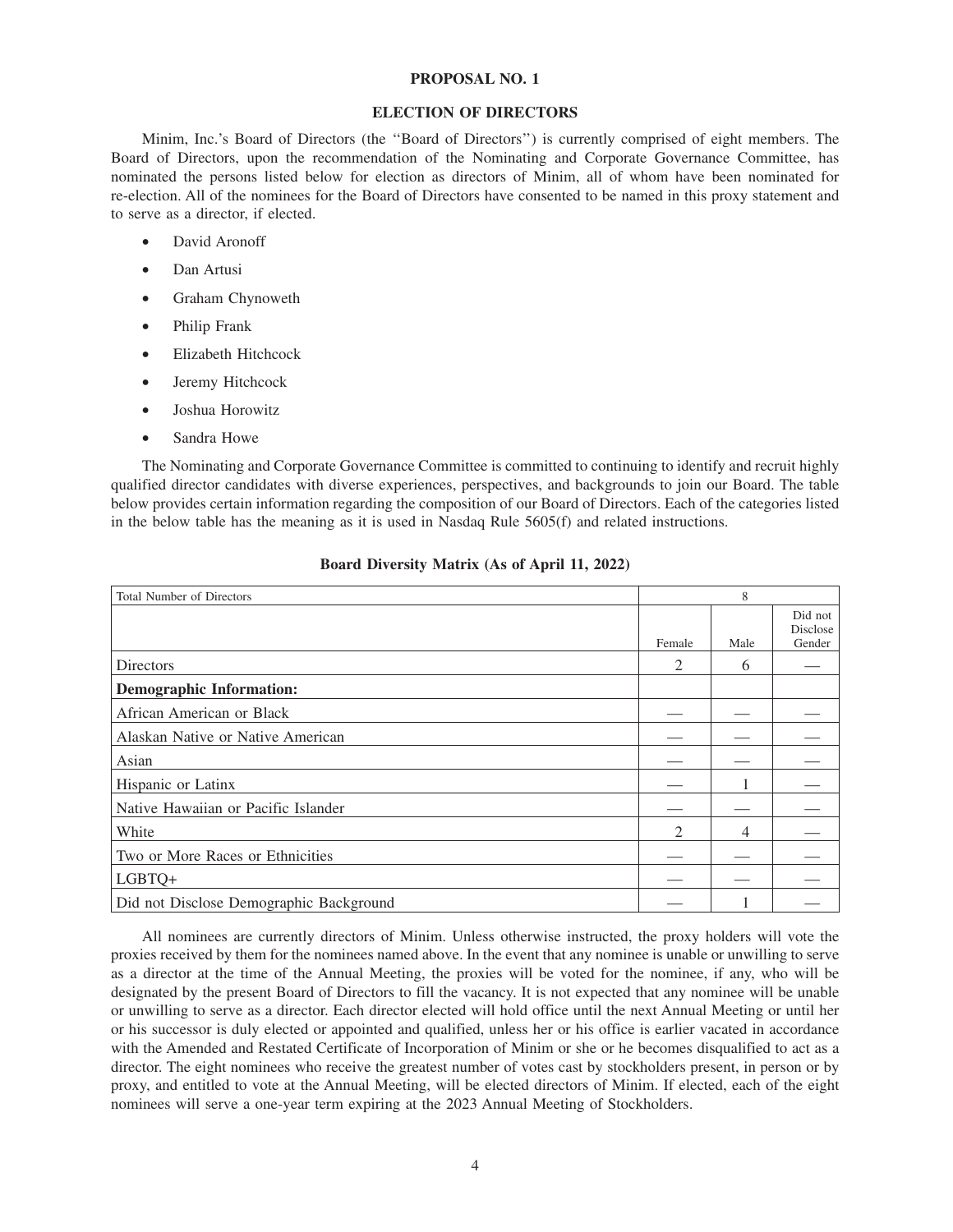Mr. and Ms. Hitchcock are being nominated for re-election to the Board of Directors as the designees of Zulu Holdings LLC (''Zulu''), of which Mr. and Ms. Hitchcock are the ultimate beneficial owners, pursuant to a provision of the agreement entered into by the Company in connection with a private placement of Company Common Stock that was completed in 2019. Except as otherwise disclosed in this Proxy Statement, the proposed nominees are not being nominated pursuant to any arrangement or understanding with any person or entity. Other than the spousal relationship between Mr. and Ms. Hitchcock, there are no family relationships between any of our directors or executive officers.

## **THE BOARD OF DIRECTORS UNANIMOUSLY RECOMMENDS THAT YOU VOTE ''FOR'' THE ELECTION OF THE EIGHT NOMINEES SET FORTH ABOVE.**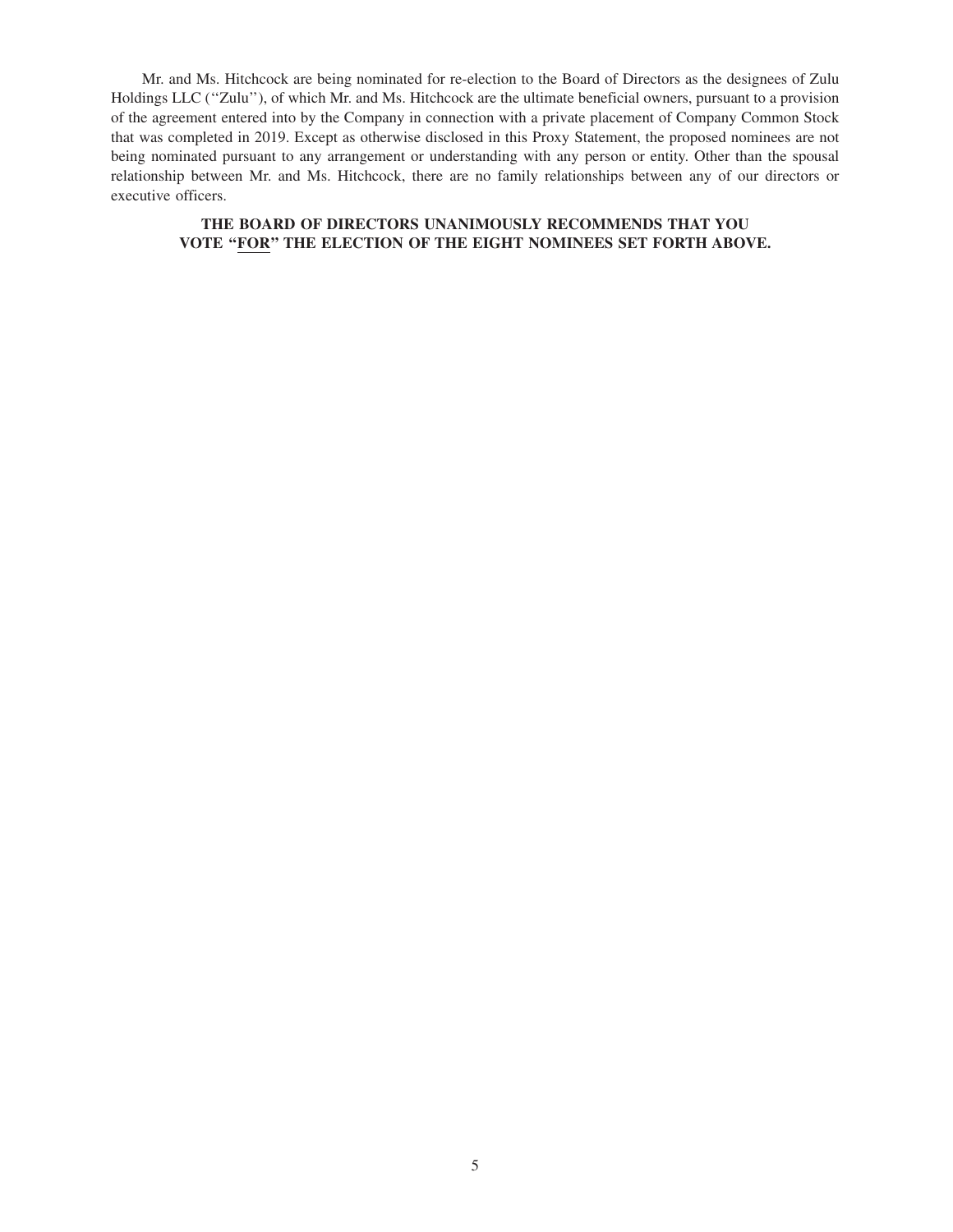## **BOARD OF DIRECTORS AND MANAGEMENT**

#### **Information Regarding the Board of Directors**

The Board of Directors consists of eight members. At each meeting of stockholders, directors are elected for a one-year term. The following table and biographical descriptions set forth information regarding the nominees and current members of the Board of Directors.

| <b>Name</b>                                     | Age | <b>Principal Occupation</b>                                                                                                              | <b>Director</b><br><b>Since</b> |
|-------------------------------------------------|-----|------------------------------------------------------------------------------------------------------------------------------------------|---------------------------------|
| David Aronoff <sup>(1),(2),(4)</sup>            | 58  | General Partner of Flybridge Capital Partners, Board Member of Draper<br>Laboratories, Aliro Quantum Technologies, BetterCloud, BitSight | 2020                            |
| Dan Artusi <sup>(3)</sup>                       | 67  | Board member of MaxLinear, VislC-Tech, New Charter Technologies,<br>FMC GmbH, and GenXComm                                               | 2020                            |
| Graham Chynoweth                                | 43  | Chief Executive Officer and Director of Minim, Inc.                                                                                      | 2020                            |
| Philip Frank <sup><math>(1)</math></sup>        | 51  | President, Chief Executive Officer, and Director of VUI, Inc.                                                                            | 2015                            |
| Elizabeth Hitchcock <sup>(4)</sup>              | 43  | Principal at Orbit Group and Board member of Easterseals New<br>Hampshire and St. Mary's Bank                                            | 2020                            |
| Jeremy Hitchcock <sup>(4)</sup>                 | 40  | Chairman of the Board of Directors of Minim, Inc.                                                                                        | 2020                            |
| Joshua Horowitz <sup><math>(1),(3)</math></sup> | 44  | Portfolio Manager at Palm Management (US) LLC                                                                                            | 2020                            |
| Sandra Howe <sup><math>(2),(3)</math></sup>     | 49  | Technology Executive, previously with ARRIS, Cisco, and Technetix,<br>Board member of SOUAN                                              | 2020                            |

(1) *Members of the Audit Committee as of December 31, 2021. Chair: Philip Frank.*

(2) *Members of the Compensation Committee as of December 31, 2021. Chair: David Aronoff.*

(3) *Members of the Nominating and Corporate Governance Committee as of December 31, 2021. Chair: Joshua Horowitz.*

(4) *Members of the Cybersecurity and Privacy Committee as of December 31, 2021. Chair: Elizabeth Hitchcock.*

*David Aronoff* has been a director of Minim since December 2020 and is a co-founder of Cadence Connectivity, Inc., the foundation of the software division at Minim. Mr. Aronoff is the Chairman of MCJ Collective. He now also serves as a director with Draper Laboratories, Aliro Quantum Technologies, BetterCloud, and BitSight. Since June 2005, Mr. Aronoff has served as a General Partner at Flybridge Capital Partners. Prior to that, from May 1996 to May 2005, Mr. Aronoff served as a General Partner at Greylock Partners. As part of his work as a venture capitalist, Mr. Aronoff has served as a member of the director for more than 25 technology companies. Mr. Aronoff earned an M.B.A. degree from the Harvard Business School, an M.S. degree in Computer Science from the University of Southern California, and a B.S. degree in Computer Science from the University of Vermont. Mr. Aronoff's extensive experience as an investor and board member in the technology field qualifies him to serve on the Minim Board.

*Dan Artusi* has been a director of Minim since December 2020. Mr. Artusi also currently serves on the board of directors of MaxLinear, Inc. (NYSE:MXL) and on the board of privately-held technology companies GenXComm, Inc., VisIC-Tech, New Charter Technologies, and FMC GmbH, and on the Engineering Advisory Board of the Cockrell School of Engineering at the University of Texas at Austin. From 2015 to 2018, Mr. Artusi served as Vice President in the Client Computing Group and General Manager for the connected home division at Intel Corporation. Prior to Intel, Mr. Artusi served as Chief Executive Officer of Lantiq Deutschland GmbH, from 2012 until its acquisition by Intel in 2015. From 2009 to 2015, Mr. Artusi served as an operating executive with Golden Gate Capital. From 2007 to 2008, Mr. Artusi served as President and Chief Executive Officer and as a board member of Conexant Systems, Inc., and from 2005 to 2007, Mr. Artusi served as chairman and Chief Executive Officer of Coldwatt, Inc. From April 2005 to June 2005, Mr. Artusi was an individual investor. From January 2003 to April 2005, he served as the President of Silicon Laboratories Inc.; and from January 2004 to April 2005, he also served as the Chief Executive Officer and as a board member of Silicon Laboratories. From 2001 to 2004, he served as Chief Operating Officer of Silicon Laboratories. From 1977 until joining Silicon Laboratories, Mr. Artusi held various management and executive positions in the semiconductor business at Motorola Inc. Mr. Artusi studied electrical engineering at the Instituto Tecnologico de Buenos Aires (ITBA) in Argentina. Mr. Artusi's experience as an executive and in relevant fields of technology qualifies him to serve on the Minim Board.

*Graham Chynoweth* has served as the Chief Executive Officer and a director of Minim since December 2020. Mr. Chynoweth served as the Chief Executive Officer of Cadence Connectivity, Inc., the foundation of the software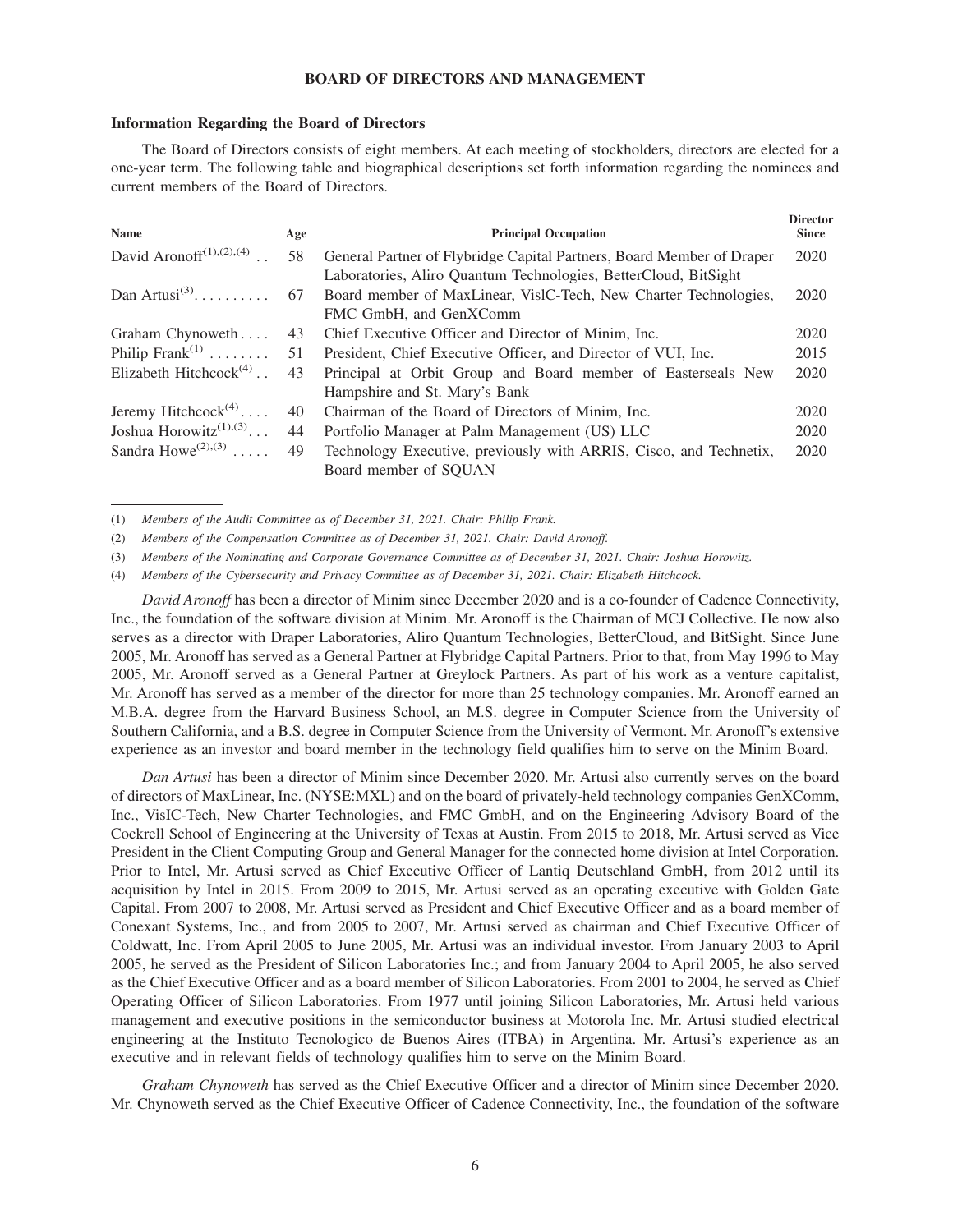division at Minim, from June 2019 until its merger with the Minim in December of 2020. Since May of2020, Mr. Chynoweth has served on the Board of New Hampshire Public Radio. Since January of 2020, Mr. Chynoweth has served as an officer in the United States Navy Reserves. Since January of 2017, Mr. Chynoweth has been a General Partner of Millworks Fund II. From January 2015 to June 2019, he served in senior executive roles at the Advanced Regenerative Manufacturing Institute and SilverTech. From October 2005 to December 2014, Mr. Chynoweth served in senior executive roles at Dyn (ACQ: Oracle, 2018). From 2014 to 2020, Mr. Chynoweth served as a director of Primary Bank (OTCPK: PRMY). Mr. Chynoweth holds a J.D. degree from Duke University School of Law, an M.A. degree in Public Policy from Duke University, and a B.A. degree in Political Science High Distinction from the University of California, Berkeley. Mr. Chynoweth's service as Minim's Chief Executive Officer and his experience as an entrepreneur, executive, and director qualify him to serve on the Minim Board.

*Philip Frank* has been a director of Minim since September 2015. Since September 2018, Mr. Frank has served as President, Chief Executive Officer and director of VUI, Inc. From August of 2016 until its sale to Charter Communications, Inc. in January 2018, Mr. Frank served as the President, Chief Executive Officer and director of AirSense Wireless. From September 2015 to July 2016, Mr. Frank served as Minim's Chief Financial Officer. From February 2005 to December 2014, Mr. Frank served in various senior financial and development roles with the Nokia Corporation and Nokia Siemens Networks. Prior to his time at Nokia, Mr. Frank was an executive with AT&T Wireless Services and held roles at Diamond-Cluster International, Inc. and Accenture PLC. He holds a M.A. in Business Administration from the University of Michigan Ross School of Business and a BSc in Aerospace, Aeronautical and Astronautical Engineering from the University of Michigan College of Engineering. Mr. Frank's experience as a senior financial and development executive qualifies him to serve on the Minim Board.

*Elizabeth Hitchcock* has been a director of Minim since December 2020 and is a co-founder of Cadence Connectivity, Inc., the foundation of the software division at Minim. Since 2021, Ms. Hitchcock has served as a board member of Easterseals New Hampshire. Since 2015, Ms. Hitchcock has served as a Trustee of St. Mary's Credit Bank. Since 2017, Ms. Hitchcock has served as a General Partner of Millworks Fund II and as a principal at Orbit Group LLC. From July 2006 to November 2009, Ms. Hitchcock served at Dyn (ACQ: Oracle, 2018) as the Leader of Sales and Marketing. From October 2013 to September 2020, Ms. Hitchcock served as a Trustee of The Currier Museum of Art. Ms. Hitchcock holds a B.S. degree in Computer Science from Worcester Polytechnic Institute. Ms. Hitchcock and Mr. Hitchcock are related by marriage. Ms. Hitchcock's experience as an entrepreneur, executive, and investor qualifies her to serve on our Board.

*Jeremy Hitchcock* has been a director of Minim since May 2019. Since February 2020, Mr. Hitchcock has served as Chairman of Minim's Board. From May to December of 2020, he served as the Minim's Principal Executive Officer. Mr. Hitchcock is a co-founder of Cadence Connectivity, Inc., the foundation of the software division at Minim. Since January 2020, Mr. Hitchcock has served as a partner at New North Ventures. Since 2017, Mr. Hitchcock has served as a principal at Orbit Group LLC. In 2001, Mr. Hitchcock co-founded Dyn (ACQ: Oracle, 2018). As CEO of Dyn, Mr. Hitchcock grew the company to 500 employees and raised \$100 million of growth capital. Mr. Hitchcock holds a B.S. degree in Management Information Systems from Worcester Polytechnic Institute. Mr. Hitchcock and Ms. Hitchcock are related by marriage. Mr. Hitchcock's experience as an entrepreneur, executive, and investor qualifies him to serve on the Minim Board.

*Joshua Horowitz* has been a director of Minim since May 2020. Since January 2012, he has served in senior roles as a portfolio manager and Managing Director at Palm Ventures LLC and now Palm Management (US) LLC. As part of his work with Palm entities, he has served as a director on many public company boards, including Limbach, Inc. (NASDAQ: LMB), 1347 Capital Corp (NASDAQ: TFSC), 1347 Property Insurance Holdings, Inc. (NASDAQ: PIH) and Birner Dental Management Services, Inc. (OTC: BDMS). Mr. Horowitz holds a B.S. in Management Magna Cum Laude from Binghamton University. Mr. Horowitz's experience as an investor and public company board director qualifies him to serve on the Minim Board.

*Sandra Howe* has been a director of Minim since December 2020. Since March 2022, she has served as a director of SQUAN Holding Corporation, a portfolio company of RFE Investment Partners. From 2018 to 2020, Ms. Howe served as the EVP and President, Americas for Technetix. From 2009 to 2013, Ms. Howe served in senior executive roles at ARRIS (ACQ: CommScope). From 1999 to 2009, Ms. Howe served in business development leadership roles at Cisco. Since January 2019, Ms. Howe has served as a director of NCTA - The Internet &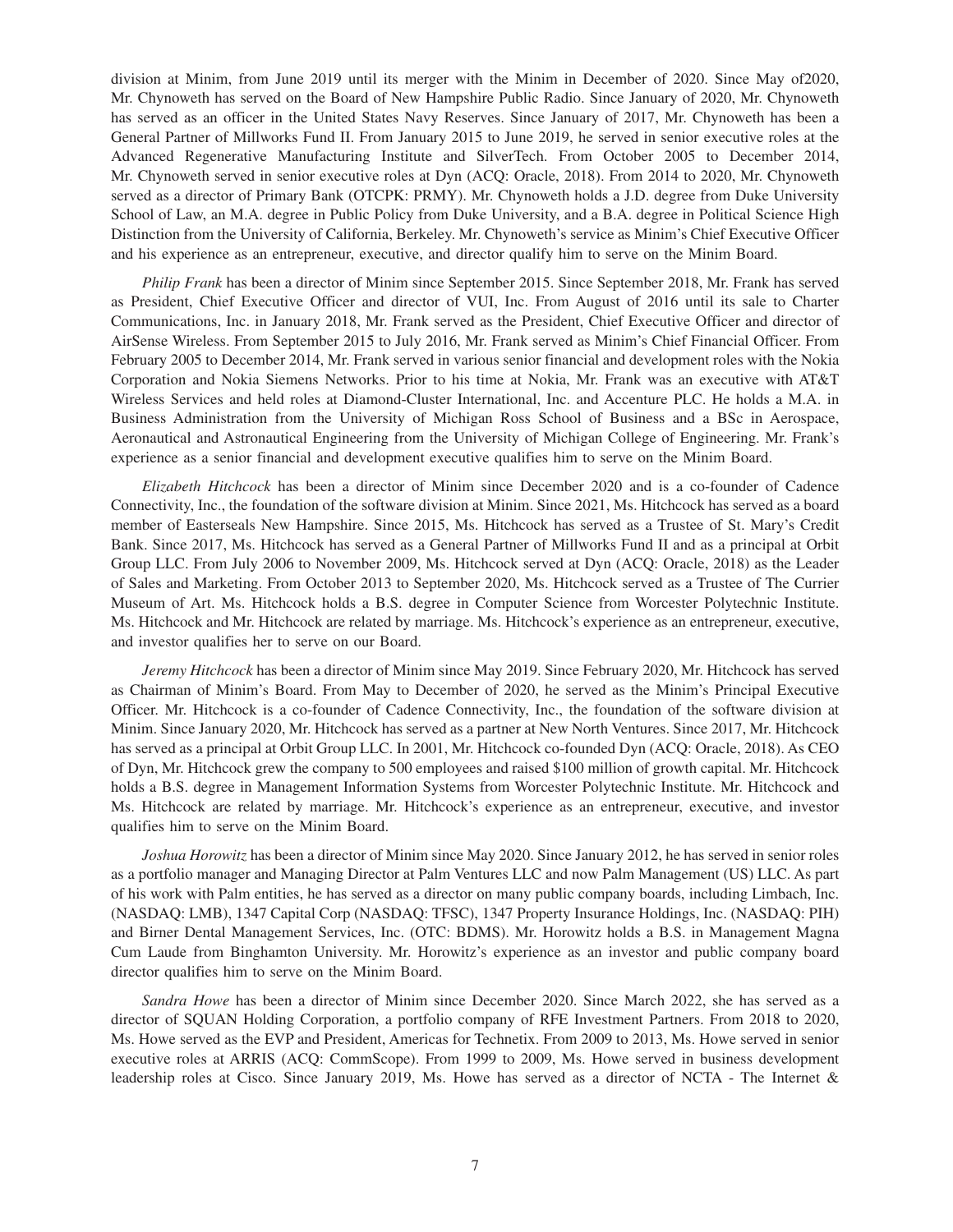Television Association. Since January 2010, she has served as a director and chair of the Women in Cable Telecommunications (WICT) Global Board. Ms. Howe received a B.S. degree from Pennsylvania State University. Ms. Howe's experience as an executive and in the technology, telecommunications, and consumer products industries qualifies her to serve on the Minim Board.

#### **Board of Directors' Meetings, Structure and Committees**

The Board of Directors held 29 regular and special meetings during the year ended December 31, 2021. Each director attended at least 75% of the meetings of the Board of Directors and each Committee on which she or he served. All of Minim's directors are encouraged to attend Minim's Annual Meeting of stockholders. There were three directors in attendance at the 2021 Annual Meeting. In 2021, the Audit Committee met 7 times; the Compensation Committee met 5 times; the Nominating and Corporate Governance Committee met 4 times and the Cybersecurity and Privacy Committee met 4 times.

Standing committees of the Board of Directors include an Audit Committee, a Compensation Committee, a Nominating and Corporate Governance Committee, and a Cybersecurity and Privacy Committee. As of April 11, 2022, the members of each Committee is as follows:

- Audit Committee members were Mr. Aronoff, Mr. Frank, and Mr. Horowitz with Mr. Frank presiding as Chair;
- Compensation Committee members were Mr. Aronoff and Ms. Howe with Mr. Aronoff presiding as Chair;
- Nominating and Corporate Governance Committee members were Ms. Howe, Mr. Artusi, and Mr. Horowitz with Mr. Horowitz presiding as Chair; and
- Cybersecurity and Privacy Committee members were Ms. Hitchcock, Mr. Aronoff, and Mr. Hitchcock with Ms. Hitchcock presiding as Chair.

**The Board of Directors' Role in Risk Oversight.** The Board of Directors oversees our risk management process. This oversight is primarily accomplished through the Board of Directors' committees and management's reporting processes, including receiving regular reports from members of senior management on areas of material risk to the company, including operational, financial and strategic risks. The Audit Committee focuses on risks related to accounting, internal controls, and financial and tax reporting and related party transactions. The Audit Committee also assesses economic and business risks and monitors compliance with ethical standards. The Compensation Committee is tasked with identifying and overseeing risks associated with our executive compensation policies and practices. The Nominating and Corporate Governance Committee oversees compliance by the Board of Directors and its Committees with applicable laws and regulations, and conducts annual review on succession planning. The Cybersecurity and Privacy Committee oversees the quality and effectiveness of the Company's information security team, and policies and procedures with respect to its information technology systems. The Cybersecurity and Privacy Committee also oversees the quality and effectiveness of the Company's policies and procedures with respect to its information technology systems, including but not limited to the way in which the Company ensures it meets its privacy obligations to its customers and relevant third parties. .

**Director Independence.** The Board of Directors has reviewed the qualifications of Ms. Howe , Mr. Aronoff, Mr. Artusi, Mr. Frank and Mr. Horowitz and has determined that each of those individuals is ''independent'' as such term is defined under the current listing standards of the Nasdaq Stock Market. In addition, each member of the Audit Committee is independent as required under Section 10A(m)(3) of the Securities Exchange Act of 1934, as amended (the ''Exchange Act''). The Board of Directors has determined that Mr. Frank meets the requirement of ''audit committee financial expert'' within the meaning of the SEC's regulation.

**Structure of the Board of Directors.** The Company's governance framework provides the Board with the authority and flexibility necessary to select the appropriate leadership structure for the Board. In making determinations about the leadership structure, the Board considers many factors, including the specific needs of the business and what is in the best interests of the Company's stockholders. The Company's current governance structure provides for the separation of the Board chairman and chief executive officer roles. Mr. Hitchcock serves as the Chairman of the Board of Directors. Mr. Chynoweth serves as Chief Executive Officer of the Company. The Board of Directors has not designated a lead independent director. The Board retains the authority to modify the foregoing leadership structure.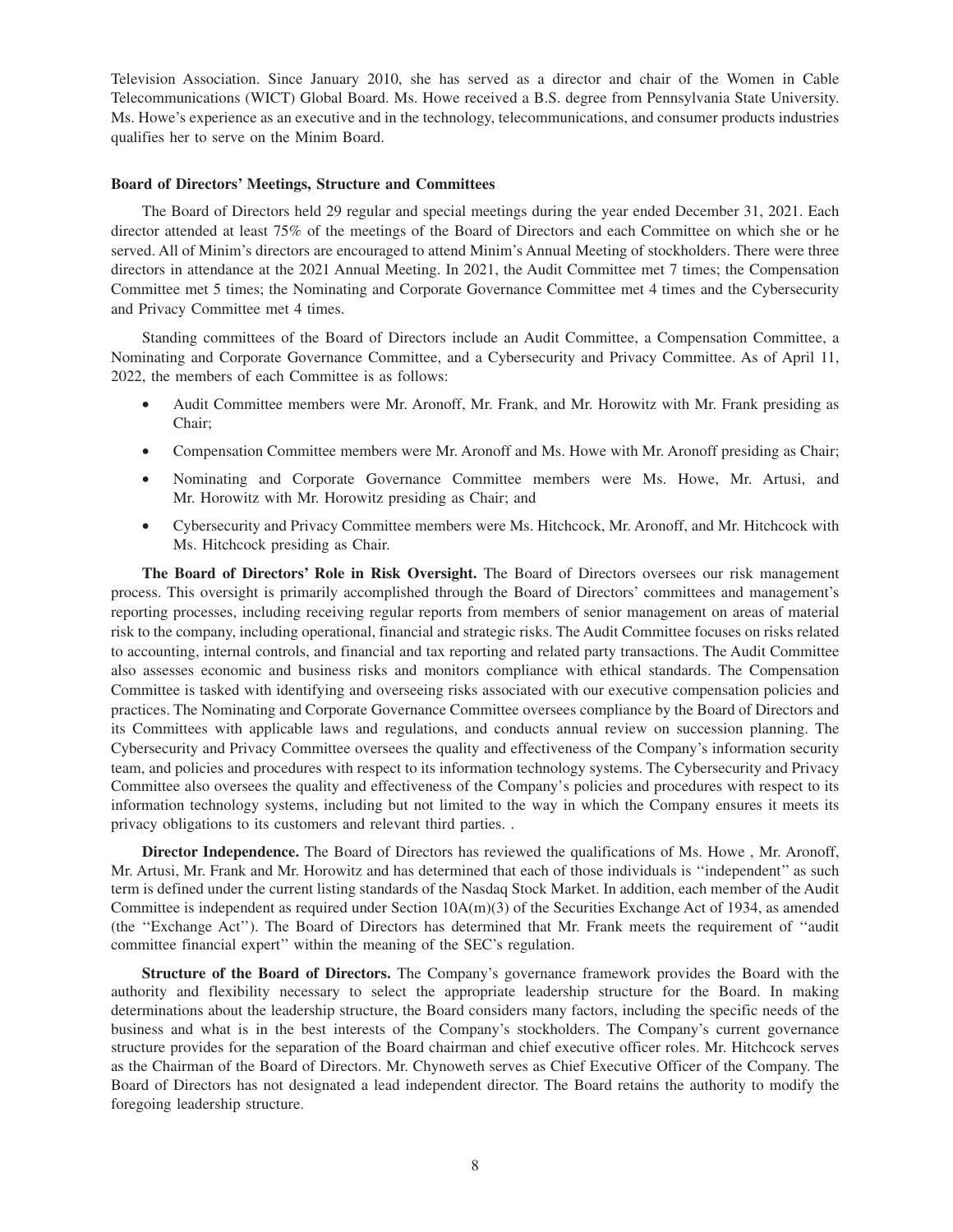## **Executive Officers**

The names and biographical information of our current executive officers, not otherwise listed among the directors of the Company, are set forth below. Each of our executive officers is chosen by the Board and holds his or her office until his or her successors shall have been duly chosen and qualified, or until his or her death, resignation or removal by the Board.

| Name | Age Position with Minim |
|------|-------------------------|
|      |                         |
|      |                         |
|      |                         |

*Mehul Patel* joined Minim in March 2022 as Chief Financial Officer. Prior to joining Minim, Mr. Patel was the Vice President, Supply Chain Finance & Transformation, for Verifone from 2020 to 2022. From 2002 to 2018, Mr. Patel held the position of Finance Director for the Telecom Consumer Premise Equipment (CPE) business unit at Motorola, where he was responsible for P&L and financial operations for over a billion dollars in revenue worldwide. During his 18 years at Motorola, he was a part of six acquisitions and saw the company's name change from Motorola Home to Motorola Mobility, a Google Company, to ARRIS and in 2019 to CommScope. Patel earned a Bachelor of Science (BS) degree in accounting with a concentration in management information systems (MIS) from The Pennsylvania State University.

*Nicole Zheng* joined the Company in December 2020 following the merger of Cadence Connectivity, Inc. with the Company. Ms. Zheng was a co-founder of Cadence Connectivity, Inc. and had been the Chief Marketing Officer and Chief Product Officer of Cadence Connectivity, Inc., since April 2018 until Cadence Connectivity, Inc.'s merger with the Company. Ms. Zheng was recognized in Entrepreneur as a Top Female Founder in the United States in July 2020. Prior to Cadence Connectivity, Inc., she was the Chief Marketing Officer at Antidote Technologies from April 2017 to April 2018, and at OnSIP from February 2010 to April 2017. She has served as Advising CMO to quantum networking company Aliro Technologies since October 2020 and previously as a board member of Alliance of Channel Women, a nonprofit on a mission to advance careers for women in the telecom and broadband services sector, from January 2013 to November 2016. Ms. Zheng holds a B.S. in Materials Science Engineering and B.S. in Engineering and Public Policy from Carnegie Mellon University, as well as business certifications from The Wharton School Online.

*John Lauten*, our Chief Operating Officer, joined Minim in 2019 as Senior Vice President of Operations. Mr. Lauten has extensive experience in consumer electronic and technology manufacturing companies. Prior to joining Minim, he served as Chief Operating Officer for Skully Technologies from May 2017, where he led a wearable augmented reality technology company turn-around for new investors. He provided operations and strategy consulting to technology companies as a Partner at TechCXO from March 2016 to June 2017 and from June 2019 to November 2019, Mr. Lauten served as Vice President of Business Development and Strategy at Fox Factory, a leading automotive suspension manufacturer from October 2013, where he worked on five international acquisitions as part of a CEO and Board led expansion initiative. He previously served as the Director of North American Supply Chain Management at Cisco System, Inc. from 2009, and as Head of Global Customer Operations at Scientific-Atlanta from 2003 through 2009. Prior to that he held various finance and operations positions at Scientific-Atlanta and financial roles at Northern Telecom. Mr. Lauten earned a BA degree in Business Administration/Marketing from Texas Christian University and an MBA degree from the University of Texas at Austin, McCombs School of Business with a concentration in Finance.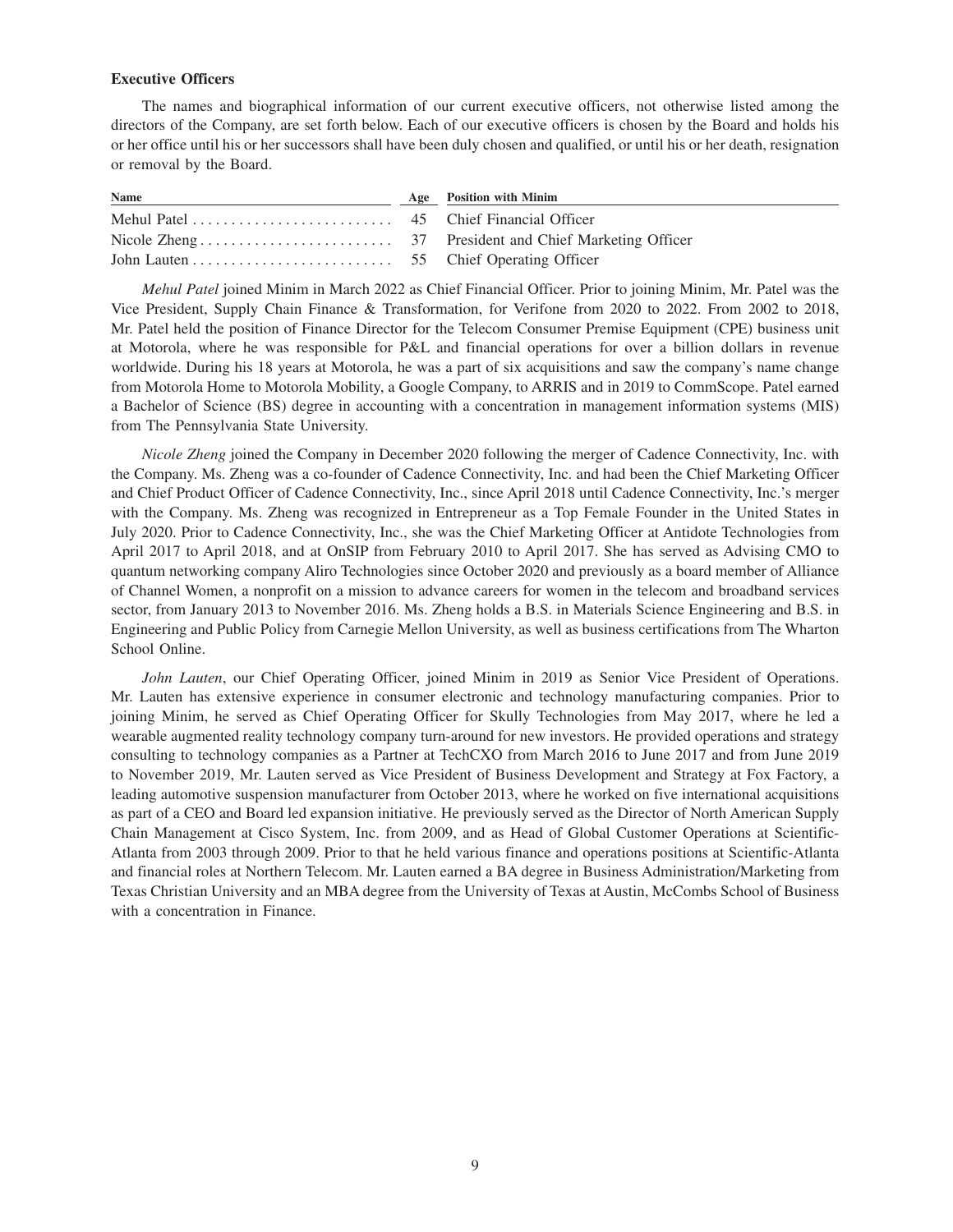## **AUDIT COMMITTEE REPORT**

*The following is the report of the Audit Committee with respect to the Company's audited consolidated financial statements for the year ended December 31, 2021. The information contained in this report is not soliciting material, is not deemed filed with the Securities and Exchange Commission (''SEC'') and is not to be incorporated by reference in any filing of the Company under the Securities Act of 1933, as amended, or the Exchange Act, whether made before or after the date hereof and irrespective of any general incorporation of this proxy statement by reference.*

The Audit Committee has reviewed and discussed with management Minim's audited financial statements for the year ended December 31, 2021. The Audit Committee has also discussed with RSM US LLP, Minim's independent registered public accounting firm for the year ended December 31, 2021, the matters required to be discussed by the applicable requirements of the Public Company Accounting Oversight Board regarding the independent registered public accounting firm's communications with the Audit Committee. The Audit Committee has received the written disclosures and the letter from the independent auditors required by applicable requirements of the Public Company Accounting Oversight Board regarding the independent auditors' communications with the Audit Committee concerning independence, and has discussed with RSM US LLP that firm's independence. The Audit Committee has reviewed the independent auditors' fees for audit and non-audit services for the fiscal year ended December 31, 2021.

Based on its review and discussions of the foregoing, the Audit Committee recommended to the Board of Directors that Minim's audited financial statements for 2021 be included in Minim's Annual Report on Form 10-K for the year ended December 31, 2021.

> **Audit Committee:** Philip Frank, Chair David Aronoff Joshua Horowitz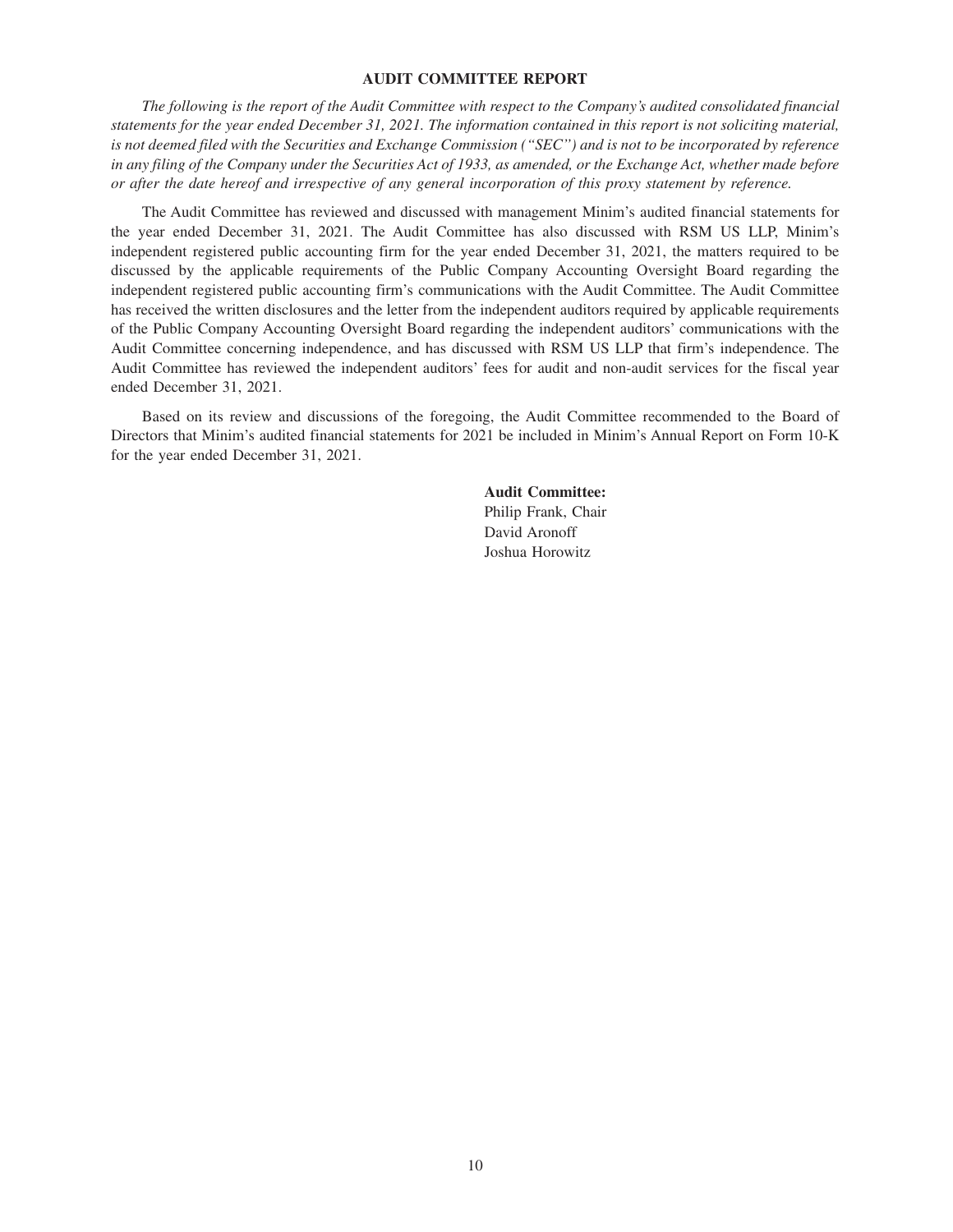## **CERTAIN RELATIONSHIPS AND RELATED PARTY TRANSACTIONS**

### *Cadence Connectivity, Inc. Merger*

On November 12, 2020, the Company entered into a merger agreement pursuant to which the Company and Cadence Connectivity, Inc. merged and combined their businesses. Cadence Connectivity, Inc. offers a cloud WiFi management platform that enables and secures a better-connected home by providing AI-driven WiFi management and IoT security platform for homes, SMBs, and broadband service providers. Mr. Hitchcock was Chairman and, together with Ms. Hitchcock, a controlling stockholder of Cadence Connectivity, Inc. Prior to the merger, the Company had licensed Cadence Connectivity, Inc. software products and, upon completion of the merger, the Company expected to integrate not only the Cadence Connectivity, Inc. software with the Company's hardware products but also to combine Cadence Connectivity, Inc.'s business-to-business sales channels with the Company's retail channels. Except as otherwise disclosed in this Proxy Statement, Mr. and Ms. Hitchcock did not receive any consideration or financial benefits from the merger different than the other stockholders of Cadence Connectivity, Inc. Immediately prior to execution of the merger agreement, Mr. and Ms. Hitchcock were, through investment vehicles jointly beneficially owned by them, the majority stockholders of both the Company and Cadence Connectivity, Inc.

#### *Cadence Connectivity, Inc. Relationship*

The Company's subsidiary, Cadence Connectivity, Inc., leases office space located at the 848 Elm Street, Manchester, NH. The landlord is an affiliate entity owned by Mr. Hitchcock. The two-year facility lease agreement is effective from August 1, 2019 to July 31, 2021 and provides for 2,656 square feet at an aggregate annual rental price of \$30,000. For the period from October 9, 2020 to December 31, 2020, the rent expense was \$6,800.

#### *2020 Private Placement*

On May 26, 2020, the Company entered into a Stock Purchase Agreement (the ''2020 Stock Purchase Agreement'') with certain accredited investors, including certain independent investment funds, members of the Company's management and its Board of Directors, and certain co-founders of the Company, in a private placement (the ''2020 Private Placement'') pursuant to which the Company sold an aggregate of 2,237,103 shares of Common Stock, par value \$0.01 per share, at a purchase price of \$1.52 per share. Zulu and Palm Fund each purchased 822,368 shares for \$1.25 million. Mr. Horowitz is a portfolio manager at the Palm Fund, which served as the lead investor in the 2020 Private Placement. The gross proceeds to the Company at the closing of the 2020 Private Placement were approximately \$3.4 million. In connection with the 2020 Private Placement, Mr. Allen and Mr. Horowitz were appointed as members of the Board. Mr. Allen no longer serves on the Board of Directors. Pursuant to the 2020 Purchase Agreement, Palm Fund has the right to appoint replacements for Mr. Horowitz in the event of his resignation and to request that its designees be appointed to each committee of the Board of Directors to the extent approved by an affirmative vote of a majority of the Board of Directors of the Company and as otherwise permitted by applicable SEC and stock market requirements; such Board and committee designation right will terminate upon Palm Fund ceasing to own at least 5% of the Company's Common Stock, as calculated for purposes of Section 13(d) of the Exchange Act. Also pursuant to the 2020 Purchase Agreement, Palm Fund entered into a standstill covenant for a period ending not later than the earliest to occur of five years after the date of completion of the 2020 Private Placement and two years after Mr. Horowitz or the Palm Fund designee who succeeds him no longer serves on the Board of Directors of the Company.

#### *2019 Private Placement*

On May 3, 2019, the Company entered into a Stock Purchase Agreement (the ''2019 Stock Purchase Agreement'') with certain accredited investors, including, among others, Zulu and Palm Fund, in a private placement (the ''2019 Private Placement'') pursuant to which the Company sold an aggregate of 4,545,455 shares of our Common Stock at a purchase price of \$1.10 per share. In connection with the 2019 Private Placement, Mr. Jeremy Hitchcock and Mr. Jonathan Seelig were appointed as members of the Board of Directors of the Company. In the event that Mr. Hitchcock or Mr. Seelig resigns or is removed from the Board, Zulu will have the right to designate a replacement director for each of them pursuant to the terms of the 2019 Stock Purchase Agreement. The board designation rights will terminate upon Zulu ceasing to own at least 8% of the Company's Common Stock on a fully diluted basis. For a period of 30 months following the date of the 2019 Stock Purchase Agreement, Zulu will have the right to participate in any subsequent financing in an amount necessary to maintain Zulu's pro rata ownership of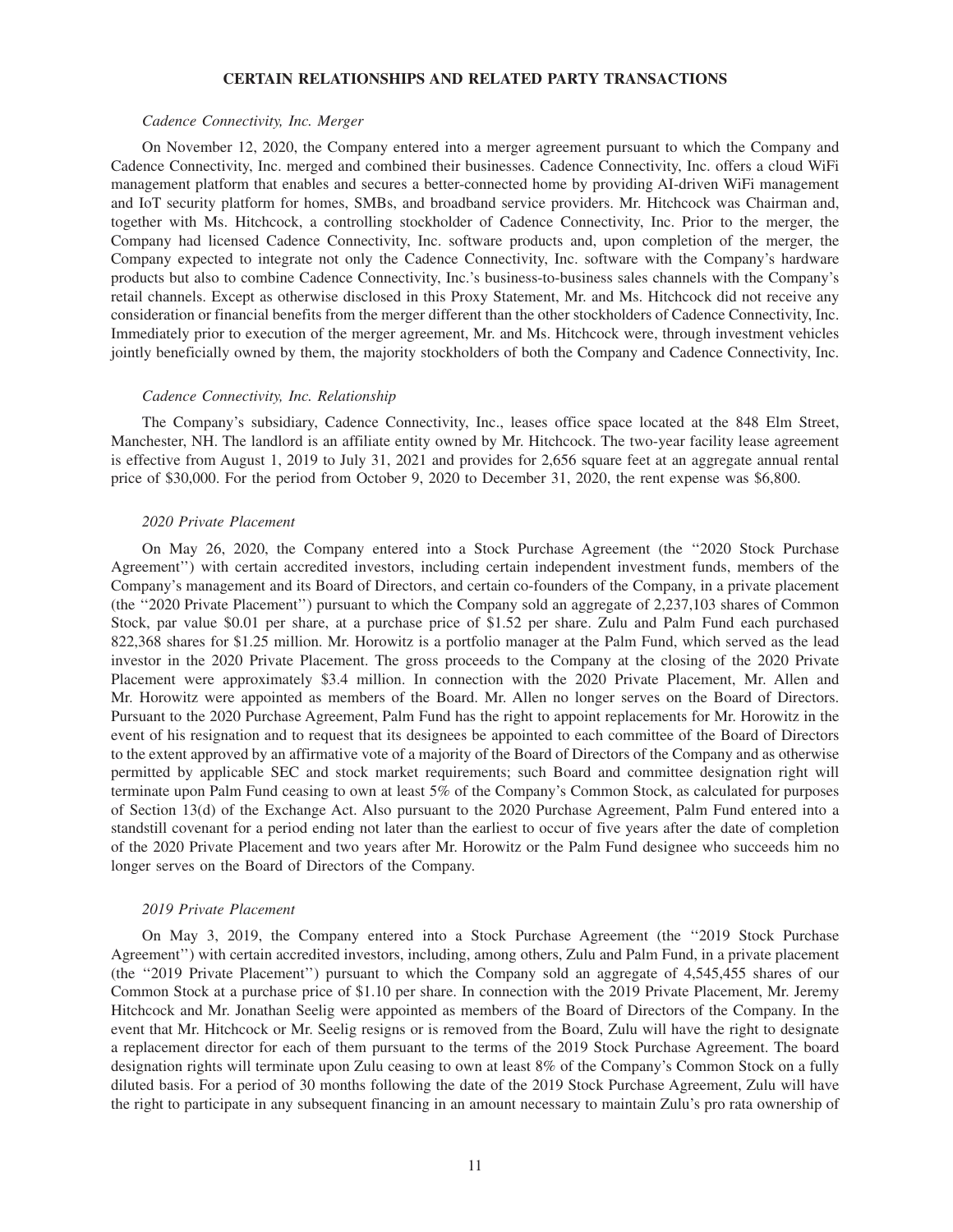the Company (calculated on a fully-diluted basis) on the same terms, conditions and price provided for in any such subsequent financing. Mr. Seelig resigned as a member of the Board in July 2020 and his board position remained vacant until the reconstituted board of directors following the merger between the Company and Cadence Connectivity, Inc. in December 2020.

## *Policies and Procedures Regarding Review, Approval or Ratification of Related Person Transactions*

In accordance with our Audit Committee charter, our Audit Committee is responsible for reviewing the Company's related party transaction policy and review and oversee all transactions between the Company and a related person for which review or oversight is required by applicable law or that are required to be disclosed in the Company's financial statements or SEC filings.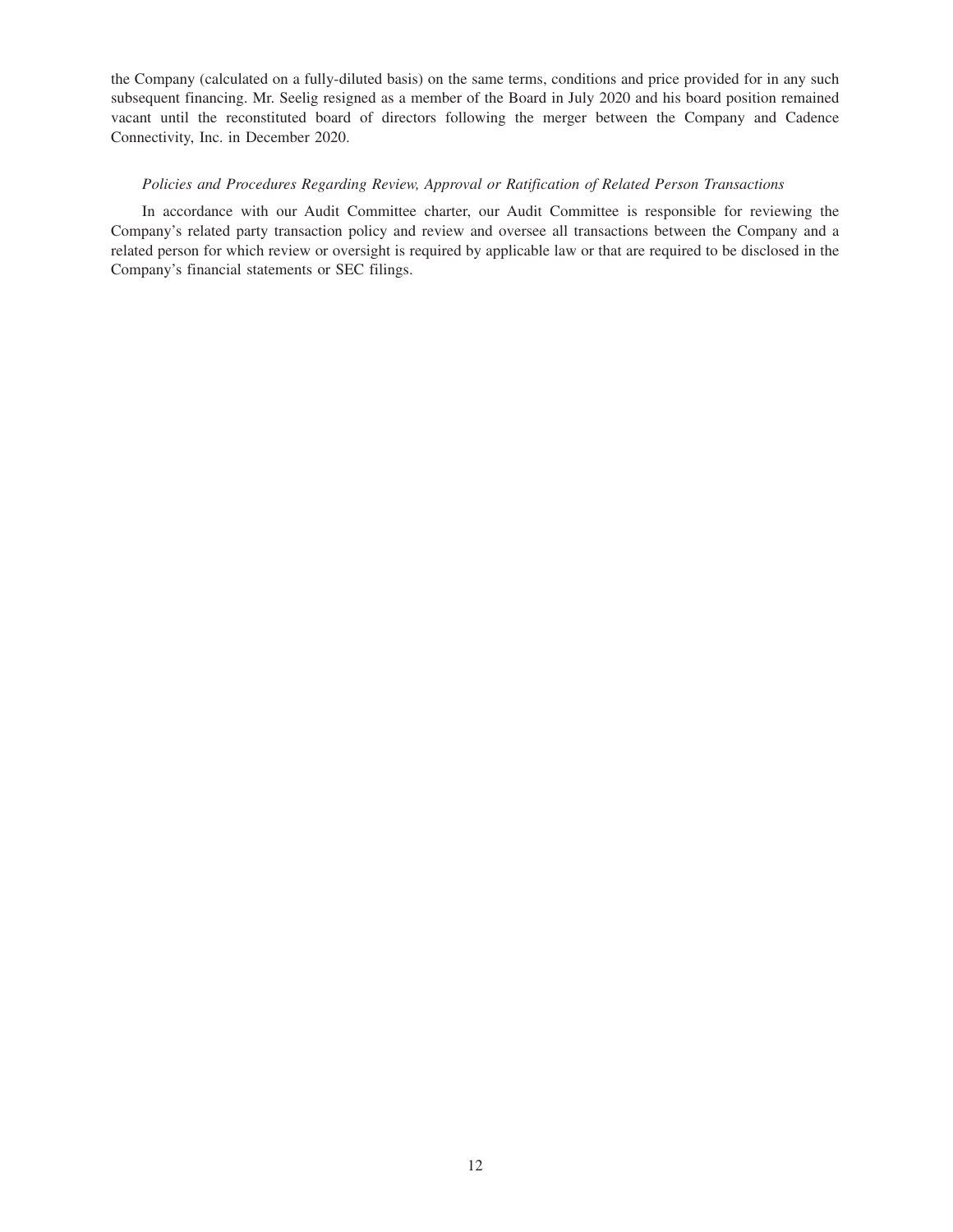## **SECURITY OWNERSHIP OF CERTAIN BENEFICIAL OWNERS AND MANAGEMENT**

The following table sets forth certain information regarding beneficial ownership of the Company's Common Stock as of April 11, 2022 by (i) each person who is known by the Company to own beneficially more than five percent of the Company's outstanding Common Stock, (ii) each of the Company's directors and named executive officers, as listed below in the Summary Compensation Table under the heading ''Executive Compensation,'' and (iii) all of the Company's current directors and executive officers as a group.

On April 11, 2022, there were 46,075,817 issued and outstanding shares of Company Common Stock. Unless otherwise noted, each person identified below possesses sole voting and investment power with respect to the shares listed. The information contained in this table is based upon information received from or on behalf of the named individuals or from publicly available information and filings by or on behalf of those persons with the SEC.

| Name and Address of Beneficial Owner <sup>(1)</sup>                                 | <b>Amount and Nature of</b><br>Beneficial Ownership <sup>(13)</sup> | % of Common Stock<br>Outstanding |
|-------------------------------------------------------------------------------------|---------------------------------------------------------------------|----------------------------------|
| 5% or Greater Stockholders:                                                         |                                                                     |                                  |
| 848 Elm Street, 2nd Floor<br>Manchester, NH 03101                                   | 15,696,184                                                          | 34.1                             |
| <b>Directors and Named Executive Officers:</b>                                      |                                                                     |                                  |
|                                                                                     | 1,590,987                                                           | 3.5                              |
|                                                                                     | 19,225                                                              | ∗                                |
|                                                                                     | 1,211,755                                                           | 2.6                              |
|                                                                                     | 75,000                                                              | $\ast$                           |
|                                                                                     | 17,819,529                                                          | 38.6                             |
|                                                                                     | 17,819,529                                                          | 38.6                             |
|                                                                                     |                                                                     |                                  |
|                                                                                     | 1,316,275                                                           | 2.9                              |
|                                                                                     | 297,334                                                             | $\ast$                           |
|                                                                                     | 53,000                                                              | $\ast$                           |
|                                                                                     |                                                                     | $\ast$                           |
|                                                                                     | 202,488                                                             | $\ast$                           |
| All directors and executive officers as a group $(11 \text{ persons})^{(12)} \dots$ | 22,585,594                                                          | 48.5                             |

Less than one percent of shares outstanding.

<sup>(1)</sup> Unless otherwise noted: (i) each person identified possesses sole voting and investment power over the shares listed; and (ii) the address of each person identified is c/o Minim, Inc., 848 Elm Street, New Hampshire, 03101.

<sup>(2)</sup> Information is based on a Schedule 13D/A filed as of December 8, 2020, by Jeremy Hitchcock, Elizabeth Cash Hitchcock, Orbit Group LLC (''Orbit''), HCP and Zulu. The 15,696,184 shares are held of record by Zulu. HCP may be deemed the beneficial owner of the shares as a beneficial owner of the Common Stock held by Zulu through its ownership of Zulu. As the manager of Zulu, Orbit may be deemed the beneficial owner of the Common Stock held by Zulu. As the co-managers of Orbit and HCP, each of Mr. and Ms. Hitchcock may be deemed the beneficial owner of the Common Stock held by Zulu.

<sup>(3)</sup> Consists of shares of Common Stock held by Flybridge Capital Partners, of which Mr. Aronoff is a General Partner.

<sup>(4)</sup> Includes 19,225 shares that Mr. Artusi has the right to acquire upon exercise of outstanding stock options exercisable within sixty days after April 11, 2022.

<sup>(5)</sup> Includes 43,959 shares that Mr. Chynoweth has the right to acquire upon exercise of outstanding stock options exercisable within sixty days after April 11, 2022.

<sup>(6)</sup> Includes 45,000 shares that Mr. Frank has the right to acquire upon exercise of outstanding stock options exercisable within sixty days after April 11, 2022.

<sup>(7)</sup> Mr. and Ms. Hitchcock may be deemed to share beneficial ownership of all shares of the Company owned by either of them or investment vehicles, including Zulu, owned by either of them. Includes 52,500 shares that Mr. Hitchcock has the right to acquire upon exercise of outstanding stock options exercisable within sixty (60) days after April 11, 2022.

<sup>(8)</sup> Consists of shares of Common Stock held by Palm Global Small Cap Master Fund LP (''Palm Global''). Mr. Horowitz is a Portfolio Manager with Palm Management (US) LLC, which provides investment management services to Palm Global. Includes 53,000 shares that Mr. Horowitz has the right to acquire upon exercise of outstanding stock options exercisable within sixty days after April 11, 2022.

<sup>(9)</sup> Includes 78,194 shares that Ms. Zheng has the right to acquire upon exercise of outstanding stock options exercisable within sixty days after April 11, 2022.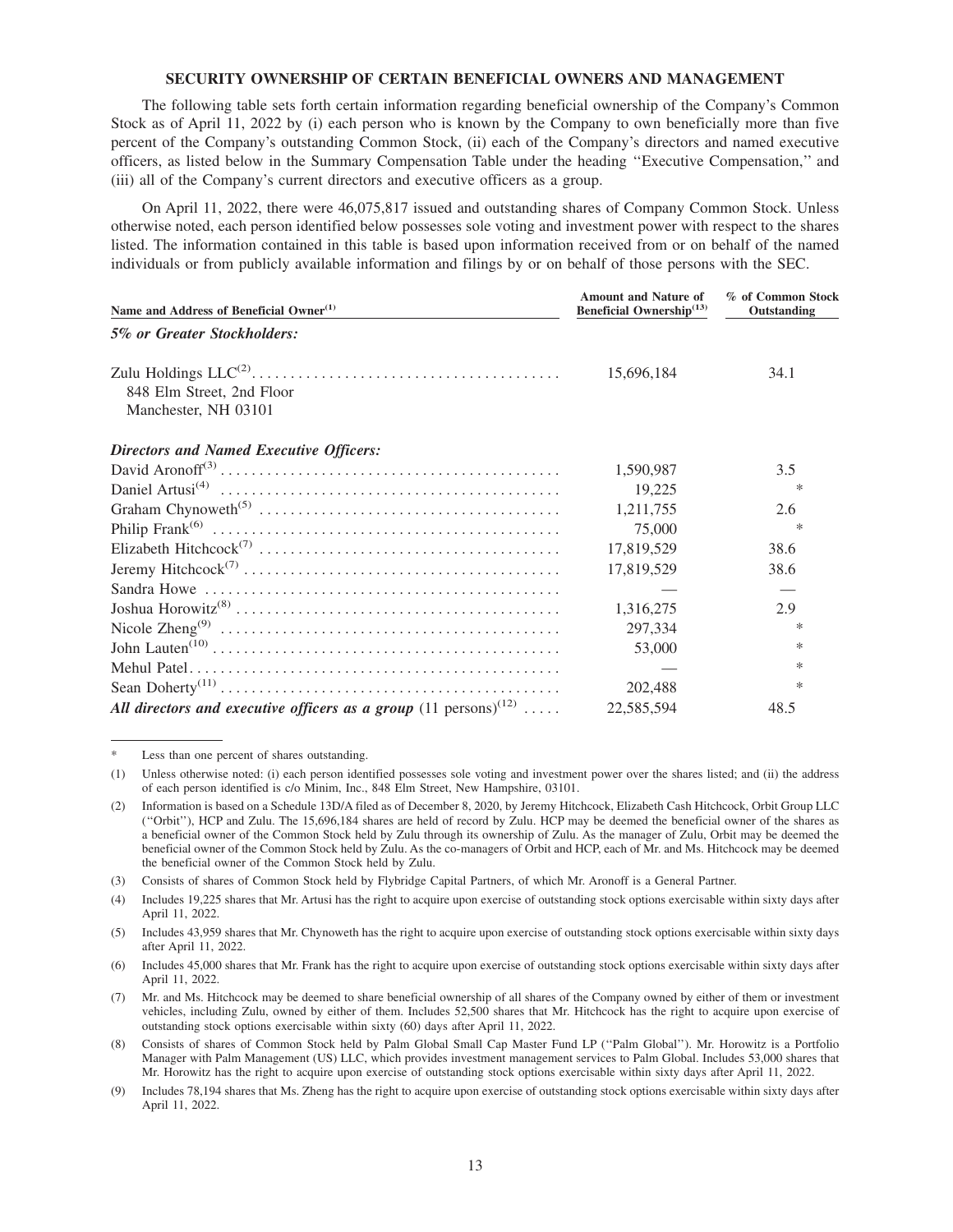- (10) Includes 53,000 shares that Mr. Lauten has the right to acquire upon exercise of outstanding stock options exercisable within sixty days after April 11, 2022.
- (11) Mr. Doherty resigned from the Company effective as of March 21, 2022. Under Mr. Doherty's Transition and Separation Agreement, dated December 21, 2021, Mr. Doherty's outstanding stock options fully vested as of his separation date. Mr. Doherty has the right to acquire upon exercise of outstanding stock options exercisable within sixty days after April 11, 2022, 180,238 shares.
- (12) Includes an aggregate of 494,616 shares that the current directors and executive officers have the right to acquire upon exercise of outstanding stock options exercisable within sixty days after April 11, 2022.
- (13) The amount of beneficial ownership does not include restricted stock units granted under the 2021 Omnibus Incentive Compensation Plan and 2021 Non-Employee Directors Compensation Plan.

#### *Change of Control*

According to Amendment No. 11 to Schedule 13D (''Amendment No. 8'') filed by Mr. and Ms. Hitchcock, Elizabeth Cash Hitchcock, Orbit Group LLC (an investment vehicle of which Mr. and Ms. Hitchcock are the ultimate beneficial owners), Hitchcock Capital Partners, LLC (an investment vehicle of which Mr. and Ms. Hitchcock are the ultimate beneficial owners) and Zulu Holdings LLC (''Zulu'') of which Mr. and Ms. Hitchcock are the ultimate beneficial owners, with the Securities and Exchange Commission (the ''SEC''), on October 13, 2020, Zulu entered into a stock purchase agreement with Frank B. Manning, Terry Manning, Rebecca Manning, Peter R. Kramer, Bruce M. Kramer, the Bruce M. Kramer Living Trust under agreement dated July 31, 1996, Elizabeth T. Folsom, and Joseph Donovan pursuant to which Zulu purchased an aggregate of 3,543,894 shares of common stock of the Company from the sellers at a purchase price of \$2.50 per share. Amendment No. 11 states that the total purchase price of \$8,859,735.00 was payable as follows: \$2,657,920.50 in cash at closing, and \$6,201,814.50 by delivery of a promissory note to the Sellers, secured by a personal guaranty of Mr. Hitchcock. It states also that the funds used to pay the cash portion of the purchase price for the Common Stock came from the working capital of Hitchcock Capital Partners, LLC, an investment vehicle of Mr. and Ms. Hitchcock ("HCP"), and that Zulu anticipates that the cash required to pay the note issued to the sellers of the Common Stock will also come from the working capital of HCP. Mr. Frank B. Manning is the former Chief Executive Officer of the Company. Mr. Frank B. Manning, Mr. Peter R. Kramer, and Mr. Joseph Donovan, who were then directors of the Company, resigned from the Company's Board of Directors and their positions on Board committees in connection with the transaction. Amendment No. 11 states that the stock purchase agreement for the transaction also includes the following provisions:

- an agreement by Frank B. Manning, Peter R. Kramer and Joseph Donovan to resign from the Company's Board of Directors and any other position they hold with the Company, effective as of the closing of the purchase of the shares;
- an agreement by each of the sellers, for a period of two years from the closing of the purchase of the shares (or, if earlier, Zulu's failure to make timely payments for the shares), not to, without the prior written consent of Zulu: (a) acquire in any manner any securities of the Company (other than by exercise of stock options held by the sellers); (b) solicit proxies or seek to influence any person or entity regarding the voting of any securities of the Company; (c) publicly announce or propose any merger, business combination, recapitalization, restructuring or other extraordinary transaction involving the Company or any of its securities or material assets; (d) form, join or in any way participate in a group in connection with any of the foregoing; (e) otherwise act or seek to control or influence the management, Board of Directors or policies of the Company; (f) take any action that could reasonably be expected to require the Company to make a public announcement regarding the possibility of any of the foregoing events; or (g) publicly request Zulu to amend or waive any of the foregoing restrictions;
- mutual non-disparagement undertakings by the sellers, Zulu and Mr. Hitchcock, for a period of three years from the closing of the purchase of the shares (or, in the case of the Sellers' obligations, if earlier, Zulu's failure to make timely payments for the shares); and
- mutual general releases by the Sellers of Zulu and Mr. Hitchcock, and by Zulu and Mr. Hitchcock of the Sellers.

Amendment No. 11 reports that, as a result of the transaction, Mr. and Ms. Hitchcock, together with the investment vehicles through which they effected the transaction, then beneficially owned 12,439,342 shares, or 51.8%, of the Company's Common Stock of the Company. The transaction constituted a change of control of the Company. Amendment No. 8 is incorporated herein by reference.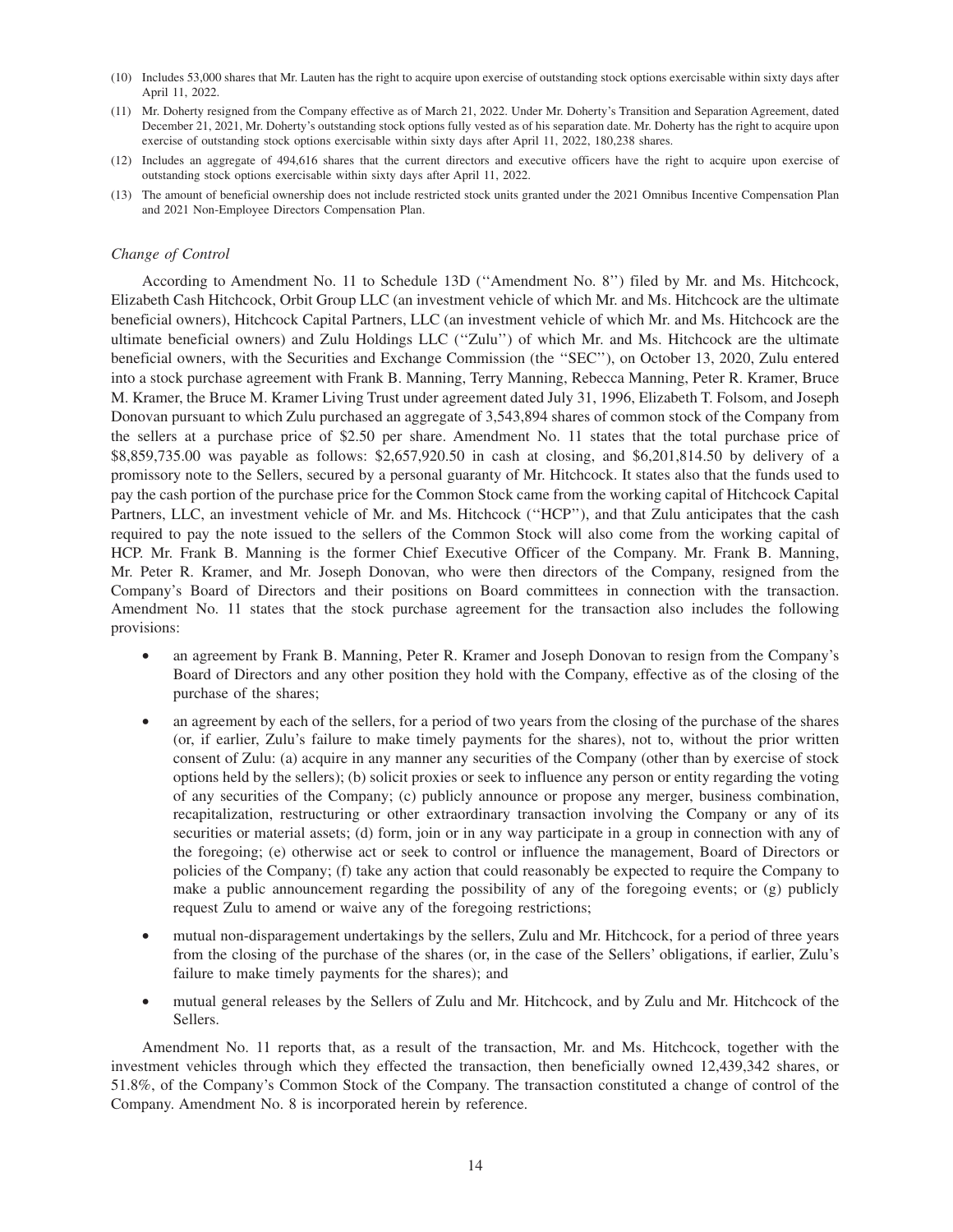As of October 9, 2020, the Company entered into a Standstill and Voting Agreement (the ''Standstill Agreement'') with Zulu and Mr. Hitchcock. Mr. Hitchcock and Zulu, which is an entity controlled by Mr. and Ms. Hitchcock. Pursuant to the terms of the Standstill Agreement, each of Zulu, Mr. Hitchcock and their controlled affiliates (the ''Restricted Parties'') have agreed not to effect any (a) transaction involving the Company and any Restricted Party, in which any Restricted Party would have a material interest different from stockholders of the Company generally, (b) purchase of more than 10% of the then total number of shares of outstanding Company common stock, and (c) sale, transfer or other disposition of Company common stock to a third party that would result in such third party beneficially owning more than 20.0% of the Company's outstanding common stock immediately after giving effect to such transaction. The duration of the ''Standstill Period'' lasts through the earlier of: (i) such time as the Restricted Parties beneficially own less than 45.0% of the outstanding common stock of the Company, and (ii) the third anniversary of the date of the Standstill Agreement.

According to Amendment No. 8 to Schedule 13D (''Amendment No. 3'') filed by Mr. and Ms. Hitchcock, Orbit Group LLC, Hitchcock Capital Partners, LLC and Zulu, on July 31, 2020, Zulu Holdings LLC (''Zulu''), which is ultimately beneficially owned by Mr. and Ms. Hitchcock, entered into a Stock Purchase Agreement with James E. Besser, Morgan C. Frank, Manchester Management Company, LLC, Manchester Explorer, L.P., and JEB Partners, L.P. pursuant to which Zulu purchased an aggregate of 4,285,717 shares of Common Stock from the sellers at a purchase price of \$1.95 per share. The purchase closed on August 4, 2020. The funds used to purchase the common stock came from working capital of HCP. Amendment No. 8 reports that, upon completion of the transaction, Mr. and Ms. Hitchcock, together with the investment vehicles through which they effected the transaction, then beneficially owned 8,835,358 shares, or 37.3%, of the Company's Common Stock. The transaction pursuant may be deemed to constitute a change of control of the Company. The disclosure set forth in Amendment No. 8 is incorporated herein by reference.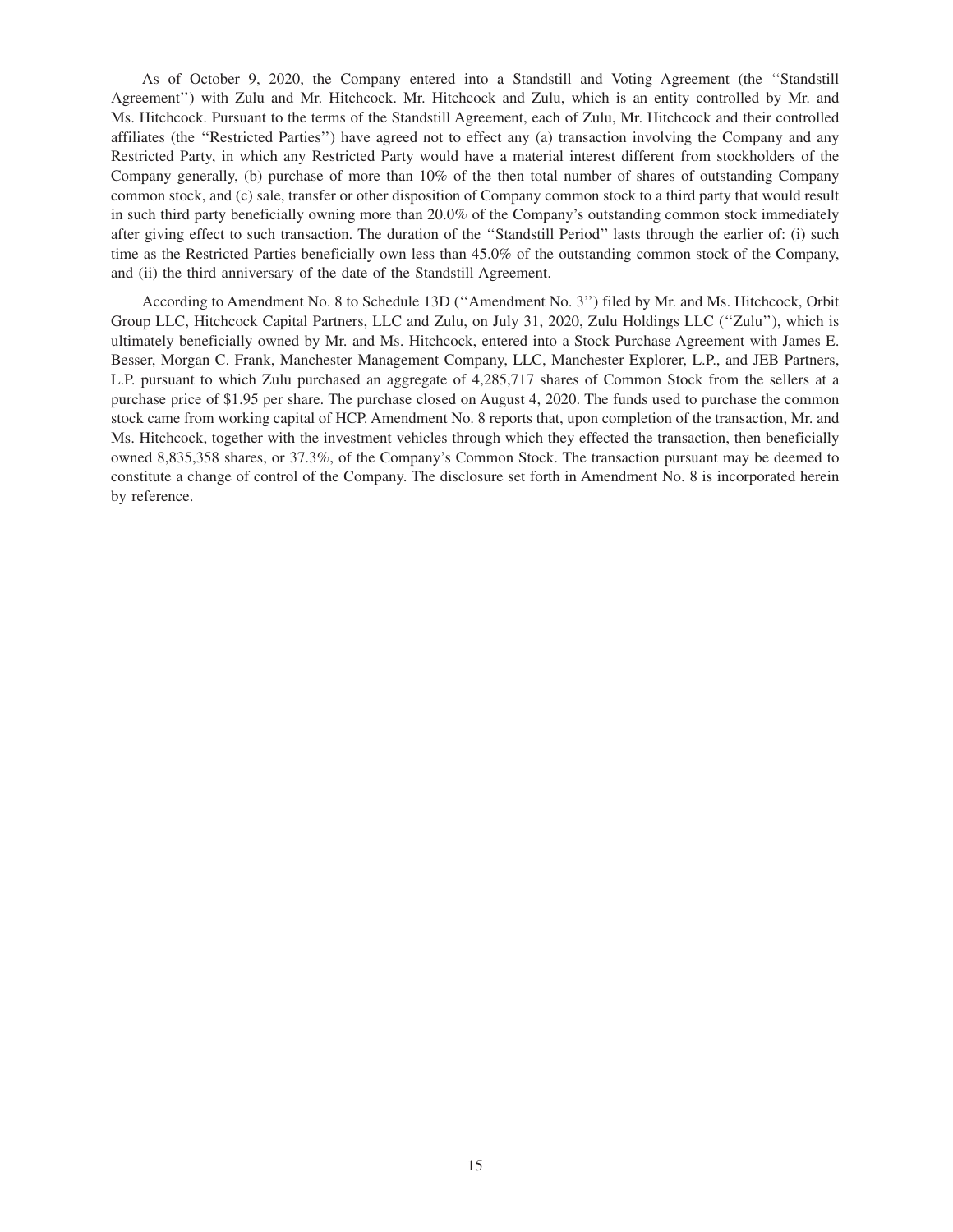## **EXECUTIVE COMPENSATION**

#### **2021 Summary Compensation Table**

The following Summary Compensation Table sets forth the total compensation paid or accrued for the fiscal years ended December 31, 2021 and December 31, 2020 for our principal executive officer and the two other most highly compensated executive officers who were serving as executive officers as of December 31, 2021. The table also includes Jeremy Hitchcock, Frank B. Manning and Joseph L. Wytanis who served as principal executive officers during portions of fiscal year 2020 in addition to our current Chief Executive Officer, Graham Chynoweth, and Jacqueline Barry Hamilton who served as Acting Chief Financial Officer and Chief Financial Officer, during fiscal year 2020 and would otherwise have been included in the table but for the fact that she was not acting as an executive officer on December 31, 2020. We refer to these officers as our named executive officers.

| <b>Name and Principal Position</b>                        | Year    | <b>Salary</b><br>\$) | $\text{Bonus}^{(1)}$<br>\$) | Option<br>Awards <sup><math>(2)</math></sup><br>\$) | All Other<br>Compensation <sup>(3)</sup><br>$(\$)$ | <b>Total</b><br>$(\$)$ |
|-----------------------------------------------------------|---------|----------------------|-----------------------------|-----------------------------------------------------|----------------------------------------------------|------------------------|
|                                                           |         |                      |                             | \$52,629 \$150,000                                  | $\mathbb{S}$<br>20                                 | \$452,649              |
| Chief Executive Officer                                   | 2020    | \$15,385             |                             |                                                     |                                                    | \$15,385               |
| Nicole Zheng,                                             | 2021    | \$200,000            |                             | \$62,735 \$283,469                                  | \$<br>20                                           | \$546,224              |
| <b>Chief Marketing Officer</b>                            | 2020    | \$12,308             |                             |                                                     | $\overbrace{\phantom{aaaaa}}$                      | \$12,308               |
|                                                           |         |                      |                             | \$38,597 \$ 50,000                                  | $\mathcal{S}$<br>4,890                             | \$293,767              |
| Chief Operating Officer                                   |         | 2020 \$195,000       | \$54,125                    | $\overline{\phantom{m}}$                            | \$15,192                                           | \$264,317              |
| Jeremy Hitchcock,                                         | 2021    |                      |                             | \$40,000                                            |                                                    | \$40,000               |
| Chairman of the Board of Directors                        | 2020    |                      |                             | \$14,425                                            |                                                    | \$14,425               |
| principal executive officer                               |         |                      |                             |                                                     |                                                    |                        |
|                                                           |         |                      |                             |                                                     |                                                    |                        |
| Retired Chairman of the Board of Directors, 2020 \$12,430 |         |                      |                             |                                                     | \$79,833                                           | \$92,263               |
| Chief Executive Officer and Acting Chief                  |         |                      |                             |                                                     |                                                    |                        |
| <b>Financial Officer</b>                                  |         |                      |                             |                                                     |                                                    |                        |
|                                                           | 2021    |                      |                             |                                                     |                                                    |                        |
| former President and Chief Executive                      |         | 2020 \$78,254        | \$77,011                    |                                                     | \$137,643                                          | \$292,908              |
| Officer                                                   |         |                      |                             |                                                     |                                                    |                        |
| Jacqueline Barry Hamilton,                                | 2021    |                      |                             |                                                     |                                                    |                        |
| former Chief Financial Officer                            | 2020 \$ | 159,627              |                             | \$32,375 \$ 38,617                                  | \$104,178                                          | \$334,797              |
|                                                           |         |                      | \$19,577                    |                                                     | $\mathcal{S}$<br>20                                | \$190,289              |
| former Chief Financial Officer                            |         | 2020 \$170,385       | \$19,577                    |                                                     | $\mathcal{S}$<br>20                                | \$189,982              |

(1) The amounts in this column represent bonus payments granted in the applicable fiscal year.

<sup>(2)</sup> The amounts included in the ''Option Awards'' column reflect the aggregate grant date fair value of option awards in accordance with FASB ASC Topic 718, pursuant to the 2009 Stock Option Plan and 2019 Stock Option Plan. Assumptions used in the calculations of these amounts are included in Note 11 to our Financial Statements included in our Annual Report on Form 10-K for the year ended December 31, 2020. These options are incentive stock options issued under the 2009 Stock Option Plan or 2019 Stock Option Plan and represent the right to purchase shares of Common Stock at a fixed price per share (the grant date fair market value of the shares of Common Stock underlying the options).

<sup>(3)</sup> The amounts included in the ''All Other Compensation'' column consists of: (a) for Mr. Lauten in 2020, a taxable housing allowance of \$15,192; (b) for Mr. Manning in 2020, severance compensation of \$52,206 and vacation pay of \$27,627, and in 2019, the Company's contribution to a 401(k) plan of \$350; (c) for Mr. Wytanis in 2020, severance compensation of \$105,000, vacation pay of \$16,735, and a taxable housing allowance of \$15,908, and in 2019, a taxable housing allowance of \$107,538; and (d) for Ms. Barry Hamilton in 2020, severance compensation of \$92,500 and vacation pay of \$11,678.

<sup>(4)</sup> Mr. Manning retired from his role as Chairman of the Board of Directors, Chief Executive Officer of the Company and Acting Chief Financial Officer effective as of February 1, 2020.

<sup>(5)</sup> Mr. Wytanis resigned from the Company effective as of May 8, 2020.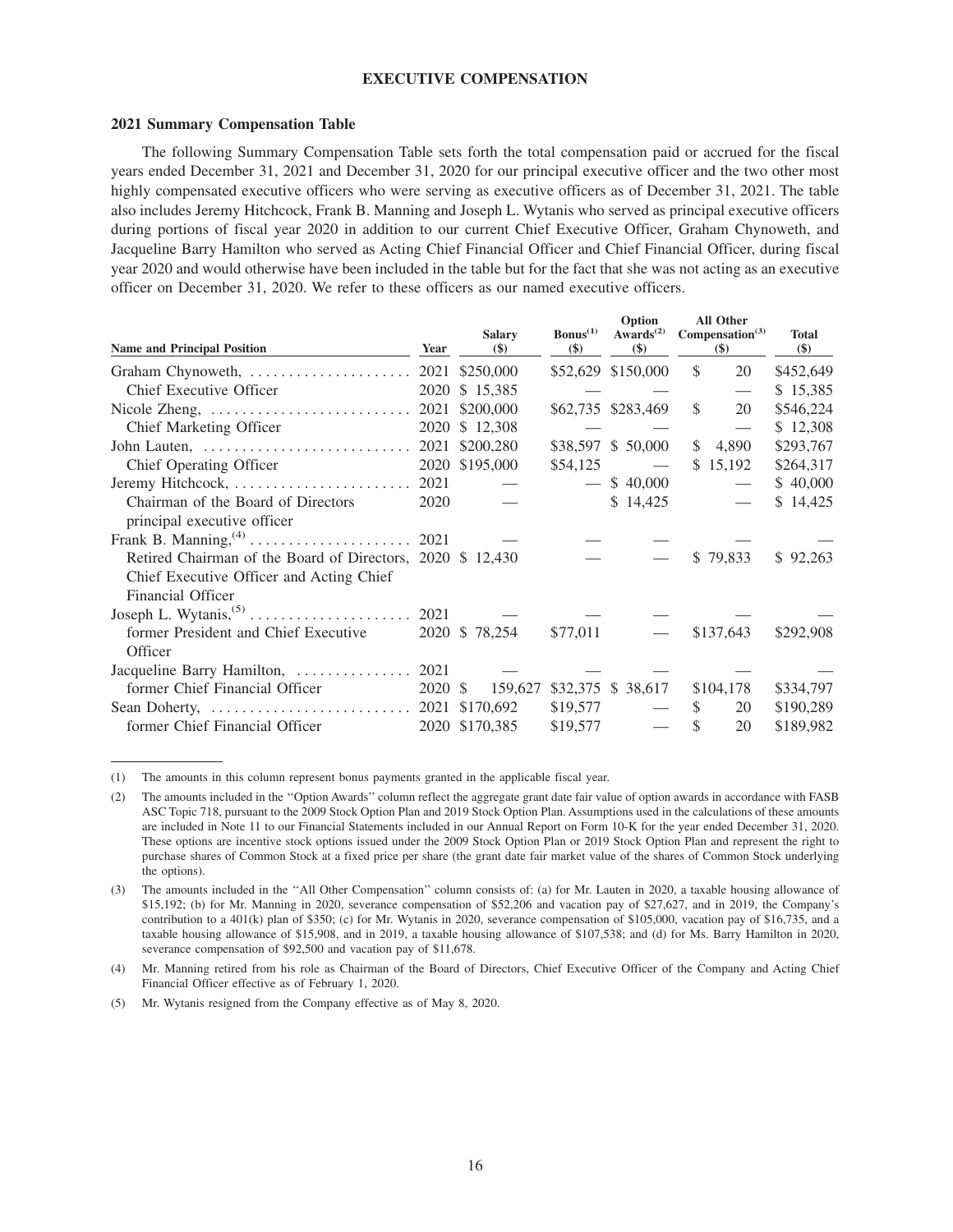## **Outstanding Equity Interests**

The following table sets forth information concerning outstanding stock options as of December 31, 2021 for each named executive officer.

|                  |                                      | <b>Number of Securities</b><br><b>Underlying Unexercised Options</b> | <b>Equity Incentive Plan</b><br><b>Awards Number of</b><br><b>Securities Underlying</b> | Option                   | Option                    |
|------------------|--------------------------------------|----------------------------------------------------------------------|-----------------------------------------------------------------------------------------|--------------------------|---------------------------|
| <b>Name</b>      | <b>Exercisable</b><br><b>Options</b> | Unexercisable<br>Options <sup>(1)</sup>                              | <b>Unexercised Unvested</b><br><b>Options</b>                                           | <b>Exercise</b><br>Price | <b>Expiration</b><br>Date |
| Graham Chynoweth | 22,931                               |                                                                      |                                                                                         | \$0.55                   | 03/31/2025                |
|                  | 16,021                               | 32,042                                                               | 32,042                                                                                  | \$0.57                   | 08/25/2025                |
|                  | (2)                                  | $127,119^{(2)}$                                                      | $127,119^{(2)}$                                                                         | \$1.18                   |                           |
| Nicole Zheng     | 7,337                                |                                                                      |                                                                                         | \$0.55                   | 03/31/2025                |
|                  | 13,351                               | 26,702                                                               | 26,702                                                                                  | \$0.57                   | 08/25/2025                |
|                  | 53,334                               |                                                                      |                                                                                         | \$3.44                   | 02/4/2026                 |
|                  | (2)                                  | $84,745^{(2)}$                                                       | $84,746^{(2)}$                                                                          | \$1.18                   |                           |
|                  | 53,000                               |                                                                      |                                                                                         | \$1.00                   | 11/12/2022                |
|                  | (2)                                  | $42,372^{(2)}$                                                       | $42,372^{(2)}$                                                                          | \$1.18                   |                           |
|                  | 12,962                               |                                                                      |                                                                                         | \$1.35                   |                           |
|                  | 30,000                               |                                                                      |                                                                                         | \$0.88                   | 5/30/2022                 |
|                  | 7,500                                |                                                                      |                                                                                         | \$0.97                   | 7/10/2022                 |
|                  | 7,500                                |                                                                      |                                                                                         | \$1.15                   | 1/10/2023                 |
|                  | 7,500                                |                                                                      |                                                                                         | \$2.03                   | 7/10/2023                 |
|                  | (2)                                  | $33,898^{(2)}$                                                       | 33,898 <sup>(2)</sup>                                                                   | \$1.18                   |                           |
| Sean Doherty     | 180,238                              |                                                                      |                                                                                         | \$0.56                   | 6/21/2022                 |
|                  |                                      |                                                                      |                                                                                         |                          |                           |

## **Outstanding Equity Awards at 2021 Fiscal Year-End**

(1) The Unexercisable Options for Mr. Chynoweth and Ms. Zheng were converted from their respective Cadence Connectivity, Inc. options into options to purchase Company Common Stock in connection with the Company's merger with Cadence Connectivity, Inc.

(2) Represents the restricted stock units granted under the 2021 Omnibus Incentive Compensation Plan.

#### **Equity Compensation Plan Information**

The following table provides information concerning the Company's equity compensation plans or individual arrangements that were approved by stockholders and those that were not approved by stockholders as of December 31, 2021:

|                                                           | Number of securities to be.<br>issued upon exercise of<br>outstanding options,<br>warrants, and rights | Weighted-average<br>exercise price of<br>outstanding options,<br>warrants, and rights | Number of securities remaining<br>available for future issuance<br>under equity compensation plans<br>(excluding securities reflected in<br>first reporting column) |
|-----------------------------------------------------------|--------------------------------------------------------------------------------------------------------|---------------------------------------------------------------------------------------|---------------------------------------------------------------------------------------------------------------------------------------------------------------------|
| Equity compensation plans approved by<br>security holders | 2.364.574                                                                                              | \$1.47                                                                                |                                                                                                                                                                     |
| Equity compensation plans not approved                    |                                                                                                        |                                                                                       |                                                                                                                                                                     |
| by securities holders $\dots\dots\dots\dots$              | 1,223,893                                                                                              | \$1.18                                                                                | 3,026,107                                                                                                                                                           |
|                                                           | 3,098,163                                                                                              | \$1.37                                                                                | 3,026,107                                                                                                                                                           |

#### **Employment and Separation Agreements**

#### *Employment Agreements*

The Company has an employment agreement with Graham Chynoweth, the Company's Chief Executive Officer, dated May 22, 2019 and subsequently amended on December 4, 2020 and March 2, 2022 (as amended, the ''CEO Agreement''). The CEO Agreement was originally assigned in connection with the Cadence Connectivity merger. The CEO Agreement provides for Mr. Chynoweth to be employed at-will for annual base compensation of \$250,000 and to be eligible for a bonus.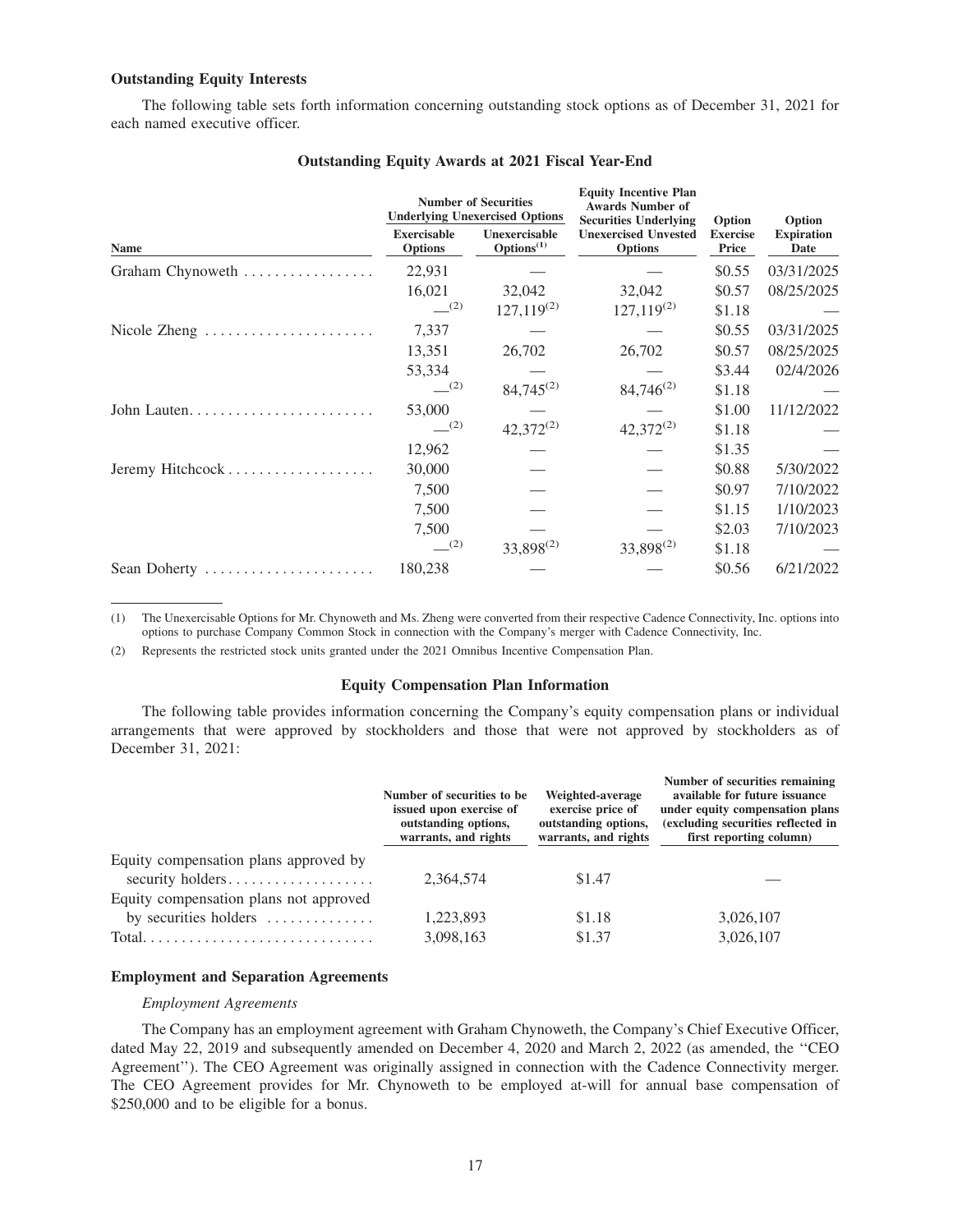In connection with the Cadence Connectivity merger, the Company entered into at-will employment agreements with each of Sean Doherty and Nicole Zheng to serve as Senior Vice President of Finance and Chief Marketing Officer/Chief Product Officer, respectively, with the opportunity to receive incentive or performance bonuses or other incentive compensation. Ms. Zheng was subsequently promoted to President and Chief Marketing Officer and her base salary is currently \$200,000. Mr. Doherty's last day with the Company was March 21, 2022, as more fully described herein.

As of March 2, 2022, the Company entered into an amended employment agreement (the ''Amended Agreement'') with Mr. Lauten, the Company's Chief Operating Officer, in an effort to standardize his employment agreement to be consistent with other executives of the Company. The Amended Agreement provides base compensation of \$218,000, effective January 1, 2022 and an opportunity to receive an annual incentive bonus of up to \$75,000 based on work product and attainment of specific goals as reflected by overall Company financial performance weighted as follows: 20% for each of the first three fiscal quarters based on performance and 40% for annual fiscal year performance. Mr. Lauten shall also be eligible to be considered for an annual restricted stock award grant subject to the discretion of the compensation committee of the Board of Directors.

As of March 21, 2022, the Company entered into an employment agreement with Mr. Patel to serve as the new Chief Financial Officer of the Company. The employment agreement with Mr. Patel provides a base salary of \$300,000 and eligibility for an annual incentive bonus of 25% of his annual base salary based on work product and attainment of specific goals as reflected by overall Company financial performance. Mr. Patel was granted \$100,000 in restricted stock units and a \$12,000 signing bonus upon hire. Mr. Patel is also eligible to receive annual grants of restricted stock units as determined by the compensation committee of the Board of Directors.

#### *Severance Agreements*

Each of Mr. Chynoweth, Ms. Zheng, Mr. Lauten and Mr. Patel are party to a standard executive severance agreement with the Company. The severance agreements provide the right to receive certain compensatory benefits upon specified circumstances in the event of a separation of employment from the Company. The severance agreement provides that the executive will receive six months' of continued base salary and certain insurance premiums to be paid upon any termination of employment without Good Cause or for Good Reason (as defined therein). If the executive's employment is terminated without Good Cause or for Good Reason within three months prior to or twelve months after a Change of Control (as defined therein), the executive will receive a lump sum of twelve months' base salary and certain insurance premiums, and a pro-rated annual bonus. The agreement further provides that the executive's outstanding and unvested equity subject to time-based vesting will be accelerated and deemed fully vested.

#### *Separation Arrangements*

On December 21, 2021, the Company and Sean Doherty, the former Chief Financial Officer of the Company, entered into a transition and separation agreement pursuant to which Mr. Doherty agreed to remain with the Company until March 31, 2022 or such earlier date as agreed by the Company and Mr. Doherty. Pursuant to the transition and separation agreement, in consideration of, among other things, Mr. Doherty's compliance with certain covenants and a general release of claims against the Company, the agreement provides that Mr. Doherty would receive his base salary and benefits through the date of departure. In addition, all of Mr. Doherty's unvested stock options were fully vested as of the date of departure and exercisable for the three months following his departure. Mr. Doherty's last day with the Company was March 21, 2022.

On December 31, 2020, the Company and Jacquelyn Barry Hamilton, the former Chief Financial Officer of the Company, entered into an agreement pursuant to which Ms. Barry Hamilton was terminated from all positions held with the Company effective December 31, 2020. Pursuant to the agreement, in consideration of, among other things, Ms. Barry Hamilton's compliance with certain restrictive covenants and all agreements between her and the Company, a general release of claims against the Company, the agreement provides that Ms. Barry Hamilton would receive severance compensation equal to (i) her current base salary, at the rate of \$185,000 per year for six months, less all applicable federal, state or local tax withholdings, (ii) payment for accrued but unused sick time, and (iii) an additional \$16,000. All of Ms. Barry Hamilton's unvested stock options were immediately vested and exercisable for up to 30 days following the date of separation. In addition, Ms. Barry Hamilton was entitled to receive continuation of certain health insurance benefits.

On May 15, 2020, the Company entered into an agreement with Mr. Wytanis, which terminated and superseded his existing employment agreement. Pursuant to the agreement, in consideration for, among other things, his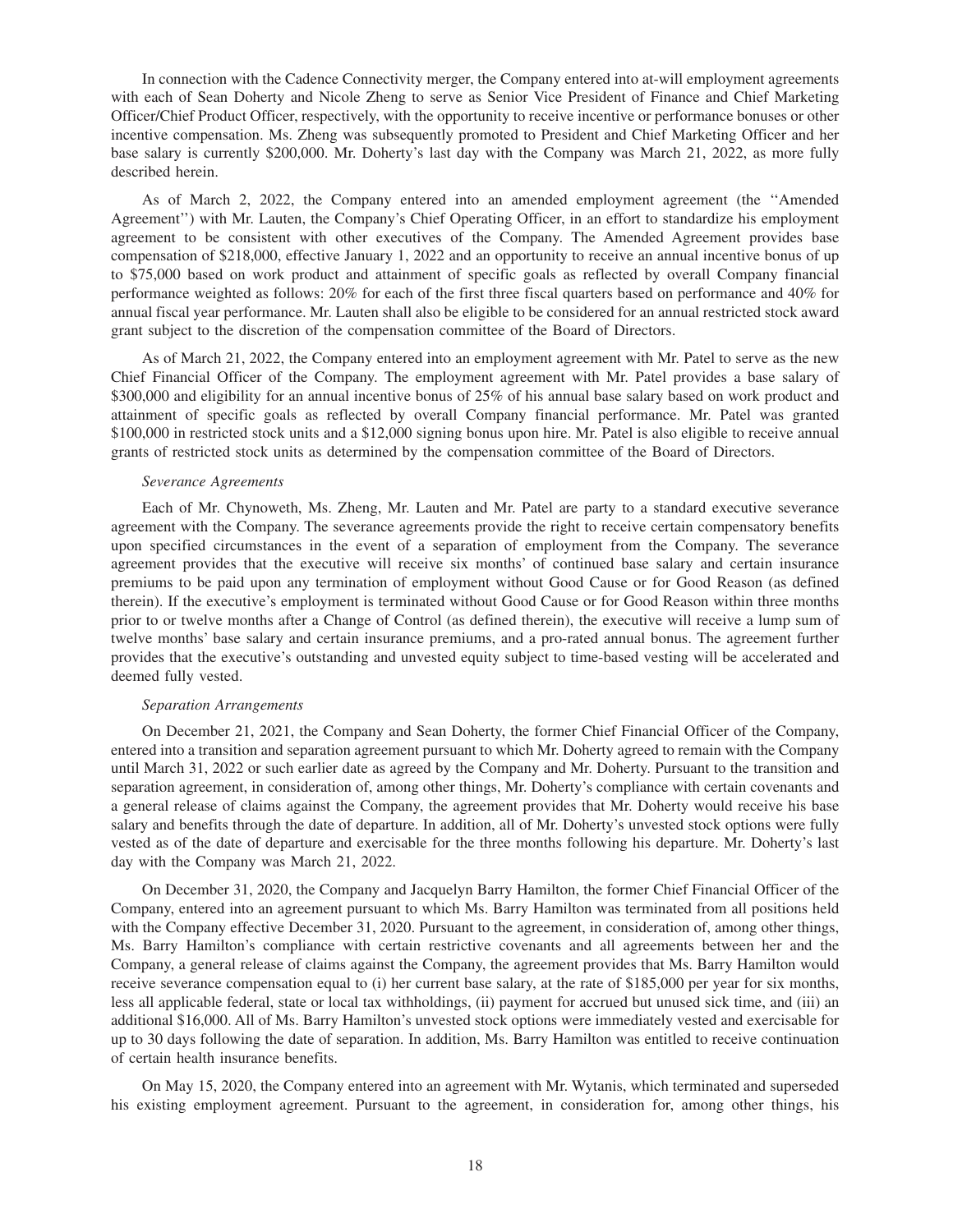compliance with certain restrictive covenants and all agreements between him and the Company, a general release of claims against the Company, and subject to his non-revocation of the agreement, Mr. Wytanis was entitled to receive severance compensation equal to his base salary, at the annual rate of \$210,000 less all applicable federal, state or local tax withholdings, payable in installments for the six months following the effective date of his separation from the Company. Mr. Wytanis' stock options that would have vested during the six-month period following the date of separation immediately vested and were exercisable for up to 30 days following the date of separation. In addition, Mr. Wytanis was entitled to receive continuation of certain health insurance benefits and to be reimbursed for certain relocation and business expenses.

## **2021 Director Compensation**

The following table sets forth information concerning the compensation of our directors who are not named executive officers and who served as directors for the fiscal year ended December 31, 2021, and, since he served in an unpaid capacity as the Company's principal executive officer for a portion of that fiscal year, Jeremy Hitchcock.

| Name            | <b>Fees Earned or</b><br>Paid in Cash | Option<br>Awards <sup><math>(1)(2)(3)</math></sup> | <b>All Other</b><br>Compensation | <b>Total</b> |
|-----------------|---------------------------------------|----------------------------------------------------|----------------------------------|--------------|
|                 | \$37.500                              | \$35,000                                           |                                  | \$72,500     |
|                 | \$37,500                              | \$25,000                                           |                                  | \$62,500     |
|                 | \$43,950                              | \$35,000                                           |                                  | \$78,950     |
|                 | \$53,054                              | \$40,000                                           |                                  | \$93.054     |
|                 | \$37,500                              | \$35,000                                           |                                  | \$72,500     |
| Joshua Horowitz | \$53,950                              | \$35,000                                           |                                  | \$88.950     |
| Sandra Howe     | \$85,500                              | \$67,000                                           |                                  | \$152,500    |

(1) The amounts included in the ''Option Awards'' column reflect the aggregate grant date fair value of option awards in accordance with FASB ASC Topic 718, pursuant to the 2019 Directors Stock Option Plan and 2021 Non-Employee Directors Compensation Plan. Assumptions used in the calculations of these amounts are included in Note 10 to our Financial Statements included in our Annual Report on Form 10-K for the year ended December 31, 2021. These options are non-qualified stock options issued under the 2009 Directors Stock Option Plan or 2019 Directors Stock Option Plan and represent the right to purchase shares of Common Stock at a fixed price per share (the grant date fair market value of the shares of Common Stock underlying the options).

(2) As of December 31, 2021, each non-employee director held the following aggregate number of shares under outstanding stock options:

| <b>Name</b> | Number of Shares of<br><b>Underlying Outstanding</b><br><b>Stock Options *</b> | Number of Shares of<br><b>Underlying Outstanding</b><br><b>Restricted Stock Units</b> |
|-------------|--------------------------------------------------------------------------------|---------------------------------------------------------------------------------------|
|             |                                                                                | 29,661                                                                                |
|             | 19.225                                                                         | 21.186                                                                                |
|             | 60,000                                                                         | 29,661                                                                                |
|             | 52,500                                                                         | 33,898                                                                                |
|             |                                                                                | 29,661                                                                                |
|             | 22.500                                                                         | 29,661                                                                                |
|             |                                                                                | 56,779                                                                                |

(3) As of December 31, 2021, the number of shares underlying restricted stock units granted to each non-employee director in 2021 and the grant date fair market value of such restricted stock unit was:

|             | Grant      | Number of<br><b>Shares</b> underlying<br><b>Restricted Stock</b><br>Units Grants in | <b>Grant Date</b><br><b>Fair Value of</b><br><b>Stock Option</b> |
|-------------|------------|-------------------------------------------------------------------------------------|------------------------------------------------------------------|
| <b>Name</b> | Date       | 2021                                                                                | Grants in 2021                                                   |
|             | 12/14/2021 | 29,661                                                                              | \$35,000                                                         |
|             | 12/14/2021 | 21.186                                                                              | \$25,000                                                         |
|             | 12/14/2021 | 29,661                                                                              | \$35,000                                                         |
|             | 12/14/2021 | 33,898                                                                              | \$40,000                                                         |
|             | 12/14/2021 | 29,661                                                                              | \$35,000                                                         |
|             | 12/14/2021 | 29,661                                                                              | \$35,000                                                         |
|             | 12/14/2021 | 56,779                                                                              | \$67,000                                                         |

Each non-employee director of the Company receives a fee of \$12,500 per quarter. Travel and lodging expenses are also reimbursed.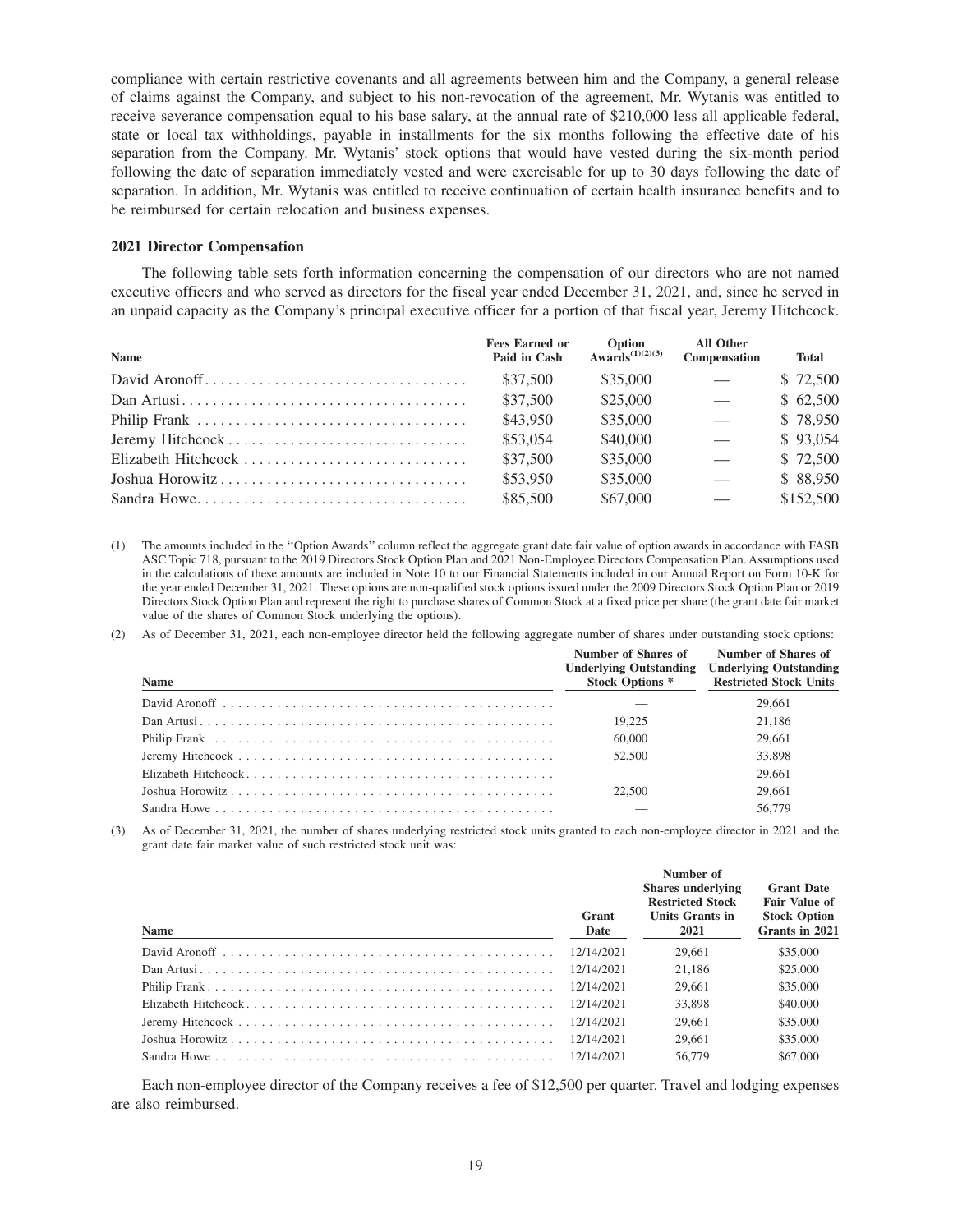Each non-employee director of the Company may be granted stock options under the Company's 2019 Director Stock Option Plan or 2021 Non-Employee Directors Compensation Plan (collectively, the ''Directors Plan''). The exercise price for stock options and restricted stock units granted under either Directors Plan is the closing market price of the Common Stock on the date the equity award is granted.

## **Director Option Exercises**

As of December 31, 2021, stock option exercises by non-employee directors in 2021 were:

| Name<br><u> 1989 - Johann Stoff, deutscher Stoffen und der Stoffen und der Stoffen und der Stoffen und der Stoffen und der</u> | <b>Exercised</b><br><b>Options</b> |
|--------------------------------------------------------------------------------------------------------------------------------|------------------------------------|
|                                                                                                                                |                                    |
|                                                                                                                                |                                    |
|                                                                                                                                |                                    |
|                                                                                                                                |                                    |
|                                                                                                                                |                                    |
|                                                                                                                                |                                    |
|                                                                                                                                |                                    |

## **Executive Option Exercises**

As of December 31, 2021, stock option exercises by our named executive officers in 2021 were:

| Name | <b>Exercised</b><br><b>Options</b> |
|------|------------------------------------|
|      |                                    |
|      |                                    |
|      | 27,000                             |
|      |                                    |
|      |                                    |

## **DELINQUENT SECTION 16(a) REPORT**

Section 16(a) of the Exchange Act requires our executive officers and directors, and persons who own more than 10% of our Common Stock, to file reports regarding ownership of, and transactions in, our securities with the SEC and to provide us with copies of those filings. Based solely on our review of the copies of such forms received by us, or written representations from certain reporting persons, except for (i) the Form 4 filed by Nicole Zheng on August 2, 2021 and (ii) the Form 4 filed by John Lauten on July 29, 2021, we believe that all filing requirements applicable to our officers, directors and ten percent beneficial owners were complied with during the year ended December 31, 2021.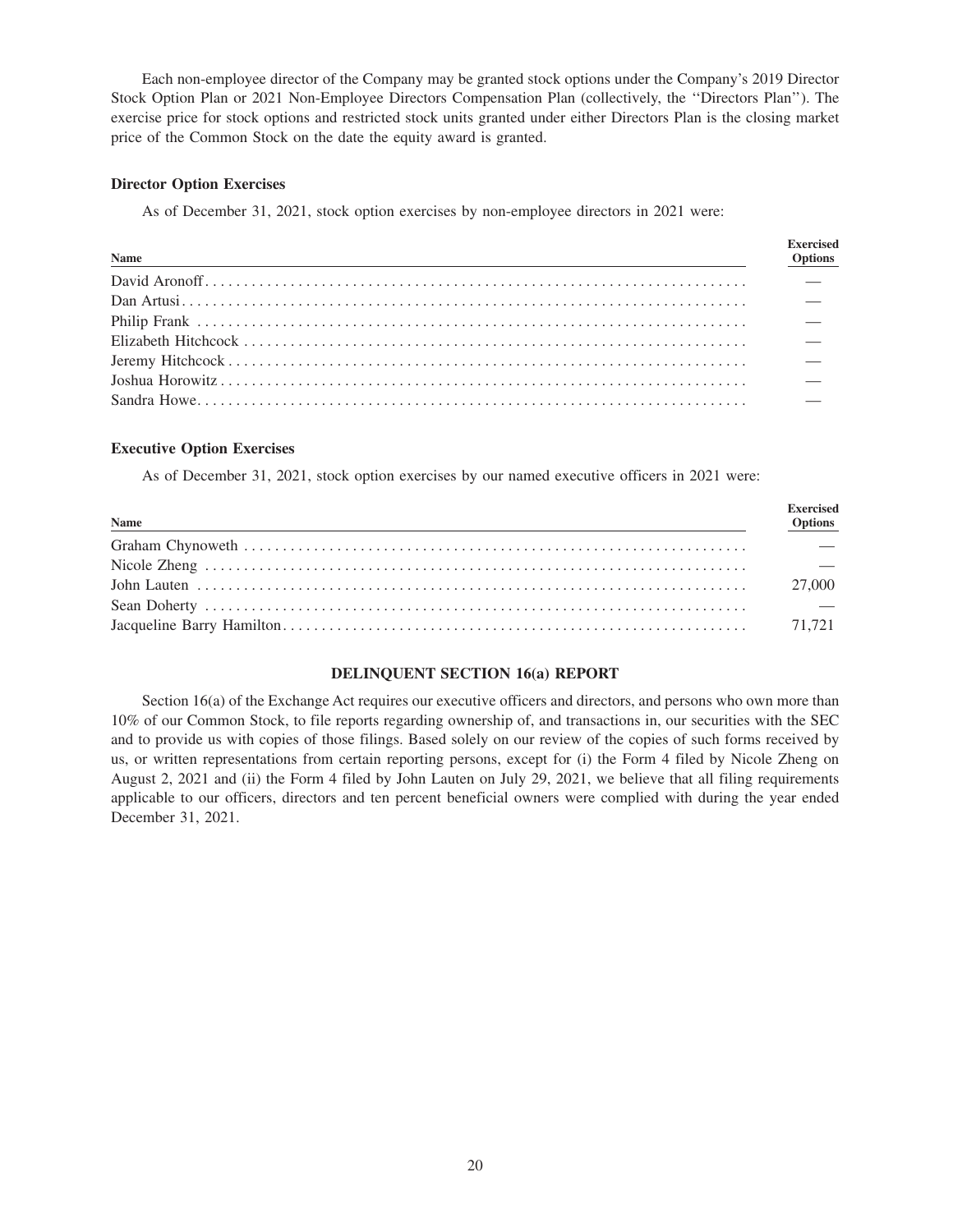#### **PROPOSAL NO. 2**

#### **APPROVAL OF THE MINIM, INC. OMNIBUS INCENTIVE COMPENSATION PLAN**

We are asking you to approve the Minim, Inc. Omnibus Incentive Compensation Plan (the "Omnibus Plan"), which the Board adopted on November 9, 2021, upon the recommendation of the Compensation Committee of the Board of Directors (the ''Compensation Committee'').

The purpose of the Omnibus Plan is to optimize the profitability and growth of the Company through incentives that link the personal interests of employees and consultants to those of the Company's shareholders, to provide participants with an incentive for excellence in individual performance, and to promote teamwork. The Company believes that equity-based compensation is a critical part of its compensation program. Shareholder approval of the Omnibus Plan would allow us to continue to attract and retain talented employees and consultants with equity incentives.

The following summary of the material terms of the Omnibus Plan is qualified in its entirety by the full text of the Omnibus Plan, a copy of which is attached to this Proxy Statement as Appendix A. You also may obtain a copy of the Omnibus Plan, free of charge, by writing to the Company, Attention: Investor Relations, 848 Elm Street, Manchester, New Hampshire 03101.

#### *Terms of the Omnibus Plan*

The Omnibus Plan provides for the grant of awards to eligible employees and consultants in the form of nonqualified and incentive stock options, stock appreciation rights (''SARs''), restricted stock, unrestricted stock, restricted stock units (''RSUs''), performance shares and units, and cash-based awards. The Omnibus Plan is a successor to the Company's 2019 Stock Option Plan (the ''2019 Plan'') and provides for greater flexibility in the types of awards than under the 2019 Plan. No new grants will be made under the 2019 Plan from and after the date of approval of the Omnibus Plan by the Board.

The Omnibus Plan contains certain restrictions and limitations including, but not limited to, the following: (i) stock options and SARs must generally be granted with an exercise price equal to or greater than the fair market value of a share of the Company's common stock on the date of grant; (ii) stock-based awards that vest solely based on service are generally subject to a minimum vesting period of at least one year of service; and (iii) shareholder approval is required for amendments to the Omnibus Plan that would increase the maximum number of shares subject to the Omnibus Plan, change the designation of the class of persons eligible to receive incentive stock options, or modify the Omnibus Plan in a manner that requires shareholder approval under applicable law or the rules of a stock exchange or trading system on which the Company's shares are traded.

#### *Effective Date; Duration of the Omnibus Plan*

The Omnibus Plan became effective on November 9, 2021, but is subject to approval by the Company's shareholders and will remain in effect until the tenth anniversary of the effective date, unless terminated earlier by the Board. The Board may amend or terminate the Omnibus Plan at any time.

#### *Plan Administration*

The Omnibus Plan will be administered by the Compensation Committee. The Compensation Committee will have the authority to, among other things, interpret the Omnibus Plan, determine who will be granted awards under the Omnibus Plan, determine the size, types of awards and terms and conditions of each such award (including the performance measure(s) to be used for purposes of awards that are to be performance-based), and take action as it determines to be necessary or advisable for the administration of the Omnibus Plan.

#### *Eligibility*

The Compensation Committee may grant awards to any employee, officer, or consultant of the Company and its affiliates. Only employees are eligible to receive incentive stock options. A director of the Company or a subsidiary who is not also an employee at the time of granting an award is not eligible to participate in the Omnibus Plan. As of the record date, approximately seventy one employees, four officers, and nine consultants would be eligible to participate in the Omnibus Plan. The Company's named executive officers receive awards as described in this proxy statement under the Compensation, Discussion & Analysis and Executive Compensation sections.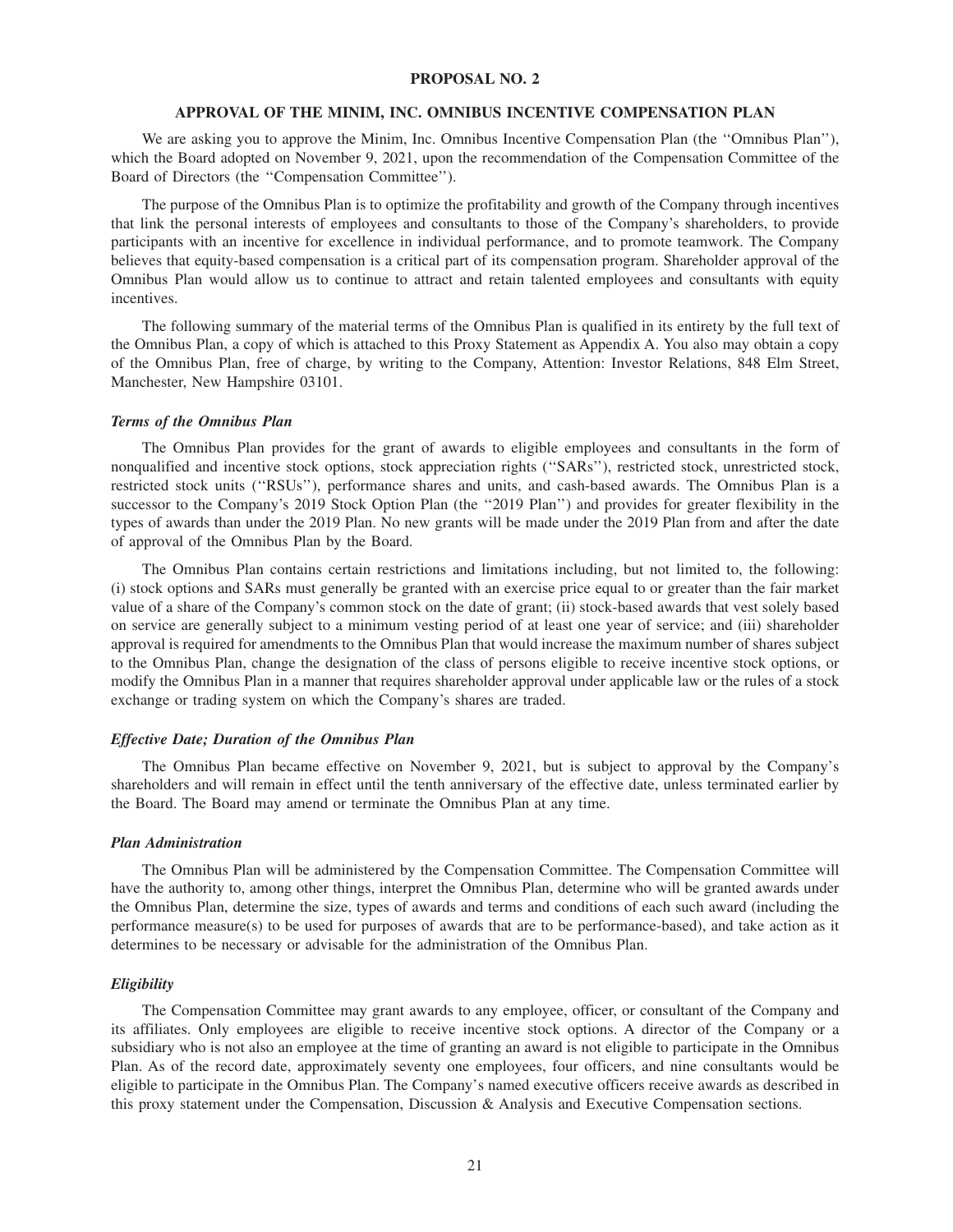#### *Shares Available for Awards*

The Omnibus Plan authorizes the issuance of up to 3,000,000 shares of common stock, which consists of 1,343,079 shares, plus 1,656,921 shares that were previously approved by the shareholders of the Company as available for issuance under the 2019 Plan but not awarded prior to the date of approval of the Omnibus Plan by the Board. The Company expects that the shares authorized for issuance under the Omnibus Plan would be sufficient for approximately three years, which is based on our current practices and historical usage, and further dependent on the price of our shares and hiring activity during the next few years, forfeitures of outstanding awards, and noting that future circumstances may require us to change our current equity grant practices. We cannot predict our future equity grant practices, the future price of our shares or future hiring activity with any degree of certainty at this time, and the amount of shares authorized under the Omnibus Plan could last for a shorter or longer time.

The Compensation Committee has made certain awards of RSUs pursuant to the Omnibus Plan, including (i) 28,073 RSUs issued on February 17, 2022 to Graham Chynoweth, our Chief Executive Officer, (ii) 23,862 RSUs issued on February 17, 2022 to Nichole Zheng, our President and Chief Marketing Officer, (iii) 14,583 RSUs issued on March 1, 2022 to John Lauten, our Chief Operating Officer, and (iv) 109,890 RSUs issued on March 30, 2022 to Mehul Patel, our Chief Financial Officer; however, no awards of any type under the Omnibus Plan shall vest unless and until shareholder approval of the Omnibus Plan has been received.

If any outstanding award expires or is canceled, forfeited, or expires without issuance of the full number of shares of common stock to which the award related, then the shares subject to such award will again become available for future grant under the Omnibus Plan.

Shares tendered in payment of the option exercise price or delivered or withheld by the Company to satisfy any tax withholding obligation, or shares covered by a stock-settled stock appreciation right or other awards that were not issued upon the settlement of the award will again become available for future grants under the Omnibus Plan.

The Compensation Committee will make appropriate adjustments to the maximum share limit in the event of certain changes in the capitalization of the Company.

#### *Types of Awards That May Be Granted*

Subject to the limits in the Omnibus Plan, the Compensation Committee has the authority to set the size and type of award and any vesting or performance conditions. The types of awards that may be granted under the Omnibus Plan are: stock options (including both incentive stock options (''ISOs'') and nonqualified stock options), SARs, restricted stock, unrestricted stock, RSUs, performance shares and units, and cash-based awards.

#### *Stock Options*

A stock option is the right to purchase shares of common stock at a future date at a specified price per share called the exercise price. An option may be either an ISO or a nonqualified stock option. ISOs and nonqualified stock options are taxed differently. Except in the case of options granted pursuant to an assumption or substitution for another option, the exercise price of an option may not be less than the fair market value (or in the case of an ISO granted to a ten percent shareholder, 110% of the fair market value) of a share of common stock on the grant date. As of the record date, the closing price of our common stock was \$0.70.

Unless the option agreement provides a different expiration date, each ISO granted to a ten percent shareholder shall expire on the fifth (5th) anniversary of the ISO grant date and each other option shall expire on the tenth (10th) anniversary of the date the option was granted.

Full payment of the exercise price must be made at the time of such exercise either in cash or bank check or in another manner, such as delivery of previously owned shares or a promissory note or by a net exercise method or by a cashless exercise method, including a broker-assisted cashless exercise, that complies with applicable laws and that ensures prompt delivery to the Company of the amount required to pay the exercise price and any applicable withholding taxes, approved by the Compensation Committee.

No ISO granted under the Omnibus Plan may be sold, transferred, pledged, assigned, encumbered or otherwise alienated or hypothecated, other than by will or by the laws of descent and distribution. Further, all ISOs granted to a participant under the Omnibus Plan shall be exercisable during such participant's lifetime only by such participant. Except as otherwise provided in the applicable award agreement, no nonqualified stock option may be sold, transferred, pledged, assigned, encumbered or otherwise alienated or hypothecated, other than by will or by the laws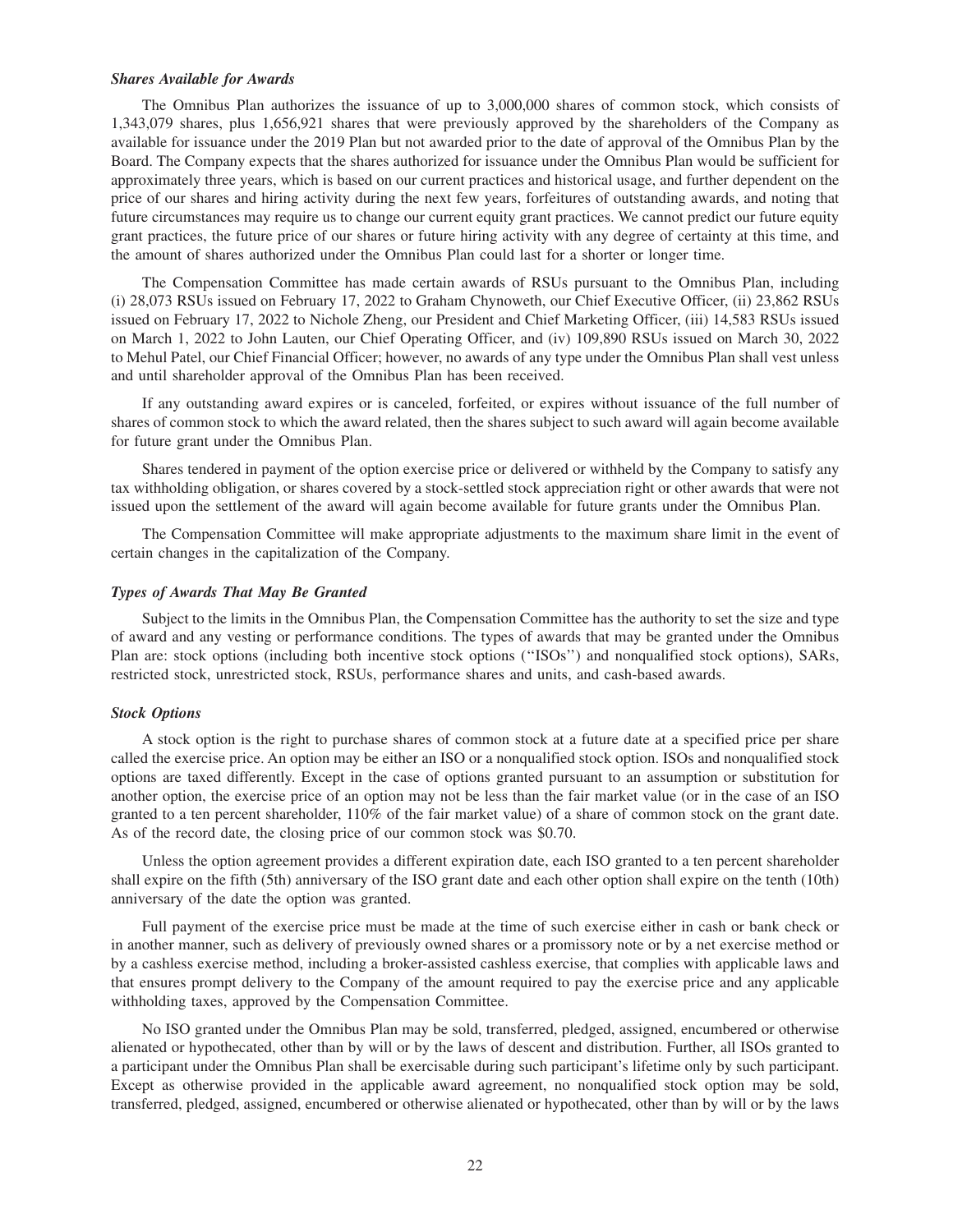of descent and distribution. Further, except as otherwise provided in the applicable award agreement, all nonqualified stock options granted to a participant shall be exercisable during such participant's lifetime only by such participant.

No ISO shall be granted to an employee under the Omnibus Plan or any other ISO plan of the Company to purchase shares as to which the aggregate fair market value (determined as of the date of grant) of the shares which first become exercisable by the employee in any calendar year exceeds \$100,000. To the extent an option initially designated as an ISO exceeds the value limit or otherwise fails to satisfy the requirements applicable to ISOs, it shall be deemed a nonqualified stock option and shall otherwise remain in full force and effect.

Option grants may, in the Compensation Committee's discretion, include a provision whereby the participant may elect at any time before his or her service for the Company terminates and after stockholder approval of the Omnibus Plan to exercise the option as to any part or all of the shares subject to the option prior to the full vesting of the option, and any shares acquired upon such exercise shall be subject to the same vesting and other restrictions as applied to the option.

#### *Stock Appreciation Rights*

A SAR is the right to receive payment of an amount equal to the excess of the fair market value of a share of common stock on the date of exercise of the SAR over the exercise price. The exercise price of a SAR may not be less than the fair market value of a share of common stock on the grant date. SARs may be granted alone or in tandem with options.

The term of a SAR granted under the Omnibus Plan shall be determined by the Compensation Committee, in its sole discretion; provided that the SAR must expire on or before the date that is the tenth anniversary of the date of grant.

SARs may be exercised upon whatever terms and conditions the Compensation Committee, in its sole discretion, imposes upon them. Tandem SARs may be exercised for all or part of the shares subject to the related option upon the surrender of the right to exercise the equivalent portion of the related option. A Tandem SAR may be exercised only with respect to the shares for which its related option is then exercisable.

No SAR granted under the Omnibus Plan may be sold, transferred, pledged, assigned, encumbered, or otherwise alienated or hypothecated, other than by will or by the laws of descent and distribution. Further, except as otherwise provided in a participant's award agreement, all SARs granted to a participant under the Omnibus Plan shall be exercisable during such participant's lifetime only by such participant.

## *Restricted Stock*

A restricted stock award is an award of actual shares of common stock which are subject to certain restrictions for a period of time determined by the Compensation Committee. Restricted stock may be held by the Company in escrow or delivered to the participant pending the release of the restrictions. Participants who receive restricted stock awards, if determined by the Compensation Committee, generally have the rights and privileges of shareholders regarding the shares of restricted stock during the restriction period, including the right to vote and the right to receive dividends.

Except as provided in the award agreement, the shares of restricted stock granted may not be sold, transferred, pledged, assigned, encumbered, or otherwise alienated or hypothecated until the end of the applicable restriction period established by the Compensation Committee and specified in the award agreement, or upon earlier satisfaction of any other conditions, as specified by the Compensation Committee in its sole discretion and set forth in the award agreement. All rights with respect to the restricted stock granted to a participant under the Omnibus Plan shall be available during such participant's lifetime and prior to the end of the restriction period only to such participant or such participant's legal representative.

During the restriction period, participants holding shares of restricted stock granted (whether or not the Company holds the certificate(s) representing such shares) may, if the Compensation Committee so determines, be credited with dividends paid with respect to the underlying shares while they are so held. The Compensation Committee shall apply any vesting and other restrictions to the dividends that apply to the shares of restricted stock to which they relate, so that no dividends may be paid on shares of restricted stock that are not earned.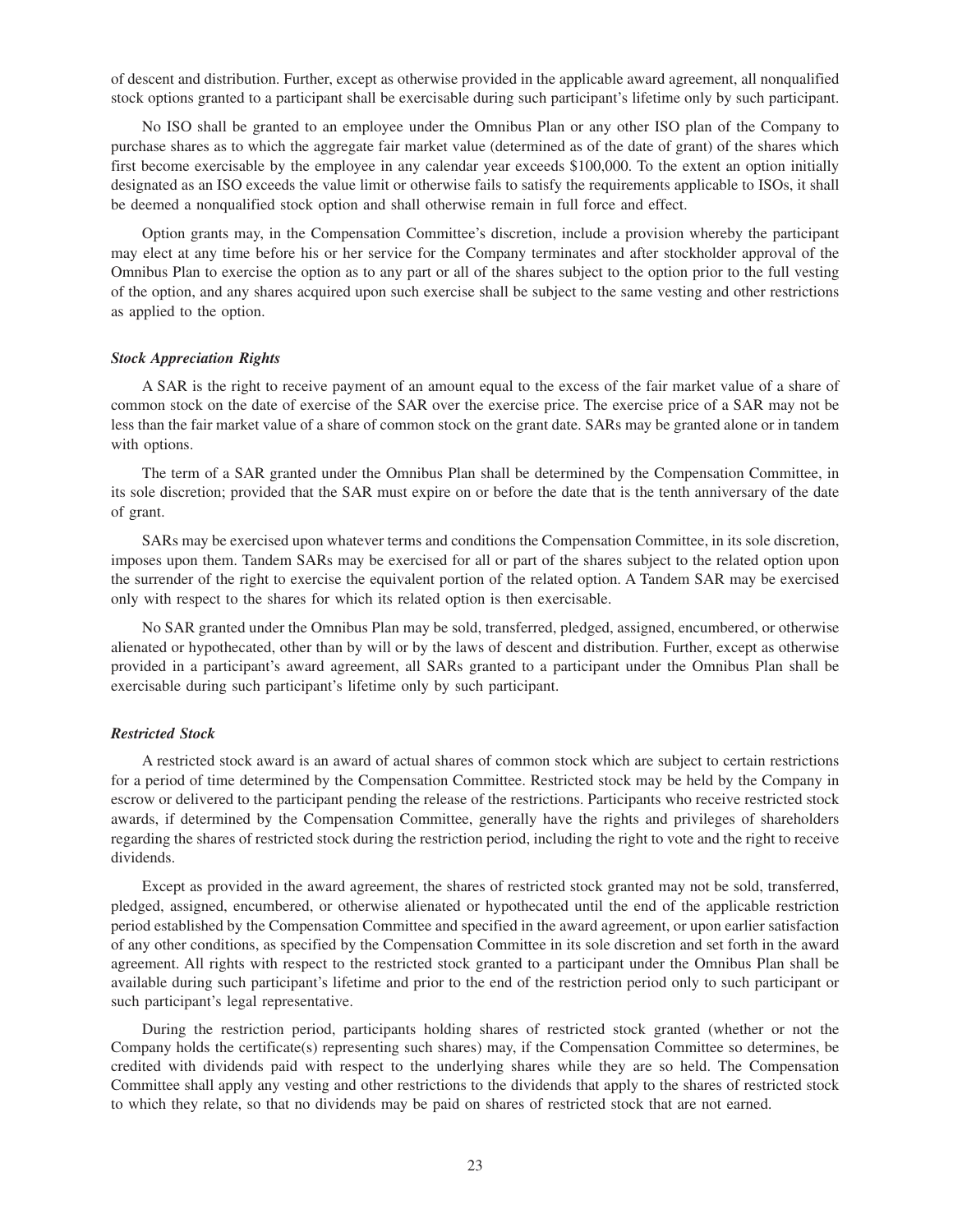## *Unrestricted Stock*

An unrestricted stock award is an award of actual shares of common stock which are not subject to restrictions. Participants who receive unrestricted stock awards have the rights and privileges of shareholders, including the right to vote and the right to receive or be credited with dividends. The Compensation Committee may impose additional terms and conditions, in its sole discretion, on unrestricted stock awards.

#### *Restricted Stock Units*

An RSU is an award of hypothetical common stock units having a value equal to the fair market value of an identical number of shares of common stock, which are subject to certain restrictions for a period of time determined by the Compensation Committee. No shares of common stock are issued at the time an RSU is granted, and the Company is not required to set aside any funds for the payment of any RSU award. Because no shares are outstanding, the participant does not have any rights as a shareholder. The Compensation Committee may grant RSUs with a deferral feature, which defers settlement of the RSU beyond the vesting date until a future payment date or event set out in the participant's award agreement. The Compensation Committee has the discretion to credit RSUs with dividend equivalents. RSUs may be settled in stock, cash, or a combination thereof.

Except as otherwise provided in a participant's award agreement, RSUs may not be sold, transferred, pledged, assigned, or otherwise alienated or hypothecated, other than by will or by the laws of descent and distribution. Further, except as otherwise provided in a participant's award agreement, a participant's rights under such awards shall be exercisable during the participant's lifetime only by such participant or such participant's legal representative.

#### *Performance Awards*

A performance award is an award of shares of common stock or units that are only earned if certain conditions are met. The Compensation Committee has the discretion to determine the number of shares of common stock or stock-denominated units subject to a performance share award (a ''PSU''), the applicable performance period, the conditions that must be satisfied for a participant to earn an award, and any other terms, conditions, and restrictions of the award.

Except as otherwise provided in a participant's award agreement, performance shares and performance units may not be sold, transferred, pledged, assigned, or otherwise alienated or hypothecated, other than by will or by the laws of descent and distribution. Further, except as otherwise provided in a participant's award agreement, a participant's rights under such awards shall be exercisable during the participant's lifetime only by such participant or such participant's legal representative.

#### *Cash-Based Awards*

The Compensation Committee may grant cash-based awards in such amounts, value, and upon such terms, and at any time and from time to time, as determined by the Compensation Committee. Grants of cash-based awards may be evidenced by an award agreement. The Compensation Committee may set performance and/or service requirements to be met during a specified performance period, in its discretion which, depending on the extent to which they are met, will determine the number of cash-based awards that will be paid out. After the applicable requirements have been met, the holder of the cash-based award will be entitled to receive a payout based on the number and value of the cash-based awards earned. Payment of earned cash-based awards shall be in the form of cash or in shares (or in a combination thereof) that have an aggregate fair market value equal to the value of the earned cash-based awards at the close of the applicable performance period. Shares so paid may be delivered subject to any restrictions deemed appropriate by the Compensation Committee. No fractional shares will be issued. The form of payout of such awards shall be set forth in the award agreement pertaining to the grant of the award. Cash-based awards may not be sold, transferred, pledged, assigned, encumbered, or otherwise alienated or hypothecated, other than by will or by the laws of descent and distribution.

#### *Vesting*

The Compensation Committee has the authority to determine the vesting schedule of each award, and to accelerate the vesting and exercisability of any award. Stock-based awards that vest solely based on service are generally subject to a minimum vesting period of at least one year of service.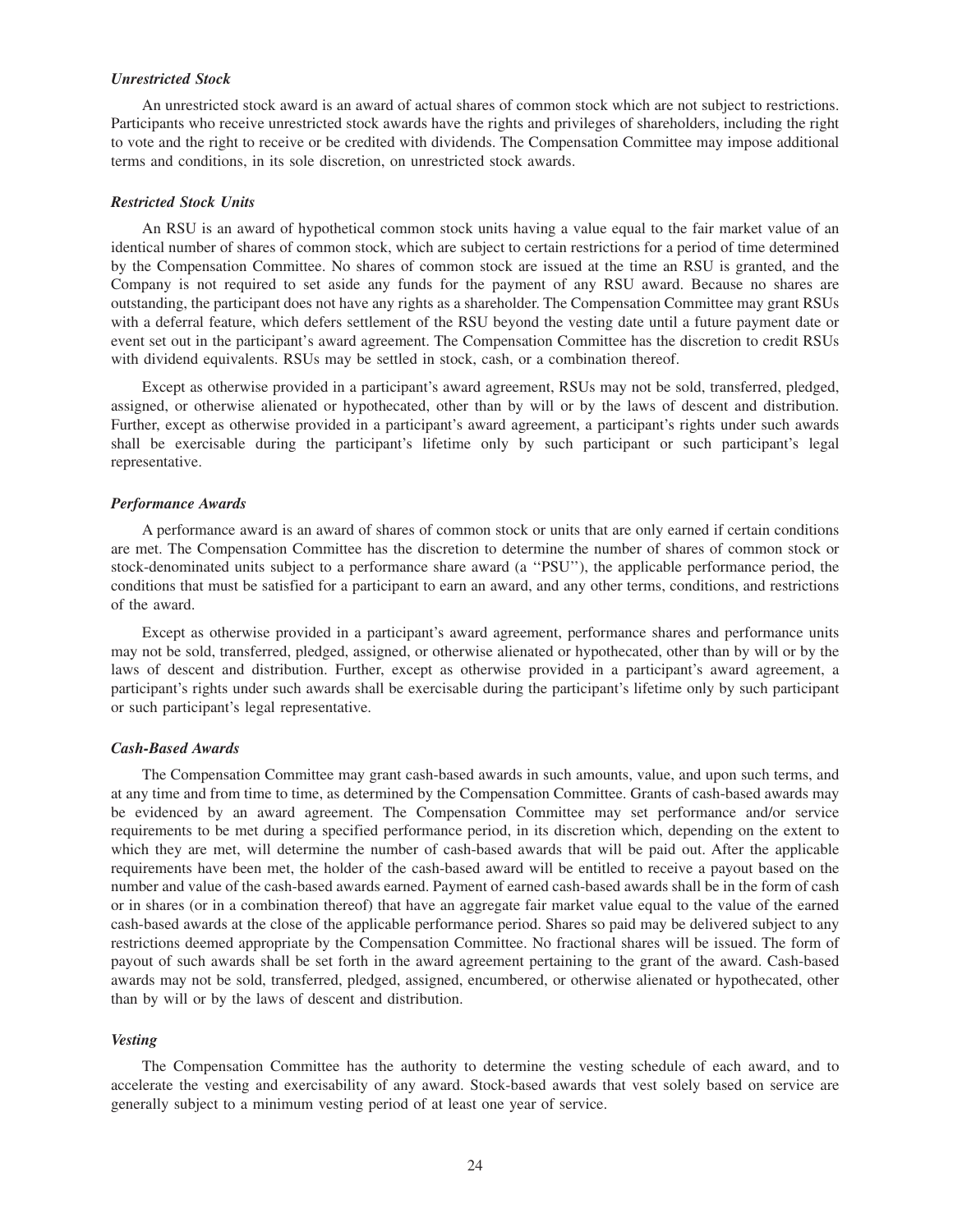#### *Adjustments Upon Changes in Stock*

In the event of, or in recognition of, (i) a change in corporate capitalization, such as a stock split, stock dividend or a corporate transaction, such as any merger, consolidation, combination, exchange of shares or the like, separation, including a spin-off, or other distribution of stock or property of the Company, any reorganization (whether or not such reorganization comes within the definition of such term in Code Section 368) or any partial or complete liquidation of the Company, or (ii) changes in applicable laws, regulations, or accounting principles, then such adjustments shall be made in the exercise price of options and SARs, the maximum number of shares of common stock subject to all awards or the number, price or kind of a share of common stock or other consideration subject to awards under the Omnibus Plan as the Compensation Committee in its discretion may determine appropriate to prevent dilution or enlargement of rights. Unless the Compensation Committee specifically determines otherwise, the Compensation Committee will ensure that any adjustments made will be consistent with the Omnibus Plan's or any award agreement's meeting the requirements of Code Section 409A, and that incentive stock options meet the requirements of Code Section 422.

## *Change in Control*

Unless otherwise provided in an award agreement, if an award is continued or assumed (e.g., the award is equitably converted or substituted for a substantially similar award of the successor company) upon a change in control of the Company, and within twenty-four (24) months following the change in control the Company or its successor involuntarily terminates the awardee without cause or the awardee voluntarily terminates for good reason (as defined in the Omnibus Plan), then upon such termination any and all options and SARs granted shall become fully exercisable during their remaining term; any restriction periods and service restrictions imposed on awards that are not performance-based shall lapse and such awards shall be treated as vested; and payout opportunities attainable under all performance-based awards shall be deemed to have been earned at the ''target'' level on a pro-rata basis for that portion of the performance period(s) completed as of the effective date of such qualifying termination. Further, unless otherwise provided in an award agreement, if an award is not so continued or assumed (e.g., the award is not equitably converted or substituted for a substantially similar award of the successor company), then upon the change in control of the Company, the Omnibus Plan shall terminate and, in connection therewith, any and all options and SARs granted shall become fully exercisable during their remaining term, and any restriction periods and service restrictions imposed on awards that are not performance-based shall lapse and such awards shall be treated as vested, and payout opportunities attainable under all performance-based awards shall be deemed to have been earned at the ''target'' level on a pro-rata basis for that portion of the performance period(s) completed as of the effective date of such qualifying termination.

The Compensation Committee may take actions to effectuate termination of the Omnibus Plan and awards thereunder upon a Change in Control, such as by terminating options or SARs in exchange for a payment in cash, securities, and/or other property, limiting the period for excise of options, and accelerating the vesting or time of payment of an award.

#### *Amendment or Termination of the Omnibus Plan*

The Board may amend or terminate the Omnibus Plan at any time. Shareholder approval is required for amendments to the Omnibus Plan that would increase the maximum number of shares subject to the Omnibus Plan, change the designation of the class of persons eligible to receive incentive stock options, or modify the Omnibus Plan in a manner that requires shareholder approval under applicable law or the rules of The Nasdaq Capital Market. The Omnibus Plan will terminate on the tenth anniversary of the effective date, unless previously terminated by the Board.

#### *Amendment of Awards*

The Compensation Committee may amend the terms of any one or more awards. However, the Compensation Committee may not amend an award that would adversely affect in any material way a participant's rights under the award without the participant's written consent.

#### *Restrictions on Repricing or Reduction of Grants*

The Compensation Committee may not authorize any amendment of an outstanding award, and shareholder approval will be required for any amendment of the Omnibus Plan, that does any of the following: (a) permits the grant of any option with an option price less than the fair market value of the shares on the grant date; (b) reduces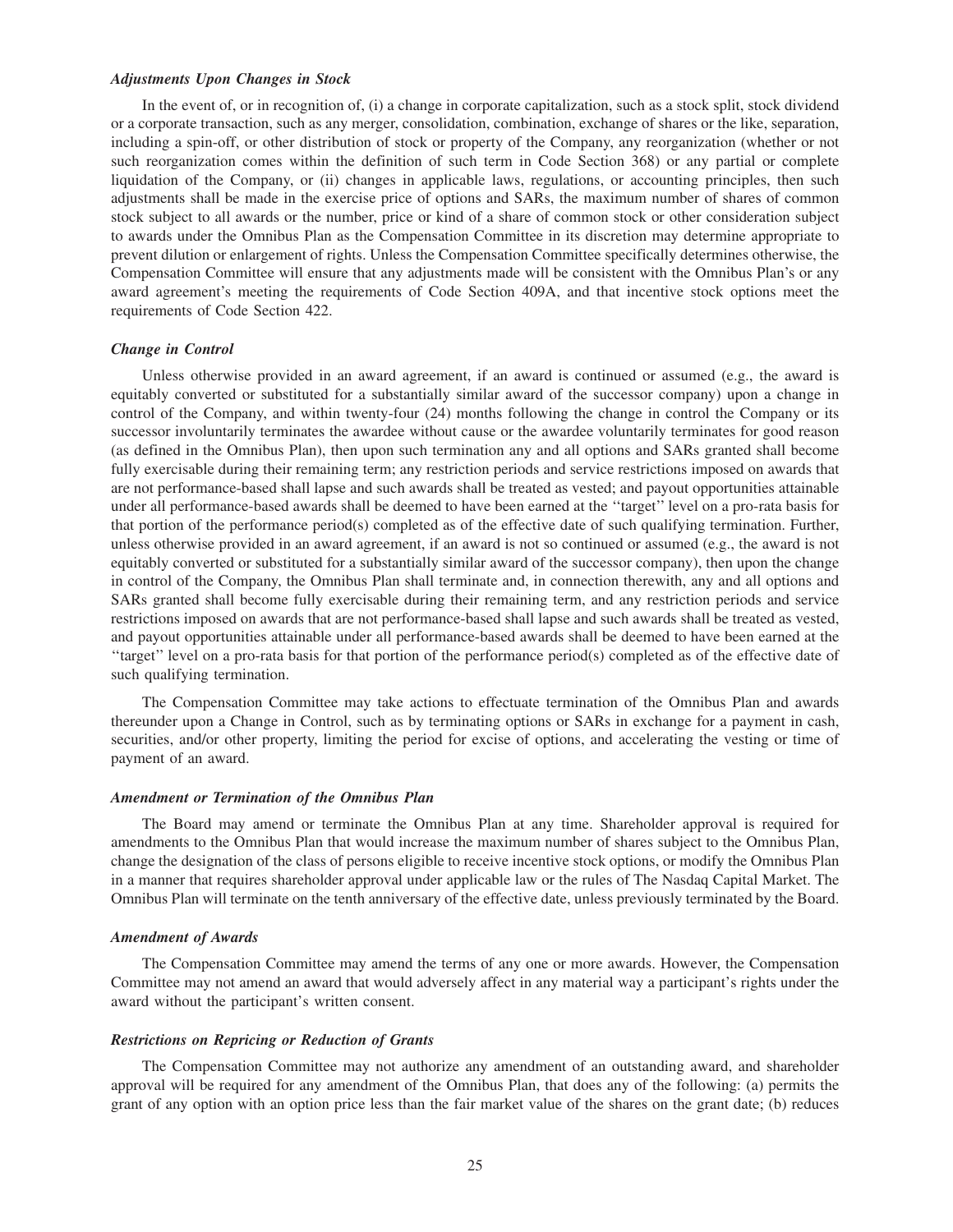the option price of an outstanding option, either by lowering the option price or by canceling an outstanding option and granting a replacement option with a lower exercise price; (c) permits the grant of any SAR with a grant price that is less than the fair market value of the shares on the grant date; or (d) reduces the grant price of an outstanding SAR, either by lowering the grant price or by canceling an outstanding SAR and granting a replacement SAR with a lower exercise price.

#### *Clawback and Recoupment*

The Company may cancel any award or require the participant to reimburse any previously paid compensation provided under the Omnibus Plan or an award agreement in accordance with the Company's clawback policy.

## *Federal Income Tax Consequences of Awards*

The following is a summary of U.S. federal income tax consequences of awards granted under the Non-Employee Directors Plan, based on current U.S. federal income tax laws. This summary does not constitute legal or tax advice and does not address municipal, state or foreign income tax consequences.

#### *Nonqualified Stock Options*

The grant of a nonqualified stock option will not result in taxable income to the participant. The participant will recognize ordinary income at the time of exercise equal to the excess of the fair market value of the shares on the date of exercise over the exercise price and the Company will be entitled to a corresponding deduction for tax purposes. Gains or losses realized by the participant upon the sale of the shares acquired on exercise will be treated as capital gains or losses.

## *ISOs*

The grant of an ISO will not result in taxable income to the participant. The exercise of an ISO will not result in taxable income to the participant if at the time of exercise the participant has been employed by the Company or its subsidiaries at all times beginning on the date the ISO was granted and ending not more than 90 days before the date of exercise. However, the excess of the fair market value of the shares on the date of exercise over the exercise price is an adjustment that is included in the calculation of the participant's alternative minimum tax liability for the year the shares are sold.

If the participant does not sell the shares acquired on exercise within two years from the date of grant and one year from the date of exercise then on the sale of the shares any amount realized in excess of the exercise price will be taxed as capital gain. If the amount realized in the sale is less than the exercise price, then the participant will recognize a capital loss.

If these holding requirements are not met, then the participant will generally recognize ordinary income at the time the shares are sold in an amount equal to the lesser of (a) the excess of the fair market value of the shares on the date of exercise over the exercise price, or (b) the excess, if any, of the amount realized on the sale of the shares over the exercise price, and the Company will be entitled to a corresponding deduction.

## *SARs*

The grant of a SAR will not result in taxable income to the participant. The participant will recognize ordinary income at the time of exercise equal to the amount of cash received or the fair market value of the shares received and the Company will be entitled to a corresponding deduction for tax purposes. If the SARs are settled in shares, then when the shares are sold the participant will recognize capital gain or loss on the difference between the sale price and the amount recognized at exercise. Whether it is a long-term or short-term gain or loss depends on whether or not the shares have been held for at least one year from the date of share settlement of the SAR.

#### *Unrestricted Stock, Restricted Stock and Performance Shares*

If there is a grant of unrestricted stock, the participant will recognize ordinary income on the excess of the fair market value of the shares on the grant date over the amount paid for the shares, if any, and the Company will be entitled to a corresponding tax deduction. Unless a participant makes an election to accelerate the recognition of income to the grant date (as described below), the grant of restricted stock or performance shares awards will not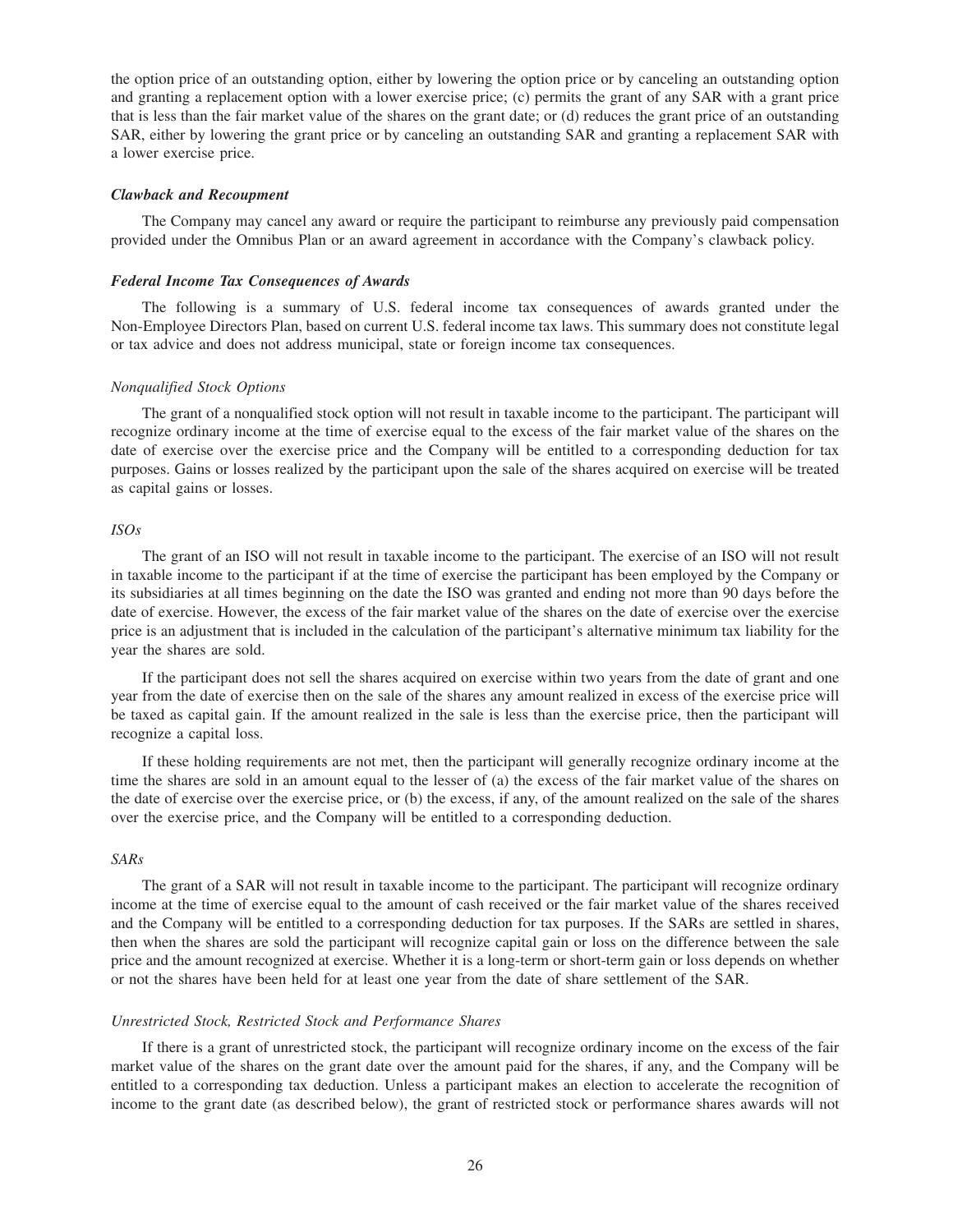result in taxable income to the participant. When the restrictions lapse, the participant will recognize ordinary income on the excess of the fair market value of the shares on the vesting date over the amount paid for the shares, if any, and the Company will be entitled to a corresponding deduction.

If the participant makes an election under Section 83(b) of the Code within thirty days after the grant date, the participant will recognize ordinary income as of the grant date equal to the fair market value of the shares on the grant date over the amount paid, if any, and the Company will be entitled to a corresponding deduction. Any future appreciation will be taxed at capital gains rates. However, if the shares are later forfeited, the participant will not be able to recover any taxes paid.

#### *RSUs and PSUs*

The grant of an RSU or PSU will not result in taxable income to the participant. When the RSU or PSU is settled, the participant will recognize ordinary income equal to the fair market value of the shares or the cash provided on settlement and the Company will be entitled to a corresponding deduction. If the award is settled in shares, then upon the subsequent sale of any shares received, any gain or loss since the settlement date will be taxed as capital gain or loss.

#### *Section 409A*

Section 409A of the Code imposes complex rules on nonqualified deferred compensation arrangements, including requirements with respect to elections to defer compensation and the timing of payment of deferred amounts. Depending on how they are structured, certain equity-based awards may be subject to Section 409A of the Code, while others are exempt. If an award is subject to Section 409A of the Code and a violation occurs, the compensation is includible in income when no longer subject to a substantial risk of forfeiture and the participant may be subject to a 20% penalty tax and, in some cases, interest penalties. The Omnibus Plan and awards granted under the Omnibus Plan are intended to be exempt from or conform to the requirements of Section 409A of the Code.

#### *Section 162(m) and Limits on the Company's Deductions*

All of the foregoing descriptions of tax deductions available to the Company are subject to the limitations of Section 162(m) of the Code. Section 162(m) of the Code denies deductions to publicly held corporations for compensation paid to certain senior executives that exceeds \$1,000,000. The Compensation Committee will continue to maintain maximum flexibility in the design of the Company's compensation programs and continues to reserve the discretion to exceed the limitation on deductibility under Section 162(m) to ensure that the Company's executives are compensated in a manner that it believes to be consistent with the Company's best interests and those of its shareholders.

#### *Amounts and Awards of Plan Benefits*

Awards under the Omnibus Plan will be granted in amounts and to individuals as determined by the Compensation Committee in its sole discretion. Therefore, the benefits or amounts that will be received by employees, officers, and consultants under the Omnibus Plan are not determinable at this time.

#### *Required Vote*

An affirmative vote of a majority of the shares entitled to vote and present in person or by proxy at the Annual Meeting will be necessary to approve the Minim, Inc. Omnibus Incentive Compensation Plan. Abstentions will have the same effect as a vote against this proposal. Broker non-votes will have no effect on the outcome of voting on this matter.

## **THE BOARD OF DIRECTORS UNANIMOUSLY RECOMMENDS THAT YOU VOTE ''FOR'' THE APPROVAL OF THE MINIM, INC. OMNIBUS INCENTIVE COMPENSATION PLAN.**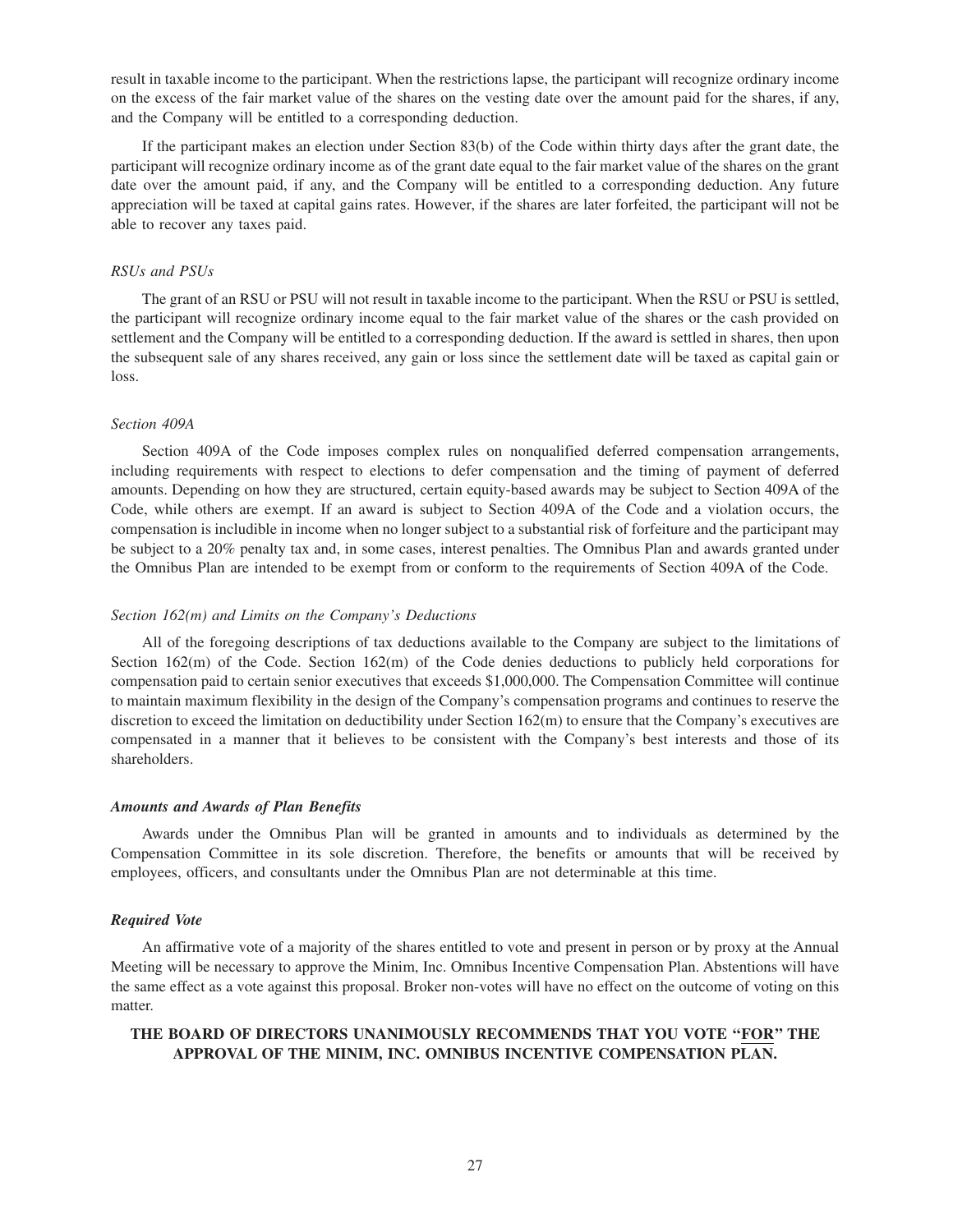#### **PROPOSAL NO. 3**

#### **APPROVAL OF THE MINIM, INC. NON-EMPLOYEE DIRECTORS COMPENSATION PLAN**

We are asking you to approve the Minim, Inc. Non-Employee Directors Compensation Plan (the ''Non-Employee Directors Plan''), which the Board adopted on November 9, 2021, upon the recommendation of the Compensation Committee.

The objectives of the Non-Employee Directors Plan are to optimize the profitability and growth of the Company and align the personal interests of directors to those of the Company's shareholders and to provide flexibility to the Company in its ability to motivate, attract, and retain the services of directors who make significant contributions to the success of the Company.

The following summary of the material terms of the Non-Employee Directors Plan is qualified in its entirety by the full text of the Non-Employee Directors Plan, a copy of which is attached to this Proxy Statement as Appendix B. You also may obtain a copy of the Non-Employee Directors Plan, free of charge, by writing to the Company, Attention: Investor Relations, 848 Elm Street, Manchester, New Hampshire 03101.

#### *Terms of the Non-Employee Directors Plan*

The Non-Employee Directors Plan provides for the grant of awards to eligible non-employee directors in the form of nonqualified stock options, SARs, restricted and unrestricted stock awards, and RSUs. The Non-Employee Directors Plan is a successor to the Company's 2019 Directors Stock Option Plan (the ''2019 Directors Plan'') and provides for greater flexibility in the types of awards than under the 2019 Directors Plan. No new grants will be made under the 2019 Directors Plan from and after the date of approval of the Non-Employee Directors Plan by the Board.

The Non-Employee Directors Plan contains certain restrictions and limitations including, but not limited to, the following: (i) stock options and SARs must generally be granted with an exercise price equal to or greater than the fair market value of a share of the Company's common stock on the date of grant; (ii) the Non-Employee Director Plan limits the aggregate number of shares that may be awarded annually to any participant to 20,000 shares of stock, restricted stock, or RSUs, and to 30,000 shares subject to stock options or SARs; (iii) stock-based awards that vest solely based on service are generally subject to a minimum vesting period of at least one year of service; and (iv) shareholder approval is required for amendments to the Non-Employee Directors Plan that increase the maximum number of shares of the Company's common stock that may be issued under the Non-Employee Directors Plan, change the designation of the class of persons eligible to receive awards under the Non-Employee Directors Plan, or modify the Non-Employee Directors Plan in a manner that requires shareholder approval under applicable law or the rules of a stock exchange or trading system on which shares are traded.

#### *Effective Date; Duration of the Non-Employee Directors Plan*

The Non-Employee Directors Plan became effective on November 9, 2021, but is subject to approval by the Company's shareholders and will remain in effect until the tenth anniversary of the effective date, unless terminated earlier by the Board. The Board may amend or terminate the Non-Employee Directors Plan at any time.

#### *Plan Administration*

The Non-Employee Directors Plan will be administered by the Compensation Committee. The Compensation Committee will have the authority to, among other things, interpret the Non-Employee Directors Plan, determine the recipients of awards granted under the Non-Employee Directors Plan, determine the size, types of awards and terms and conditions of each such award, and take action as it determines to be necessary or advisable for the administration of the Non-Employee Directors Plan.

#### *Eligibility*

The Compensation Committee may grant awards to any non-employee directors of the Company and its affiliates. As of the record date, approximately seven (7) non-employee directors would be eligible to participate in the Non-Employee Directors Plan. Non-employee directors currently receive awards as described in this proxy statement under the Director Compensation section.

#### *Shares Available for Awards*

The Non-Employee Directors Plan authorizes the issuance of up to 1,250,000 shares of common stock, which consists of 544,258 shares, plus 705,472 shares that were previously approved by the shareholders of the Company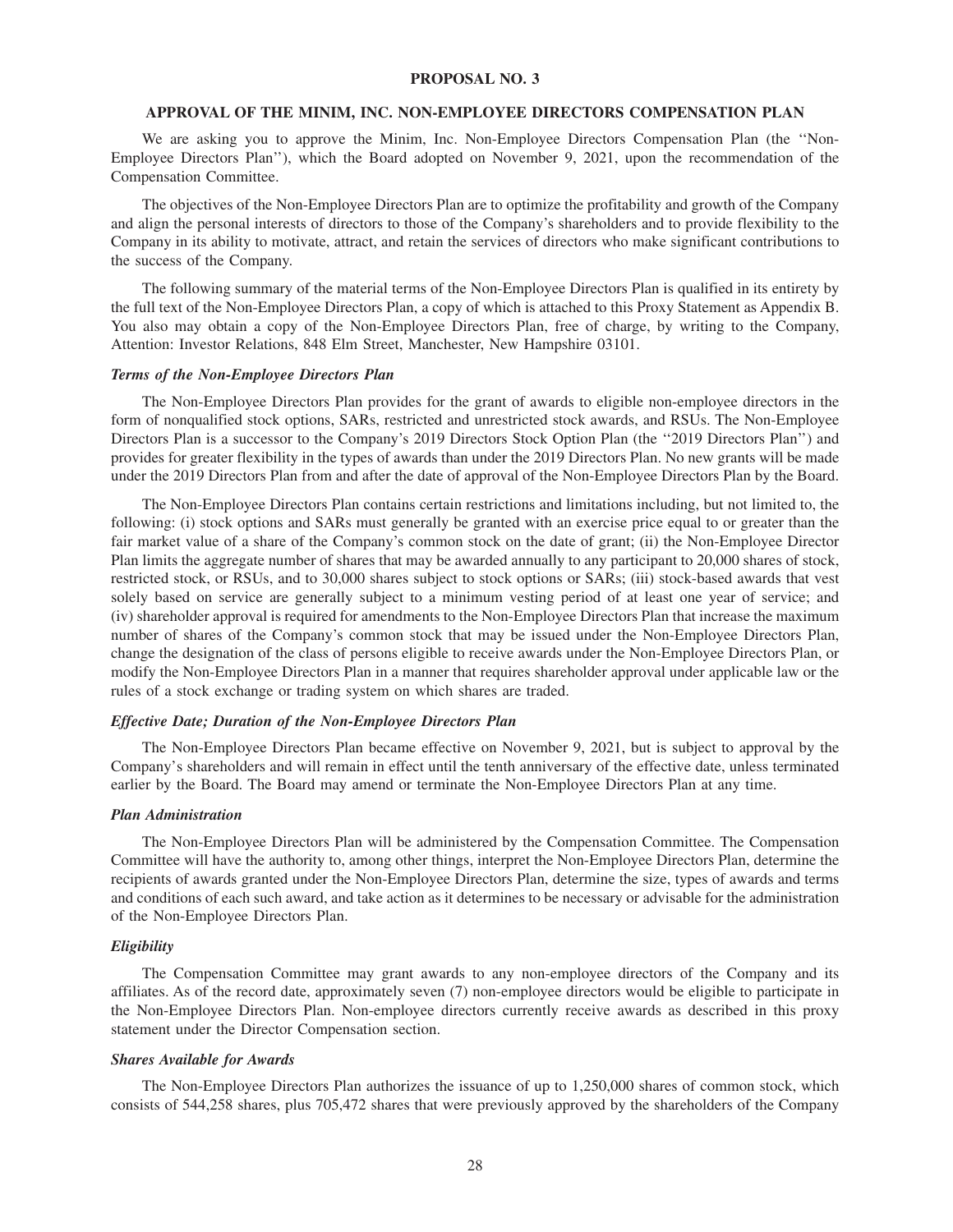as available for issuance under the 2019 Directors Plan but not awarded prior to the date of approval of the Non-Employee Directors Plan by the Board. The Company expects that the shares authorized for issuance under the Non-Employee Directors Plan would be sufficient for approximately three years, which is based on our current practices and historical usage, and further dependent on the price of our shares during the next few years, forfeitures of outstanding awards, and noting that future circumstances may require us to change our current equity grant practices. We cannot predict our future equity grant practices or the future price of our shares with any degree of certainty at this time, and the amount of shares authorized under the Non-Employee Directors Plan could last for a shorter or longer time.

The Compensation Committee has not made any awards of RSUs pursuant to the Non-Employee Directors Plan.

If any outstanding award expires or is canceled, forfeited, or expires without issuance of the full number of shares of common stock to which the award related, then the shares subject to such award will again become available for future grant under the Non-Employee Directors Plan.

Shares tendered in payment of the option exercise price or delivered or withheld by the Company to satisfy any tax withholding obligation, or shares covered by a stock-settled stock appreciation right or other awards that were not issued upon the settlement of the award will again become available for future grants under the Non-Employee Directors Plan.

The Compensation Committee will make appropriate adjustments to the maximum share limit in the event of certain changes in the capitalization of the Company.

## *Types of Awards That May Be Granted*

Subject to the limits in the Non-Employee Directors Plan, the Compensation Committee has the authority to set the size and type of award and any vesting or performance conditions. The types of awards that may be granted under the Non-Employee Directors Plan are: nonqualified stock options, SARs, restricted and unrestricted stock awards, and RSUs.

#### *Nonqualified Stock Options*

A nonqualified stock option is the right to purchase shares of common stock at a future date at a specified price per share called the exercise price. Except in the case of options granted pursuant to an assumption or substitution for another option, the exercise price of a stock option may not be less than the fair market value of a share of common stock on the grant date. As of the record date, the closing price of our common stock was \$0.70.

Unless the option agreement provides a different expiration date, each option shall expire on the tenth (10th) anniversary of the date the option was granted.

Full payment of the exercise price must be made at the time of such exercise either in cash or bank check or in another manner, such as delivery of previously owned shares or a promissory note or by a net exercise method or by a cashless exercise method, including a broker-assisted cashless exercise, that complies with applicable laws and that ensures prompt delivery to the Company of the amount required to pay the exercise price and any applicable withholding taxes, approved by the Compensation Committee.

Except as otherwise provided in the applicable award agreement, no nonqualified stock option may be sold, transferred, pledged, assigned, encumbered or otherwise alienated or hypothecated, other than by will or by the laws of descent and distribution. Further, except as otherwise provided in the applicable award agreement, all nonqualified stock options granted to a participant shall be exercisable during such participant's lifetime only by such participant.

Option grants may, in the Compensation Committee's discretion, include a provision whereby the participant may elect at any time before his or her service for the Company terminates and after stockholder approval of the Non-Employee Directors Plan to exercise the option as to any part or all of the shares subject to the option prior to the full vesting of the option, and any shares acquired upon such exercise shall be subject to the same vesting and other restrictions as applied to the option.

## *Stock Appreciation Rights*

A SAR is the right to receive payment of an amount equal to the excess of the fair market value of a share of common stock on the date of exercise of the SAR over the exercise price. The exercise price of a SAR may not be less than the fair market value of a share of common stock on the grant date. SARs may be granted alone or in tandem with options.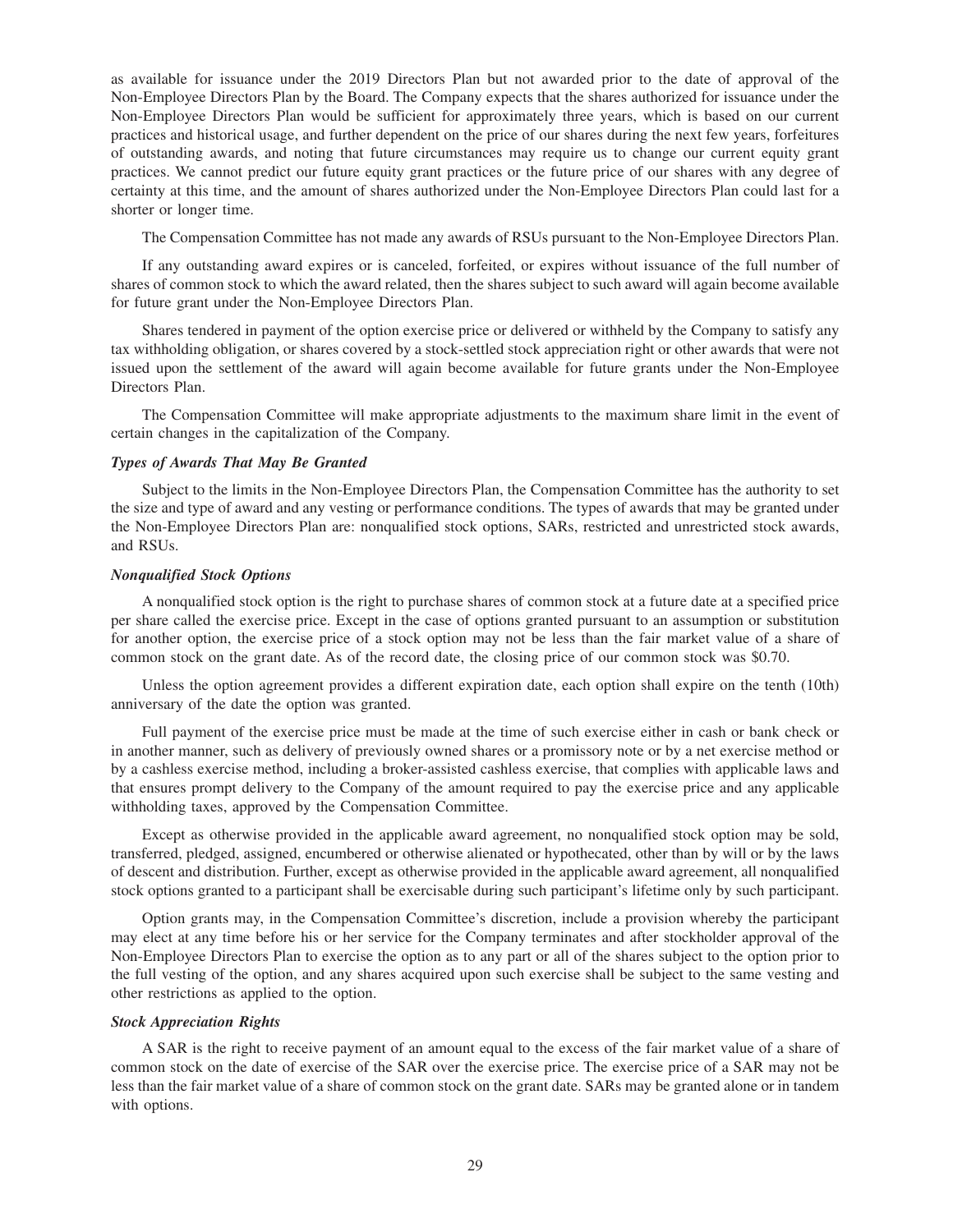The term of a SAR granted under the Non-Employee Directors Plan shall be determined by the Compensation Committee, in its sole discretion; provided that the SAR must expire on or before the date that is the tenth anniversary of the date of grant.

SARs may be exercised upon whatever terms and conditions the Compensation Committee, in its sole discretion, imposes upon them. Tandem SARs may be exercised for all or part of the shares subject to the related option upon the surrender of the right to exercise the equivalent portion of the related option. A Tandem SAR may be exercised only with respect to the shares for which its related option is then exercisable.

No SAR granted under the Non-Employee Directors Plan may be sold, transferred, pledged, assigned, encumbered, or otherwise alienated or hypothecated, other than by will or by the laws of descent and distribution. Further, except as otherwise provided in a participant's award agreement, all SARs granted to a participant under the Non-Employee Directors Plan shall be exercisable during such participant's lifetime only by such participant.

#### *Restricted Stock*

A restricted stock award is an award of actual shares of common stock which are subject to certain restrictions for a period of time determined by the Compensation Committee. Restricted stock may be held by the Company in escrow or delivered to the participant pending the release of the restrictions. Participants who receive restricted stock awards generally have the rights and privileges of shareholders regarding the shares of restricted stock during the restriction period, including the right to vote and the right to receive dividends.

Except as provided in the award agreement, the shares of restricted stock granted may not be sold, transferred, pledged, assigned, encumbered, or otherwise alienated or hypothecated until the end of the applicable restriction period established by the Compensation Committee and specified in the award agreement, or upon earlier satisfaction of any other conditions, as specified by the Compensation Committee in its sole discretion and set forth in the award agreement. All rights with respect to the restricted stock granted to a participant under the Non-Employee Directors Plan shall be available during such participant's lifetime and prior to the end of the restriction period only to such participant or such participant's legal representative.

During the restriction period, participants holding shares of restricted stock granted (whether or not the Company holds the certificate(s) representing such shares) may, if the Compensation Committee so determines, be credited with dividends paid with respect to the underlying shares while they are so held. The Compensation Committee shall apply any vesting and other restrictions to the dividends that apply to the shares of restricted stock to which they relate, so that no dividends may be paid on shares of restricted stock that are not earned.

#### *Unrestricted Stock*

An unrestricted stock award is an award of actual shares of common stock which are not subject to restrictions. Participants who receive unrestricted stock awards have the rights and privileges of shareholders, including the right to vote and the right to receive or be credited with dividends. The Compensation Committee may impose additional terms and conditions, in its sole discretion, on unrestricted stock awards.

#### *Restricted Stock Units*

An RSU is an award of hypothetical common stock units having a value equal to the fair market value of an identical number of shares of common stock, which are subject to certain restrictions for a period of time determined by the Compensation Committee. No shares of common stock are issued at the time an RSU is granted, and the Company is not required to set aside any funds for the payment of any RSU award. Because no shares are outstanding, the participant does not have any rights as a shareholder. The Compensation Committee may grant RSUs with a deferral feature, which defers settlement of the RSU beyond the vesting date until a future payment date or event set out in the participant's award agreement. The Compensation Committee has the discretion to credit RSUs with dividend equivalents. RSUs may be settled in stock, cash, or a combination thereof.

Except as otherwise provided in a participant's award agreement, RSUs may not be sold, transferred, pledged, assigned, or otherwise alienated or hypothecated, other than by will or by the laws of descent and distribution. Further, except as otherwise provided in a participant's award agreement, a participant's rights under such awards shall be exercisable during the participant's lifetime only by such participant or such participant's legal representative.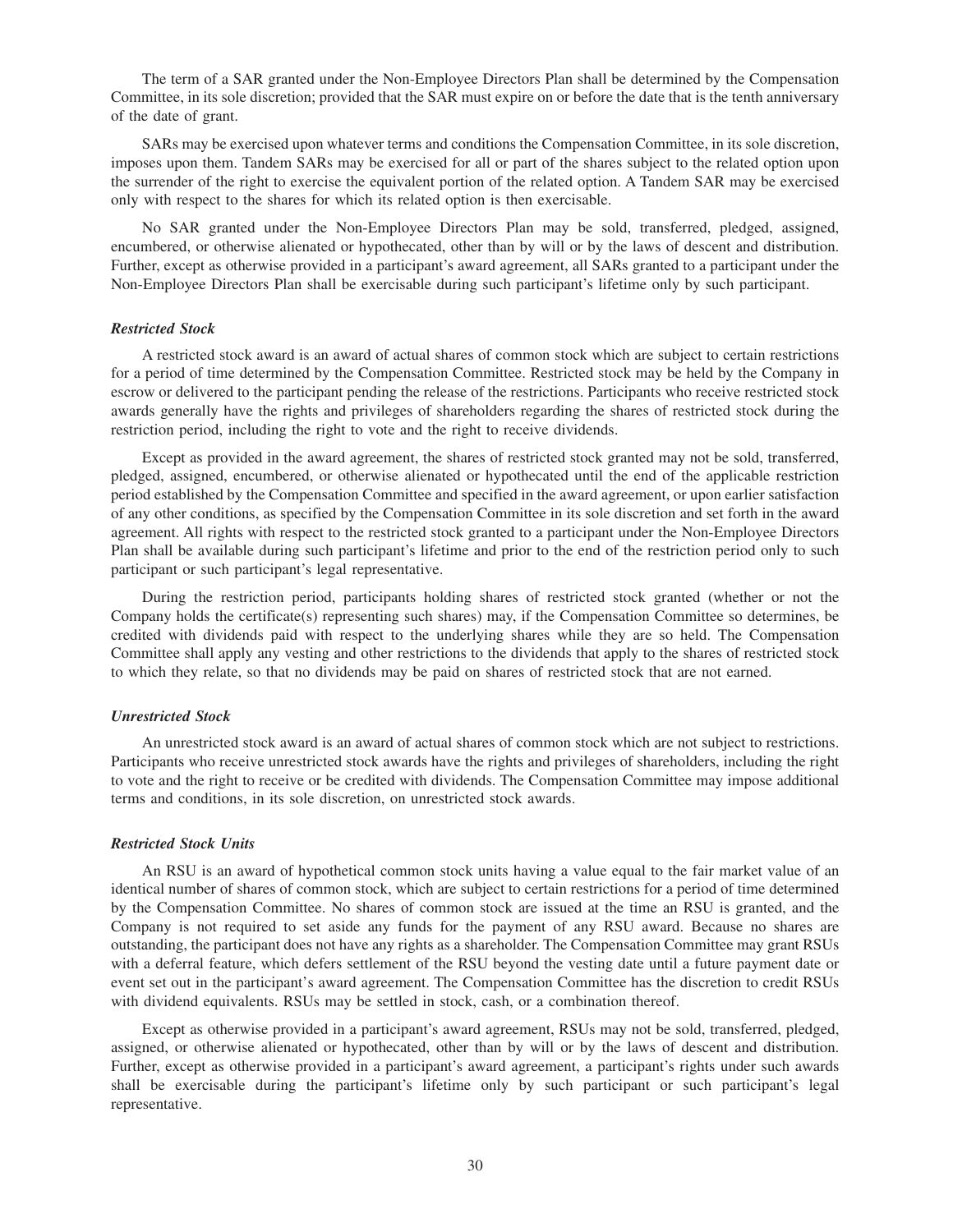#### *Vesting*

The Compensation Committee has the authority to determine the vesting schedule of each award, and to accelerate the vesting and exercisability of any award. Stock-based awards that vest solely based on service are generally subject to a minimum vesting period of at least one year of service.

#### *Adjustments Upon Changes in Stock*

In the event of, or in recognition of, (i) a change in corporate capitalization, such as a stock split, stock dividend or a corporate transaction, such as any merger, consolidation, combination, exchange of shares or the like, separation, including a spin-off, or other distribution of stock or property of the Company, any reorganization (whether or not such reorganization comes within the definition of such term in Code Section 368) or any partial or complete liquidation of the Company, or (ii) changes in applicable laws, regulations, or accounting principles, then such adjustments shall be made in the exercise price of options and SARs, the maximum number of shares of common stock subject to all awards or the number, price or kind of a share of common stock or other consideration subject to awards under the Non-Employee Directors Plan as the Compensation Committee in its discretion may determine appropriate to prevent dilution or enlargement of rights. Unless the Compensation Committee specifically determines otherwise, the Compensation Committee will ensure that any adjustments made will be consistent with the Non-Employee Directors Plan's or any award agreement's meeting the requirements of Code Section 409A, and that incentive stock options meet the requirements of Code Section 422.

#### *Change in Control*

Unless otherwise provided in an award agreement, if an award is continued or assumed (e.g., the award is equitably converted or substituted for a substantially similar award of the successor company) upon the change in control of the Company, any and all options and SARs granted shall become fully exercisable during their remaining term; and any restriction periods and service restrictions imposed on Awards shall lapse and such Awards shall be treated as vested. Further, unless otherwise provided in an award agreement, if an Award is not so continued or assumed (e.g., the Award is not equitably converted or substituted for a substantially similar award of the successor company), then upon the change in control of the Company, the Non-Employee Directors Plan shall terminate and, in connection therewith, any and all options and SARs granted shall become fully exercisable during their remaining term; and any restriction periods and service restrictions imposed on Awards shall lapse and such Awards shall be treated as vested.

The Compensation Committee may take actions to effectuate termination of the Non-Employee Directors Plan and awards thereunder upon a Change in Control, such as by terminating options or SARs in exchange for a payment in cash, securities, and/or other property, limiting the period for excise of options, and accelerating the vesting or time of payment of an award.

#### *Amendment or Termination of the Non-Employee Directors Plan*

The Board may amend or terminate the Non-Employee Directors Plan at any time. Shareholder approval is required for amendments to the Non-Employee Directors Plan that would increase the maximum number of shares subject to the Non-Employee Directors Plan, change the designation of the class of persons eligible to receive incentive stock options, or modify the Non-Employee Directors Plan in a manner that requires shareholder approval under applicable law or the rules of The Nasdaq Capital Market. The Non-Employee Directors Plan will terminate on the tenth anniversary of the effective date, unless previously terminated by the Board.

#### *Amendment of Awards*

The Compensation Committee may amend the terms of any one or more awards. However, the Compensation Committee may not amend an award that would adversely affect in any material way a participant's rights under the award without the participant's written consent.

#### *Restrictions on Repricing or Reduction of Grants*

The Compensation Committee may not authorize any amendment of an outstanding award, and shareholder approval will be required for any amendment of the Non-Employee Directors Plan, that does any of the following: (a) permits the grant of any option with an option price less than the fair market value of the shares on the grant date;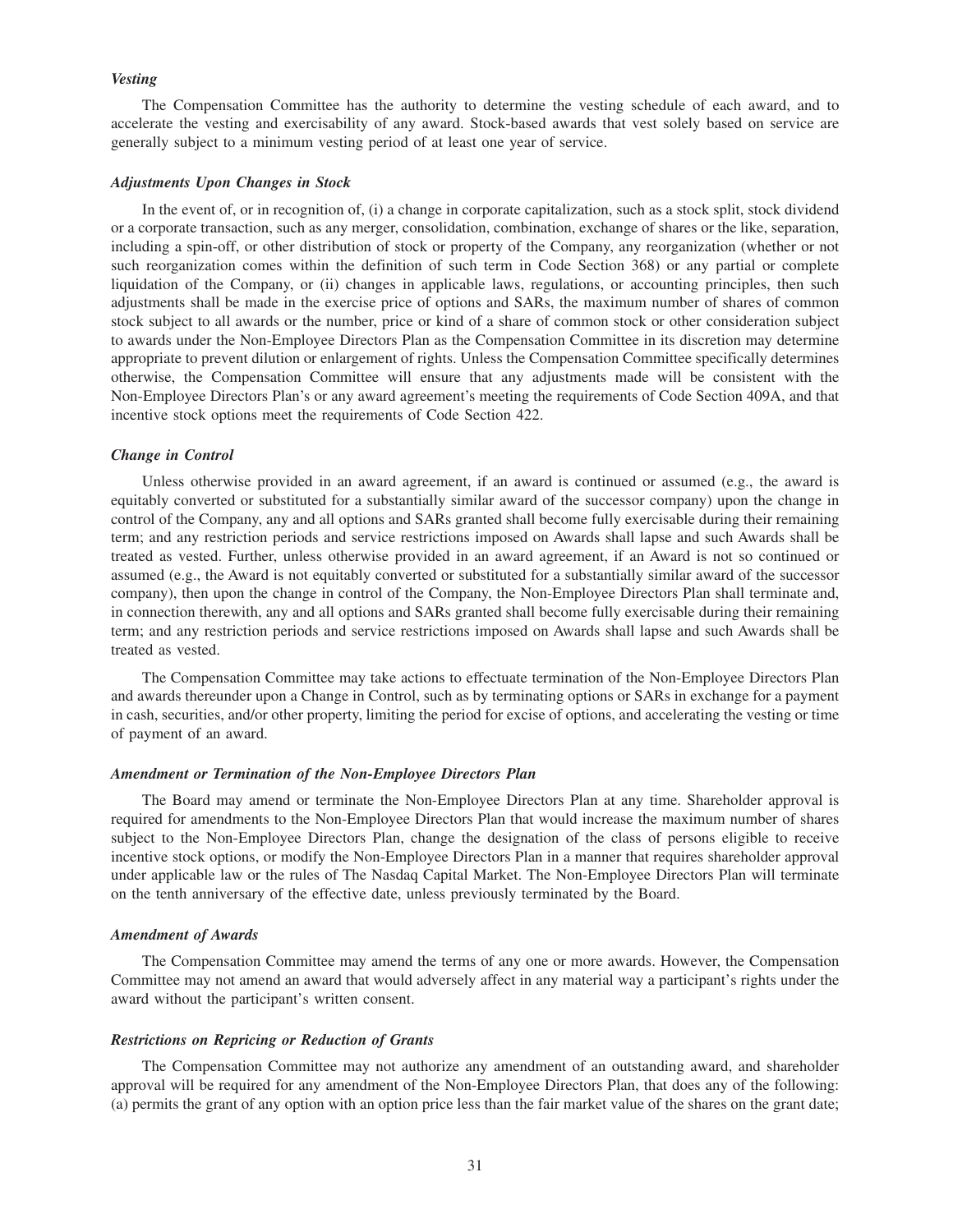(b) reduces the option price of an outstanding option, either by lowering the option price or by canceling an outstanding option and granting a replacement option with a lower exercise price; (c) permits the grant of any SAR with a grant price that is less than the fair market value of the shares on the grant date; or (d) reduces the grant price of an outstanding SAR, either by lowering the grant price or by canceling an outstanding SAR and granting a replacement SAR with a lower exercise price.

#### *Clawback and Recoupment*

The Company may cancel any award or require the participant to reimburse any previously paid compensation provided under the Non-Employee Directors Plan or an award agreement in accordance with the Company's clawback policy.

#### *Federal Income Tax Consequences of Awards*

The following is a summary of U.S. federal income tax consequences of awards granted under the Non-Employee Directors Plan, based on current U.S. federal income tax laws. This summary does not constitute legal or tax advice and does not address municipal, state or foreign income tax consequences.

## *Nonqualified Stock Options*

The grant of a nonqualified stock option will not result in taxable income to the participant. The participant will recognize ordinary income at the time of exercise equal to the excess of the fair market value of the shares on the date of exercise over the exercise price and the Company will be entitled to a corresponding deduction for tax purposes. Gains or losses realized by the participant upon the sale of the shares acquired on exercise will be treated as capital gains or losses.

#### *SARs*

The grant of a SAR will not result in taxable income to the participant. The participant will recognize ordinary income at the time of exercise equal to the amount of cash received or the fair market value of the shares received and the Company will be entitled to a corresponding deduction for tax purposes. If the SARs are settled in shares, then when the shares are sold the participant will recognize capital gain or loss on the difference between the sale price and the amount recognized at exercise. Whether it is a long-term or short-term gain or loss depends on whether or not the shares have been held for at least one year from the date of share settlement of the SAR.

#### *Unrestricted Stock and Restricted Stock*

If there is a grant of unrestricted stock, the participant will recognize ordinary income on the excess of the fair market value of the shares on the grant date over the amount paid for the shares, if any, and the Company will be entitled to a corresponding tax deduction. Unless a participant makes an election to accelerate the recognition of income to the grant date (as described below), the grant of restricted stock will not result in taxable income to the participant. When the restrictions lapse, the participant will recognize ordinary income on the excess of the fair market value of the shares on the vesting date over the amount paid for the shares, if any, and the Company will be entitled to a corresponding deduction.

If the participant makes an election under Section 83(b) of the Code within thirty days after the grant date, the participant will recognize ordinary income as of the grant date equal to the fair market value of the shares on the grant date over the amount paid, if any, and the Company will be entitled to a corresponding deduction. Any future appreciation will be taxed at capital gains rates. However, if the shares are later forfeited, the participant will not be able to recover any taxes paid.

#### *RSUs*

The grant of an RSU will not result in taxable income to the participant. When the RSU is settled, the participant will recognize ordinary income equal to the fair market value of the shares or the cash provided on settlement and the Company will be entitled to a corresponding deduction. If the award is settled in shares, then upon the subsequent sale of any shares received, any gain or loss since the settlement date will be taxed as capital gain or loss.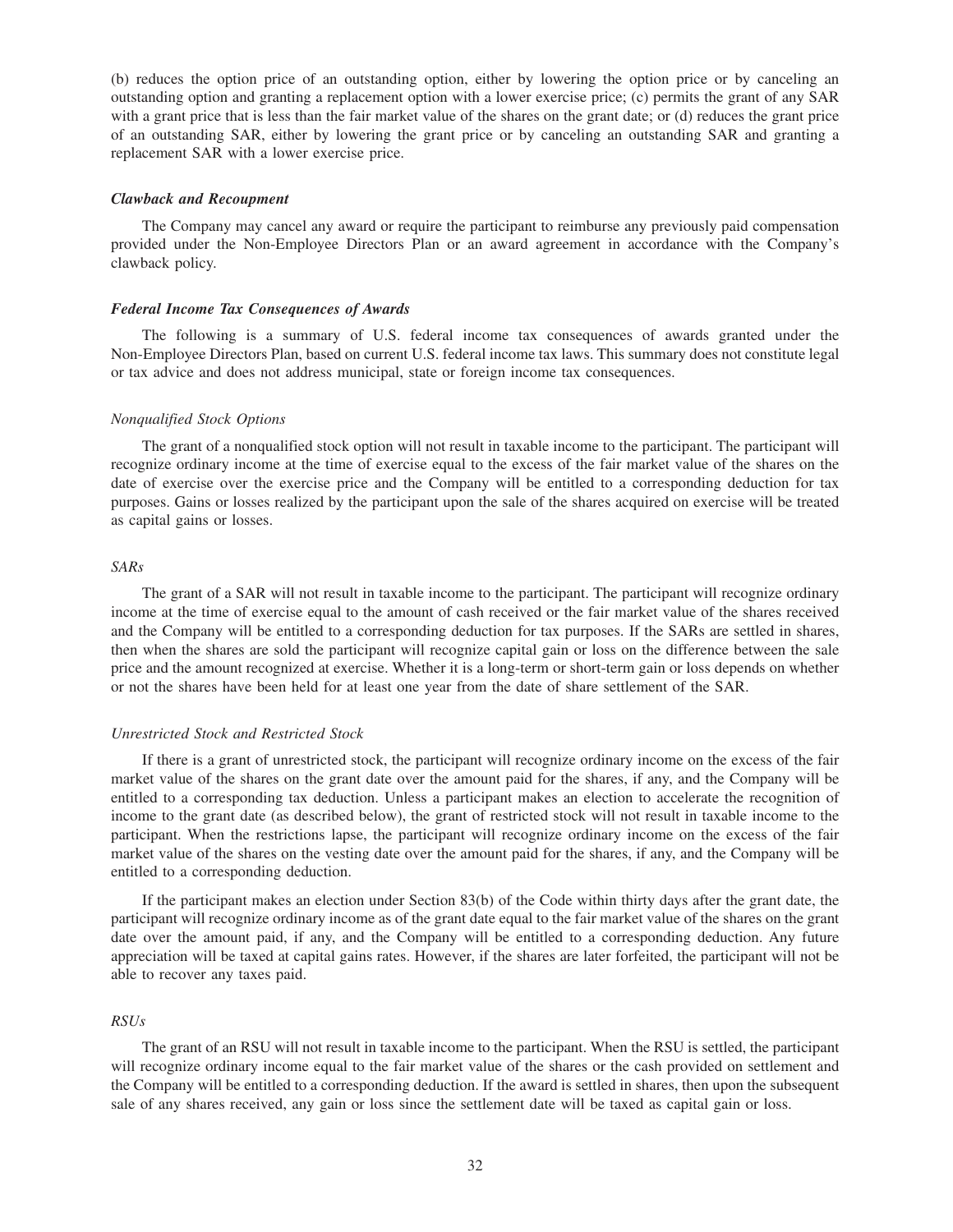## *Section 409A*

Section 409A of the Code imposes complex rules on nonqualified deferred compensation arrangements, including requirements with respect to elections to defer compensation and the timing of payment of deferred amounts. Depending on how they are structured, certain equity-based awards may be subject to Section 409A of the Code, while others are exempt. If an award is subject to Section 409A of the Code and a violation occurs, the compensation is includible in income when no longer subject to a substantial risk of forfeiture and the participant may be subject to a 20% penalty tax and, in some cases, interest penalties. The Non-Employee Directors Plan and awards granted under the Non-Employee Directors Plan are intended to be exempt from or conform to the requirements of Section 409A of the Code.

## *Amounts and Awards of Plan Benefits*

Awards under the Non-Employee Directors Plan will be granted in amounts and to individuals as determined by the Compensation Committee in its sole discretion, subject to the Non-Employee Directors Plan's limit on annual individual awards. Therefore, the benefits or amounts that will be received by non-employee directors under the Non-Employee Directors Plan are not determinable at this time.

#### *Required Vote*

An affirmative vote of a majority of the shares entitled to vote and present in person or by proxy at the Annual Meeting will be necessary to approve the Minim, Inc. Non-Employee Directors Compensation Plan. Abstentions will have the same effect as a vote against this proposal. Broker non-votes will have no effect on the outcome of voting on this matter.

# **THE BOARD OF DIRECTORS UNANIMOUSLY RECOMMENDS THAT YOU VOTE ''FOR'' THE APPROVAL OF THE MINIM, INC. NON-EMPLOYEE DIRECTORS COMPENSATION PLAN.**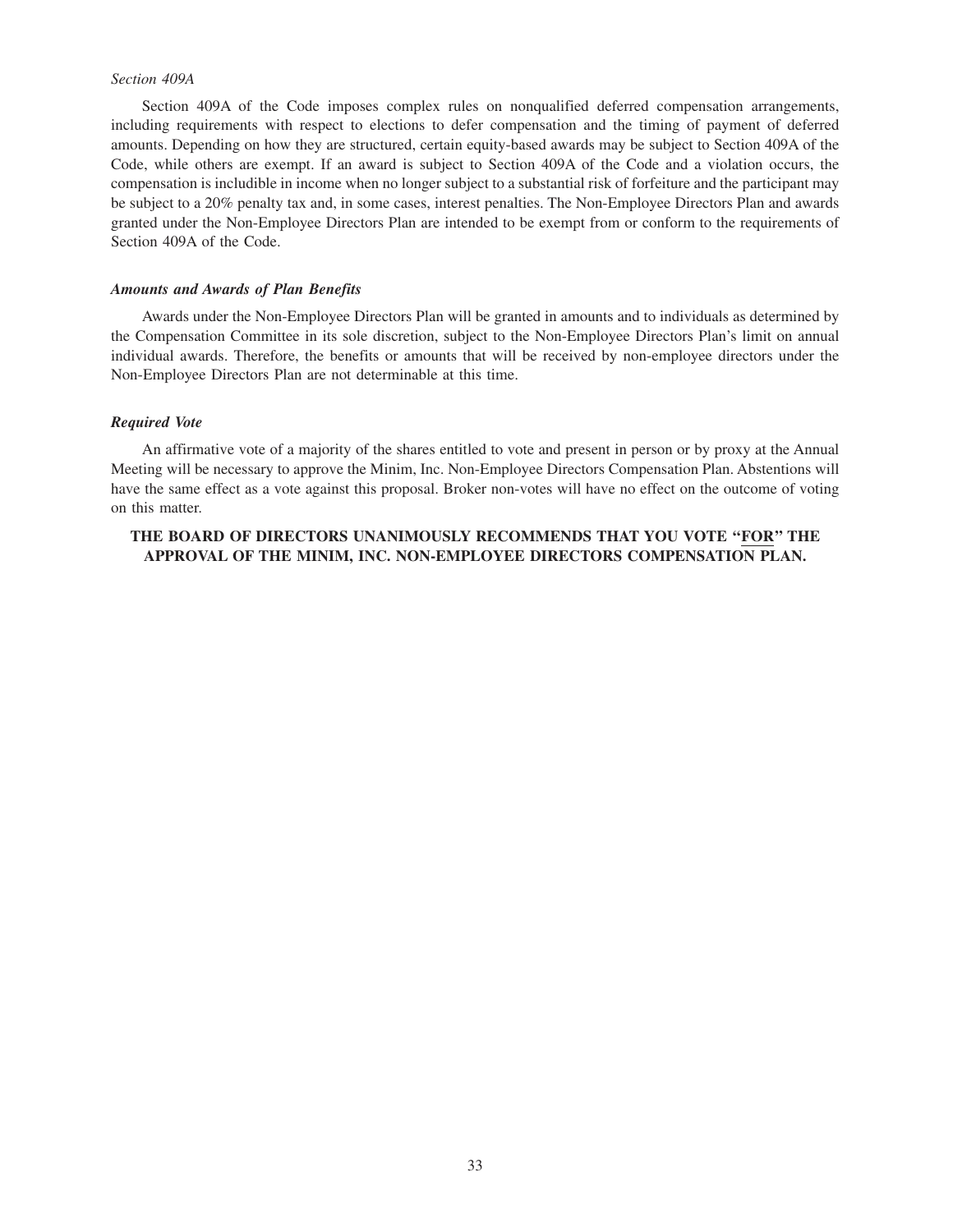## **PROPOSAL NO. 4**

## **RATIFICATION OF APPOINTMENT OF INDEPENDENT REGISTERED PUBLIC ACCOUNTING FIRM**

On April 14, 2021, the Audit Committee of our Board of Directors (i) dismissed Marcum LLP as our company's independent registered public accounting firm and (ii) determined that RSM US LLP would be engaged as the Company's independent registered public accounting firm for the fiscal year ending December 31, 2021, subject to completion of RSM's standard client acceptance procedures and execution of an engagement letter.

Marcum LLP's audit reports on the financial statements for the years ended December 31, 2020 and 2019 did not contain an adverse opinion or a disclaimer of opinion, and were not qualified or modified as to uncertainty, audit scope, or accounting principles in its report on our consolidated financial statements as of and for the years ended December 31, 2020 and December 31, 2019.

During the years ended December 31, 2020 and 2019 and up to the date of dismissal of Marcum, there were: (i) no disagreements with Marcum on any matter of accounting principles or practices, financial statement disclosure or auditing scope or procedure, which disagreements, if not resolved to the satisfaction of Marcum, would have caused it to make reference to the subject matter of the disagreements in its reports on the consolidated financial statements of the Company; and (ii) no reportable events as described in Item  $304(a)(1)(v)$  of Regulation S-K, except as described below.

The Audit Committee appointed RSM US LLP as the Company's principal accountants and independent registered public accounting firm, to audit the financial statements of the Company for the year ending December 31, 2021. Marcum LLP served as Company's independent registered public accounting firm for the year ended December 31, 2020. It is not anticipated that a representative of Marcum LLP will be present at the meeting.

Although stockholder ratification of the appointment is not required by law, the Company is submitting the appointment of RSM US LLP to the stockholders for ratification as a matter of good corporate practice. If the appointment of RSM US LLP is not ratified by stockholders, the Audit Committee will reconsider whether or not to retain that firm.

Even if the appointment is ratified, the Audit Committee in its discretion may direct the appointment of different independent registered public accounting firms at any time if they determine that such a change would be in the best interest of the Company and its stockholders.

#### **Audit Committee Policy on Pre-Approval of Services of Independent Registered Public Accounting Firm**

The Audit Committee's policy is to pre-approve all audit and permissible non-audit services provided by the independent registered public accounting firm. These services may include audit services, audit-related services, tax services and other services. Pre-approval is generally provided for up to one year. The Audit Committee may also pre-approve particular services on a case-by-case basis. During our fiscal year ended December 31, 2020, no services were provided to us by Marcum LLP other than in accordance with the pre-approval procedures described herein.

## **Principal Accountant Fees and Services**

The firm of RSM US LLP, who was appointed as our independent registered accounting firm in April 2021, served as our independent registered public accounting firm for fiscal year 2021. Marcum LLP was our independent public accounting firm for fiscal year 2020 (the last year of engagement). The table below shows the aggregate fees that the Company paid or accrued for the audit and other services provided by RSM US LLP and Marcum LLP for the fiscal years ended December 31, 2021 and December 31, 2020, respectively:

| <b>FEE CATEGORY</b> | 2021<br><b>RSM US LLP</b> | 2021<br><b>Marcum LLP</b> | <b>Total 2021</b> | 2020      |
|---------------------|---------------------------|---------------------------|-------------------|-----------|
|                     | \$281.875                 | \$160.998                 | \$442.873         | \$267,995 |
|                     | 72,500                    | 65,920                    | 138,420           | 22,800    |
|                     | \$354,375                 | \$226,918                 | \$581,293         | \$290,795 |

<sup>(1)</sup> *Audit Fees.* Consists of fees billed for professional services rendered for the audit of the Company's consolidated financial statements and review of the interim consolidated financial statements included in quarterly reports and services that are normally provided in connection with statutory filings and engagements. Fiscal 2021 fees billed by Marcum LLP relate to the year end audit of December 31, 2020.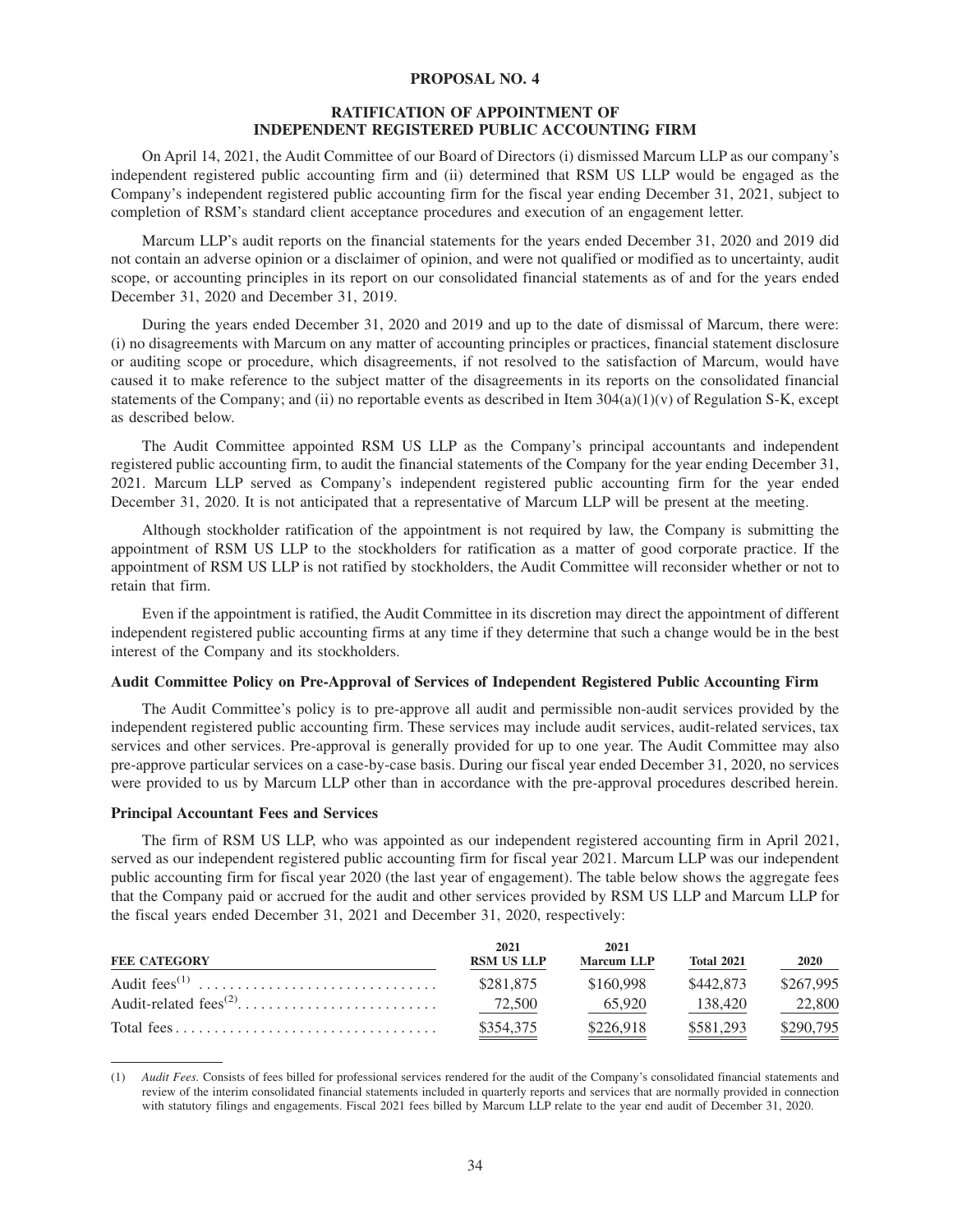(2) *Audit-Related Fees.* Consists of fees billed for assurance and related services that are reasonably related to the performance of the audit or review of the Company's consolidated financial statements and are not reported under ''Audit Fees.'' For 2021, fees are related to registering securities for the Company's public offering and equity award plans. For 2020, fees are related to registering securities for the Company's stock option plans and a private placement.

All services rendered by RSM US LLP and Marcum LLP for fiscal years 2021 and 2020, respectively, were permissible under applicable laws and regulations, and were pre-approved by the Audit Committee.

# **THE BOARD OF DIRECTORS UNANIMOUSLY RECOMMENDS THAT YOU VOTE ''FOR'' THE APPROVAL OF THE RATIFICATION OF THE APPOINTMENT OF RSM US LLP AS THE COMPANY'S INDEPENDENT AUDITORS FOR THE FISCAL YEAR ENDING DECEMBER 31, 2022.**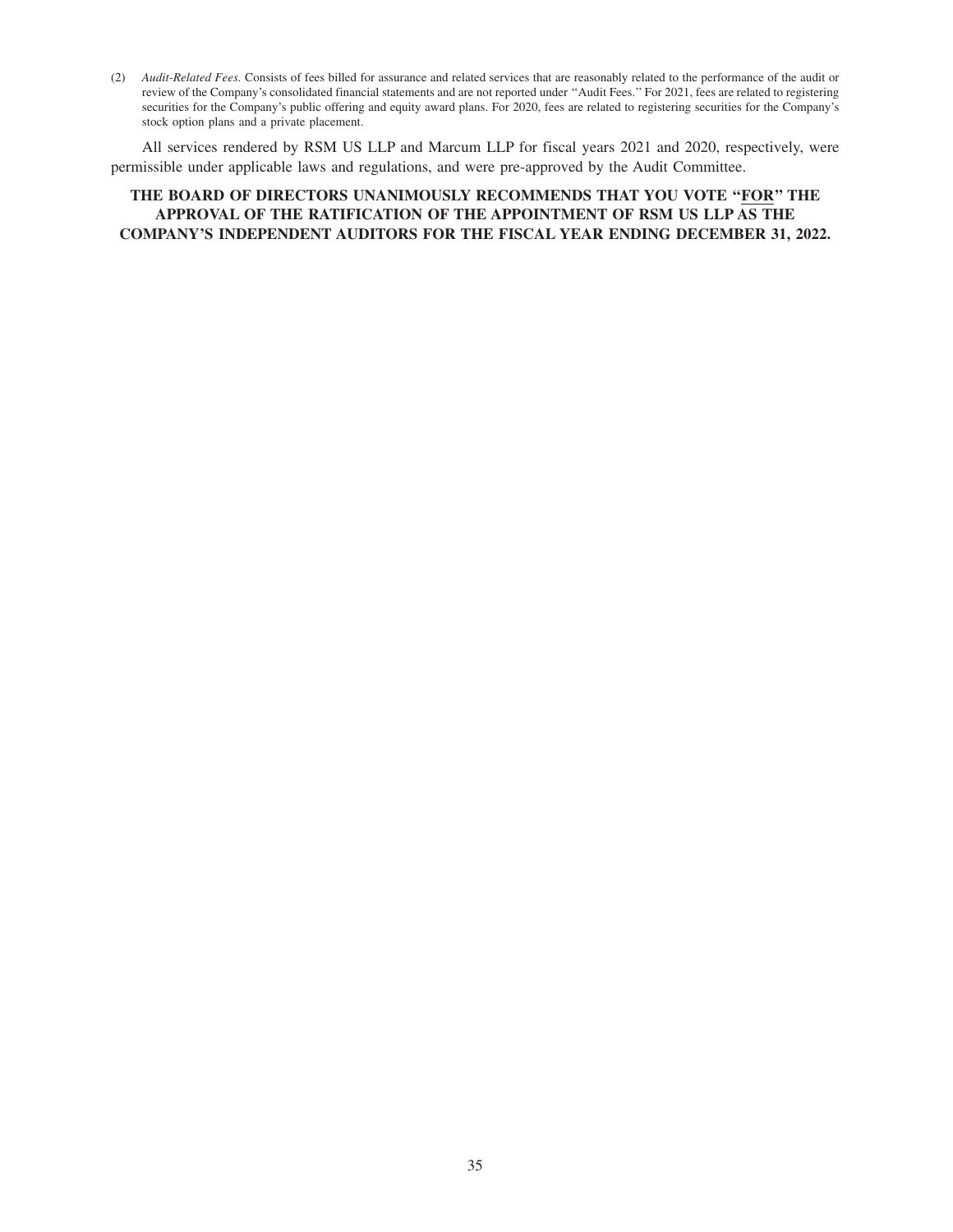## **PROPOSAL NO. 5**

#### **ADVISORY VOTE ON EXECUTIVE COMPENSATION (''SAY-ON-PAY'')**

Pursuant to Section 14A of the Exchange Act, we provide our stockholders with the opportunity to vote to approve, on a nonbinding, advisory basis, the compensation of our named executive officers as disclosed in this Proxy Statement in accordance with the compensation disclosure rules of the SEC.

Our executive compensation programs are designed to attract, motivate, and retain our named executive officers, who are critical to our success, and to reward our named executive officers for the achievement of short-term and long-term strategic and operational goals and the achievement of increased total stockholder return. We seek to closely align the interests of our named executive officers with the interests of our stockholders, and our Compensation Committee reviews, at least annually, named executive officer compensation to ensure such compensation is consistent with our goals. At our 2020 Annual Meeting of Stockholders, approximately 96.6% of the votes cast by our stockholders approved the compensation in the 2020 Proxy Statement of our named executive officers.

## **Required Vote**

This vote is advisory, which means that the vote on executive compensation is not binding on the company, our Board of Directors, or the Compensation Committee of the Board of Directors. The vote on this resolution is not intended to address any specific element of compensation, but rather relates to the overall compensation of our named executive officers, as described in this proxy statement in accordance with the compensation disclosure rules of the SEC. To the extent there is a significant vote against our named executive officer compensation as disclosed in this proxy statement, the Compensation Committee will evaluate whether any actions are necessary to address our stockholders' concerns.

Accordingly, we ask our stockholders to vote on the following resolution at the Annual Meeting:

''RESOLVED, that the Company's stockholders approve, on an advisory basis, the compensation of the named executive officers, as disclosed in the Company's Proxy Statement for the 2022 Annual Meeting of Stockholders pursuant to the compensation disclosure rules of the Securities and Exchange Commission, including the Summary Compensation Table, and the other related tables and disclosure.''

# **THE BOARD OF DIRECTORS UNANIMOUSLY RECOMMENDS A VOTE ''FOR'' THE APPROVAL OF THE COMPENSATION OF OUR NAMED EXECUTIVE OFFICERS, AS DISCLOSED IN THIS PROXY STATEMENT.**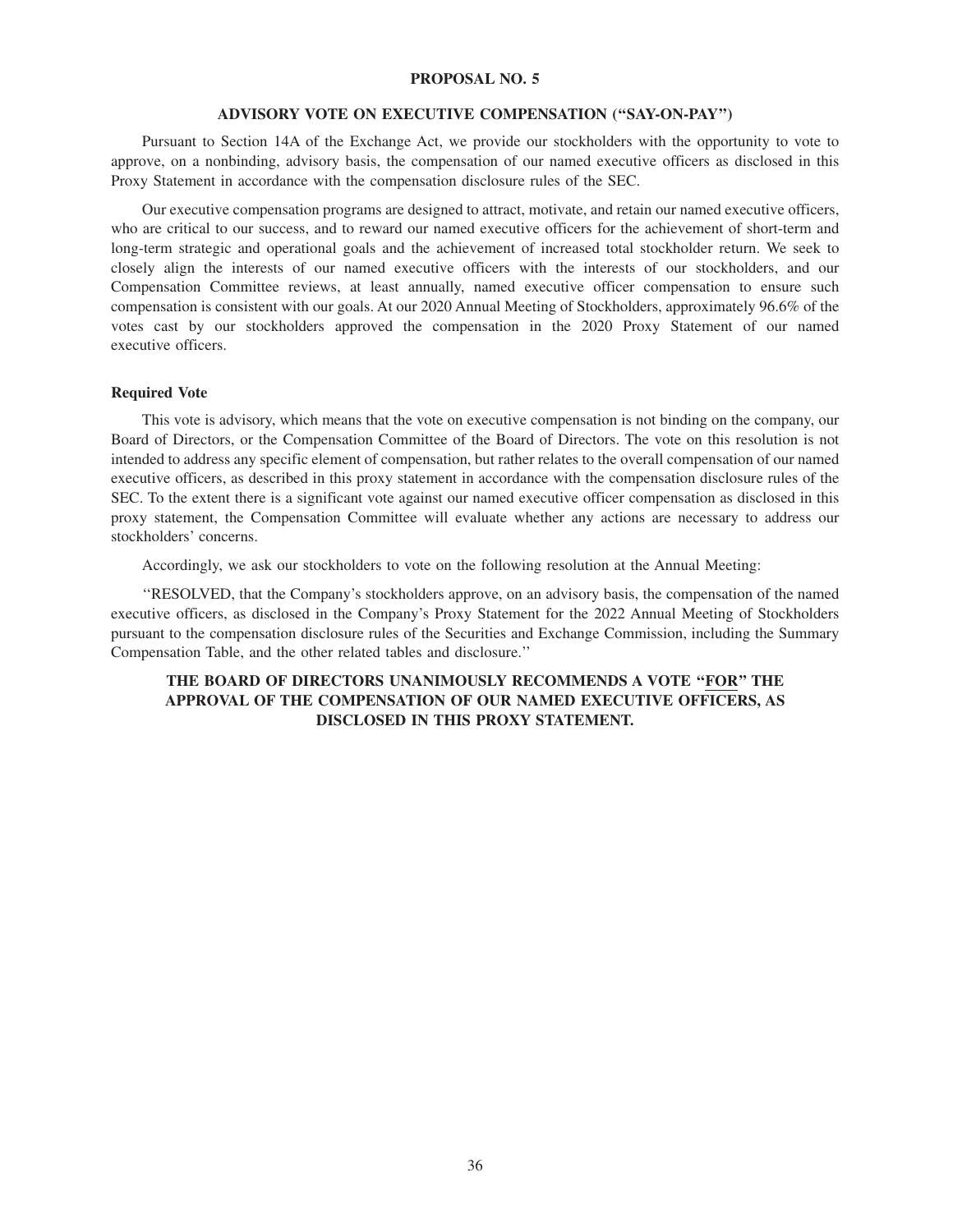#### **PROPOSAL NO. 6**

#### **SPECIAL STOCKHOLDER MEETINGS**

In accordance with SEC rules, we have set forth below a stockholder proposal, along with the supporting statement of the stockholder proponent, for which we and our Board accept no responsibility. The stockholder proposal is required to be voted upon at our Annual Meeting only if properly presented at our Annual Meeting. As explained below, our Board unanimously recommends that you vote ''**AGAINST**'' the stockholder proposal.

Scott Klarquist (''Stockholder''), who has indicated he is a beneficial owner of no less than 30,000 shares of the Company's common stock, has notified the Company of his intention to present the following proposal at the Annual Meeting. The address of, and number of shares held by, the Stockholder will be furnished upon oral or written request made to the Company.

## **Stockholder Proposal and Statement of Support from Stockholder:**

''**RESOLVED**, Stockholders request that our board to take the steps necessary to amend Minim's bylaws (and any other appropriate governing company document) to provide that one or more Minim stockholders beneficially holding, in the aggregate, ten percent (10%) or more of our outstanding common stock shall have the power to call a special stockholder meeting pursuant to Article I, Section 2 of our bylaws.

Supporting Statement: Many Fortune 500 companies allow holders of as little as 10% of shares to call a special meeting. Special meetings allow stockholders to vote on vitally important matters, such as electing new directors, which may arise or become necessary or desirable to vote on between annual meetings. Article I, Section 2 of our bylaws currently states: ''Special meetings of the stockholders may be called at any time BY THE CHAIRMAN OF THE BOARD OF DIRECTORS OR BY THE BOARD OF DIRECTORS'' [emphasis added]. This resolution requests our board to revise this shareholder-unfriendly provision and provide the ability in our bylaws for one or more stockholders beneficially holding at least 10% of the outstanding common stock (in aggregate) to call a special meeting of stockholders. This proposal does NOT impact our board's or board chairman's current power to convene a special meeting. When significant stockholders have reason to call a special meeting, the decision of whether to convene such a meeting should not be left to company insiders who may have conflicts of interests. We need to amend the bylaws, however, to rectify this issue at our company. Please vote for improved corporate governance by VOTING IN FAVOR OF Proposal 6 – Special Stockholder Meetings.''

## **The Company's Statement in Opposition to Proposal No. 6:**

The Board recommends that stockholders vote **AGAINST** Proposal No. 6, as the Board believes the proposal is unnecessary and not in the best interests of the stockholders. In particular, our Bylaws have been amended to give holders with an aggregate of 25% of our outstanding common stock the power to call a special stockholder meeting.

# *Stockholders already have a meaningful ability to call a special meeting, and the current ownership threshold strikes the appropriate balance to protect the interests of all stockholders.*

Stockholders currently have a meaningful right to call a special meeting. In April 2022, the Board amended and restated our Bylaws to allow stockholders of record, holding at least 25% of our Common Stock, the right to call special meetings of stockholders. The Board believes that a 25% ownership threshold for the right to call special meetings strikes a reasonable and appropriate balance between enhancing stockholder rights and protecting against the risk that a small group of stockholders, including stockholders with special interests, could call special meetings. The Board's belief was informed by the fact that the concentrated ownership of our Common Stock would permit a small but reasonable number of stockholders to come together to satisfy the 25% ownership requirement.

#### *Special meetings require substantial Company resources and time.*

Allowing a small group of stockholders to call special meetings could be detrimental to the interests of a majority of our stockholders and other stakeholders. The Company's current 25% ownership threshold provides a reasonable number of stockholders with a meaningful right to require the Company to hold a special meeting without exposing the Company and its stockholders to unreasonable expense and disruption. These costs can be significant, including the costs of preparing and distributing proxy materials and the diversion of Board and management attention from the oversight and management of our business. Given that special meetings require a considerable investment in resources, they should be limited to circumstances where a meaningful number of stockholders believe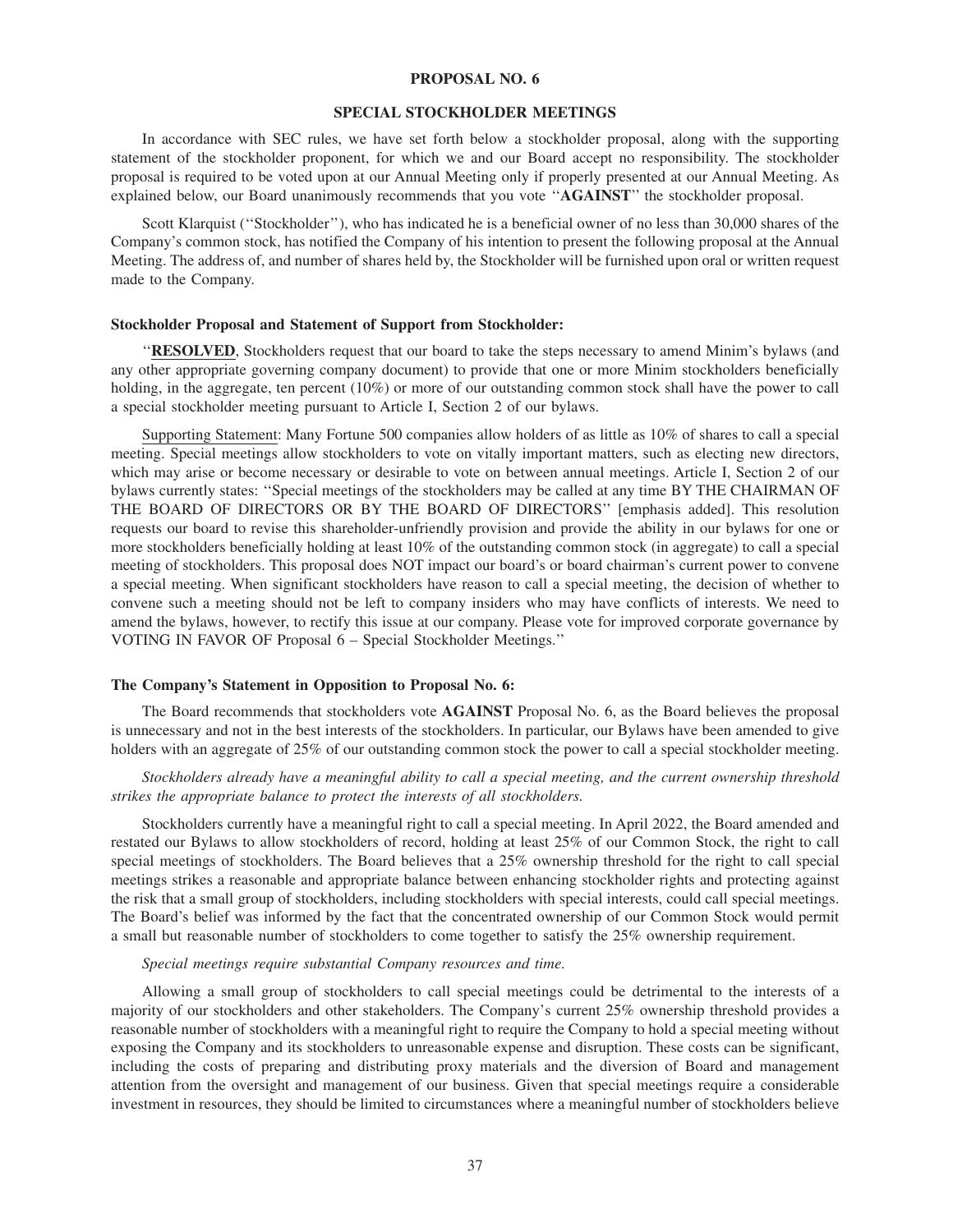a matter is sufficiently urgent or extraordinary that it must be addressed between annual meetings. We believe a 25% threshold strikes the necessary balance between enhancing our stockholders' ability to act on important matters in between annual meetings and protecting the Company and other stockholders by allowing only a meaningful group of stockholders to exercise this right.

For the foregoing reasons, the Board recommends that stockholders vote AGAINST Proposal 6. As with all proposals, if the proposal is not properly presented by the proponent at the Annual Meeting, it will not be voted upon.

# **THE BOARD UNANIMOUSLY RECOMMENDS THAT STOCKHOLDERS VOTE ''AGAINST'' THE STOCKHOLDER PROPOSAL ENTITLED ''SPECIAL STOCKHOLDER MEETINGS.''**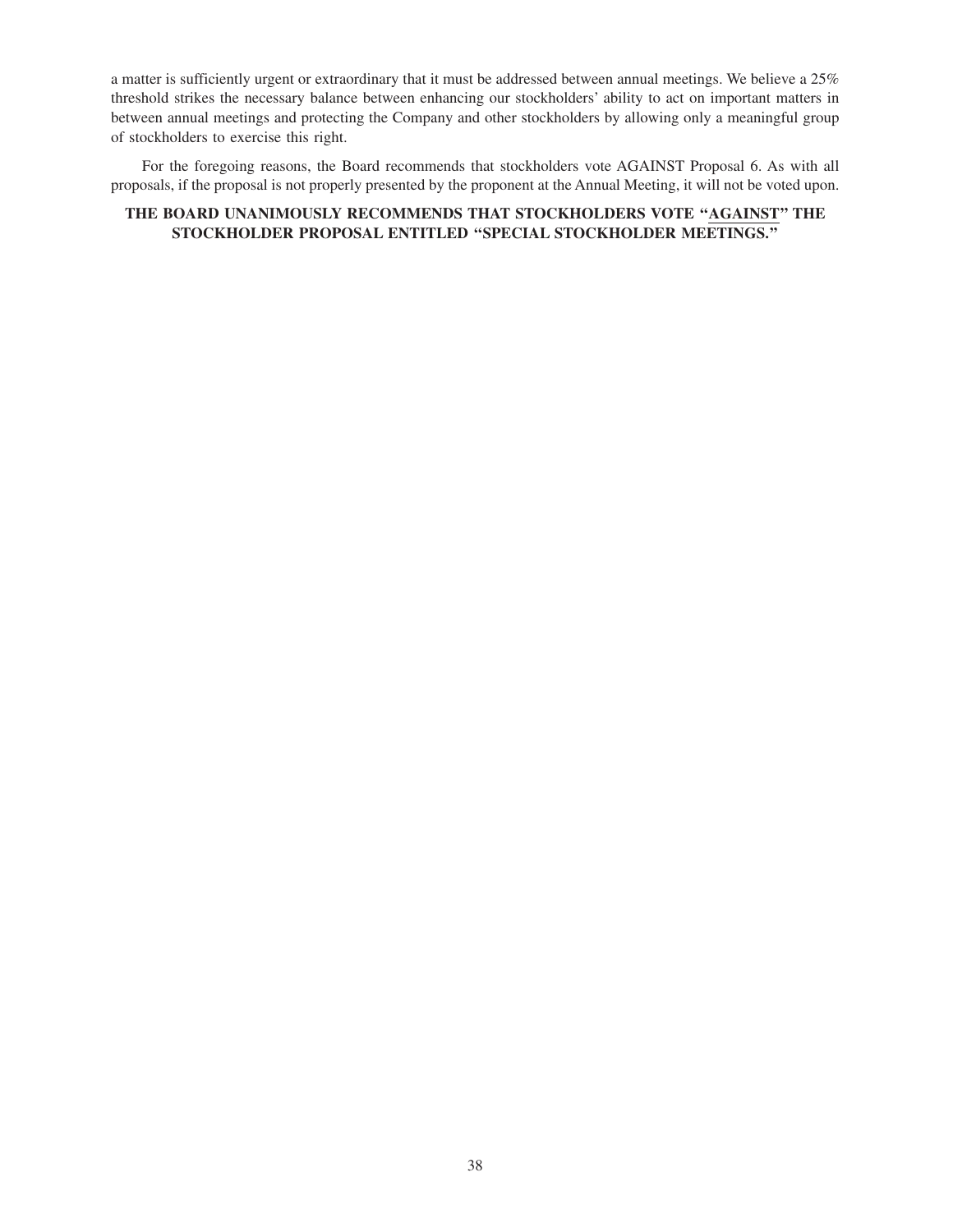## **CODE OF ETHICS**

The Company has adopted a Code of Ethics for Senior Financial Officers that applies to its principal executive officer and its principal financial officer, principal accounting officer and controller, and other persons performing similar functions. The Company's Code of Ethics for Senior Financial Officers is publicly available on its website at www.minim.com. If Minim makes any amendments to this Code of Ethics or grants any waiver, including any implicit waiver, from a provision of this Code of Ethics to Minim's principal executive officer, principal financial officer, principal accounting officer, controller or other persons performing similar functions, Minim will disclose the nature of such amendment or waiver, the name of the person to whom the waiver was granted and the date of waiver on the Company's website.

## **DEADLINE FOR RECEIPT OF STOCKHOLDER PROPOSALS AND RECOMMENDATIONS FOR DIRECTOR**

Stockholder proposals for inclusion in Minim's proxy materials for Minim's 2022 Annual Meeting of Stockholders must be received by Minim no later than January 4, 2022. These proposals must also meet the other requirements of the rules of the SEC relating to stockholder proposals.

Stockholders may make recommendations to the Nominating and Corporate Governance Committee of candidates for its consideration as nominees for director at Minim's 2022 Annual Meeting of Stockholders by submitting the name, qualifications, experience and background of such person, together with a statement signed by the nominee in which she or he consents to act as such, to the Nominating and Corporate Governance Committee, c/o Minim, Inc., 848 Elm Street, Manchester, New Hampshire, 03101. Notice of such recommendations should be submitted in writing as early as possible, but in any event not later than 120 days prior to the anniversary date of the immediately preceding annual meeting or special meeting in lieu thereof and must contain the specified information and conform to certain requirements set forth in Minim's Bylaws. In addition, any persons recommended should at a minimum meet the criteria and qualifications referred to in the Nominating and Corporate Governance Committee's charter, a copy of which is publicly available on Minim's website at www.minim.com. The letter of recommendation from one or more stockholders should state whether or not the person(s) making the recommendation have beneficially owned 5% or more of Minim's Common Stock for at least one year. The Nominating and Corporate Governance Committee may refuse to acknowledge the nomination of any person not made in compliance with the procedures set forth herein, in the Nominating and Corporate Governance Committee's charter or in Minim's Bylaws.

Stockholders may make a business proposal, other than the nomination of for the election of directors by a stockholder, by providing notice that sets forth: (i) as to each matter the stockholder proposes to bring before Minim's 2022 Annual Meeting of Stockholders: a brief description of the business desired to be brought before such meeting, the text of the proposal, and the reasons for conducting such business at such meeting; and (ii) as to the stockholder giving the notice and the beneficial owner, if any, on whose behalf the proposal is being made: the name and address of such stockholder, as they appear on the Company's books, and of such beneficial owner, the class and series and number of shares of stock of the Company that are, directly or indirectly, owned, beneficially or of record, by such stockholder and such beneficial owner, and a description of any material interest of such stockholder or such beneficial owner and the respective affiliates and associates of, or others acting in concert with, such stockholder or such beneficial owner in such business. Notice of such business proposal should be submitted in writing as early as possible, but in any event not later than 120 days prior to the anniversary date of the immediately preceding annual meeting or special meeting in lieu thereof and must contain the specified information and conform to certain requirements set forth in Minim's Bylaws.

#### **STOCKHOLDER COMMUNICATIONS**

Any stockholder wishing to communicate with any of Minim's directors regarding Minim may write to the director c/o Investor Relations, Minim, Inc., 848 Elm Street, Manchester, New Hampshire, 03101. Investor Relations will forward these communications directly to the director(s).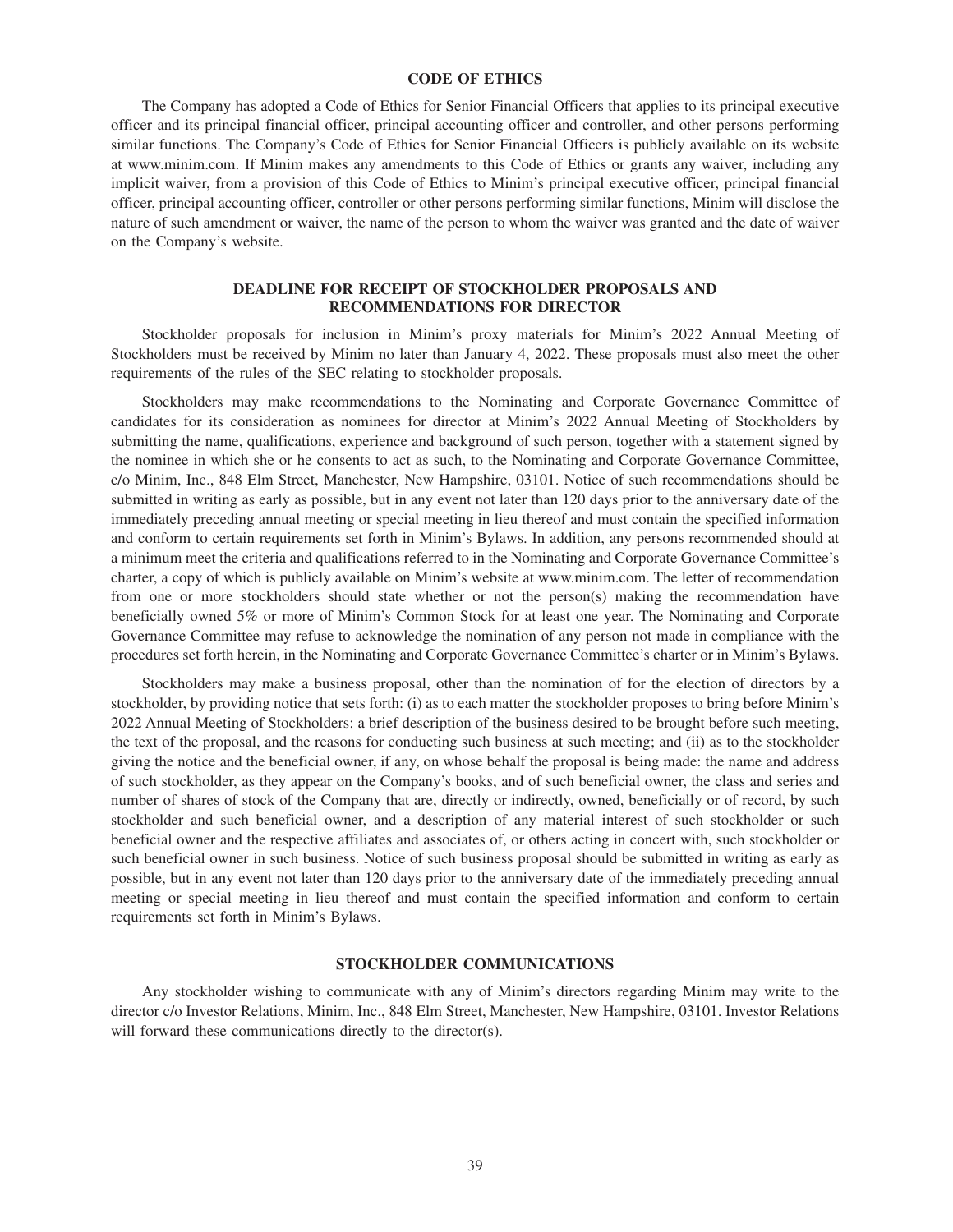## **OTHER MATTERS**

The Board of Directors knows of no other business to be presented for consideration at the Annual Meeting other than described in this proxy statement. However, if any other business should come before the Annual Meeting, it is the intention of the persons named in the proxy to vote, or otherwise act, in accordance with their best judgment on such matters.

#### **HOUSEHOLDING**

Company stockholders who share an address may receive only one copy of this Proxy Statement and the Annual Report from their bank, broker or other nominee, unless contrary instructions are received. We will deliver promptly a separate copy of this Proxy Statement and Annual Report to any stockholder who resides at a shared address and to which a single copy of the documents was delivered, if the stockholder makes a request by contacting our Corporate Secretary at 848 Elm Street, Manchester, New Hampshire, 03101 or by telephone at (617) 423-1072. If you wish to receive separate copies of this Proxy Statement and the Annual Report in the future, or if you are receiving multiple copies and would like to receive a single copy for your household, you should contact your broker, bank or other nominee.

#### **COPIES OF ANNUAL REPORT ON FORM 10-K FOR 2021**

**Copies of Minim's Annual Report on Form 10-K for the year ended December 31, 2021, as filed with the Securities and Exchange Commission, are provided herewith and available to stockholders without charge upon written request addressed to Minim, Inc., 848 Elm Street, Manchester, New Hampshire, 03101, Attention: Investor Relations.**

**IT IS IMPORTANT THAT PROXIES BE RETURNED PROMPTLY. STOCKHOLDERS ARE URGED TO UTILIZE THE AVAILABLE VOTING OPTIONS AS DESCRIBED IN THIS PROXY STATEMENT.**

By order of the Board of Directors,

Graham Chynoweth Chief Executive Officer

Manchester, New Hampshire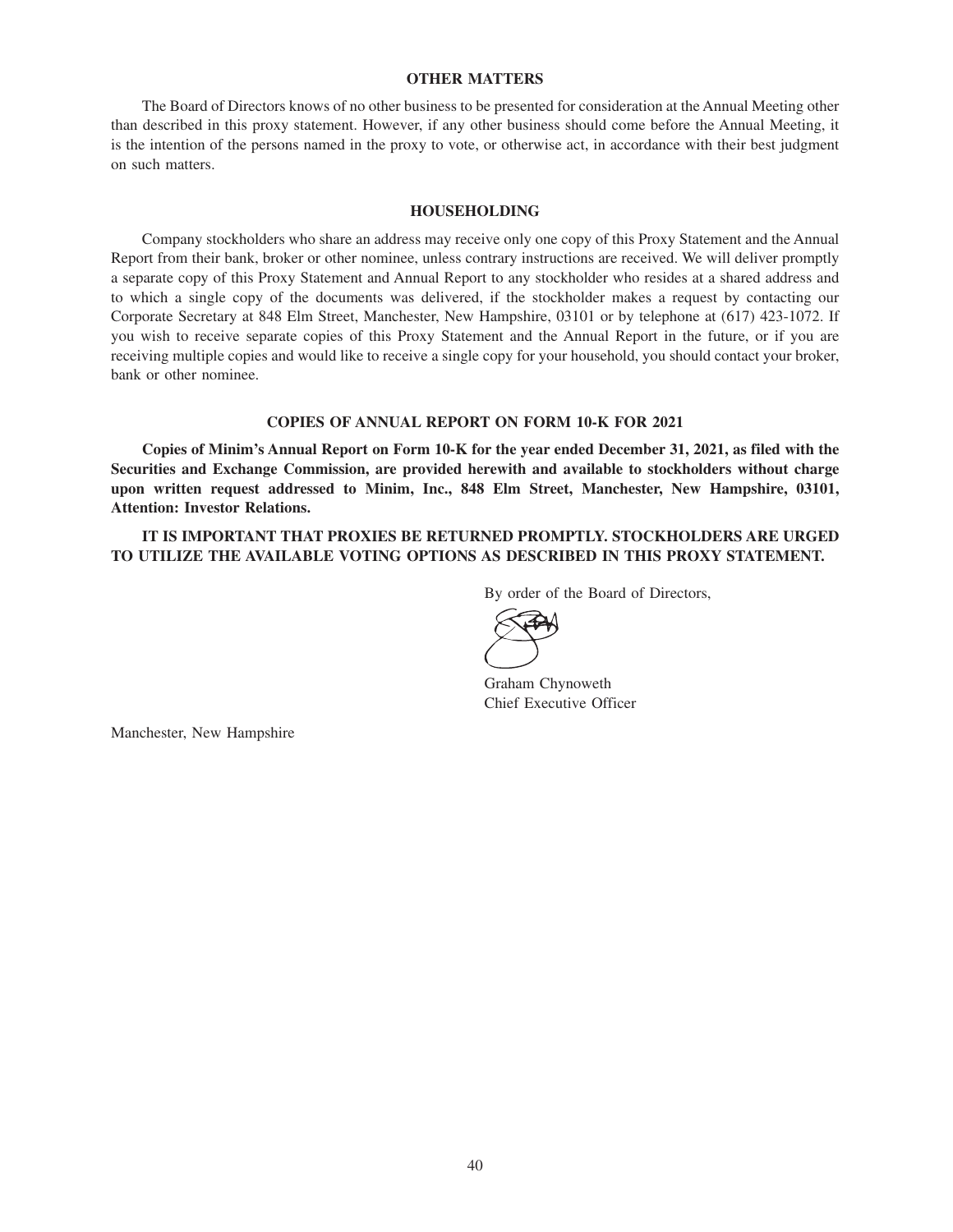**Appendix A**

**Minim, Inc. Omnibus Incentive Compensation Plan**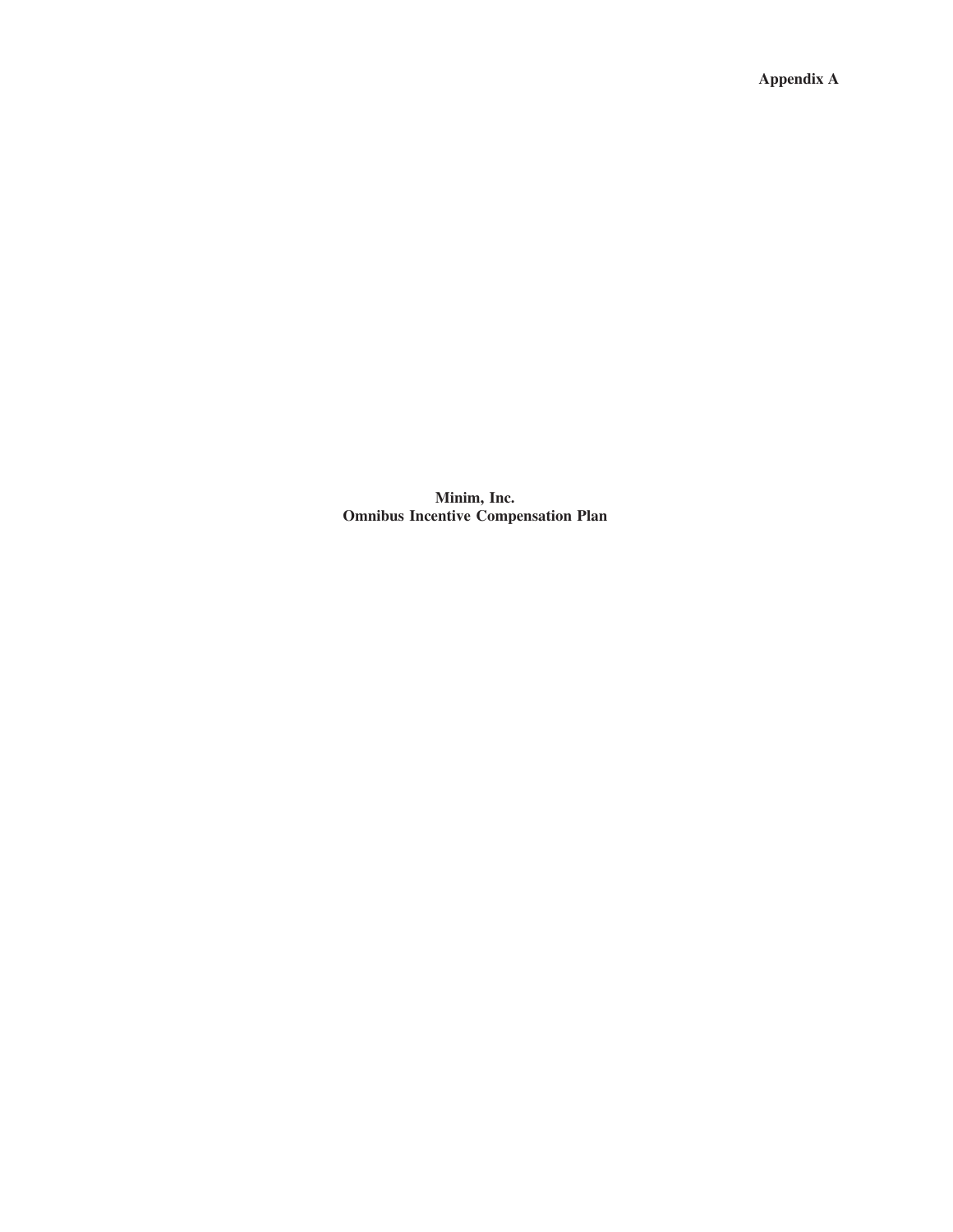# **TABLE OF CONTENTS**

|      |                                                                                    | Page  |
|------|------------------------------------------------------------------------------------|-------|
|      |                                                                                    | $A-1$ |
| 1.1  |                                                                                    | $A-1$ |
| 1.2  |                                                                                    | A-1   |
| 1.3  |                                                                                    | $A-1$ |
|      |                                                                                    | $A-1$ |
|      |                                                                                    | $A-4$ |
| 3.1  |                                                                                    | $A-4$ |
| 3.2  |                                                                                    | $A-4$ |
| 3.3  |                                                                                    | $A-4$ |
| 3.4  |                                                                                    | $A-4$ |
|      | Article 4. Shares Subject to the Plan, Maximum Awards and Limitations              | $A-4$ |
| 4.1  |                                                                                    | $A-4$ |
| 4.2  |                                                                                    | $A-5$ |
| 4.3  | Adjustment of Awards Upon the Occurrence of Certain Unusual or Nonrecurring Events | $A-5$ |
| 4.4  | Minimum Service Requirement for Service-Based Awards                               | $A-5$ |
|      |                                                                                    | $A-5$ |
| 5.1  |                                                                                    | $A-5$ |
| 5.2  |                                                                                    | $A-5$ |
|      |                                                                                    | $A-5$ |
| 6.1  |                                                                                    | $A-5$ |
| 6.2  |                                                                                    | $A-5$ |
| 6.3  |                                                                                    | $A-6$ |
| 6.4  |                                                                                    | $A-6$ |
| 6.5  |                                                                                    | $A-6$ |
| 6.6  |                                                                                    | $A-6$ |
| 6.7  |                                                                                    | $A-6$ |
| 6.8  |                                                                                    | $A-6$ |
| 6.9  |                                                                                    | $A-7$ |
| 6.10 | Special Limitation on Grants of Incentive Stock Options                            | $A-7$ |
| 6.11 |                                                                                    | $A-7$ |
|      |                                                                                    |       |
|      |                                                                                    | $A-7$ |
| 7.1  |                                                                                    | $A-7$ |
| 7.2  |                                                                                    | $A-7$ |
| 7.3  |                                                                                    | $A-7$ |
| 7.4  |                                                                                    | $A-7$ |
| 7.5  |                                                                                    | A-7   |
| 7.6  |                                                                                    | $A-7$ |
|      |                                                                                    | $A-8$ |
| 8.1  |                                                                                    | $A-8$ |
| 8.2  |                                                                                    | $A-8$ |
| 8.3  |                                                                                    | $A-8$ |
| 8.4  |                                                                                    | $A-8$ |
| 8.5  |                                                                                    | $A-8$ |
| 8.6  |                                                                                    | $A-8$ |
| 8.7  |                                                                                    | $A-8$ |
|      | Article 9. Restricted Stock Units, Performance Units, and Performance Shares       | $A-8$ |
| 9.1  | Grant of Restricted Stock Units, Performance Units, and Performance Shares         | $A-8$ |
| 9.2  |                                                                                    | $A-8$ |
| 9.3  | Value of Restricted Stock Units, Performance Units, and Performance Shares         | $A-8$ |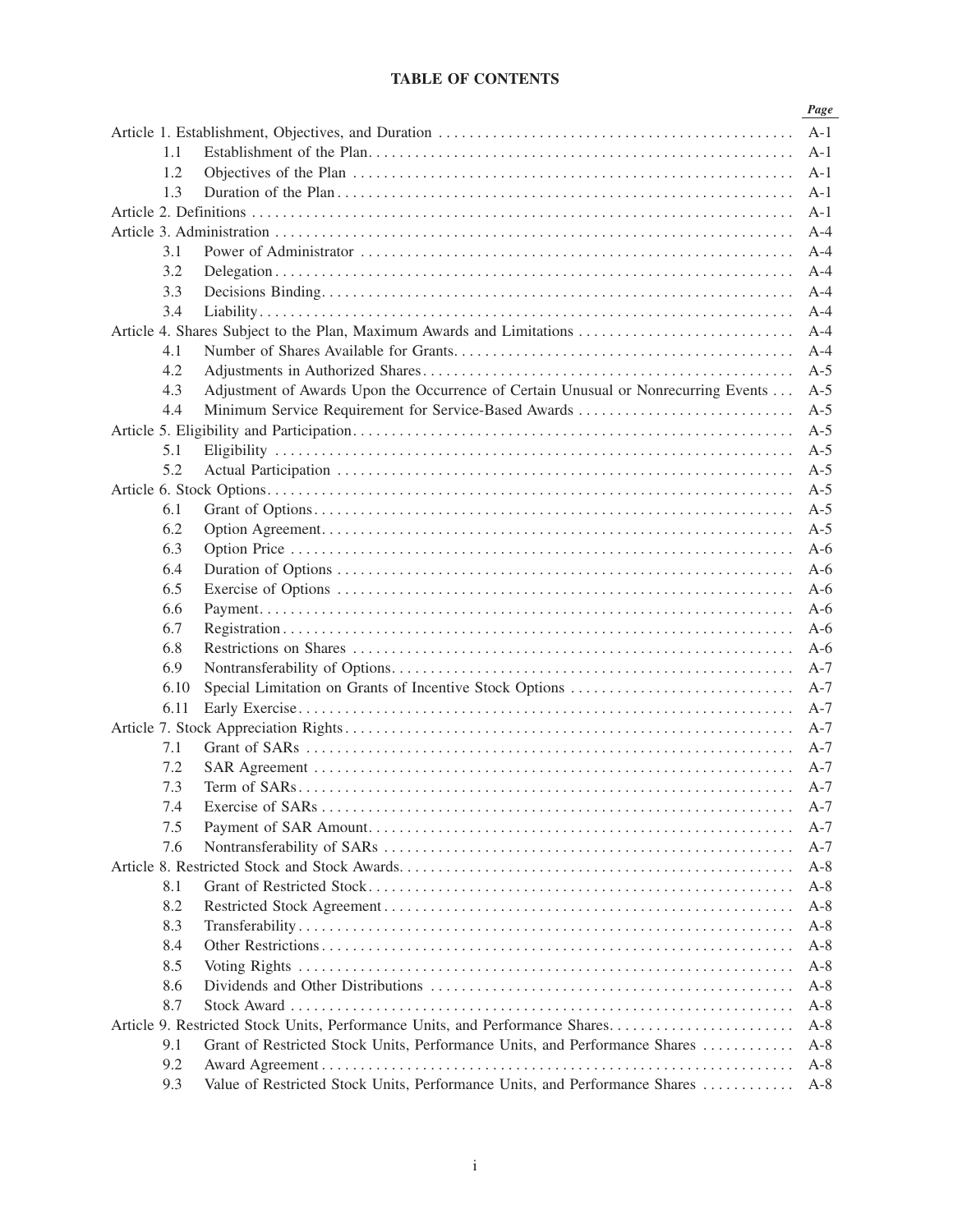|      |                                                                                          | Page   |
|------|------------------------------------------------------------------------------------------|--------|
| 9.4  | Earning of Restricted Stock Units, Performance Units, and Performance Shares 13          | $A-9$  |
| 9.5  | Form and Timing of Payment of Restricted Stock Units, Performance Units, and             |        |
|      |                                                                                          | $A-9$  |
| 9.6  |                                                                                          | $A-9$  |
|      |                                                                                          | $A-9$  |
| 10.1 |                                                                                          | $A-9$  |
| 10.2 |                                                                                          | $A-9$  |
| 10.3 |                                                                                          | $A-9$  |
| 10.4 |                                                                                          | $A-9$  |
| 10.5 | Form and Timing of Payment of Cash-Based Awards                                          | $A-9$  |
| 10.6 |                                                                                          | $A-10$ |
|      |                                                                                          | $A-10$ |
|      |                                                                                          |        |
|      |                                                                                          |        |
| 13.1 |                                                                                          |        |
| 13.2 |                                                                                          |        |
| 13.3 |                                                                                          |        |
|      |                                                                                          | $A-10$ |
| 14.1 |                                                                                          | $A-10$ |
| 14.2 |                                                                                          | $A-10$ |
| 14.3 |                                                                                          |        |
| 14.4 |                                                                                          |        |
| 14.5 |                                                                                          |        |
|      |                                                                                          |        |
| 15.1 |                                                                                          |        |
| 15.2 |                                                                                          | $A-11$ |
|      |                                                                                          |        |
| 16.1 |                                                                                          |        |
| 16.2 |                                                                                          |        |
| 16.3 |                                                                                          |        |
| 16.4 | Restriction on Repricing or Amending Awards or Plan to Reduce Option or Grant Price A-12 |        |
|      |                                                                                          |        |
|      |                                                                                          |        |
|      |                                                                                          |        |
|      |                                                                                          | $A-13$ |
| 20.1 |                                                                                          | $A-13$ |
| 20.2 |                                                                                          |        |
| 20.3 |                                                                                          | $A-13$ |
| 20.4 |                                                                                          | $A-13$ |
| 20.5 |                                                                                          | $A-13$ |
| 20.6 |                                                                                          | $A-13$ |
| 20.7 |                                                                                          | $A-13$ |
| 20.8 |                                                                                          | $A-13$ |
| 20.9 |                                                                                          | $A-14$ |
|      |                                                                                          | $A-14$ |
|      |                                                                                          | $A-14$ |
|      |                                                                                          | $A-14$ |
|      |                                                                                          | $A-14$ |
|      |                                                                                          | $A-15$ |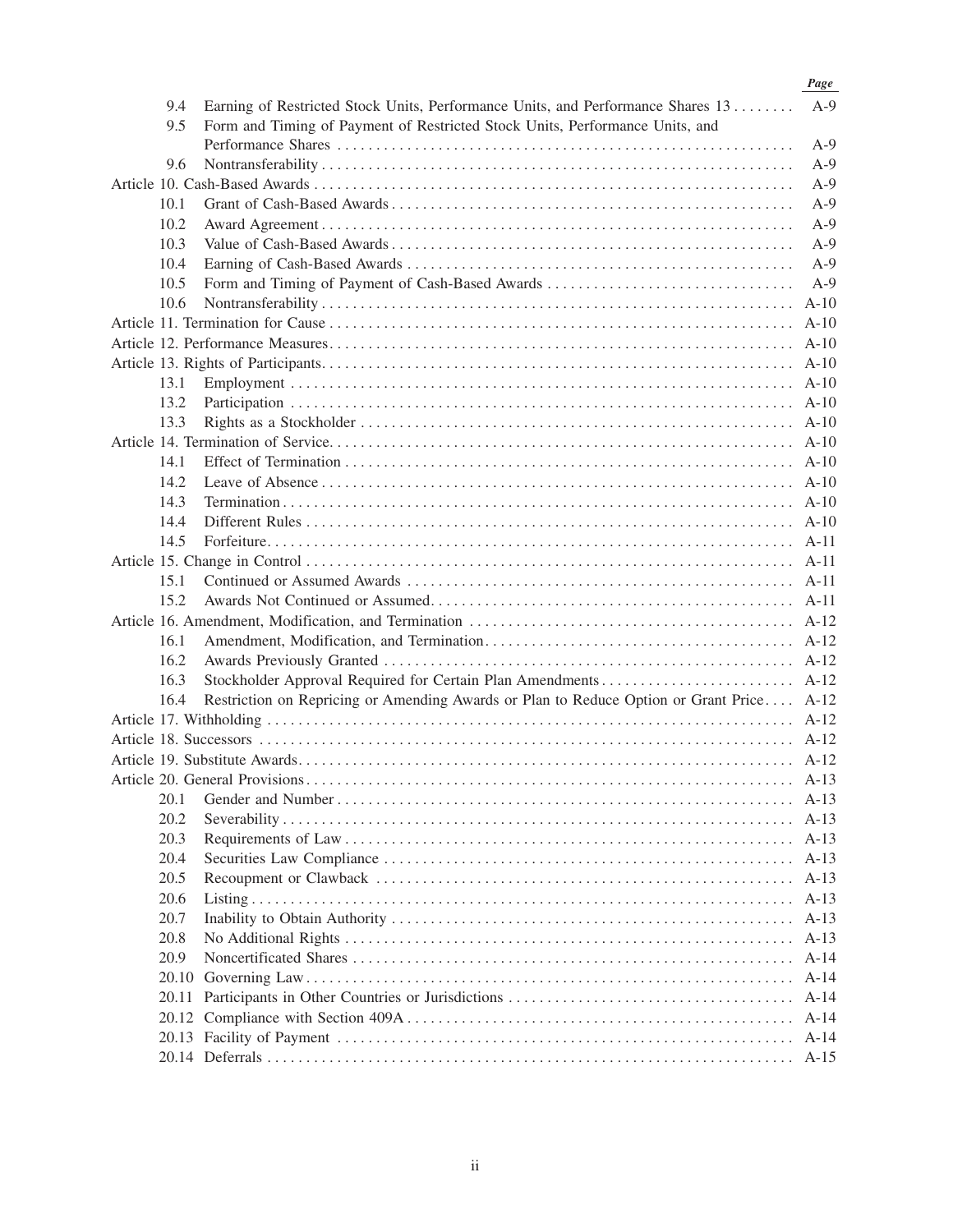## **Article 1. Establishment, Objectives, and Duration**

**1.1 Establishment of the Plan**. Minim, Inc., a Delaware corporation, (the ''Company'') hereby adopts the Minim, Inc. Omnibus Incentive Compensation Plan (the ''Plan''), as set forth in this document. The Plan permits the grant of Nonqualified Stock Options, Incentive Stock Options, Stock Appreciation Rights, Restricted Stock, Stock Awards, Restricted Stock Units, Performance Shares, Performance Units, and Cash-Based Awards. This Plan shall become effective as of the date of approval by the Company's Board of Directors, provided however, that no Restricted Stock or Stock Awards shall be granted prior to stockholder approval of the Plan, and no Awards of any type hereunder shall vest unless and until stockholder approval of the Plan.

**1.2 Objectives of the Plan**. The objectives of the Plan are to optimize the profitability and growth of the Company and its Subsidiaries through incentives that are consistent with the goals of the Company and its Subsidiaries and that link the personal interests of Participants to those of the Company's stockholders, to provide Participants with an incentive for excellence in individual performance, and to promote teamwork among Participants. The Plan is further intended to provide flexibility to the Company and its Subsidiaries in its ability to motivate, attract, and retain the services of Participants who make significant contributions to the success of the Company and its Subsidiaries and to allow Participants to share in that success.

**1.3 Duration of the Plan**. The Plan shall commence on the Effective Date and remain in effect, subject to the right of the Administrator to amend or terminate the Plan at any time pursuant to Article 15 hereof, until all Shares subject to it shall have been purchased or acquired according to the Plan's provisions. However, in no event may an Award be granted under the Plan on or after the tenth  $(10<sup>th</sup>)$  anniversary of the Effective Date.

#### **Article 2. Definitions**

Whenever used in this Plan, the following terms shall have the meanings set forth below, and when the meaning is intended, the initial letter of the word shall be capitalized:

**''Administrator''** means the Compensation Committee of the Board or such other committee of one or more Board members to which the Board allocates administration of the Plan. The Administrator shall be comprised of individuals who shall satisfy the independence or other requirements of any exchange on which Shares are listed and to the extent necessary in order to permit officers and directors of the Company to be exempt from the provisions of Section 16(b) of the Securities Exchange Act of 1934, as amended (the ''1934 Act'') with respect to transactions related to Awards under the Plan, be comprised entirely of ''Non-Employee Directors'' within the meaning of Rule 16b-3 promulgated by the Securities and Exchange Commission under the 1934 Act.

**''Award''** means, individually or collectively, a grant under this Plan of Incentive Stock Options, Nonqualified Stock Options, Stock Appreciation Rights, Restricted Stock, unrestricted Shares, Restricted Stock Units, Performance Shares, Performance Units, or Cash-Based Awards.

**''Award Agreement''** means a written or electronic agreement entered into by the Company and a Participant setting forth the terms and provisions applicable to an Award.

**''Board''** or **''Board of Directors''** means the Board of Directors of the Company.

**''Cash-Based Awards''** are Awards denominated and payable in cash.

**''Cause''** means that Participant is determined by the Administrator to have committed an act of embezzlement, fraud, dishonesty, or breach of fiduciary duty to the Company, or to have deliberately disregarded the rules of the Company, under circumstances that could normally be expected to result in loss, damage, or injury to the Company, or because Participant has made any unauthorized disclosure of any of the secrets or confidential information of the Company, has induced any client or customer or employee of the Company to break any contract or service arrangement with the Company, has induced any principal for whom the Company acts as agent to terminate the agency relationship, or while in the service of the Company has engaged in any conduct that constitutes competition with the Company. The preceding notwithstanding, if the Participant has a written employment, severance or similar agreement with the Company that defines the term Cause, then the definition(s) of such term in such agreement shall control for purposes of this Plan. The Administrator may also determine that a Participant's termination was for Cause retroactively if the Administrator determines after the date of termination that grounds for termination for Cause existed at the time of termination. The determination as to whether a Participant termination was for Cause shall be made in good faith by the Company and shall be final and binding on the Participant.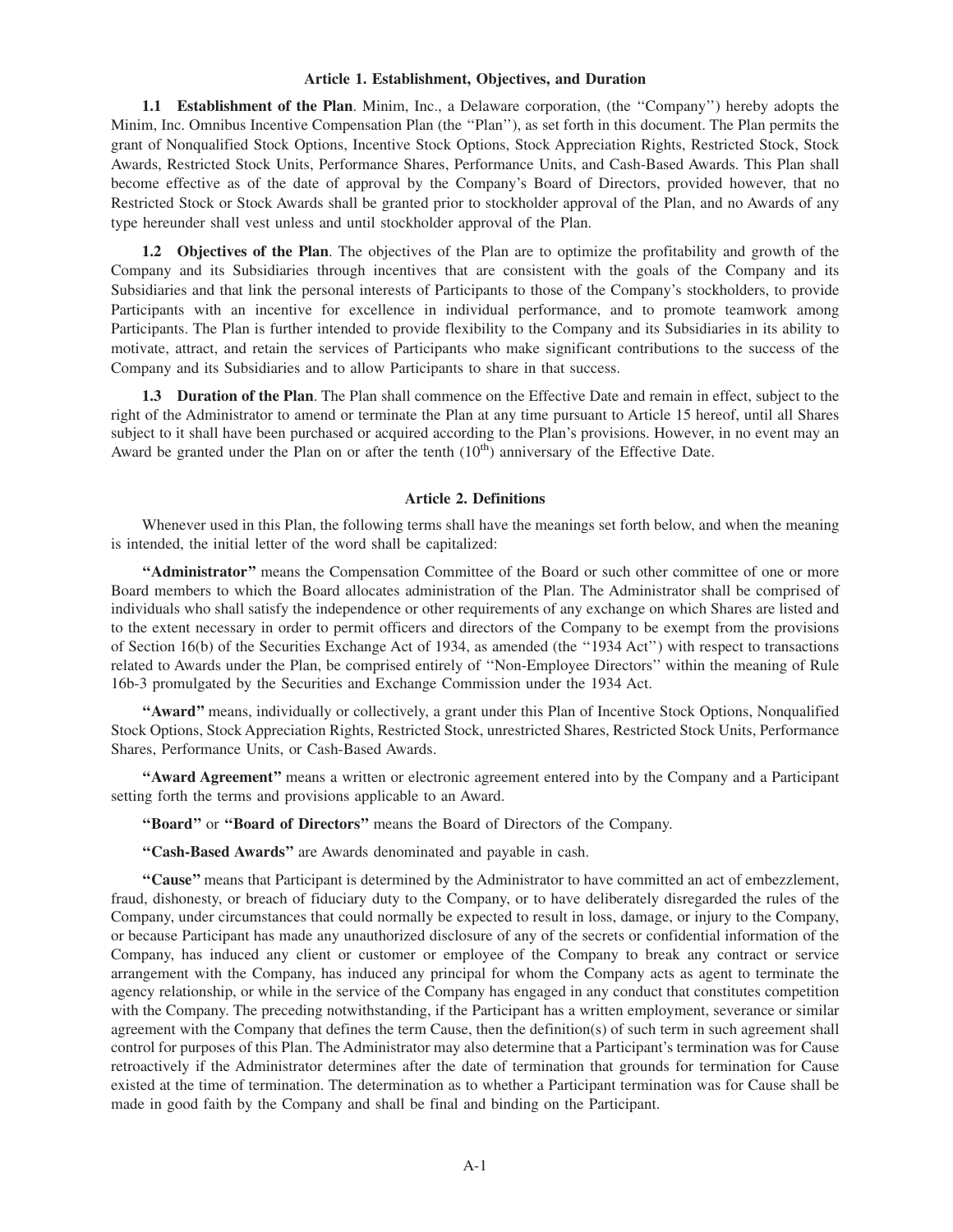**''Change in Control''** means (1) a sale of all or substantially all of the Company's assets, or (2) any merger, consolidation or other business combination transaction of the Company with or into another corporation, entity or person, other than a transaction in which the holders of at least a majority of the shares of voting capital stock of the Company outstanding immediately prior to such transaction continue to hold (either by such shares remaining outstanding or by their being converted into shares of voting capital stock of the surviving entity) a majority of the total voting power represented by the shares of voting capital stock of the Company (or the surviving entity) outstanding immediately after such transaction, (3) the direct or indirect acquisition (including by way of a tender or exchange offer) by any person, or persons acting as a group, of beneficial ownership or a right to acquire beneficial ownership of shares representing a majority of the voting power of the then outstanding shares of capital stock of the Company or (4) a contested election of Directors, as a result of which or in connection with which the persons who were Directors before such election or their nominees (the ''Incumbent Directors'') cease to constitute a majority of the Board; provided however that if the election or nomination for election by the Company's stockholders, of any new Director was approved by a vote of at least fifty percent (50%) of the Incumbent Directors, such new Director shall be considered as an Incumbent Director. However, with respect to a Section 409A Award, the event must also constitute a change in ownership or effective control of the Company or a change in the ownership of a substantial portion of the assets of the Company within the meaning of Section 409A of the Code.

**''Code''** means the Internal Revenue Code of 1986, as amended from time to time.

**''Company''** means Minim, Inc, a Delaware corporation.

**''Consultant''** means a natural person (other than an Employee or Director) who provides bona fide services to the Company or a Subsidiary, provided the services are not in connection with the offer or sale of securities in a capital-raising transaction and do not directly or indirectly promote or maintain a market for the Company's securities (within the meaning of Rule  $701(c)(1)$  issued under the Securities Act of 1933). However, "Consultant" shall not be so limited if the Administrator specifically determines that the term shall have a wider meaning in connection with a specific grant.

**''Director''** means any individual who is a member of the Board of Directors of the Company; provided, however, that any Director who is employed by the Company or a Subsidiary shall be considered an Employee for purposes of the Plan.

"Disability" has the meaning given by Code Section  $22(e)(3)$ , i.e., the inability to engage in any substantial gainful activity by reason of any medically determinable physical or mental impairment which can be expected to result in death or which has lasted or can be expected to last for a continuous period of not less than twelve months.

**"Effective Date"** has the meaning given in Section 1.1 hereof.

**''Employee''** means any employee, including an officer, of the Company or its Subsidiaries.

**''Exchange Act''** means the Securities Exchange Act of 1934, as amended from time to time, or any successor act thereto.

**''Fair Market Value''** as of any date and in respect of any Share means the then most recent closing price of a Share reported by the exchange or other trading system on which Shares are primarily traded or, if the Shares are not publicly traded, then the fair market value of Shares shall be as determined by the Administrator using a reasonable valuation method that satisfies the requirements of Section 409A. In no event shall the fair market value of any Share be less than its par value (if any).

**''Fiscal Year''** means the annual period with respect to which the Company reports for Federal income tax purposes.

**''Incentive Stock Option''** or **''ISO''** means an ''incentive stock option'' within the meaning of Code Section 422.

**''Insider''** means an individual who is, on the relevant date, an executive officer, director or ten percent (10%) beneficial owner of any class of the Company's equity securities that is registered pursuant to Section 12 of the Exchange Act, all as defined under Section 16 and Rule 13d-3 of the Exchange Act.

**''Nonqualified Stock Option''** or **''NQSO''** means an option that is not an Incentive Stock Option.

**''Option''** means an option granted pursuant to Article 6.

**''Option Agreement''** means an agreement between the Participant and the Company evidencing the terms of an Option.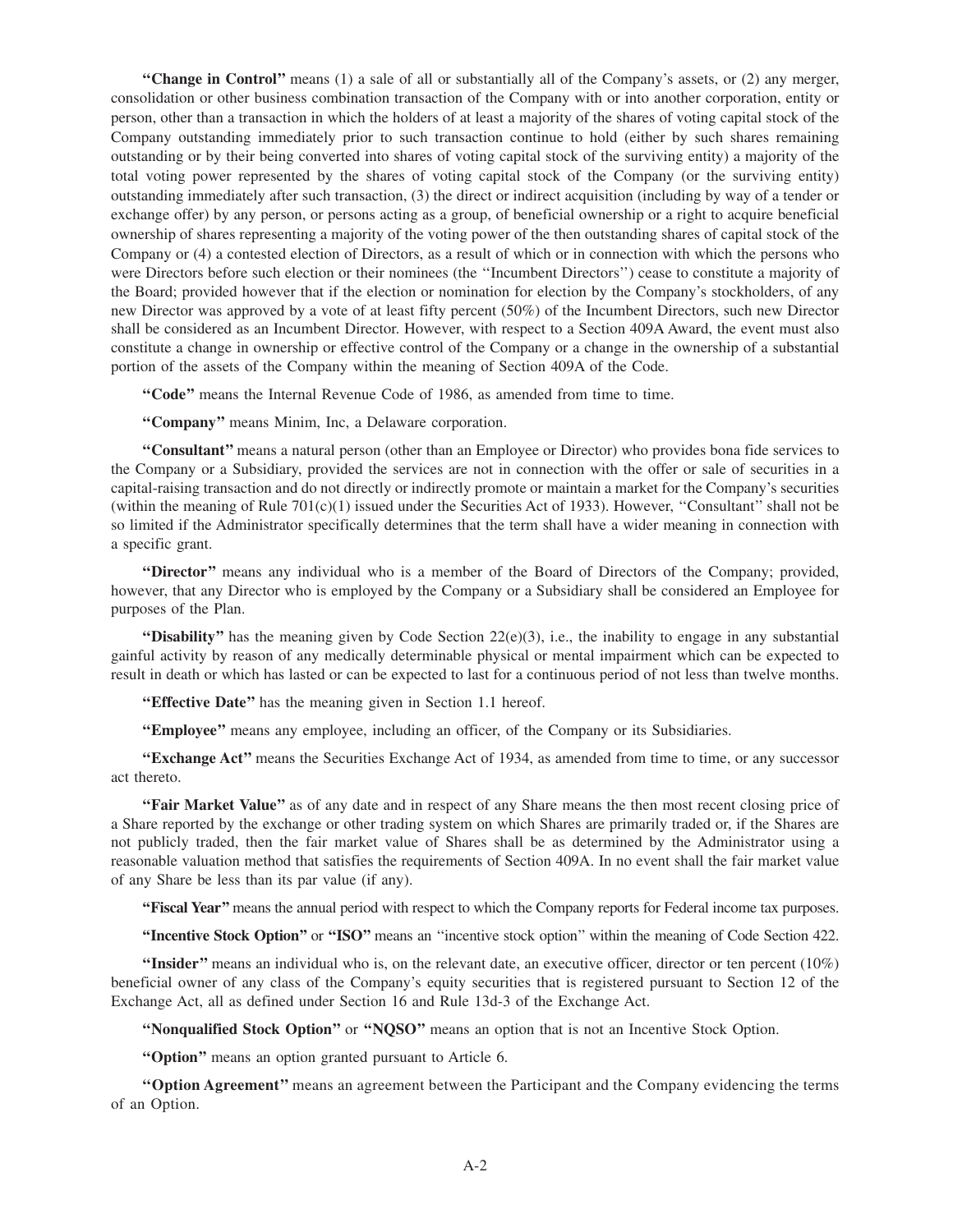**''Option Price''** means the price at which a Share may be purchased by a Participant pursuant to an Option.

**''Participant''** means an Employee, employee-Director or Consultant who has been selected to receive an Award or who has an outstanding Award granted under the Plan.

''**Performance Period''** means the time period during which the performance goals and/or service requirements with respect to an Award must be met.

**''Performance Share''** means an Award granted to a Participant the value of which is denominated in Shares and is earned by satisfaction of specified performance goals and such other terms and conditions that the Administrator may specify, as described in Article 9 hereof.

**''Performance Unit''** means an Award granted to a Participant the value of which is specified by the Administrator and is earned by satisfaction of specified performance goals and such other terms and conditions that the Administrator may specify, as described in Article 9 hereof.

**''Period of Restriction''** means the period during which the transfer of Shares of Restricted Stock is not permitted (e.g., based on the passage of time, the achievement of performance goals, or upon the occurrence of other events as determined by the Administrator, at its discretion), and the Shares are subject to a substantial risk of forfeiture, pursuant to the Restricted Stock Award Agreement, as provided in Article 8 hereof.

**''Person''** shall have the meaning ascribed to such term in Section  $3(a)(9)$  of the Exchange Act and used in Sections 13(d) and 14(d) of the Exchange Act, including a ''group'' as defined in Section 13(d) of the Exchange Act.

**''Restricted Stock''** means an Award granted to a Participant pursuant to Article 8 hereof.

**''Restricted Stock Units''** means an Award granted to a Participant the value of which is denominated in Shares and is earned by satisfaction of specified service requirements and such other terms and conditions that the Administrator may specify, as described in Article 9 hereof.

**''Section 409A''** means Code Section 409A and the regulations and other guidance issued thereunder.

**''Section 409A Award''** means an Award that is subject to the requirements of Section 409A.

**''Service''** means the Participant's employment or service with the Company or a Subsidiary, whether in the capacity of an Employee, a Director, or a Consultant.

**''Shares''** means shares of the Company's common stock, par value \$.01 per share.

**''Stock Appreciation Right''** or **''SAR''** means an Award, granted alone or in connection with a related Option, designated as a SAR, pursuant to the terms of Article 7 hereof.

**''Subsidiary''** generally means any corporation, partnership, joint venture, or other entity in a chain of organizations all of which have a controlling interest in another organization, beginning with the Company and ending with the Subsidiary, subject to the special rules of Reg. §1.409A-1(b)(5)(iii). For Options or SARs, Subsidiary has the meaning given by the regulations under Section 409A to the term ''service recipient stock'' such that a grant of an Option or SAR to an employee of a Subsidiary will be a grant related to service recipient stock. For an Option to be an ISO, ''Subsidiary'' must be limited to a ''subsidiary corporation'' within the meaning of Code Section 424(f) and the rules thereunder.

**''Substitute Awards''** means Awards granted upon assumption of, or in substitution for, outstanding awards previously granted by a company or other entity (i) all or a portion of the assets or equity of which is acquired by the Company or (ii) with which the Company merges or otherwise combines.

**''Tandem SAR''** means a SAR that is granted in connection with a related Option pursuant to Article 7 hereof, the exercise of which shall require forfeiture of the right to purchase a Share under the related Option (and when a Share is purchased under the Option, the Tandem SAR shall similarly be canceled).

**''Ten Percent Shareholder''** means an Employee who at the time an ISO is granted owns (or is treated as owning) Shares possessing more than ten percent of the total combined voting power of all classes of Shares of the Company or a Subsidiary.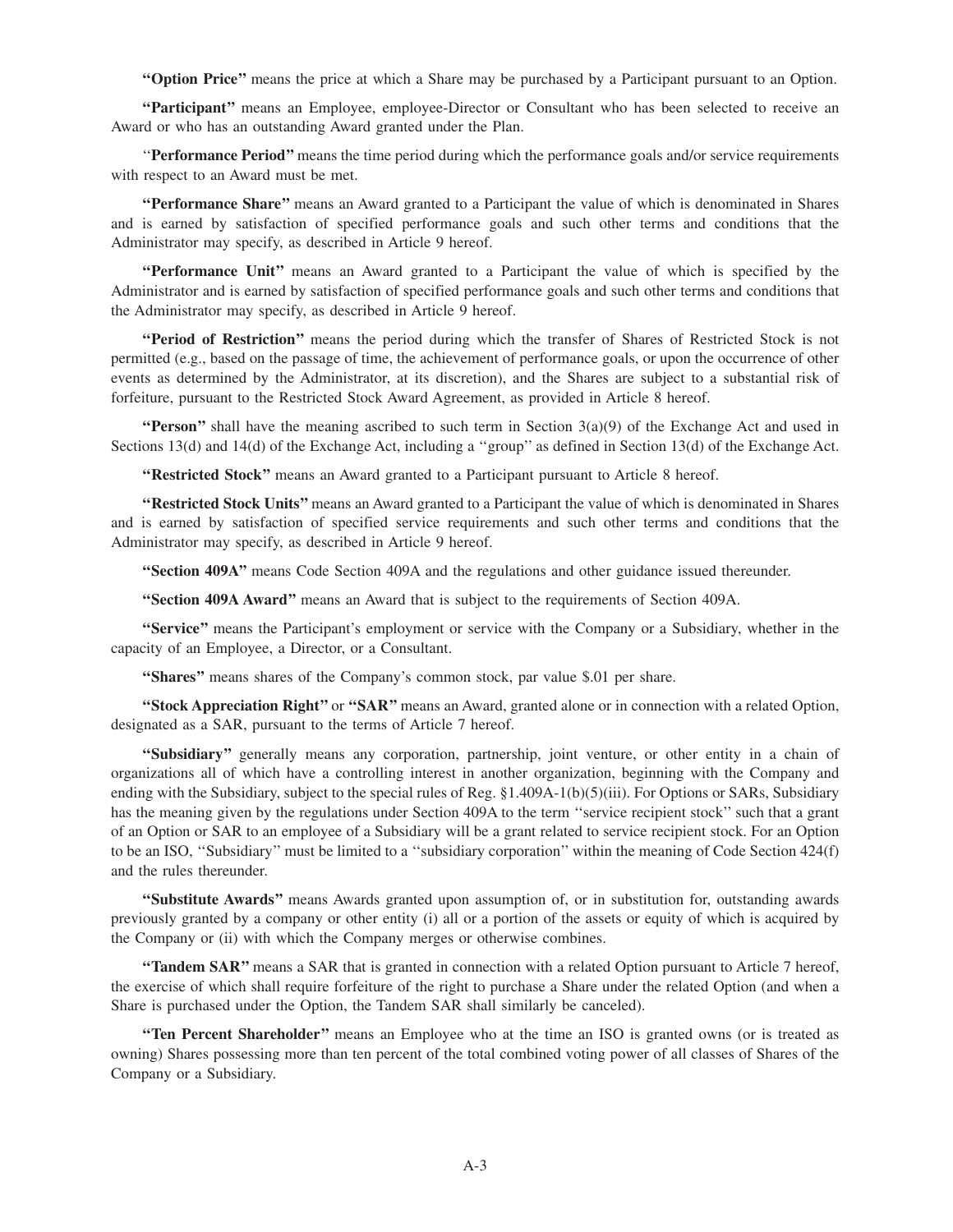## **Article 3. Administration**

**3.1 Power of Administrator**. The Plan shall be administered by the Administrator. Except as limited by law (including, with respect to Section 409AAwards, the requirements of Section 409A) or by the Certificate of Incorporation or Bylaws of the Company, and subject to the provisions herein, the Administrator shall have full power to:

(a) select Employees, Directors and Consultants who shall be offered the opportunity to participate in the Plan;

(b) determine the sizes and types of Awards;

- (c) determine the terms and conditions of Awards in a manner consistent with the Plan;
- (d) construe and interpret the Plan and any agreement or instrument entered into under the Plan;
- (e) establish, amend, or waive rules and regulations for the Plan's administration;

(f) accelerate or waive vesting conditions in whole or part, including without limitation upon the death or disability of a Participant, or otherwise amend the terms and conditions of any outstanding Award, consistent with the terms of the Plan; and

(g) make all other determinations that it deems necessary or advisable for the administration of the Plan.

**3.2 Delegation**. As permitted by law and the terms of the Plan, the Administrator may delegate its authority herein. In particular, the Administrator may by resolution authorize one or more officers of the Company to do one or both of the following with respect to recipients that are not Insiders:

(a) designate officers and employees of the Company of its Subsidiaries to be recipients of rights or Options; and

(b) determine the number of rights or Options to be received by such officers and employees; provided that (i) the resolution shall specify the total number of rights or Options such officer or officers may award and (ii) the officer may not designate himself or herself as a recipient of any such rights or Options.

Any such delegatee(s) shall be considered the Administrator with respect to authority so delegated.

**3.3 Decisions Binding**. All determinations and decisions made by the Administrator pursuant to the provisions of the Plan and all related orders and resolutions of the Administrator shall be final, conclusive, and binding on all persons, including the Company, its stockholders, Subsidiaries, Directors, Employees, Consultants, Participants, and their estates and beneficiaries, unless changed by the Board.

**3.4 Liability**. No member of the Administrator shall be liable for any action taken or decision made in good faith relating to the Plan or any Award granted hereunder.

## **Article 4. Shares Subject to the Plan, Maximum Awards and Limitations**

**4.1 Number of Shares Available for Grants**. Shares may be authorized, unissued shares or Treasury shares. Subject to adjustment as provided in Section 4.2 hereof, the number of Shares hereby reserved for issuance to Participants under the Plan shall equal three million (3,000,000), which consists of 1,343,079 Shares, plus 1,656,921 Shares that were previously approved by the stockholders of the Company as available for issuance under the Company's 2019 Stock Option Plan but not awarded prior to the Effective Date of this Plan; no further awards shall be made under the Company's 2019 Stock Option Plan after the Effective Date of this Plan. If unvested Shares are forfeited or repurchased by the Company at their original purchase price, such Shares shall become available for future grant under the Plan, but the total number of such forfeited Shares that become available may not exceed twice the maximum number set forth in the preceding sentence. The Administrator shall determine the appropriate methodology for calculating the number of Shares issued pursuant to the Plan, subject to the following rules:

(a) Any Shares covered by an Award (or a portion of an Award) granted under the Plan which is forfeited or canceled or expires shall be deemed not to have been delivered for purposes of determining counting the Shares available for delivery under the Plan.

(b) If any unissued Shares are retained by the Company upon exercise of an Option in order to satisfy the exercise price for such Option or any withholding taxes due with respect to such exercise, the unissued or retained Shares shall become available for future grant under the Plan (unless the Plan has terminated).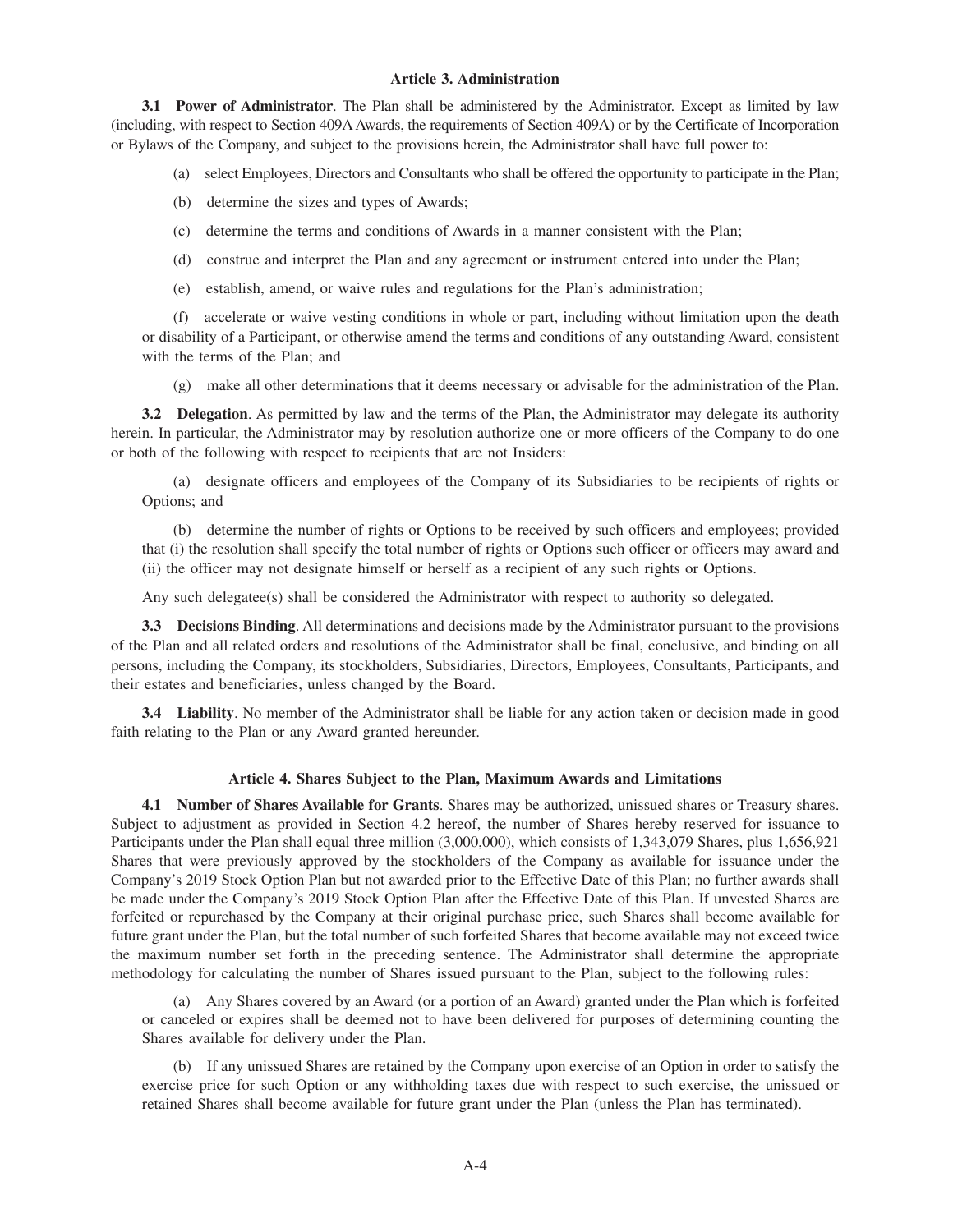(c) If an Option may be settled by issuing net Shares (i.e., withholding a number of Shares equal to the exercise price), the full number of shares of the Company's common stock covered by the Option shall be counted (not the net Shares issued).

(d) The full number of shares of the Company's common stock covered by freestanding SARs shall be counted (not the net Shares issued). Freestanding SARs that may be settled in cash only shall not be counted.

**4.2 Adjustments in Authorized Shares**. Upon a change in corporate capitalization, such as a stock split, stock dividend or a corporate transaction, such as any merger, consolidation, combination, exchange of shares or the like, separation, including a spin-off, or other distribution of stock or property of the Company, any reorganization (whether or not such reorganization comes within the definition of such term in Code Section 368) or any partial or complete liquidation of the Company, such adjustment shall be made in the number and class of Shares that may be delivered under Section 4.1 hereof, in the number and class of and/or price of Shares subject to outstanding Awards granted under the Plan, and in the Award limits set forth in Section 4.1 hereof, as may be determined to be appropriate and equitable by the Administrator, in its sole discretion, to prevent dilution or enlargement of rights.

**4.3 Adjustment of Awards Upon the Occurrence of Certain Unusual or Nonrecurring Events**. The Administrator shall make adjustments in the terms and conditions of, and the criteria included in, Awards in recognition of unusual or nonrecurring events (including the events described in Section 4.2 hereof), events presented as extraordinary (or similar term on the Company's audited financial statements, purchase or sale of substantial assets, an unbudgeted material expense incurred by or at the direction of the Board, or a material litigation settlement or judgment) affecting the Company or the financial statements of the Company or of changes in applicable laws, regulations, or accounting principles, whenever the Administrator determines that such adjustments are appropriate in order to prevent dilution or enlargement of the benefits or potential benefits intended to be made available under the Plan; provided that, unless the Administrator determines otherwise at the time such adjustment is considered, no such adjustment shall be authorized to the extent that such authority would be inconsistent with the Plan's or any Award's meeting the requirements of Code Section 409A or an Incentive Stock Option ceasing to meet the requirements of Code Section 422.

**4.4 Minimum Service Requirement for Service-Based Awards**. Stock-based Awards that vest solely based on service will be subject to a minimum vesting period requiring at least one year of service; provided that the Administrator may adopt shorter vesting periods or provide for accelerated vesting after less than one year: (i) in connection with terminations of employment due to death, disability, retirement or other circumstances that the Administrator determines to be appropriate; (ii) in connection with a Change in Control in which the Award is not continued or assumed (e.g., the Award is not equitably converted or substituted for a substantially similar award of the successor company); (iii) for grants made in connection with an acquisition by the Company or its Subsidiaries in substitution for pre-existing awards; (iv) for new hire inducement awards or off-cycle awards; or (v) to comply with contractual rights in effect on the Effective Date.

#### **Article 5. Eligibility and Participation**

**5.1 Eligibility**. Persons eligible to participate in this Plan include all Employees and Consultants of the Company or a Subsidiary. A Director of the Company or a subsidiary who is not also an Employee of the Company or a Subsidiary at the time of granting an Award shall not be eligible to participate hereunder.

**5.2 Actual Participation**. Subject to the provisions of the Plan, the Administrator may, from time to time, select from all eligible Employees, Directors and Consultants, those to whom Awards shall be granted and shall determine the nature and amount of each Award, provided that Incentive Stock Options shall only be awarded to Employees of the Company or a Subsidiary.

## **Article 6. Stock Options**

**6.1 Grant of Options**. Subject to the terms and provisions of the Plan, Options may be granted to Participants in such number, and upon such terms, and at any time and from time to time, as determined by the Administrator.

**6.2 Option Agreement**. Each Option grant shall be evidenced by an Option Agreement that shall specify the Option Price, the duration of the Option, the number of Shares to which the Option pertains, whether the Option is intended to be an ISO or a NQSO, and such other provisions as the Administrator shall determine which are not inconsistent with the terms of the Plan.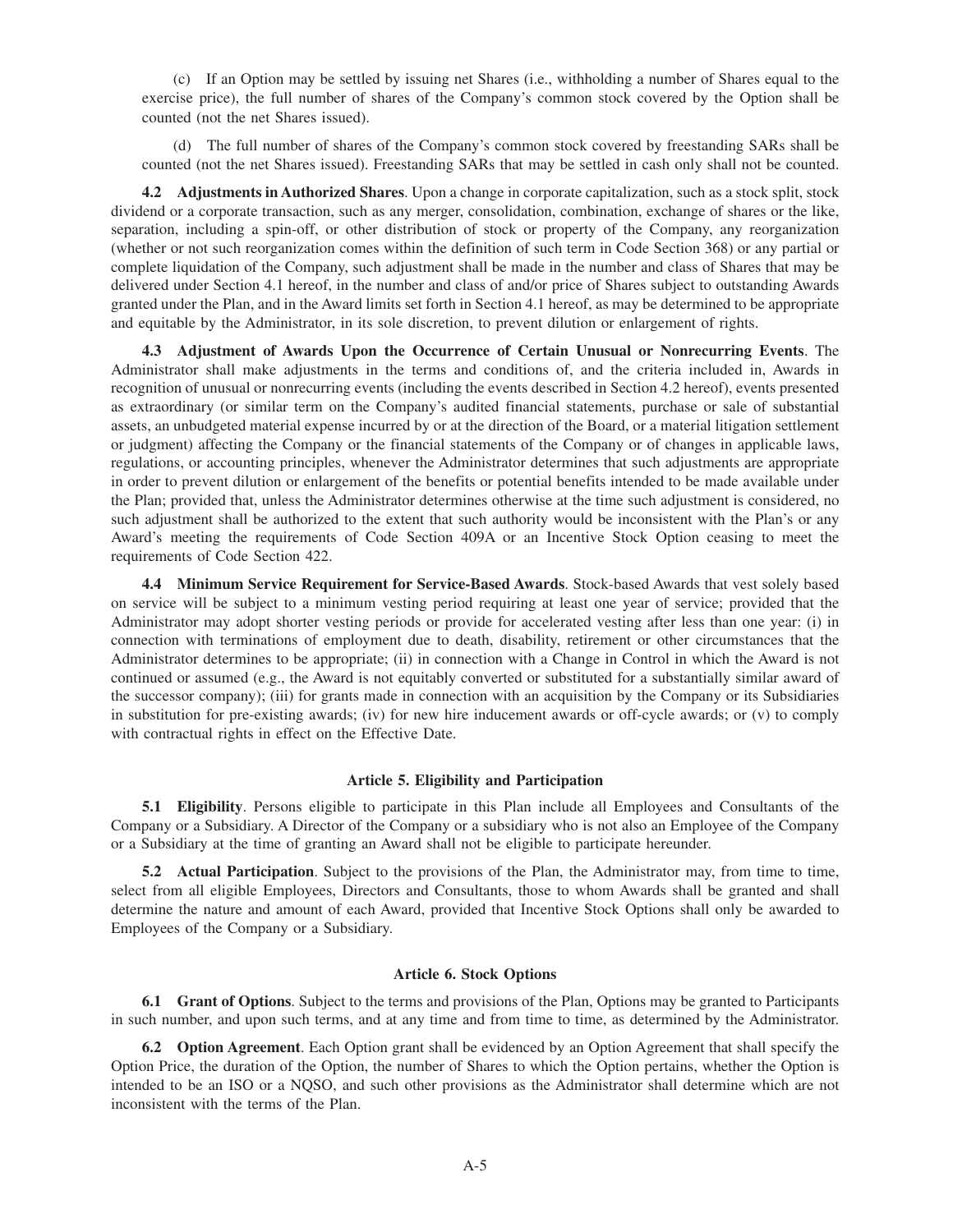**6.3 Option Price**. The Option Price for each grant of an Option under this Plan shall be as determined by the Administrator; provided, however, the per-share exercise price shall not be less than the Fair Market Value of the Shares on the date of grant. If an ISO is granted to a Ten Percent Shareholder, the Option Price shall not be less than 110 percent of the Fair Market Value of the Shares on the date of grant.

**6.4 Duration of Options**. Unless the Option Agreement provides a different expiration date,

(a) each ISO granted to a Ten Percent Shareholder shall expire on the fifth (5th) anniversary in the date the ISO was granted,

(b) each other Option shall expire on the tenth (10th) anniversary of the date the Option was granted, and

(c) each Option shall expire in accordance with Article 14.

**6.5 Exercise of Options**. Options shall be exercisable at such times and shall be subject to such restrictions and conditions as the Administrator shall in each instance approve, which need not be the same for each grant or for each Participant.

**6.6 Payment**. Options shall be exercised by the delivery of a written, electronic or telephonic notice of exercise to the Company or its designated agent, setting forth the number of Shares with respect to which the Option is to be exercised, accompanied by full payment of the Option Price for the Shares. The consideration to be paid for the Shares to be issued upon exercise of an Option, including the method of payment, shall be determined by the Administrator (and, in the case of an Incentive Stock Option, shall be determined at the time of grant) and may consist of:

(a) cash (or its equivalent) or check (in United States dollars unless otherwise determined by the Administrator);

(b) by delivery ( or by attestation) of previously acquired whole (not fractional) Shares having an aggregate Fair Market Value at the time of exercise equal to the total Option Price (provided that in the case of Shares acquired, directly or indirectly, from the Company, such Shares must have been owned by the Participant for more than six months on the date of surrender (or such other period as may be required for securities law purposes or to avoid the Company's incurring an adverse accounting charge);

(c) by a net exercise method or by a cashless exercise method, including a broker- assisted cashless exercise, that complies with the Applicable Laws (including without limitation the requirements of Regulation T and other applicable regulations promulgated by the Federal Reserve Board) and that ensures prompt delivery to the Company of the amount required to pay the exercise price and any applicable withholding taxes;

(d) subject to any requirements of the Applicable Laws, delivery of Participant's promissory note having such recourse, interest, security and redemption provisions as the Administrator determines to be appropriate;

(e) any combination of the foregoing methods of payment; or

(f) such other consideration and method of payment as determined by the Administrator and to the extent permitted under Applicable Laws.

In making its determination as to the type of consideration to accept, the Administrator shall consider if acceptance of such consideration may be reasonably expected to benefit the Company and the Administrator may, in its sole discretion, refuse to accept a particular form of consideration at the time of any Option exercise other than cash or certified check.

**6.7 Registration**. Subject to any governing rules or regulations, as soon as practicable after receipt of notification of exercise and full payment, the Company shall register, in the Participant's name, Shares in an appropriate amount based upon the number of Shares purchased pursuant to the Option(s).

**6.8 Restrictions on Shares**. The Administrator may impose such restrictions on any Shares acquired pursuant to the exercise of an Option granted under this Article as it may deem advisable, including, without limitation, Periods of Restrictions or restrictions under applicable federal securities laws, under the requirements of any stock exchange or market upon which such Shares are then listed and/or traded, or under any blue sky or state securities laws applicable to such Shares.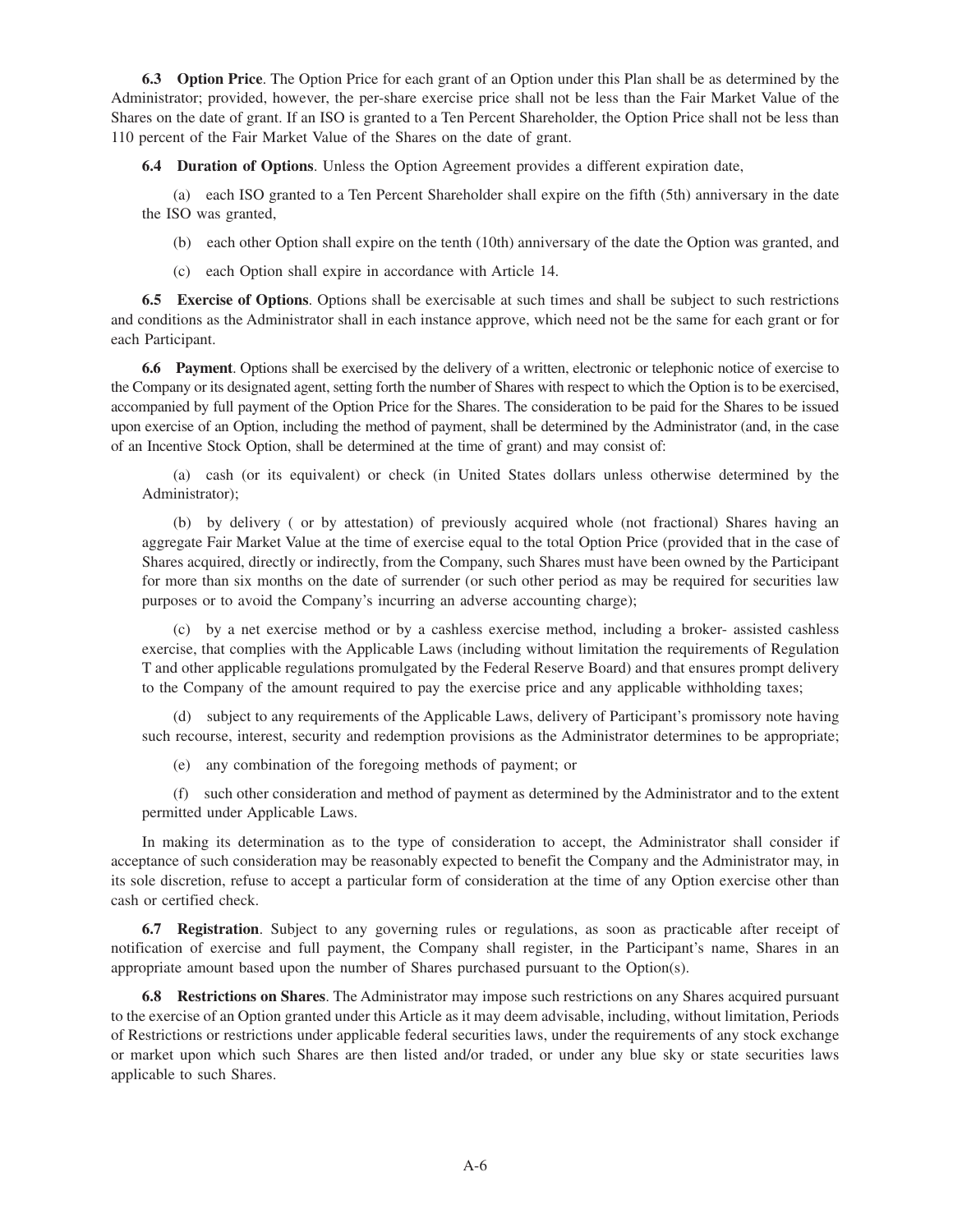#### **6.9 Nontransferability of Options.**

(a) **Incentive Stock Options**. No ISO granted under the Plan may be sold, transferred, pledged, assigned, encumbered or otherwise alienated or hypothecated, other than by will or by the laws of descent and distribution. Further, all ISOs granted to a Participant under the Plan shall be exercisable during such Participant's lifetime only by such Participant.

(b) **Nonqualified Stock Options**. Except as otherwise provided in the applicable Award Agreement, no NQSO may be sold, transferred, pledged, assigned, encumbered or otherwise alienated or hypothecated, other than by will or by the laws of descent and distribution. Further, except as otherwise provided in the applicable Award Agreement, all NQSOs granted to a Participant shall be exercisable during such Participant's lifetime only by such Participant.

**6.10 Special Limitation on Grants of Incentive Stock Options**. No ISO shall be granted to an Employee under the Plan or any other ISO plan of the Company to purchase Shares as to which the aggregate Fair Market Value (determined as of the date of grant) of the Shares which first become exercisable by the Employee in any calendar year exceeds \$100,000. To the extent an Option initially designated as an ISO exceeds the value limit of this Section or otherwise fails to satisfy the requirements applicable to ISOs, it shall be deemed a NQSO and shall otherwise remain in full force and effect.

**6.11 Early Exercise**. Option grants may in the Administrator's discretion include a provision whereby the Participant may elect at any time before his or her service for the Company terminates and after stockholder approval of the Plan to exercise the Option as to any part or all of the Shares subject to the Option prior to the full vesting of the Option, and any Shares acquired upon such exercise shall be subject to the same vesting and other restrictions as applied to the Option.

#### **Article 7. Stock Appreciation Rights**

**7.1 Grant of SARs**. Subject to the terms and conditions of the Plan, SARs (including SARs) may be granted to Participants at any time and from time to time as shall be determined by the Committee. Subject to the terms and conditions of the Plan, the Committee shall have complete discretion in determining the number of SARs granted to each Participant and, consistent with the provisions of the Plan, in determining the terms and conditions pertaining to such SARs. The grant price of a SAR shall not be less than the Fair Market Value of a Share on the date of grant of the SAR, and the grant price of Tandem SARs shall equal the Option Price of the related Option.

**7.2 SAR Agreement**. Each SAR grant shall be evidenced by an Award Agreement that shall specify the grant price, the term of the SAR, and such other provisions as the Committee shall determine.

**7.3 Term of SARs**. The term of a SAR granted under the Plan shall be determined by the Committee, in its sole discretion; provided that the SAR must expire on or before the date that is the tenth anniversary of the date of grant.

**7.4 Exercise of SARs**. SARs may be exercised upon whatever terms and conditions the Committee, in its sole discretion, imposes upon them. Tandem SARs may be exercised for all or part of the Shares subject to the related Option upon the surrender of the right to exercise the equivalent portion of the related Option. A Tandem SAR may be exercised only with respect to the Shares for which its related Option is then exercisable.

**7.5 Payment of SAR Amount**. Upon exercise of a SAR, a Participant shall be entitled to receive payment from the Company in an amount determined by multiplying:

- (a) The excess of the Fair Market Value of a Share on the date of exercise over the grant price; by
- (b) The number of Shares with respect to which the SAR is exercised.

As provided in the Award Agreement, the payment upon SAR exercise may be in cash, in Shares of equivalent value, or in some combination thereof. Any Shares delivered in payment shall be deemed to have a value equal to the Fair Market Value on the date of exercise of the SAR.

**7.6 Nontransferability of SARs**. No SAR granted under the Plan may be sold, transferred, pledged, assigned, encumbered, or otherwise alienated or hypothecated, other than by will or by the laws of descent and distribution. Further, except as otherwise provided in a Participant's Award Agreement, all SARs granted to a Participant under the Plan shall be exercisable during such Participant's lifetime only by such Participant.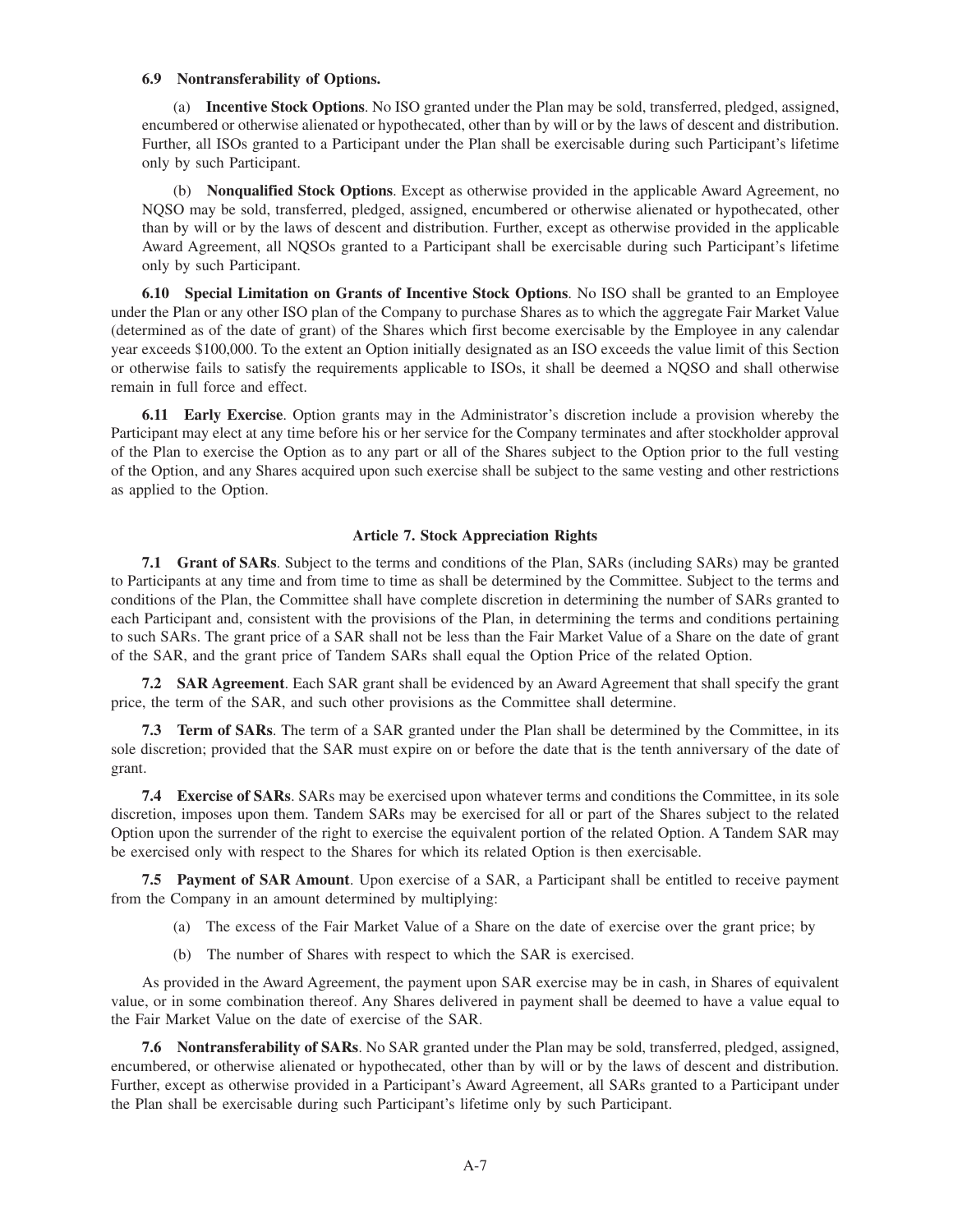## **Article 8. Restricted Stock and Stock Awards**

**8.1 Grant of Restricted Stock**. Subject to the terms and provisions of the Plan, the Administrator, at any time and from time to time, may grant Shares of Restricted Stock to Participants in such amounts as the Administrator shall determine.

**8.2 Restricted Stock Agreement**. Each Restricted Stock grant shall be evidenced by a Restricted Stock Award Agreement that shall specify the Period(s) of Restriction, the number of Shares of Restricted Stock granted, and such other provisions as the Administrator shall determine which are not inconsistent with the terms of this Plan.

**8.3 Transferability**. Except as provided in the Award Agreement, the Shares of Restricted Stock granted herein may not be sold, transferred, pledged, assigned, encumbered, or otherwise alienated or hypothecated until the end of the applicable Period of Restriction established by the Administrator and specified in the Restricted Stock Award Agreement, or upon earlier satisfaction of any other conditions, as specified by the Administrator in its sole discretion and set forth in the Restricted Stock Award Agreement. All rights with respect to the Restricted Stock granted to a Participant under the Plan shall be available during such Participant's lifetime and prior to the end of the Period of Restriction only to such Participant or such Participant's legal representative.

**8.4 Other Restrictions**. The Administrator may impose such other conditions and/or restrictions on any Shares of Restricted Stock granted pursuant to the Plan as it may deem advisable including, without limitation, a requirement that Participants pay a stipulated purchase price for each Share of Restricted Stock, restrictions based upon the achievement of specific performance goals, time-based restrictions on vesting following the attainment of the performance goals, time-based restrictions, and/or restrictions under applicable federal or state securities laws.

To the extent deemed appropriate by the Administrator, the Company may retain the certificates representing Shares of Restricted Stock in the Company's possession until such time as all conditions and/or restrictions applicable to such Shares have been satisfied.

Except as otherwise provided in the Award Agreement, Shares of Restricted Stock covered by each Restricted Stock grant made under the Plan shall become freely transferable by the Participant after the last day of the applicable Period of Restriction.

**8.5 Voting Rights**. If the Administrator so determines, Participants holding Shares of Restricted Stock granted hereunder may be granted the right to exercise full voting rights with respect to those Shares during the Period of Restriction.

**8.6 Dividends and Other Distributions**. During the Period of Restriction, Participants holding Shares of Restricted Stock granted hereunder (whether or not the Company holds the certificate(s) representing such Shares) may, if the Administrator so determines, be credited with dividends paid with respect to the underlying Shares while they are so held. The Administrator shall apply any vesting and other restrictions to the dividends that the apply to the Shares of Restricted Stock to which they relate, so that no dividends may be paid on Shares of Restricted Stock that are not earned.

**8.7 Stock Award**. The Administrator may grant and award Shares to a Participant that are not subject to Periods of Restrictions and which may be subject to such conditions or provisions as the Administrator may deem advisable including, without limitation, a requirement that the Participant pay a stipulated purchase price for each Share.

## **Article 9. Restricted Stock Units, Performance Units, and Performance Shares**

**9.1 Grant of Restricted Stock Units, Performance Units, and Performance Shares**. Subject to the terms of the Plan, Restricted Stock Units, Performance Shares, and/or Performance Units, representing the conditional right to receive future payment, may be granted to Participants in such amounts and upon such terms, and at any time and from time to time, as shall be determined by the Administrator.

**9.2 Award Agreement**. At the Administrator's discretion, each grant of Restricted Stock Units, Performance Shares, and Performance Units may be evidenced by an Award Agreement that shall specify the initial value, the duration of the Award, the performance measures and/or service requirements, if any, applicable to the Award, and such other provisions as the Administrator shall determine which are not inconsistent with the terms of the Plan.

**9.3 Value of Restricted Stock Units, Performance Units, and Performance Shares**. Each Performance Unit shall have an initial value that is established by the Administrator at the time of grant. Each Restricted Stock Unit and Performance Share shall have an initial value equal to the Fair Market Value of a Share on the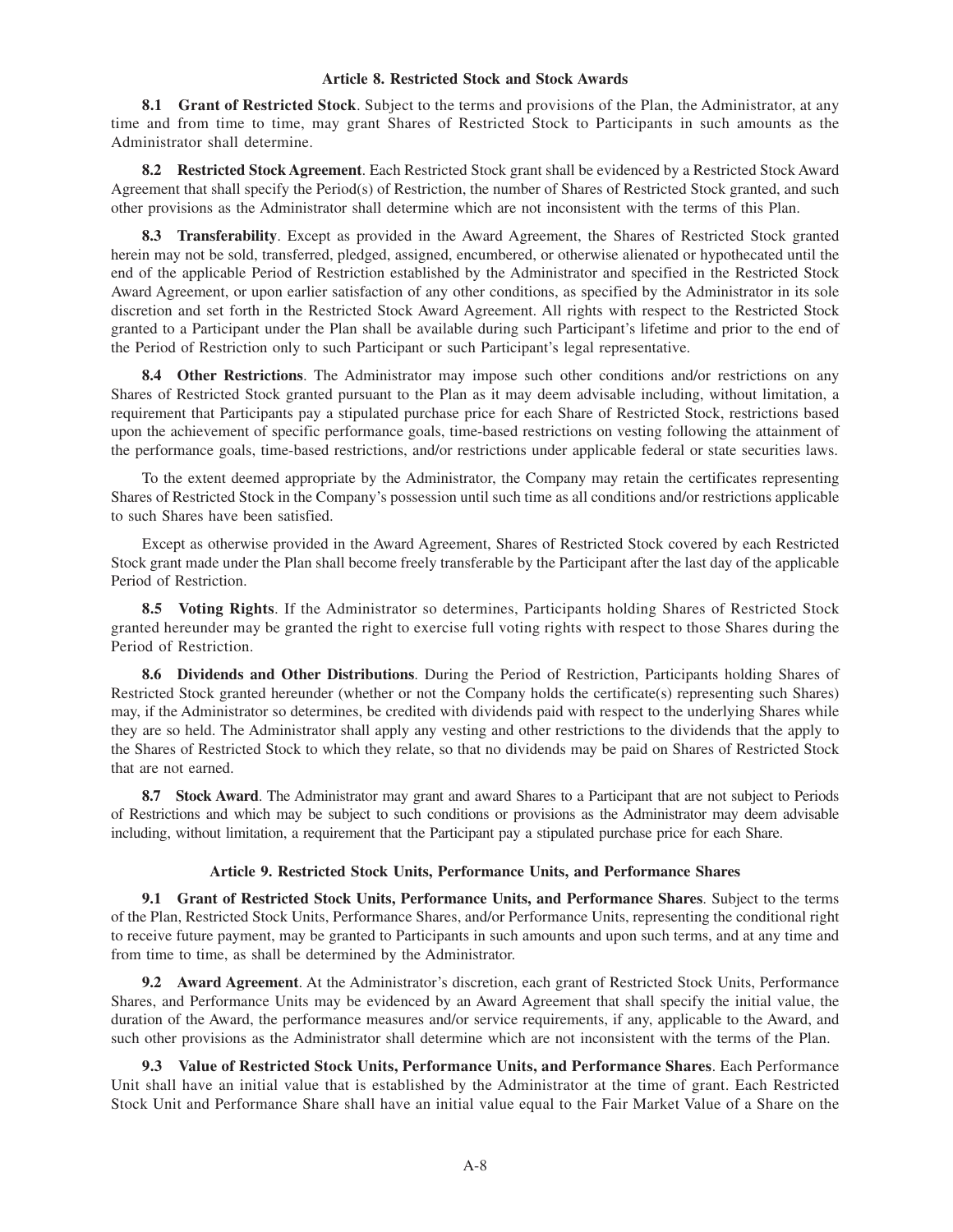date of grant. The Administrator shall set performance goals and/or service requirements in its discretion which, depending on the extent to which they are met, will determine the number and/or value of Restricted Stock Units, Performance Units, and Performance Shares that will be paid out to the Participant. Generally, a Participant's right to receive amounts under a Restricted Stock Unit award shall be based on the Participant's satisfaction of a service requirement and such other terms and conditions that the Administrator may specify. Generally, a Participant's right to receive amounts under a Performance Unit or Performance Share shall be based on the satisfaction of a performance requirement and such other terms and conditions that the Administrator may specify. The Administrator has full discretionary authority to establish performance goals and/or service requirements, and a performance goal may include a service requirement.

**9.4 Earning of Restricted Stock Units, Performance Units, and Performance Shares**. As provided in the Award Agreement, after the applicable Performance Period has ended, the holder of Restricted Stock Units, Performance Units, or Performance Shares shall be entitled to receive payout on the number and value of Restricted Stock Units, Performance Units, or Performance Shares earned by the Participant over the Performance Period, to be determined as a function of the extent to which the corresponding performance goals and/or service requirements have been achieved.

**9.5 Form and Timing of Payment of Restricted Stock Units, Performance Units, and Performance Shares**. Payment of earned Restricted Stock Units, Performance Units, and Performance Shares shall in the form of cash or in Shares (or in a combination thereof) that have an aggregate Fair Market Value equal to the value of the earned Restricted Stock Units, Performance Units, and Performance Shares at the close of the applicable Performance Period. Shares so paid may be delivered subject to any restrictions deemed appropriate by the Administrator. No fractional shares will be issued. The determination of the Administrator with respect to the form of payout of such Awards shall be set forth in the Award Agreement pertaining to the grant of the Award.

To the extent provided by the Administrator in an Award Agreement, Participants holding Performance Units, or Performance Shares (but not Restricted Stock Units) may be entitled to receive dividend units with respect to dividends declared with respect to the Shares underlying such Awards; provided that no dividend units may be paid on Performance Units or Performance Shares that are not earned. Such dividends shall be subject to the same accrual, forfeiture, and payout restrictions as apply to dividends earned with respect to Shares of Restricted Stock, as set forth in Section 8.6 hereof, as determined by the Administrator.

**9.6 Nontransferability**. Except as otherwise provided in a Participant's Award Agreement, Restricted Stock Units, Performance Units, and Performance Shares may not be sold, transferred, pledged, assigned, or otherwise alienated or hypothecated, other than by will or by the laws of descent and distribution. Further, except as otherwise provided in a Participant's Award Agreement, a Participant's rights under such Awards shall be exercisable during the Participant's lifetime only by such Participant or such Participant's legal representative.

#### **Article 10. Cash-Based Awards**

**10.1 Grant of Cash-Based Awards**. Cash-Based Awards may be granted to Participants in such amounts and upon such terms, and at any time and from time to time, as shall be determined by the Administrator.

**10.2 Award Agreement**. At the Administrator's discretion, each grant of Cash-Based Awards may be evidenced by an Award Agreement that shall specify the value, the duration of the Award, the performance measures and/or service requirements, if any, applicable to the Award, and such other provisions as the Administrator shall determine which are not inconsistent with the terms of the Plan.

**10.3 Value of Cash-Based Awards**. Each Cash-Based Award shall have a value as may be determined by the Administrator. The Administrator may set performance and/or service requirements in its discretion which, depending on the extent to which they are met, will determine the number of Cash-Based Awards that will be paid out to the Participant. The time period during which the performance goals and/or service requirements must be met shall be called a ''Performance Period.''

**10.4 Earning of Cash-Based Awards**. As provided in the Award Agreement, after the applicable Performance Period has ended, the holder of Cash-Based Awards shall be entitled to receive a payout based on the number and value of Cash-Based Awards earned by the Participant over the Performance Period, to be determined as a function of the extent to which the corresponding performance goals and/or service requirements have been achieved.

**10.5 Form and Timing of Payment of Cash-Based Awards**. Payment of earned Cash-Based Awards shall in the form of cash or in Shares (or in a combination thereof) that have an aggregate Fair Market Value equal to the value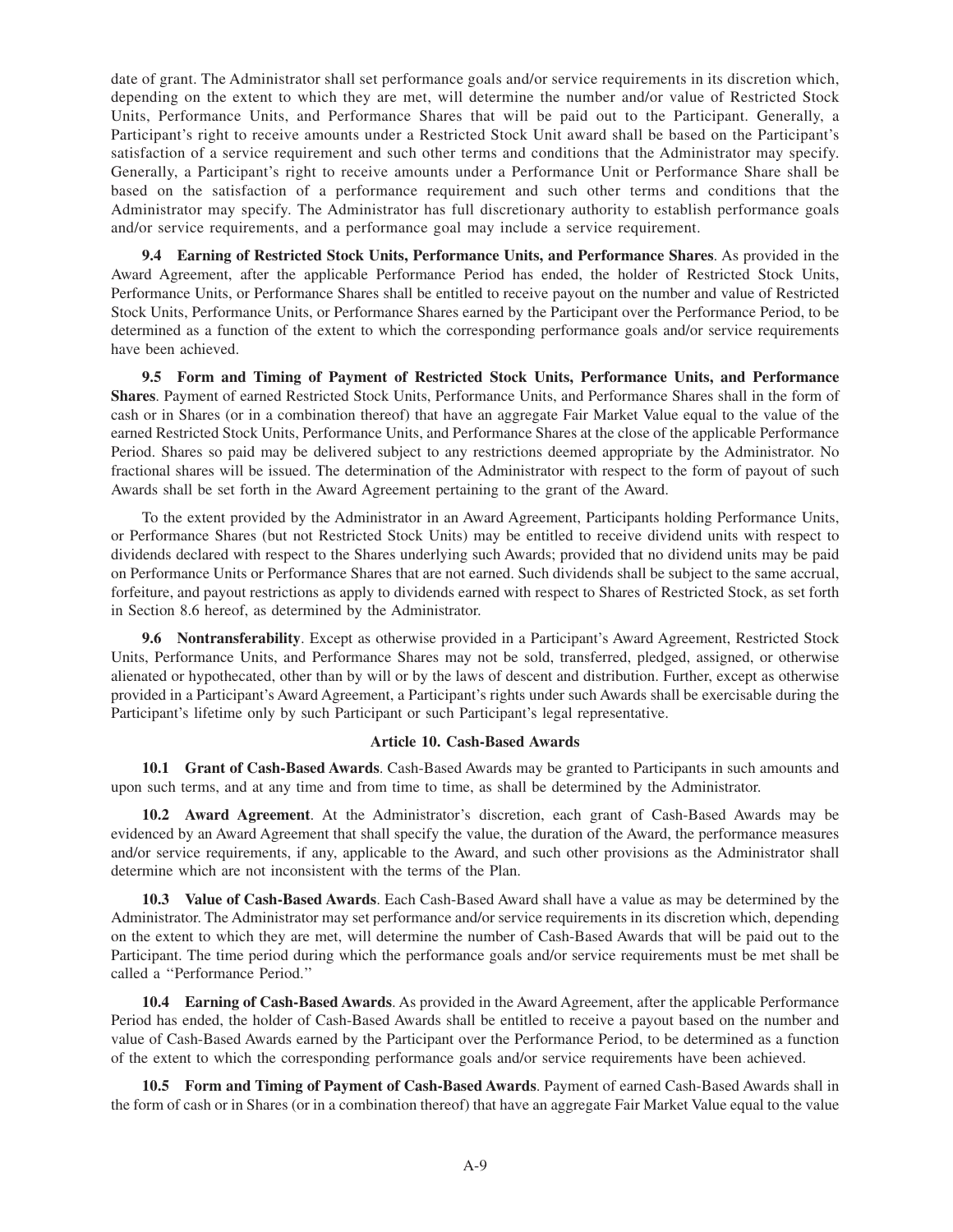of the earned Cash-Based Awards at the close of the applicable Performance Period. Shares so paid may be delivered subject to any restrictions deemed appropriate by the Administrator. No fractional shares will be issued. The form of payout of such Awards shall be set forth in the Award Agreement pertaining to the grant of the Award.

**10.6 Nontransferability**. Cash-Based Awards may not be sold, transferred, pledged, assigned, encumbered, or otherwise alienated or hypothecated, other than by will or by the laws of descent and distribution.

#### **Article 11. Termination for Cause**

If a Participant's Service is terminated by the Company for Cause, then all Awards hereunder, vested or unvested, shall terminate and be forfeited automatically upon a determination of Cause, and all Options shall cease to be exercisable.

#### **Article 12. Performance Measures**

The Administrator in its discretion may determine the performance measure(s) to be used for purposes of Awards that are to be performance-based in part or whole. Performance measures may be set either at the consolidated level, segment level, division level, group level, or the business unit level. Additionally, performance measures may be measured either annually or cumulatively over a period of years, on an absolute basis or relative to pre-established targets, to a previous year's results or to a designated comparison group, in each case as specified by the Administrator.

#### **Article 13. Rights of Participants**

**13.1 Employment**. Nothing in the Plan shall confer upon any Participant any right to continue in Service or interfere with or limit in any way the right of the Company to terminate any Participant's employment or directorship at any time.

**13.2 Participation**. No Employee, Director or Consultant shall have the right to be selected to receive an Award under this Plan, or, having been so selected, to be selected to receive a future Award.

**13.3 Rights as a Stockholder**. Except as provided in Sections 8.5, 8.6 and 9.5 hereof or in applicable Award Agreement consistent with such Sections, a Participant shall have none of the rights of a stockholder with respect to shares of Common Stock covered by any Award until the Participant becomes the record holder of such Shares, or the Period of Restriction has expired, as applicable.

#### **Article 14. Termination of Service**

**14.1 Effect of Termination**. The effect of the termination of the Participant's Service for any reason other than Cause shall be determined in accordance with the terms of the Participant's Award Agreement.

**14.2 Leave of Absence**. The Administrator shall be entitled to make such rules, regulations, and determinations as it deems appropriate under the Plan in respect of any leave of absence taken by the recipient of any award. Without limiting the generality of the foregoing, the Administrator shall be entitled to determine: (a) whether or not any such leave of absence shall constitute a termination of employment within the meaning of the Plan; and (b) the impact, if any, of such leave of absence on awards under the Plan theretofore made to any recipient who takes such leave of absence. Notwithstanding the foregoing, (i) with respect to any Section 409A Award, all leaves of absences and determinations of terminations of employment must be construed and interpreted consistent with the requirements of Section 409A and the definition of ''separation from service'' thereunder and (ii) to the extent any Option is intended to qualify as an ISO, the rules of Code Section 422.

**14.3 Termination**. For purposes of this Article, a ''termination'' includes an event which causes a Participant to lose his eligibility to participate in the Plan (e.g., an individual is employed by a Subsidiary that ceases to be a Subsidiary). In the case of a Consultant, the meaning of ''termination'' or ''termination of employment'' includes the date that the individual ceases to provide significant services to the Company. In the case of a nonemployee director, the meaning of ''termination'' includes the date that the individual ceases to be a director of the Company.

**14.4 Different Rules**. Notwithstanding the foregoing, the Administrator has the authority to prescribe different rules that apply upon the termination of employment of a particular Participant, which shall be memorialized in the Participant's original or amended Award Agreement or similar document. However, with respect to any Award subject to Section 409A, any reference to ''termination of employment'' or similar term shall mean an event that constitutes a ''separation from service'' within the meaning of Section 409A.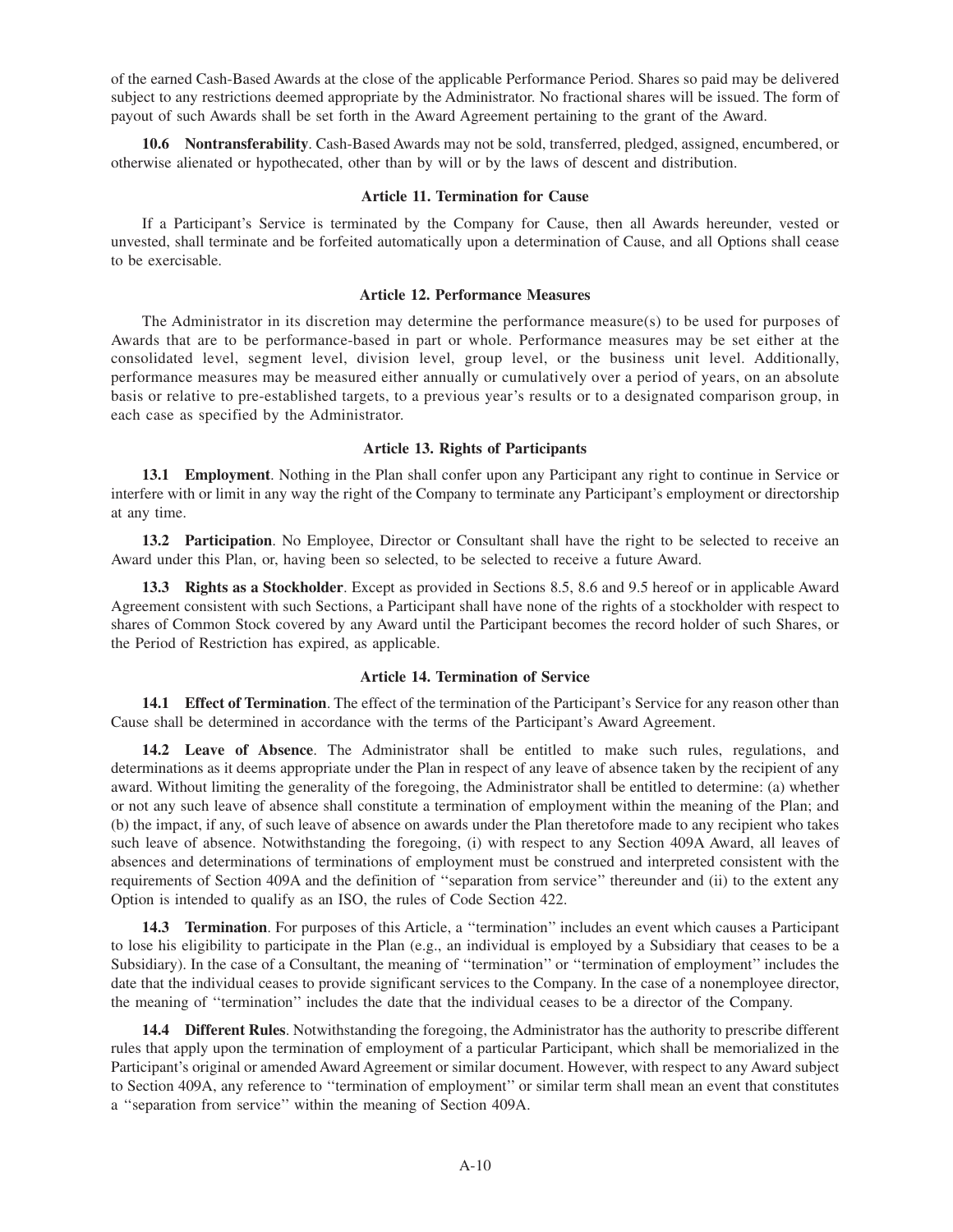**14.5 Forfeiture**. An Award that remains unexercised after the latest date it could have been exercised under any of the foregoing provisions or under the terms of the Award shall be forfeited.

#### **Article 15. Change in Control**

In the event of a Change in Control, unless otherwise specifically prohibited under applicable laws, or by the rules and regulations of any governing governmental agencies or national securities exchange or trading system, the following provisions shall apply:

**15.1 Continued or Assumed Awards**. If an Award is continued or assumed (e.g., the Award is equitably converted or substituted for a substantially similar award of the successor company), and within twenty-four (24) months following the Change in Control the Company or its successor involuntarily terminates the Employee without Cause or the Employee voluntarily terminates for Good Reason (defined below), then upon such termination:

(a) Any and all Options and SARs granted hereunder shall become fully exercisable during their remaining term;

(b) Any restriction periods and restrictions imposed on Awards that are not performance-based shall lapse and such Awards shall be treated as vested; and

(c) The payout opportunities attainable under all performance-based Awards shall be deemed to have been earned at the ''target'' level on a pro-rata basis for that portion of the Performance Period(s) completed as of the effective date of such qualifying termination.

All such Awards shall be paid out to Participants within thirty (30) days following such qualifying termination, provided that there shall be no acceleration of the time for payment of any Award subject to Code Section 409A the acceleration of payment of which would result in additional taxes under Section 409A.

''Good Reason'' as a reason for a Participant's termination of employment or service after a Change in Control shall have the meaning assigned such term in the written employment, severance or similar agreement, if any, between such Participant and the Company; provided, however, that if there is no such written agreement in which such term is defined, and unless otherwise defined in the applicable Award Agreement, "Good Reason" shall mean, without the Participant's prior written consent, (A) a material diminution in a Participant's authority, duties, or responsibilities, or (B) a material breach by the Company or its successor of its obligations to a Participant under any written employment, severance or similar agreement, (C) a material diminution in the Participant's base compensation plus incentive compensation opportunity, or (D) the relocation of the Participant's primary work location to a location more than 50 miles from the Participant's primary work location immediately prior to the Change in Control. A Participant may not resign for Good Reason without providing the employer written notice of the grounds that the Participant believes constitute Good Reason within 90 days of the initial existence of such grounds and giving the Company or its successor at least 30 days after such notice to cure and remedy the claimed event of Good Reason.

**15.2 Awards Not Continued or Assumed**. If an Award is not so continued or assumed (e.g., the Award is not equitably converted or substituted for a substantially similar award of the successor company), then

(a) the Plan shall upon the Change in Control terminate and, in connection therewith,

(i) any and all Options and SARs granted hereunder shall become fully exercisable during their remaining term;

(ii) any restriction periods and restrictions imposed on Awards that are not performance-based shall lapse and such Awards shall be treated as vested; and

(iii) the payout opportunities attainable under all performance-based Awards shall be deemed to have been earned at the ''target'' level on a pro-rata basis for that portion of the Performance Period(s) completed as of the effective date of such qualifying termination.

(b) To effectuate the Plan termination, the Administrator may:

(i) terminate Options or SARs in exchange for a payment in cash, securities, and/or other property equal to the amount by which the Fair Market Value of the Shares subject to such Option or SAR to the extent the Option or SAR exceeds the exercise price with respect to such Shares;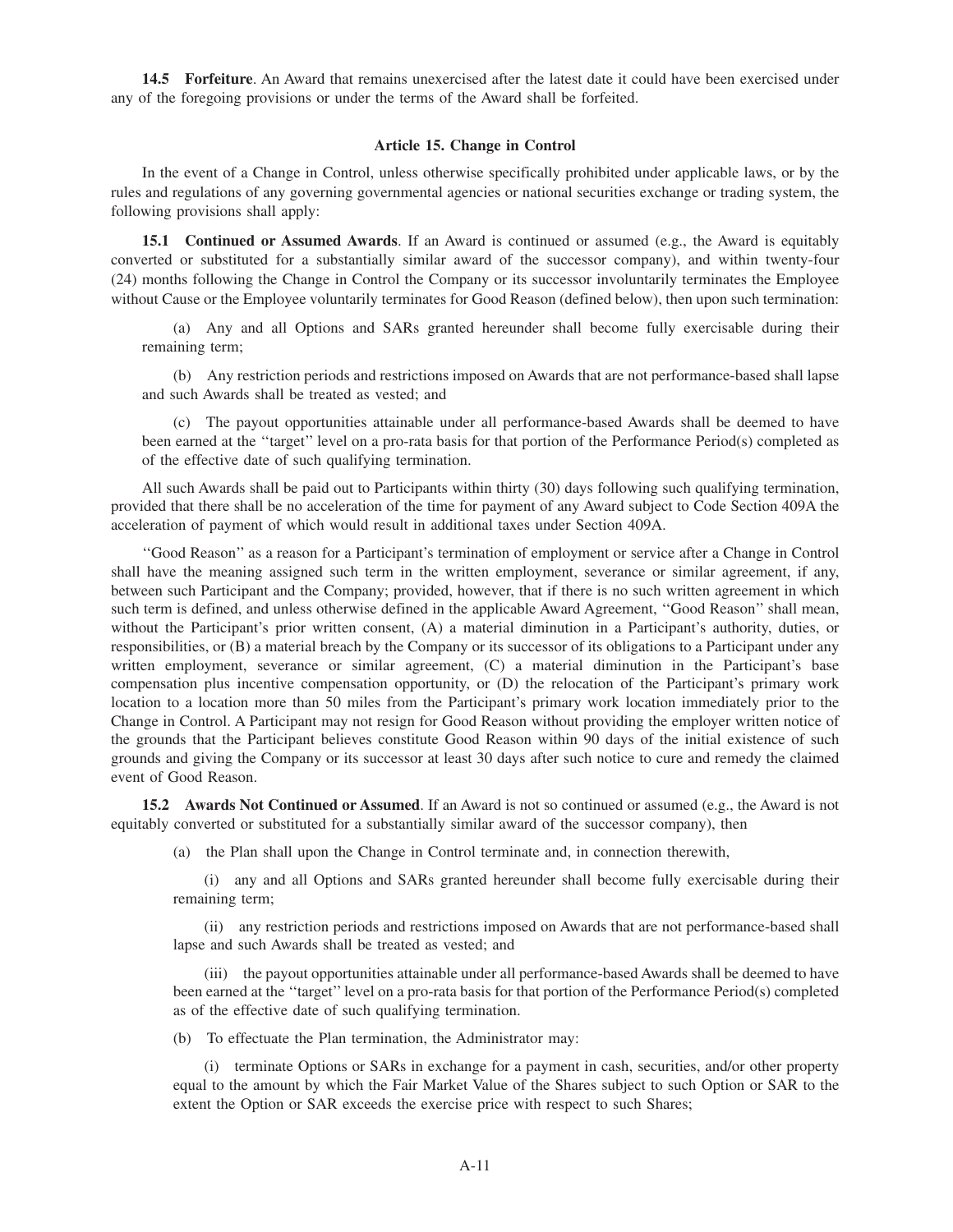(ii) terminate Options or SARs provided that each Participant is first notified of and given the opportunity to exercise his/her Options or SARs for a specified period of time (of not less than 10 days) from the date of notification and before the Option or SAR is terminated;

(iii) accelerate to the Change in Control the time for payment of any Award, other than an Award subject to Code Section 409A the acceleration of payment of which would result in additional taxes under Section 409A;

(iv) implement any combination of the foregoing or

(v) implement any other action with respect to settlement of an Award consistent with the foregoing that it deems appropriate.

#### **Article 16. Amendment, Modification, and Termination**

**16.1 Amendment, Modification, and Termination**. Subject to the terms of the Plan, the Board may at any time and from time to time, alter, amend, suspend, or terminate the Plan in whole or in part.

**16.2 Awards Previously Granted**. Subject to Article 15, no termination, amendment, or modification of the Plan shall adversely affect in any material way any Award previously granted under the Plan, without the written consent of the Participant holding such Award.

**16.3 Stockholder Approval Required for Certain Plan Amendments**. Stockholder approval will be required for any amendment of the Plan that does any of the following: (a) increases the maximum number of Shares subject to the Plan; (b) changes the designation of the class of persons eligible to receive ISOs under the Plan; or (c) modifies the Plan in a manner that requires stockholder approval under applicable law or the rules of a stock exchange or trading system on which Shares are traded.

**16.4 Restriction on Repricing or Amending Awards or Plan to Reduce Option or Grant Price**. Notwithstanding any other provision of this Plan, the Administrator may not authorize any amendment of an outstanding Award, and shareholder approval will be required for any amendment of the Plan, that does any of the following: (a) permits the grant of any Option with an Option Price less than the Fair Market Value of the Shares on the date of grant; (b) reduces the Option Price of an outstanding Option, either by lowering the Option Price or by canceling an outstanding Option and granting a replacement Option with a lower exercise price; (c) permits the grant of any SAR with a grant price that is less than the Fair Market Value of the Shares on the date of grant; or (d) reduces the grant price of an outstanding SAR, either by lowering the grant price or by canceling an outstanding SAR and granting a replacement SAR with a lower exercise price.

#### **Article 17. Withholding**

The Company shall have the power and the right to deduct or withhold, or require a Participant to remit to the Company, an amount sufficient to satisfy any applicable taxes (including social security or social charges), domestic or foreign, required by law or regulation to be withheld with respect to any taxable event arising as a result of this Plan. The Participant may satisfy, totally or in part, such Participant's obligations pursuant to this Article by electing to have Shares withheld, to redeliver Shares acquired under an Award, or to deliver previously owned Shares that have been held for at least six (6) months (or such other period as may be required for securities law purposes or to avoid the Company's incurring an adverse accounting charge). Any election made under this Article may be disapproved by the Administrator at any time in its sole discretion. If an election is disapproved by the Administrator, the Participant must satisfy his obligations pursuant to this paragraph in cash.

## **Article 18. Successors**

All obligations of the Company under the Plan with respect to Awards granted hereunder shall be binding on any successor to the Company, whether the existence of such successor is the result of a direct or indirect purchase, through merger, consolidation, or otherwise, of all or substantially all of the business, stock and/or assets of the Company.

#### **Article 19. Substitute Awards**

''Substitute Awards'' means Awards granted by the Administrator upon assumption of, or in substitution for, outstanding awards previously granted by a company or other entity (i) all or a portion of the assets or equity of which is acquired by the Company or (ii) with which the Company merges or otherwise combines.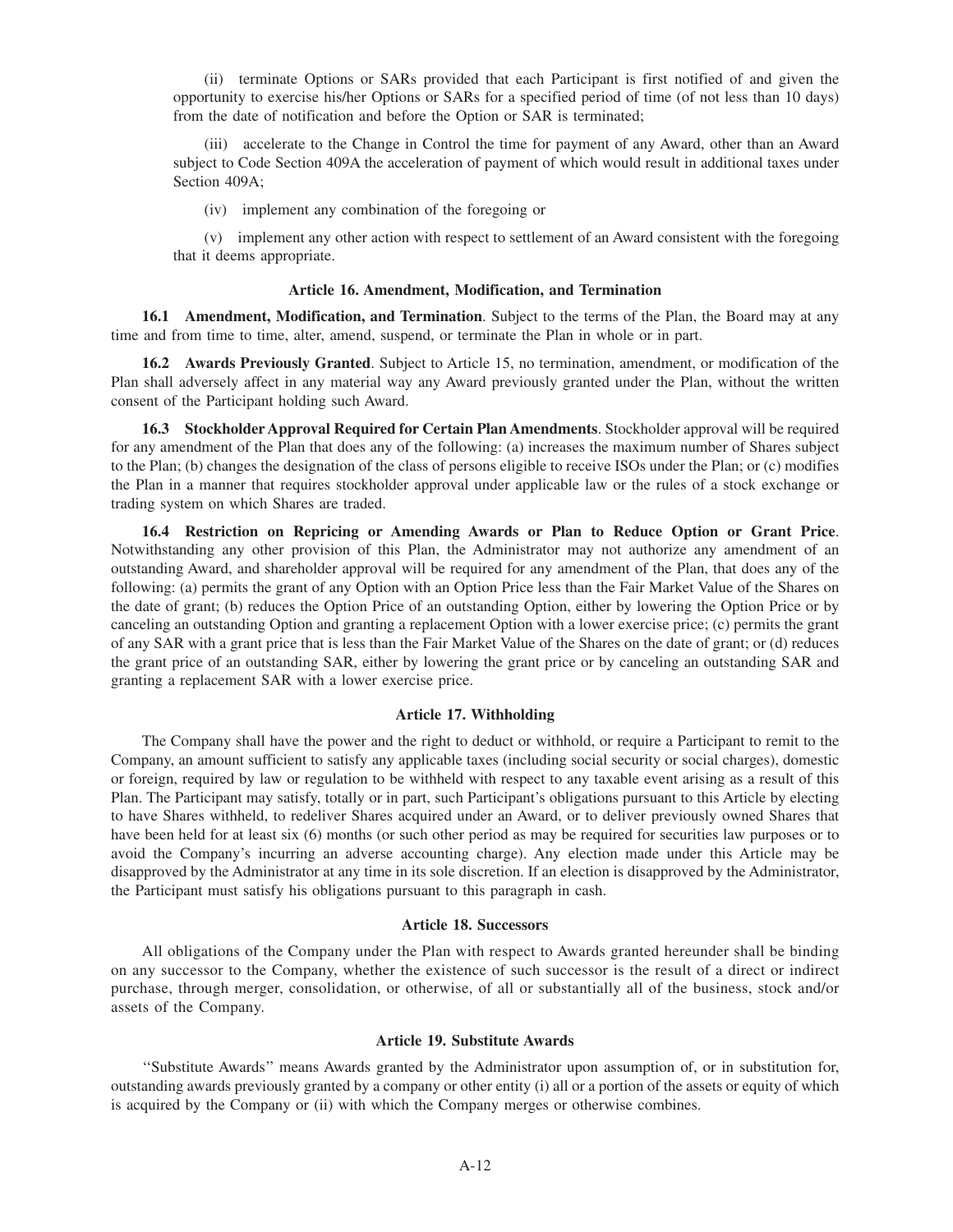(a) Notwithstanding any terms or conditions of the Plan to the contrary, Substitute Awards may have substantially the same terms and conditions, including without limitation provisions relating to vesting, exercise periods, expiration, payment, forfeiture, and the consequences of termination of service, as the awards that they replace, as determined by the Administrator in its sole discretion.

(b) The recipient or holder of a Substitute Award shall be an eligible Participant hereunder even if not an Employee or Director with respect to the Company or an Affiliate.

(c) In the case of a Substitute Award, the date of grant may be treated as the effective date of the grant of such Award under the original plan under which the award was authorized.

(d) The per share exercise price of an Option that is a Substitute Award may be less than 100% of the Fair Market Value of a Share on the date of grant, provided that such substitution or adjustment complies with applicable laws and regulations, including the listing requirements of any exchange on which Shares are listed and Section 409A or Section 424 of the Code, as applicable. The per share exercise price of a SAR that is a Substitute Award or an Adjusted Award may be less than 100% of the Fair Market Value of a Share on the date of grant, provided that such substitution or adjustment complies with applicable laws and regulations, including the listing requirements of any exchange on which the Shares are listed and Section 409A, as applicable.

#### **Article 20. General Provisions**

**20.1 Gender and Number**. Except where otherwise indicated by the context, any masculine term used herein also shall include the feminine; the plural shall include the singular and the singular shall include the plural.

**20.2 Severability**. If any provision of the Plan shall be held illegal or invalid for any reason, the illegality or invalidity shall not affect the remaining parts of the Plan, and the Plan shall be construed and enforced as if the illegal or invalid provision had not been included.

**20.3 Requirements of Law**. The granting of Awards and the issuance of Shares under the Plan shall be subject to all applicable laws, rules, and regulations, and to such approvals by any governmental agencies or national securities exchanges as may be required.

**20.4 Securities Law Compliance**. With respect to Insiders, transactions under this Plan are intended to comply with all applicable conditions of Rule 16b-3 or its successors under the Exchange Act, unless determined otherwise by the Board. To the extent any provision of the Plan or action by the Administrator fails to so comply, it shall be deemed null and void, to the extent permitted by law and deemed advisable by the Board.

**20.5 Recoupment or Clawback**. Awards under the Plan shall be subject to such Company policies or such applicable statutes, rules, or regulations regarding recoupment or clawback as may be in effect from time-to-time, regardless of whether the Participant is in the service of the Company or an affiliate at the time the events giving rise to the recoupment or clawback occur or are discovered. In particular, and not in limitation of the foregoing, if for any reason the Company's financial statements must be restated for any part of a performance period to which an award for a Participant relates or is outstanding as a result of material noncompliance with accounting requirements, then such award will be forfeited, and be repaid to the Company, in such amount or to such extent as the Administrator shall determine. As used herein, a recoupment policy includes any policy of the type contemplated by Section 10D of the Securities Exchange Act of 1934, as amended, any rules or regulations of the Securities and Exchange Commission adopted pursuant thereto, or any related rules or listing standards of any national securities exchange or national securities association applicable to the Company.

**20.6 Listing**. The Company may use reasonable endeavors to register Shares issued pursuant to Awards with the United States Securities and Exchange Commission or to effect compliance with the registration, qualification, and listing requirements of any state or foreign securities laws, stock exchange, or trading system.

**20.7 Inability to Obtain Authority**. The inability of the Company to obtain authority from any regulatory body having jurisdiction, which authority is deemed by the Company's counsel to be necessary to the lawful issuance and sale of any Shares hereunder, shall relieve the Company of any liability in respect of the failure to issue or sell such Shares as to which such requisite authority shall not have been obtained.

**20.8 No Additional Rights**. No individual or Participant shall have any claim to be granted any Award under the Plan, and the Company has no obligation for uniformity of treatment of Participants under the Plan. Furthermore, nothing in the Plan or any Award granted under the Plan shall be deemed to constitute an employment contract or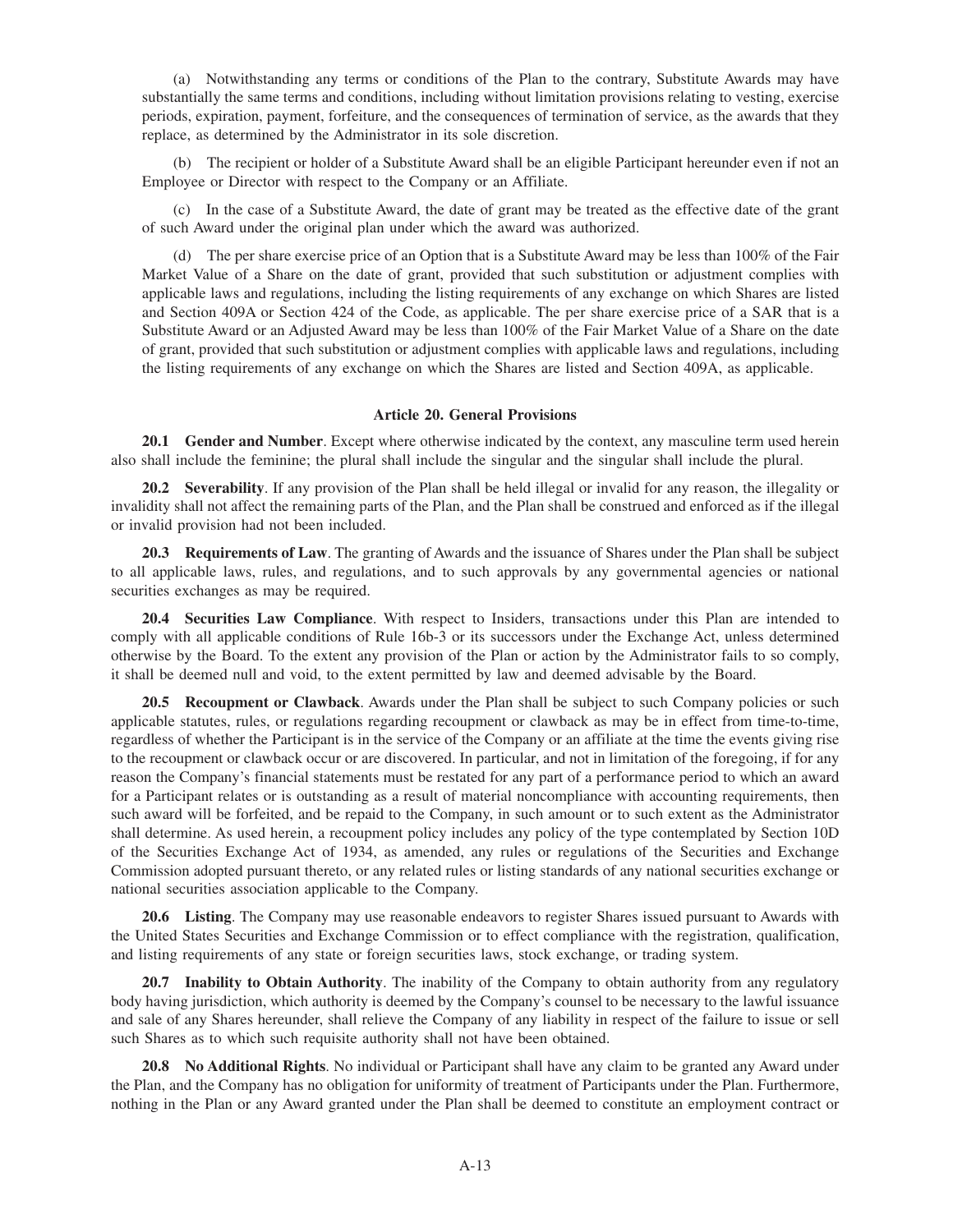confer or be deemed to confer on any Participant any right to continue in the employ of, or to continue any other relationship with, the Company or any Subsidiary or to limit in any way the right of the Company or any Subsidiary to terminate a Participant's employment or other relationship at any time, with or without Cause.

**20.9 Noncertificated Shares**. To the extent that the Plan provides for issuance of certificates to reflect the transfer of Shares, the transfer of such Shares may be effected on a noncertificated basis, to the extent not prohibited by applicable law or the rules of any stock exchange or trading system.

**20.10 Governing Law**. The Plan and each Award Agreement shall be governed by the internal laws of the state of Delaware**,** excluding any conflicts or choice of law rule or principle that might otherwise refer construction or interpretation of the Plan to the substantive law of another jurisdiction. Unless otherwise provided in the Award Agreement, recipients of an Award under the Plan are deemed to submit to the exclusive jurisdiction and venue of the federal or state courts whose jurisdiction covers Delaware, to resolve any and all issues that may arise out of or relate to the Plan or any related Award Agreement.

**20.11 Participants in Other Countries or Jurisdictions**. Without amending the Plan, the Administrator may grant Awards to eligible persons who are foreign nationals on such terms and conditions different from those specified in the Plan, as may, in the judgment of the Administrator, be necessary or desirable to foster and promote achievement of the purposes of the Plan and shall have the authority to adopt such modifications, procedures, subplans and the like as may be necessary or desirable to comply with provisions of the laws or regulations of other countries or jurisdictions in which the Company or any Subsidiary may operate or have employees to ensure the viability of the benefits from Awards granted to Participants employed in such countries or jurisdictions, meet the requirements that permit the Plan to operate in a qualified or tax efficient manner, comply with applicable foreign laws or regulations and meet the objectives of the Plan.

**20.12 Compliance with Section 409A**. It is intended that Awards under the Plan are either exempt from Section 409A or are structured to comply with the requirements of Section 409A. The Plan shall be administered and interpreted in accordance with that intent. By way of example, the following rules shall apply:

(a) Any provision of the Plan that would conflict with the requirements of a Section 409A Award shall not apply to a Section 409A Award.

(b) Any adjustment or modification to a Section 409A Award shall be made in compliance with Section 409A (e.g., any adjustment to an Option or SAR under Section 4.2 hereof shall be made in accordance with the requirements of Section 409A).

(c) For Section 409A Awards, all rights to amend, terminate or modify the Plan or any Award are subject to the requirements and limitations of Section 409A.

(d) For Section 409A Awards, any payment or distribution that is triggered upon termination or cessation of employment or a comparable event shall be interpreted consistent with the definition of ''separation from service'' within the meaning of Treasury Regulation Section 1.409A-1(h).

(e) With respect to amounts payable under a Section 409A Award, in the event that a Participant is a ''specified employee'' as defined in Section 409A, any amount that is payable in connection with the Participant's separation from service shall not be paid prior to the date which is six months after the date the Participant separates from service (or, if earlier, the date the Participant dies). A Participant who is subject to the restriction described in the previous sentence shall be paid on the first day of the seventh month after the Participant's separation from service an amount equal to the benefit that the Participant would have received during such six-month period absent the restriction.

While the Company intends for Awards to either be exempt from or in compliance with Section 409A, neither the Company nor the Administrator shall be liable to any person for the tax consequences of any failure to comply with the requirements of Section 409A or any other tax consequences relating to Awards under this Plan.

**20.13 Facility of Payment**. If any Participant is determined by the Administrator to be incompetent by reason of physical or mental disability to receive a payment hereunder or to exercise an Award, then the Administrator may cause the payment or payments becoming due to such person and/or the exercise of the Award to be made to and/or by such Participant's legal representative for the benefit of the Participant, upon such proof of representation as the Administrator shall determine; provided, however, the Administrator and the Company shall not be responsible to follow how any payment is applied by such representative.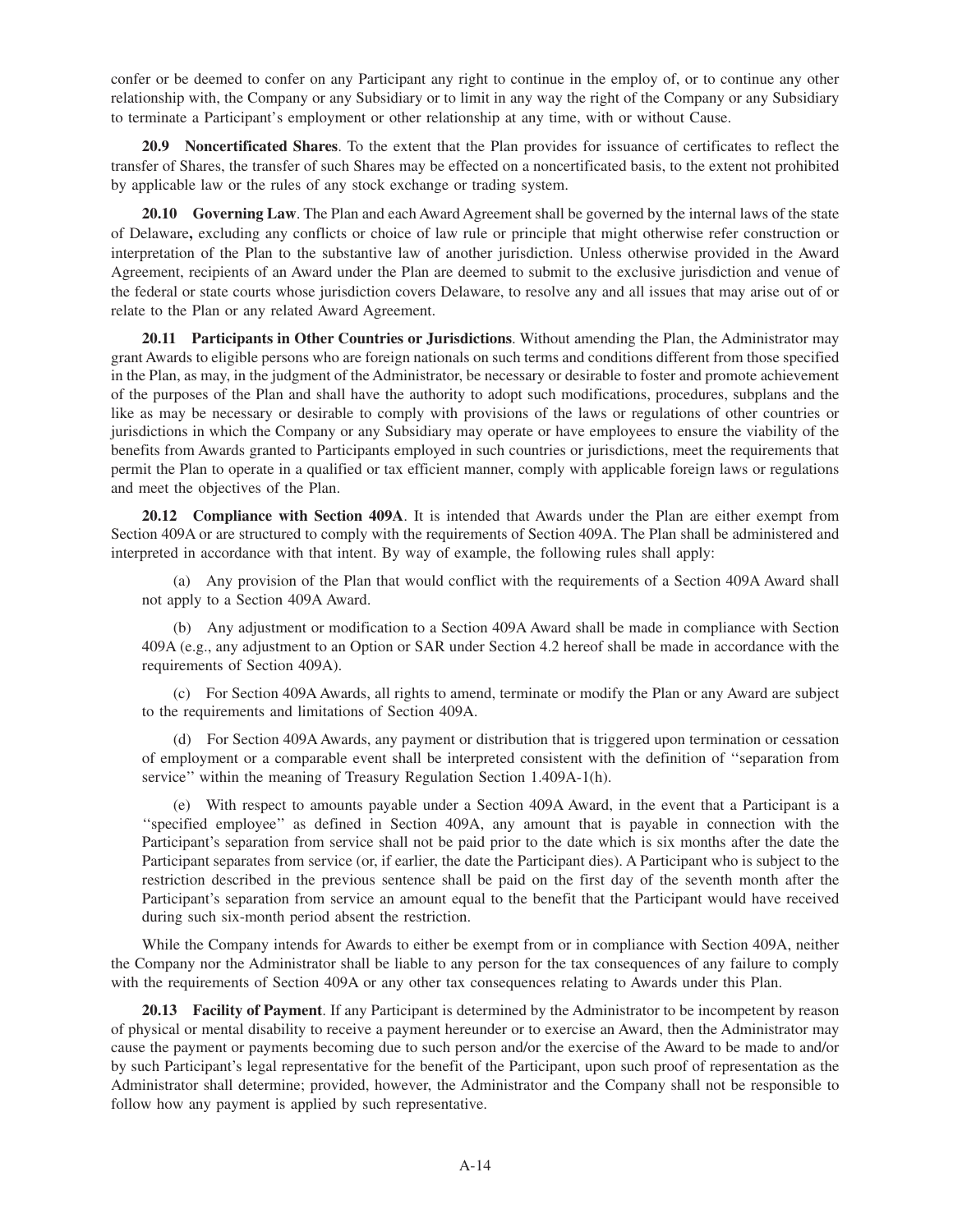**20.14 Deferrals**. Subject to the requirements of Section 409A, the Administrator may in its sole discretion permit or require a Participant to defer such Participant's receipt of the payment of cash or the delivery of Shares that would otherwise be due to such Participant by virtue of the lapse or waiver of restrictions with respect to Restricted Stock, payment of a Stock Award or the satisfaction of any requirements or goals with respect to Restricted Stock Units, Performance Units/Shares and Cash-Based Awards. If any such deferral election is required or permitted, the Administrator shall, in its sole discretion, establish rules and procedures for such payment deferrals provided that such rules must comply with the requirements of Section 409A.

# **MINIM, INC.**

| By: /s/ Sean Doherty           |
|--------------------------------|
| Title: Chief Financial Officer |
| Date: November 15, 2021        |

Dated of Adoption by the Board: November 9, 2021 Date of Stockholder Approval: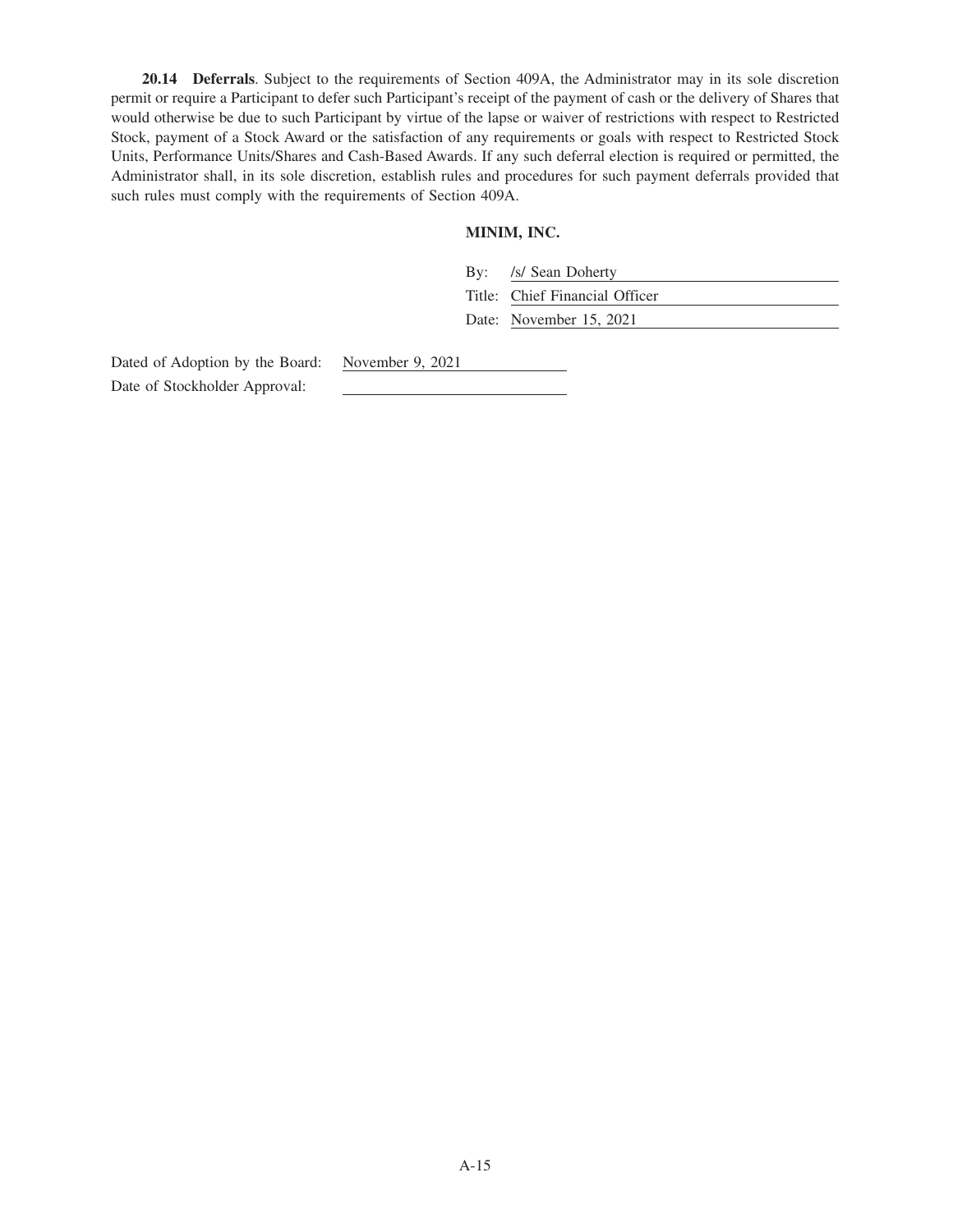**Appendix B**

# **Minim, Inc. Non-Employee Directors Compensation Plan**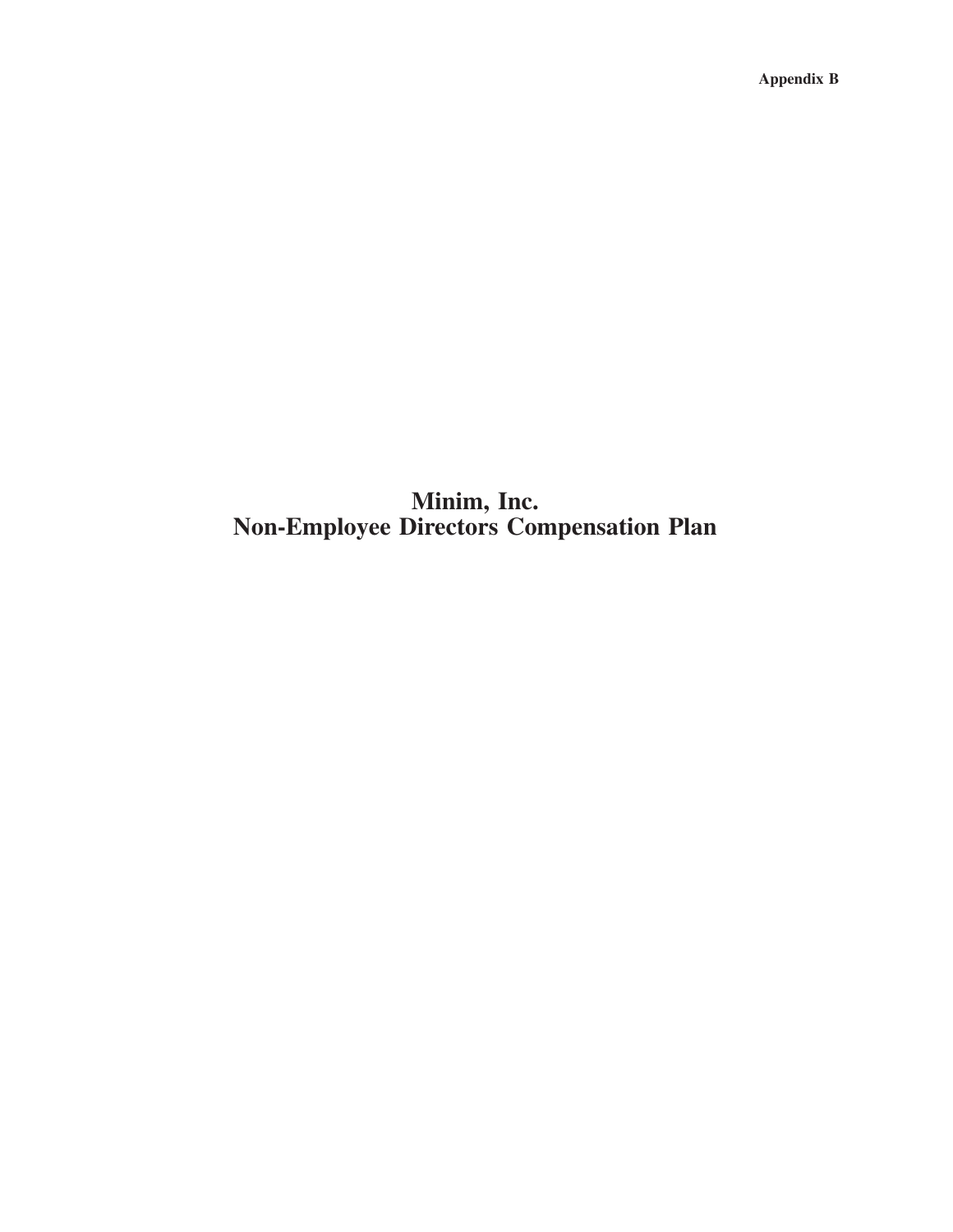# **TABLE OF CONTENTS**

|      |                                                                                    | Page  |
|------|------------------------------------------------------------------------------------|-------|
|      |                                                                                    |       |
| 1.1  |                                                                                    | $B-1$ |
| 1.2  |                                                                                    | $B-1$ |
| 1.3  |                                                                                    | $B-1$ |
|      |                                                                                    | $B-1$ |
|      |                                                                                    | $B-3$ |
| 3.1  |                                                                                    | $B-3$ |
| 3.2  |                                                                                    | $B-3$ |
| 3.3  |                                                                                    | $B-3$ |
| 3.4  |                                                                                    | $B-4$ |
|      | Article 4. Shares Subject to the Plan, Maximum Awards and Limitations              | $B-4$ |
| 4.1  |                                                                                    | $B-4$ |
| 4.2  |                                                                                    | $B-4$ |
| 4.3  | Adjustment of Awards Upon the Occurrence of Certain Unusual or Nonrecurring Events | $B-4$ |
| 4.4  | Minimum Service Requirement for Service-Based Awards                               | $B-4$ |
| 4.5  |                                                                                    | $B-5$ |
|      |                                                                                    | $B-5$ |
| 5.1  |                                                                                    | $B-5$ |
| 5.2  |                                                                                    | $B-5$ |
|      |                                                                                    | $B-5$ |
| 6.1  |                                                                                    | $B-5$ |
| 6.2  |                                                                                    | $B-5$ |
| 6.3  |                                                                                    | $B-5$ |
| 6.4  |                                                                                    | $B-5$ |
| 6.5  |                                                                                    | $B-5$ |
| 6.6  |                                                                                    | $B-5$ |
| 6.7  |                                                                                    | $B-6$ |
| 6.8  |                                                                                    | $B-6$ |
| 6.9  |                                                                                    | $B-6$ |
| 6.10 |                                                                                    | $B-6$ |
|      |                                                                                    | $B-6$ |
| 7.1  |                                                                                    | $B-6$ |
| 7.2  |                                                                                    | $B-6$ |
| 7.3  |                                                                                    | $B-6$ |
| 7.4  |                                                                                    | $B-6$ |
| 7.5  |                                                                                    | $B-6$ |
| 7.6  |                                                                                    | $B-7$ |
|      |                                                                                    | $B-7$ |
| 8.1  |                                                                                    | $B-7$ |
| 8.2  |                                                                                    | $B-7$ |
| 8.3  |                                                                                    | $B-7$ |
| 8.4  |                                                                                    | $B-7$ |
| 8.5  |                                                                                    | $B-7$ |
| 8.6  |                                                                                    | $B-7$ |
| 8.7  |                                                                                    | $B-7$ |
|      |                                                                                    |       |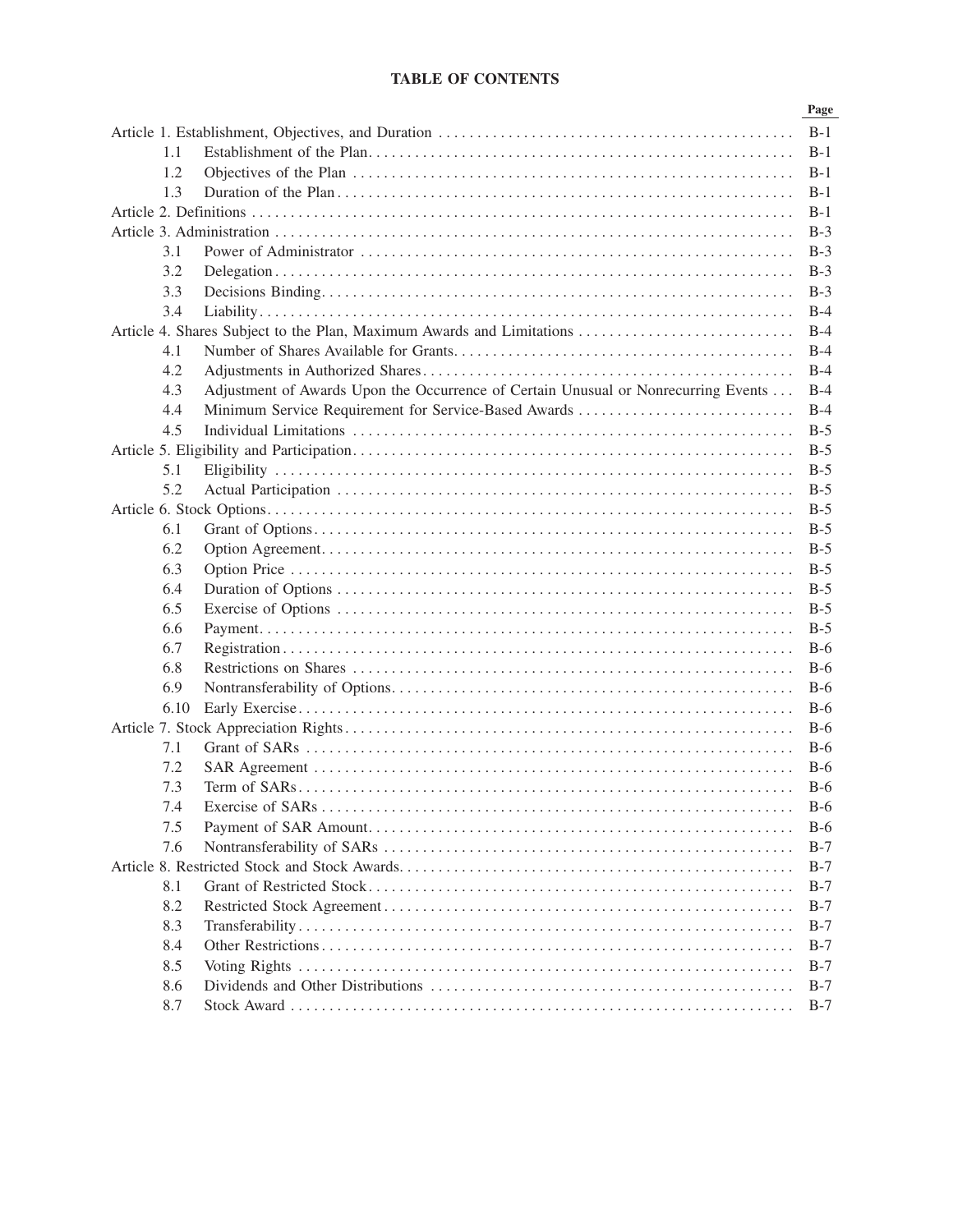|       |                                                                                          | Page   |
|-------|------------------------------------------------------------------------------------------|--------|
|       |                                                                                          | $B-8$  |
| 9.1   | Grant of Restricted Stock Units, Performance Units, and Performance Shares               | $B-8$  |
| 9.2   |                                                                                          | $B-8$  |
| 9.3   |                                                                                          | $B-8$  |
| 9.4   |                                                                                          | $B-8$  |
| 9.5   | Form and Timing of Payment of Restricted Stock Units; No Dividend Equivalent             | $B-8$  |
| 9.6   |                                                                                          | $B-8$  |
|       |                                                                                          | $B-8$  |
|       |                                                                                          | $B-8$  |
| 11.1  |                                                                                          | $B-8$  |
| 11.2  |                                                                                          | $B-8$  |
| 11.3  |                                                                                          | $B-8$  |
|       |                                                                                          | $B-8$  |
| 12.1  |                                                                                          | $B-8$  |
| 12.2  |                                                                                          | $B-8$  |
| 12.3  |                                                                                          | $B-9$  |
| 12.4  |                                                                                          | $B-9$  |
| 12.5  |                                                                                          | $B-9$  |
|       |                                                                                          | $B-9$  |
| 13.1  |                                                                                          | $B-9$  |
| 13.2  |                                                                                          | $B-9$  |
|       |                                                                                          |        |
| 14.1  |                                                                                          |        |
| 14.2  |                                                                                          |        |
| 14.3  |                                                                                          |        |
| 14.4  | Restriction on Repricing or Amending Awards or Plan to Reduce Option or Grant Price B-10 |        |
|       |                                                                                          |        |
|       |                                                                                          |        |
|       |                                                                                          |        |
|       |                                                                                          |        |
| 18.1  |                                                                                          |        |
| 18.2  |                                                                                          |        |
| 18.3  |                                                                                          |        |
| 18.4  |                                                                                          |        |
| 18.5  |                                                                                          | B-11   |
| 18.6  |                                                                                          | $B-11$ |
| 18.7  |                                                                                          | $B-11$ |
| 18.8  |                                                                                          | B-11   |
| 18.9  |                                                                                          | $B-11$ |
| 18.10 |                                                                                          | $B-12$ |
| 18.11 |                                                                                          | $B-12$ |
|       |                                                                                          | $B-12$ |
|       |                                                                                          | $B-13$ |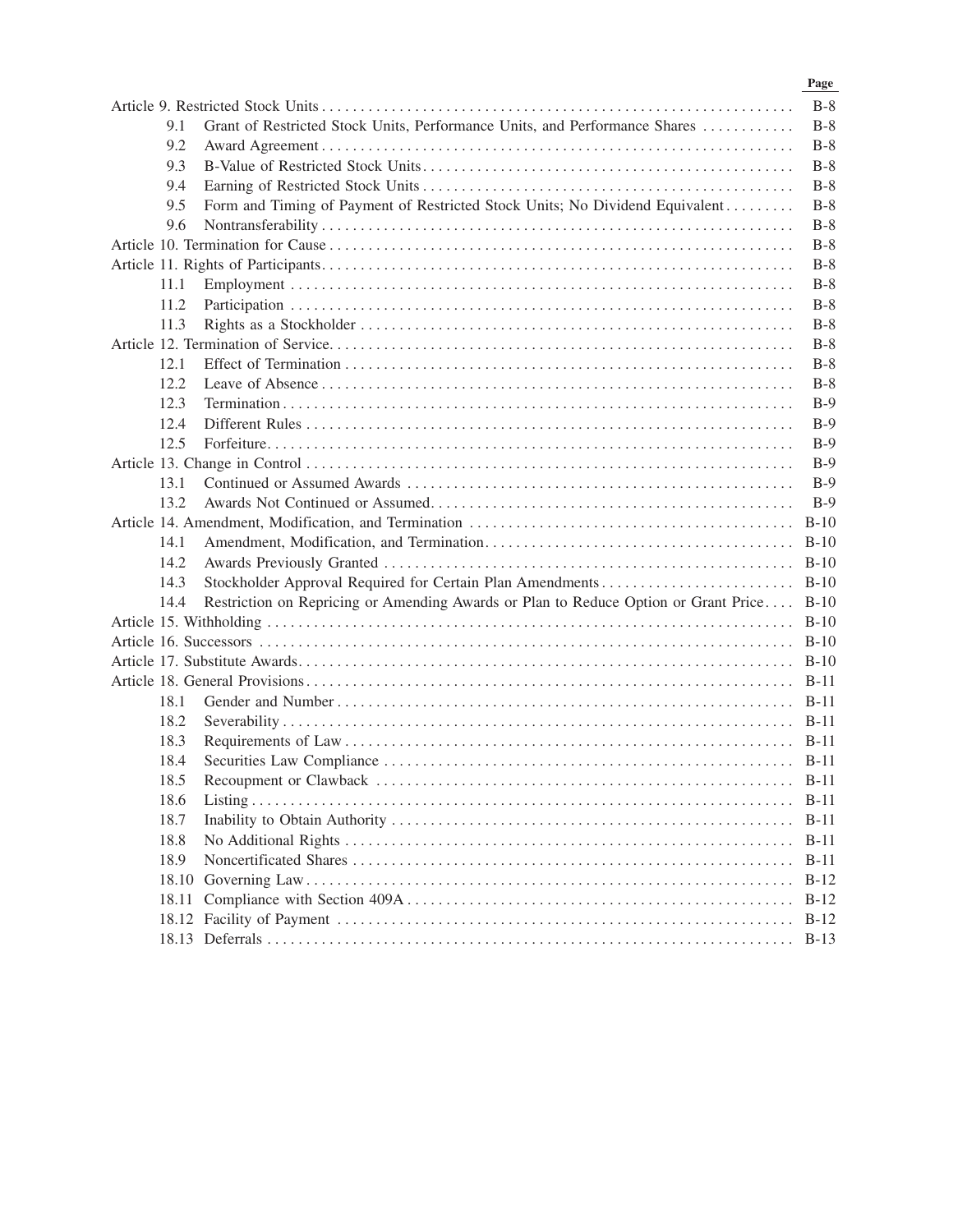#### **Article 1. Establishment, Objectives, and Duration**

**1.1 Establishment of the Plan**. Minim, Inc., a Delaware corporation, (the ''Company'') hereby adopts the Minim, Inc. Non-Employee Directors Compensation Plan (the ''Plan''), as set forth in this document. The Plan permits the grant of Nonqualified Stock Options, Stock Appreciation Rights, Restricted Stock, Stock Awards, and Restricted Stock Units. This Plan shall become effective as of the date of approval by the Company's Board of Directors; provided however, that no Restricted Stock or Stock Awards shall be granted prior to stockholder approval of the Plan, and no Awards of any type hereunder shall vest unless and until stockholder approval of the Plan.

**1.2 Objectives of the Plan**. The objectives of the Plan are to optimize the profitability and growth of the Company and its Subsidiaries through incentives that are consistent with the goals of the Company and its Subsidiaries and that link the personal interests of Participants to those of the Company's stockholders, to provide Participants with an incentive for excellence in individual performance, and to promote teamwork among Participants. The Plan is further intended to provide flexibility to the Company and its Subsidiaries in its ability to motivate, attract, and retain the services of Participants who make significant contributions to the success of the Company and its Subsidiaries and to allow Participants to share in that success.

**1.3 Duration of the Plan**. The Plan shall commence on the Effective Date and remain in effect, subject to the right of the Administrator to amend or terminate the Plan at any time pursuant to Article 15 hereof, until all Shares subject to it shall have been purchased or acquired according to the Plan's provisions. However, in no event may an Award be granted under the Plan on or after the tenth  $(10<sup>th</sup>)$  anniversary of the Effective Date.

## **Article 2. Definitions**

Whenever used in this Plan, the following terms shall have the meanings set forth below, and when the meaning is intended, the initial letter of the word shall be capitalized:

**''Administrator''** means the Compensation Committee of the Board or such other committee of one or more Board members to which the Board allocates administration of the Plan. The Administrator shall be comprised of individuals who shall satisfy the independence or other requirements of any exchange on which Shares are listed and to the extent necessary in order to permit officers and directors of the Company to be exempt from the provisions of Section 16(b) of the Securities Exchange Act of 1934, as amended (the ''1934 Act'') with respect to transactions related to Awards under the Plan, be comprised entirely of ''Non-Employee Directors'' within the meaning of Rule 16b-3 promulgated by the Securities and Exchange Commission under the 1934 Act.

**''Award''** means, individually or collectively, a grant under this Plan of Nonqualified Stock Options, Stock Appreciation Rights, Restricted Stock, unrestricted Shares, or Restricted Stock Units.

**''Award Agreement''** means a written or electronic agreement entered into by the Company and a Participant setting forth the terms and provisions applicable to an Award.

**''Board''** or **''Board of Directors''** means the Board of Directors of the Company.

**''Cause''** means that Participant is determined by the Administrator to have committed an act of embezzlement, fraud, dishonesty, or breach of fiduciary duty to the Company, or to have deliberately disregarded the rules of the Company, under circumstances that could normally be expected to result in loss, damage, or injury to the Company, or because Participant has made any unauthorized disclosure of any of the secrets or confidential information of the Company, has induced any client or customer or employee of the Company to break any contract or service arrangement with the Company, has induced any principal for whom the Company acts as agent to terminate the agency relationship, or while in the service of the Company has engaged in any conduct that constitutes competition with the Company. The preceding notwithstanding, if the Participant has a written employment, severance or similar agreement with the Company that defines the term Cause, then the definition(s) of such term in such agreement shall control for purposes of this Plan. The Administrator may also determine that a Participant's termination was for Cause retroactively if the Administrator determines after the date of termination that grounds for termination for Cause existed at the time of termination. The determination as to whether a Participant termination was for Cause shall be made in good faith by the Company and shall be final and binding on the Participant.

**''Change in Control''** means (1) a sale of all or substantially all of the Company's assets, or (2) any merger, consolidation or other business combination transaction of the Company with or into another corporation, entity or person, other than a transaction in which the holders of at least a majority of the shares of voting capital stock of the Company outstanding immediately prior to such transaction continue to hold (either by such shares remaining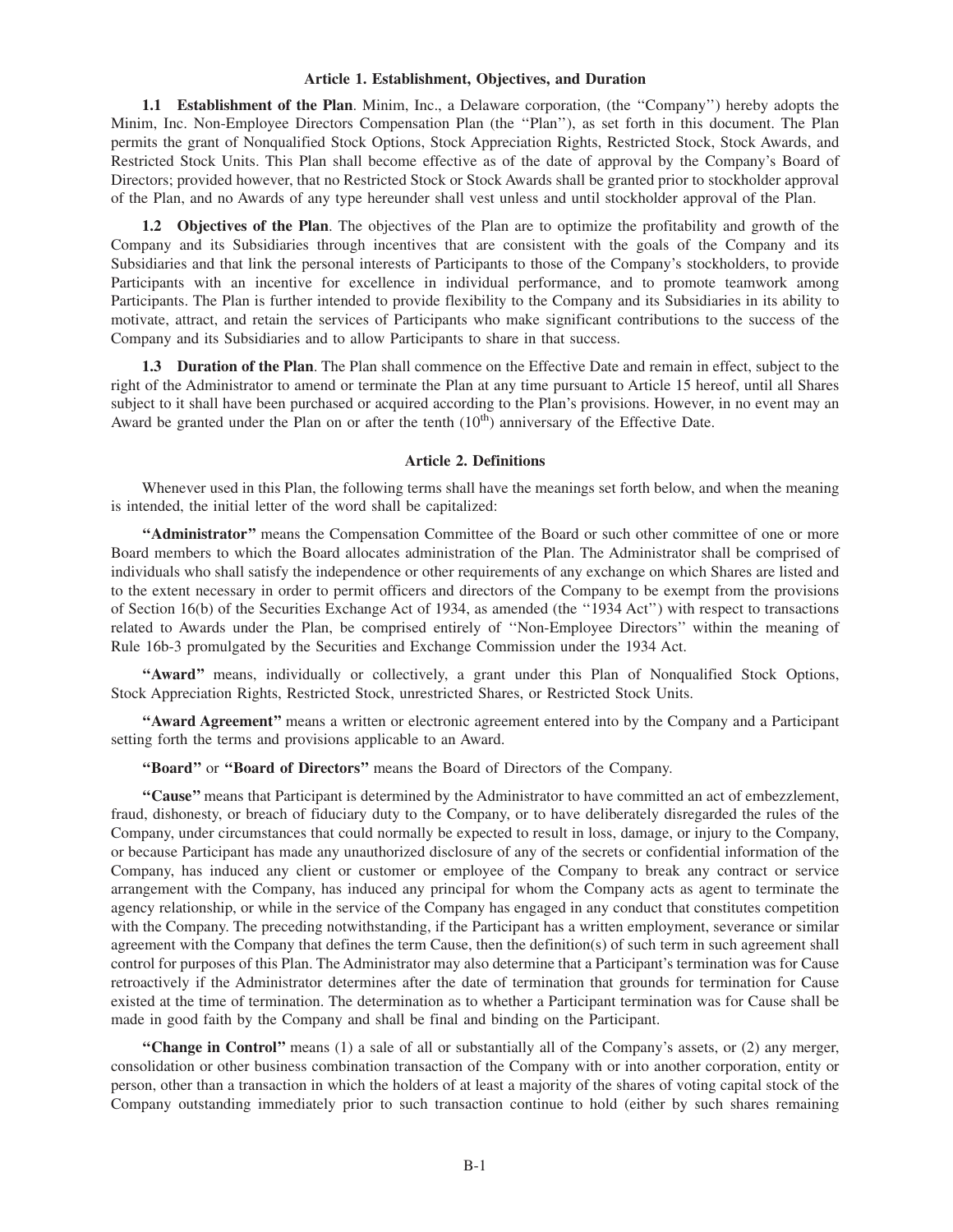outstanding or by their being converted into shares of voting capital stock of the surviving entity) a majority of the total voting power represented by the shares of voting capital stock of the Company (or the surviving entity) outstanding immediately after such transaction, (3) the direct or indirect acquisition (including by way of a tender or exchange offer) by any person, or persons acting as a group, of beneficial ownership or a right to acquire beneficial ownership of shares representing a majority of the voting power of the then outstanding shares of capital stock of the Company or (4)a contested election of Directors, as a result of which or in connection with which the persons who were Directors before such election or their nominees (the ''Incumbent Directors'') cease to constitute a majority of the Board; provided however that if the election or nomination for election by the Company's stockholders, of any new Director was approved by a vote of at least fifty percent (50%) of the Incumbent Directors, such new Director shall be considered as an Incumbent Director. However, with respect to a Section 409A Award, the event must also constitute a change in ownership or effective control of the Company or a change in the ownership of a substantial portion of the assets of the Company within the meaning of Section 409A of the Code.

**''Code''** means the Internal Revenue Code of 1986, as amended from time to time.

**''Company''** means Minim, Inc, a Delaware corporation.

**''Director''** means any individual who is a member of the Board of Directors of the Company; provided, however, that any Director who is employed by the Company or a Subsidiary shall be considered an Employee for purposes of the Plan.

**''Disability''** has the meaning given by Code Section  $22(e)(3)$ , i.e., the inability to engage in any substantial gainful activity by reason of any medically determinable physical or mental impairment which can be expected to result in death or which has lasted or can be expected to last for a continuous period of not less than twelve months.

"Effective Date" has the meaning given in Section 1.1 hereof.

**''Employee''** means any employee, including an officer, of the Company or its Subsidiaries.

**''Exchange Act''** means the Securities Exchange Act of 1934, as amended from time to time, or any successor act thereto.

**''Fair Market Value''** as of any date and in respect of any Share means the then most recent closing price of a Share reported by the exchange or other trading system on which Shares are primarily traded or, if the Shares are not publicly traded, then the fair market value of Shares shall be as determined by the Administrator using a reasonable valuation method that satisfies the requirements of Section 409A. In no event shall the fair market value of any Share be less than its par value (if any).

"Fiscal Year" means the annual period with respect to which the Company reports for Federal income tax purposes.

**''Incentive Stock Option''** means an ''incentive stock option'' within the meaning of Code Section 422.

**''Insider''** means an individual who is, on the relevant date, an executive officer, director or ten percent (10%) beneficial owner of any class of the Company's equity securities that is registered pursuant to Section 12 of the Exchange Act, all as defined under Section 16 and Rule 13d-3 of the Exchange Act.

**''Nonqualified Stock Option''** or **''NQSO''** means an option that is not an Incentive Stock Option.

**''Option''** means an option granted pursuant to Article 6.

**''Option Agreement''**means an agreement between the Participant and the Company evidencing the terms of an Option.

**''Option Price''** means the price at which a Share may be purchased by a Participant pursuant to an Option.

**''Participant''** means a nonemployee Director who has been selected to receive an Award or who has an outstanding Award granted under the Plan.

''**Performance Period''** means the time period during which the performance goals and/or service requirements with respect to an Award must be met.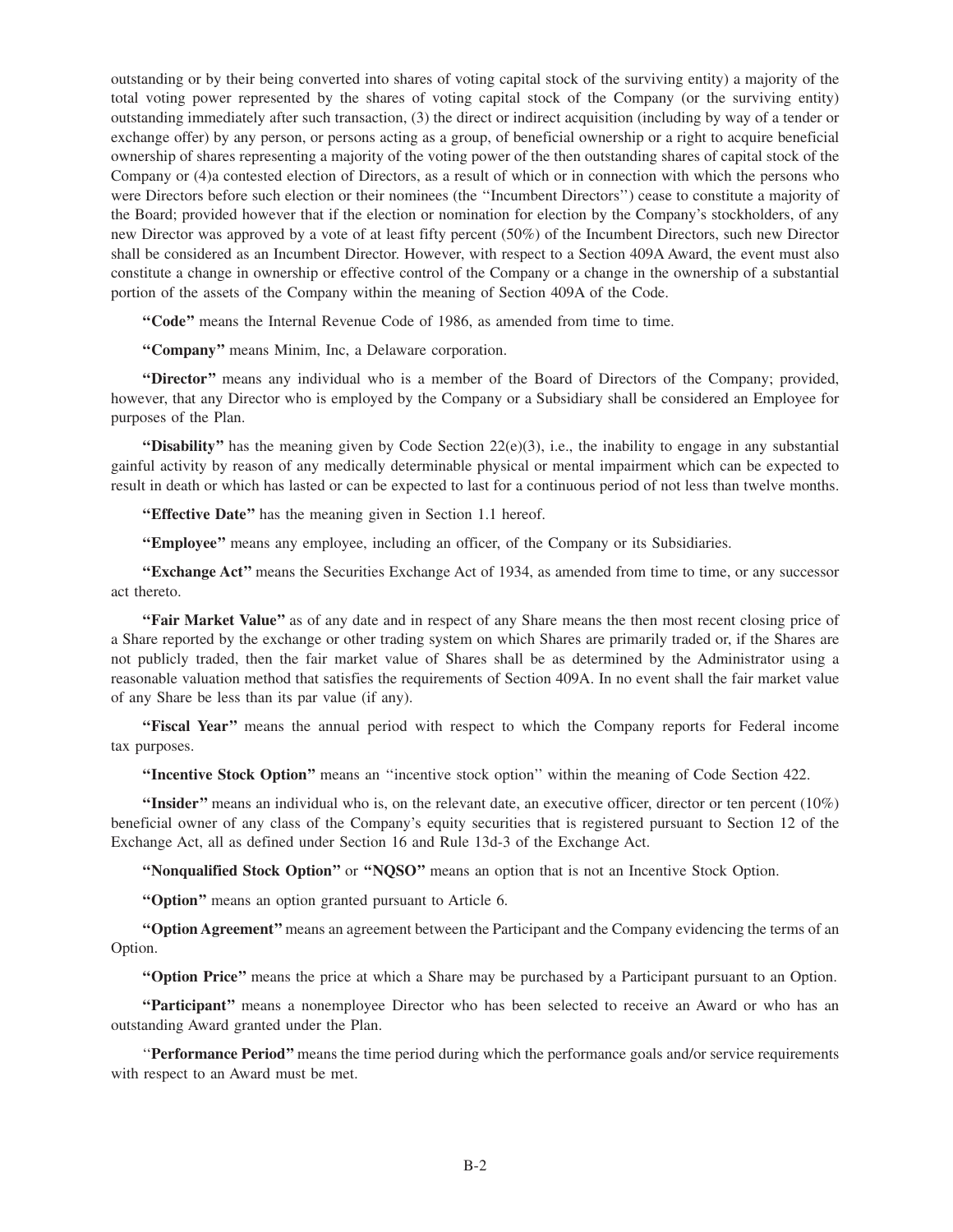**''Period of Restriction''** means the period during which the transfer of Shares of Restricted Stock is not permitted (e.g., based on the passage of time, the achievement of performance goals, or upon the occurrence of other events as determined by the Administrator, at its discretion), and the Shares are subject to a substantial risk of forfeiture, pursuant to the Restricted Stock Award Agreement, as provided in Article 8 hereof.

**''Person''** shall have the meaning ascribed to such term in Section  $3(a)(9)$  of the Exchange Act and used in Sections 13(d) and 14(d) of the Exchange Act, including a ''group'' as defined in Section 13(d) of the Exchange Act.

**''Restricted Stock''** means an Award granted to a Participant pursuant to Article 8 hereof.

**''Restricted Stock Units''** means an Award granted to a Participant the value of which is denominated in Shares and is earned by satisfaction of specified service requirements and such other terms and conditions that the Administrator may specify, as described in Article 9 hereof.

**''Section 409A''** means Code Section 409A and the regulations and other guidance issued thereunder.

**''Section 409A Award''** means an Award that is subject to the requirements of Section 409A.

**''Service''** means the Participant's employment or service with the Company or a Subsidiary.

**"Shares"** means shares of the Company's common stock, par value \$.01 per share.

**''Stock Appreciation Right''** or **''SAR''** means an Award, granted alone or in connection with a related Option, designated as a SAR, pursuant to the terms of Article 7 hereof.

**''Subsidiary''** generally means any corporation, partnership, joint venture, or other entity in a chain of organizations all of which have a controlling interest in another organization, beginning with the Company and ending with the Subsidiary, subject to the special rules of Reg. §1.409A-1(b)(5)(iii). For Options or SARs, Subsidiary has the meaning given by the regulations under Section 409A to the term ''service recipient stock'' such that a grant of an Option or SAR to an employee of a Subsidiary will be a grant related to service recipient stock.

**''Substitute Awards''** means Awards granted upon assumption of, or in substitution for, outstanding awards previously granted by a company or other entity (i) all or a portion of the assets or equity of which is acquired by the Company or (ii) with which the Company merges or otherwise combines.

**''Tandem SAR''** means a SAR that is granted in connection with a related Option pursuant to Article 7 hereof, the exercise of which shall require forfeiture of the right to purchase a Share under the related Option (and when a Share is purchased under the Option, the Tandem SAR shall similarly be canceled).

## **Article 3. Administration**

**3.1 Power of Administrator**. The Plan shall be administered by the Administrator. Except as limited by law (including, with respect to Section 409AAwards, the requirements of Section 409A) or by the Certificate of Incorporation or Bylaws of the Company, and subject to the provisions herein, the Administrator shall have full power to:

- (a) determine the sizes and types of Awards;
- (b) determine the terms and conditions of Awards in a manner consistent with the Plan;
- (c) construe and interpret the Plan and any agreement or instrument entered into under the Plan;
- (d) establish, amend, or waive rules and regulations for the Plan's administration;

(e) accelerate or waive vesting conditions in whole or part, including without limitation upon the death or disability of a Participant, or otherwise amend the terms and conditions of any outstanding Award, consistent with the terms of the Plan; and

(f) make all other determinations that it deems necessary or advisable for the administration of the Plan.

**3.2 Delegation**. As permitted by law and the terms of the Plan, the Administrator may delegate its authority herein. Any such delegatee(s) shall be considered the Administrator with respect to authority so delegated.

**3.3 Decisions Binding**. All determinations and decisions made by the Administrator pursuant to the provisions of the Plan and all related orders and resolutions of the Administrator shall be final, conclusive, and binding on all persons, including the Company, its stockholders, Subsidiaries, Directors, Employees, Participants, and their estates and beneficiaries, unless changed by the Board.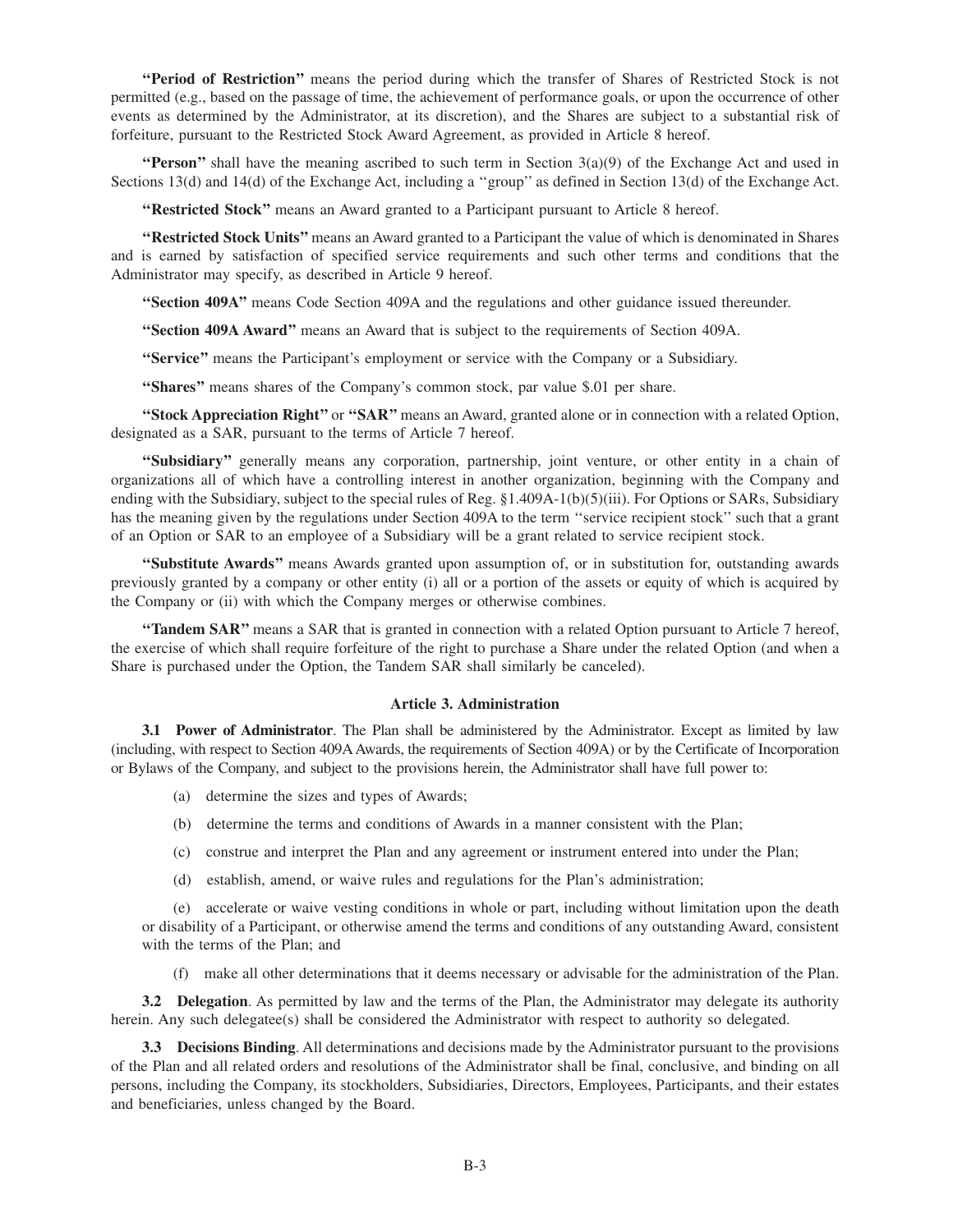**3.4 Liability**. No member of the Administrator shall be liable for any action taken or decision made in good faith relating to the Plan or any Award granted hereunder.

## **Article 4. Shares Subject to the Plan, Maximum Awards and Limitations**

**4.1 Number of Shares Available for Grants**. Shares may be authorized, unissued shares or Treasury shares. Subject to adjustment as provided in Section 4.2 hereof, the number of Shares hereby reserved for issuance to Participants under the Plan shall equal one million two hundred fifty thousand (1,250,000) Shares, which consists of 544,258 Shares plus 705,472 Shares that were previously approved by the stockholders of the Company as available for issuance under the Company's 2019 Directors Stock Option Plan but not awarded prior to the Effective Date of this Plan; no further awards shall be made under the Company's 2019 Directors Stock Option Plan after the Effective Date of this Plan. If unvested Shares are forfeited or repurchased by the Company at their original purchase price, such Shares shall become available for future grant under the Plan, but the total number of such forfeited Shares that become available may not exceed twice the maximum number set forth in the preceding sentence. The Administrator shall determine the appropriate methodology for calculating the number of Shares issued pursuant to the Plan, subject to the following rules:

(a) Any Shares covered by an Award (or a portion of an Award) granted under the Plan which is forfeited or canceled or expires shall be deemed not to have been delivered for purposes of determining counting the Shares available for delivery under the Plan.

(b) If any unissued Shares are retained by the Company upon exercise of an Option in order to satisfy the exercise price for such Option or any withholding taxes due with respect to such exercise, the unissued or retained Shares shall become available for future grant under the Plan (unless the Plan has terminated).

(c) If an Option may be settled by issuing net Shares (i.e., withholding a number of Shares equal to the exercise price), the full number of shares of the Company's common stock covered by the Option shall be counted (not the net Shares issued).

(d) The full number of shares of the Company's common stock covered by freestanding SARs shall be counted (not the net Shares issued). Freestanding SARs that may be settled in cash only shall not be counted.

**4.2 Adjustments in Authorized Shares**. Upon a change in corporate capitalization, such as a stock split, stock dividend or a corporate transaction, such as any merger, consolidation, combination, exchange of shares or the like, separation, including a spin-off, or other distribution of stock or property of the Company, any reorganization (whether or not such reorganization comes within the definition of such term in Code Section 368) or any partial or complete liquidation of the Company, such adjustment shall be made in the number and class of Shares that may be delivered under Section 4.1 hereof, in the number and class of and/or price of Shares subject to outstanding Awards granted under the Plan, and in the Award limits set forth in Section 4.5 hereof, as may be determined to be appropriate and equitable by the Administrator, in its sole discretion, to prevent dilution or enlargement of rights.

**4.3 Adjustment of Awards Upon the Occurrence of Certain Unusual or Nonrecurring Events**. The Administrator shall make adjustments in the terms and conditions of, and the criteria included in, Awards in recognition of unusual or nonrecurring events (including the events described in Section 4.2 hereof), events presented as extraordinary (or similar term) on the Company's audited financial statements, purchase or sale of substantial assets, an unbudgeted material expense incurred by or at the direction of the Board, or a material litigation settlement or judgment) affecting the Company or the financial statements of the Company or of changes in applicable laws, regulations, or accounting principles, whenever the Administrator determines that such adjustments are appropriate in order to prevent dilution or enlargement of the benefits or potential benefits intended to be made available under the Plan; provided that, unless the Administrator determines otherwise at the time such adjustment is considered, no such adjustment shall be authorized to the extent that such authority would be inconsistent with the Plan's or any Award's meeting the requirements of Code Section 409A.

**4.4 Minimum Service Requirement for Service-Based Awards**. Stock-based Awards that vest solely based on service will be subject to a minimum vesting period requiring at least one year of service; provided that the Administrator may adopt shorter vesting periods or provide for accelerated vesting after less than one year: (i) in connection with terminations of employment due to death, disability, retirement or other circumstances that the Administrator determines to be appropriate; (ii) in connection with a Change in Control in which the Award is not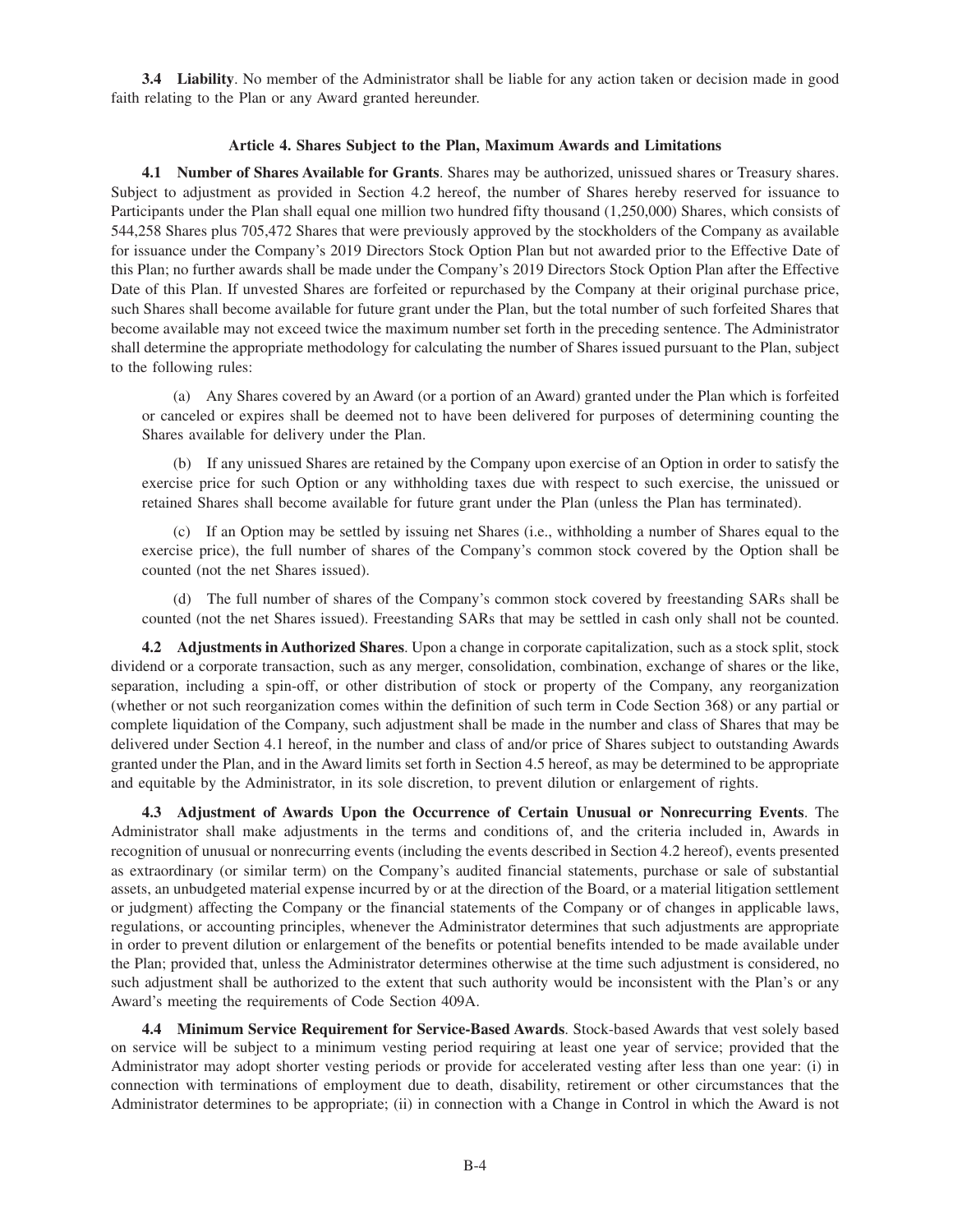continued or assumed (e.g., the Award is not equitably converted or substituted for a substantially similar award of the successor company); (iii) for grants made in connection with an acquisition by the Company or its Subsidiaries in substitution for pre-existing awards; (iv) for new hire inducement awards or off-cycle awards; or (v) to comply with contractual rights in effect on the Effective Date.

**4.5 Individual Limitations**. The following limitations shall apply to the grant of any Award to a Participant in a Fiscal Year:

(a) **Full-Share-Based Awards:** The maximum aggregate number of Shares that may be granted in any one fiscal year to any one Participant with respect to Awards of Restricted Stock, Stock Awards, or Restricted Stock Units that are determined with respect to the full value of Shares shall be 20,000.

(b) **Appreciation-Based Awards:** The maximum aggregate grant of Shares in any one fiscal year to any one Participant with respect to Awards of Nonqualified Stock Options or Stock Appreciation rights or Awards that are otherwise determined with respect to appreciation in value of a Share shall be 30,000.

# **Article 5. Eligibility and Participation**

**5.1 Eligibility**. Persons eligible to participate in this Plan include only a Directors who are not Employees of the Company or a Subsidiary at the time of grant of an Award.

**5.2 Actual Participation**. Subject to the provisions of the Plan, the Administrator may, from time to time, select from all eligible Directors those to whom Awards shall be granted and shall determine the nature and amount of each Award.

#### **Article 6. Stock Options**

**6.1 Grant of Options**. Subject to the terms and provisions of the Plan, Options may be granted to Participants in such number, and upon such terms, and at any time and from time to time, as determined by the Administrator. All Options granted under the Plan shall be Nonqualified Stock Options.

**6.2 Option Agreement**. Each Option grant shall be evidenced by an Option Agreement that shall specify the Option Price, the duration of the Option, the number of Shares to which the Option pertains, the terms of the Plan.

**6.3 Option Price**. The Option Price for each grant of an Option under this Plan shall be as determined by the Administrator; provided, however, the per-share exercise price shall not be less than the Fair Market Value of the Shares on the date of grant.

**6.4 Duration of Options**. Unless the Option Agreement provides a different expiration date,

- (a) each Option shall expire on the tenth (10th) anniversary of the date the Option was granted, and
- (b) each Option shall expire in accordance with Article 14.

**6.5 Exercise of Options**. Options shall be exercisable at such times and shall be subject to such restrictions and conditions as the Administrator shall in each instance approve, which need not be the same for each grant or for each Participant.

**6.6 Payment**. Options shall be exercised by the delivery of a written, electronic or telephonic notice of exercise to the Company or its designated agent, setting forth the number of Shares with respect to which the Option is to be exercised, accompanied by full payment of the Option Price for the Shares. The consideration to be paid for the Shares to be issued upon exercise of an Option, including the method of payment, shall be determined by the Administrator and may consist of:

(a) cash (or its equivalent) or check (in United States dollars unless otherwise determined by the Administrator);

(b) by delivery ( or by attestation) of previously acquired whole (not fractional) Shares having an aggregate Fair Market Value at the time of exercise equal to the total Option Price (provided that in the case of Shares acquired, directly or indirectly, from the Company, such Shares must have been owned by the Participant for more than six months on the date of surrender (or such other period as may be required for securities law purposes or to avoid the Company's incurring an adverse accounting charge);

(c) by a net exercise method or by a cashless exercise method, including a broker- assisted cashless exercise, that complies with the Applicable Laws (including without limitation the requirements of Regulation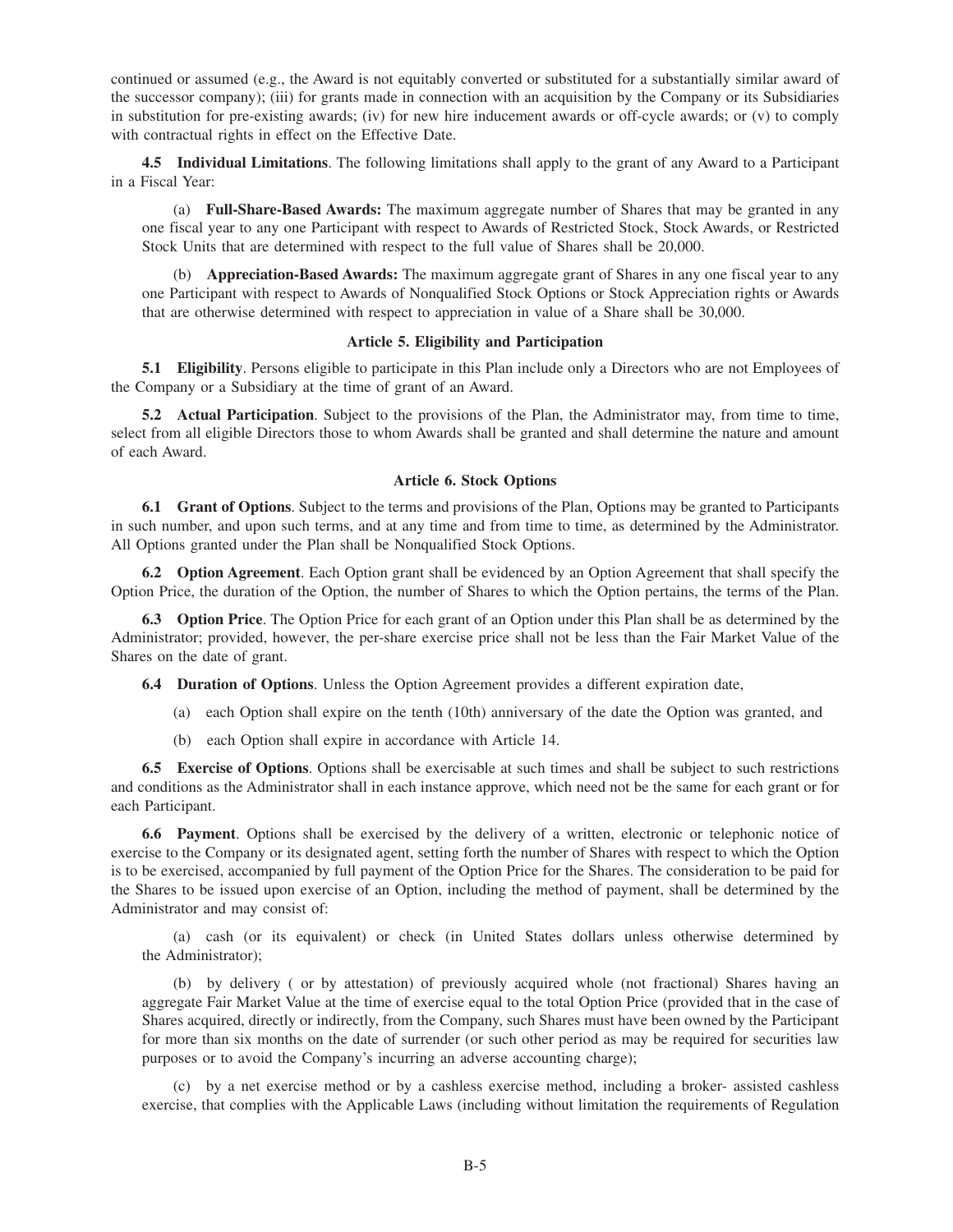T and other applicable regulations promulgated by the Federal Reserve Board) and that ensures prompt delivery to the Company of the amount required to pay the exercise price and any applicable withholding taxes;

(d) subject to any requirements of the Applicable Laws, delivery of Participant's promissory note having such recourse, interest, security and redemption provisions as the Administrator determines to be appropriate;

(e) any combination of the foregoing methods of payment; or

(f) such other consideration and method of payment as determined by the Administrator and to the extent permitted under Applicable Laws.

In making its determination as to the type of consideration to accept, the Administrator shall consider if acceptance of such consideration may be reasonably expected to benefit the Company and the Administrator may, in its sole discretion, refuse to accept a particular form of consideration at the time of any Option exercise other than cash or certified check.

**6.7 Registration**. Subject to any governing rules or regulations, as soon as practicable after receipt of notification of exercise and full payment, the Company shall register, in the Participant's name, Shares in an appropriate amount based upon the number of Shares purchased pursuant to the Option(s).

**6.8 Restrictions on Shares**. The Administrator may impose such restrictions on any Shares acquired pursuant to the exercise of an Option granted under this Article as it may deem advisable, including, without limitation, Periods of Restrictions or restrictions under applicable federal securities laws, under the requirements of any stock exchange or market upon which such Shares are then listed and/or traded, or under any blue sky or state securities laws applicable to such Shares.

**6.9 Nontransferability of Options**. Except as otherwise provided in the applicable Award Agreement, no NQSO may be sold, transferred, pledged, assigned, encumbered or otherwise alienated or hypothecated, other than by will or by the laws of descent and distribution. Further, except as otherwise provided in the applicable Award Agreement, all NQSOs granted to a Participant shall be exercisable during such Participant's lifetime only by such Participant.

**6.10 Early Exercise**. Option grants may in the Administrator's discretion include a provision whereby the Participant may elect at any time before his or her service for the Company terminates and after stockholder approval of the Plan to exercise the Option as to any part or all of the Shares subject to the Option prior to the full vesting of the Option, and any Shares acquired upon such exercise shall be subject to the same vesting and other restrictions as applied to the Option.

#### **Article 7. Stock Appreciation Rights**

**7.1 Grant of SARs**. Subject to the terms and conditions of the Plan, SARs (including SARs) may be granted to Participants at any time and from time to time as shall be determined by the Committee. Subject to the terms and conditions of the Plan, the Committee shall have complete discretion in determining the number of SARs granted to each Participant and, consistent with the provisions of the Plan, in determining the terms and conditions pertaining to such SARs. The grant price of a SAR shall not be less than the Fair Market Value of a Share on the date of grant of the SAR, and the grant price of Tandem SARs shall equal the Option Price of the related Option.

**7.2 SAR Agreement**. Each SAR grant shall be evidenced by an Award Agreement that shall specify the grant price, the term of the SAR, and such other provisions as the Committee shall determine.

**7.3 Term of SARs**. The term of a SAR granted under the Plan shall be determined by the Committee, in its sole discretion; provided that the SAR must expire on or before the date that is the tenth anniversary of the date of grant.

**7.4 Exercise of SARs**. SARs may be exercised upon whatever terms and conditions the Committee, in its sole discretion, imposes upon them. Tandem SARs may be exercised for all or part of the Shares subject to the related Option upon the surrender of the right to exercise the equivalent portion of the related Option. A Tandem SAR may be exercised only with respect to the Shares for which its related Option is then exercisable.

**7.5 Payment of SAR Amount**. Upon exercise of a SAR, a Participant shall be entitled to receive payment from the Company in an amount determined by multiplying:

- (a) The excess of the Fair Market Value of a Share on the date of exercise over the grant price; by
- (b) The number of Shares with respect to which the SAR is exercised.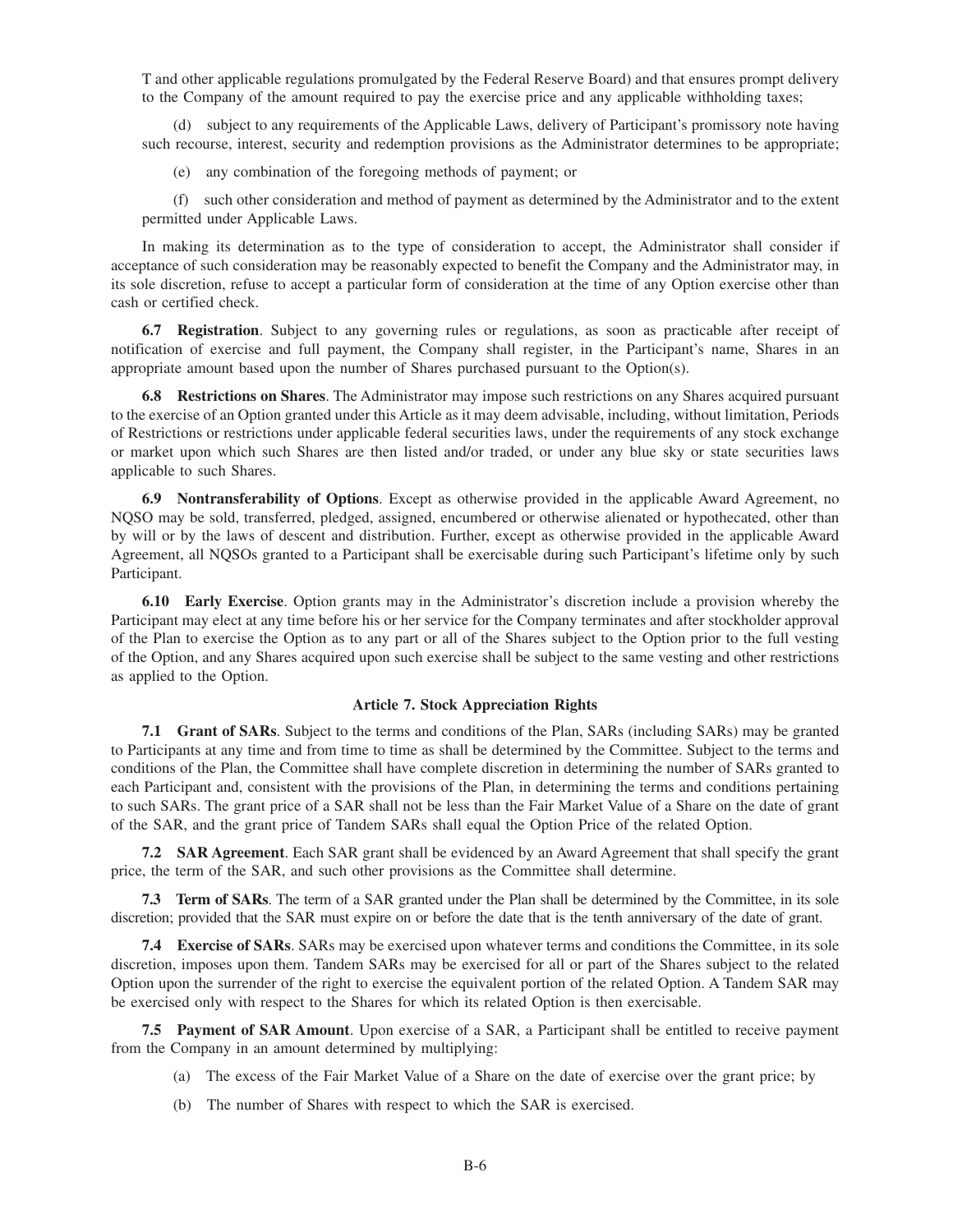As provided in the Award Agreement, the payment upon SAR exercise may be in cash, in Shares of equivalent value, or in some combination thereof. Any Shares delivered in payment shall be deemed to have a value equal to the Fair Market Value on the date of exercise of the SAR.

**7.6 Nontransferability of SARs**. No SAR granted under the Plan may be sold, transferred, pledged, assigned, encumbered, or otherwise alienated or hypothecated, other than by will or by the laws of descent and distribution. Further, except as otherwise provided in a Participant's Award Agreement, all SARs granted to a Participant under the Plan shall be exercisable during such Participant's lifetime only by such Participant.

## **Article 8. Restricted Stock and Stock Awards**

**8.1 Grant of Restricted Stock**. Subject to the terms and provisions of the Plan, the Administrator, at any time and from time to time, may grant Shares of Restricted Stock to Participants in such amounts as the Administrator shall determine.

**8.2 Restricted Stock Agreement**. Each Restricted Stock grant shall be evidenced by a Restricted Stock Award Agreement that shall specify the Period(s) of Restriction, the number of Shares of Restricted Stock granted, and such other provisions as the Administrator shall determine which are not inconsistent with the terms of this Plan.

**8.3 Transferability**. Except as provided in the Award Agreement, the Shares of Restricted Stock granted herein may not be sold, transferred, pledged, assigned, encumbered, or otherwise alienated or hypothecated until the end of the applicable Period of Restriction established by the Administrator and specified in the Restricted Stock Award Agreement, or upon earlier satisfaction of any other conditions, as specified by the Administrator in its sole discretion and set forth in the Restricted Stock Award Agreement. All rights with respect to the Restricted Stock granted to a Participant under the Plan shall be available during such Participant's lifetime and prior to the end of the Period of Restriction only to such Participant or such Participant's legal representative.

**8.4 Other Restrictions**. The Administrator may impose such other conditions and/or restrictions on any Shares of Restricted Stock granted pursuant to the Plan as it may deem advisable including, without limitation, a requirement that Participants pay a stipulated purchase price for each Share of Restricted Stock, restrictions based upon the achievement of specific performance goals, time-based restrictions on vesting following the attainment of the performance goals, time-based restrictions, and/or restrictions under applicable federal or state securities laws.

To the extent deemed appropriate by the Administrator, the Company may retain the certificates representing Shares of Restricted Stock in the Company's possession until such time as all conditions and/or restrictions applicable to such Shares have been satisfied.

Except as otherwise provided in the Award Agreement, Shares of Restricted Stock covered by each Restricted Stock grant made under the Plan shall become freely transferable by the Participant after the last day of the applicable Period of Restriction.

**8.5 Voting Rights**. If the Administrator so determines, Participants holding Shares of Restricted Stock granted hereunder may be granted the right to exercise full voting rights with respect to those Shares during the Period of Restriction.

**8.6 Dividends and Other Distributions**. During the Period of Restriction, Participants holding Shares of Restricted Stock granted hereunder (whether or not the Company holds the certificate(s) representing such Shares) may, if the Administrator so determines, be credited with dividends paid with respect to the underlying Shares while they are so held. The Administrator shall apply any vesting and other restrictions to the dividends that the apply to the Shares of Restricted Stock to which they relate, so that no dividends may be paid on Shares of Restricted Stock that are not earned.

**8.7 Stock Award**. The Administrator may grant and award Shares to a Participant that are not subject to Periods of Restrictions and which may be subject to such conditions or provisions as the Administrator may deem advisable including, without limitation, a requirement that the Participant pay a stipulated purchase price for each Share.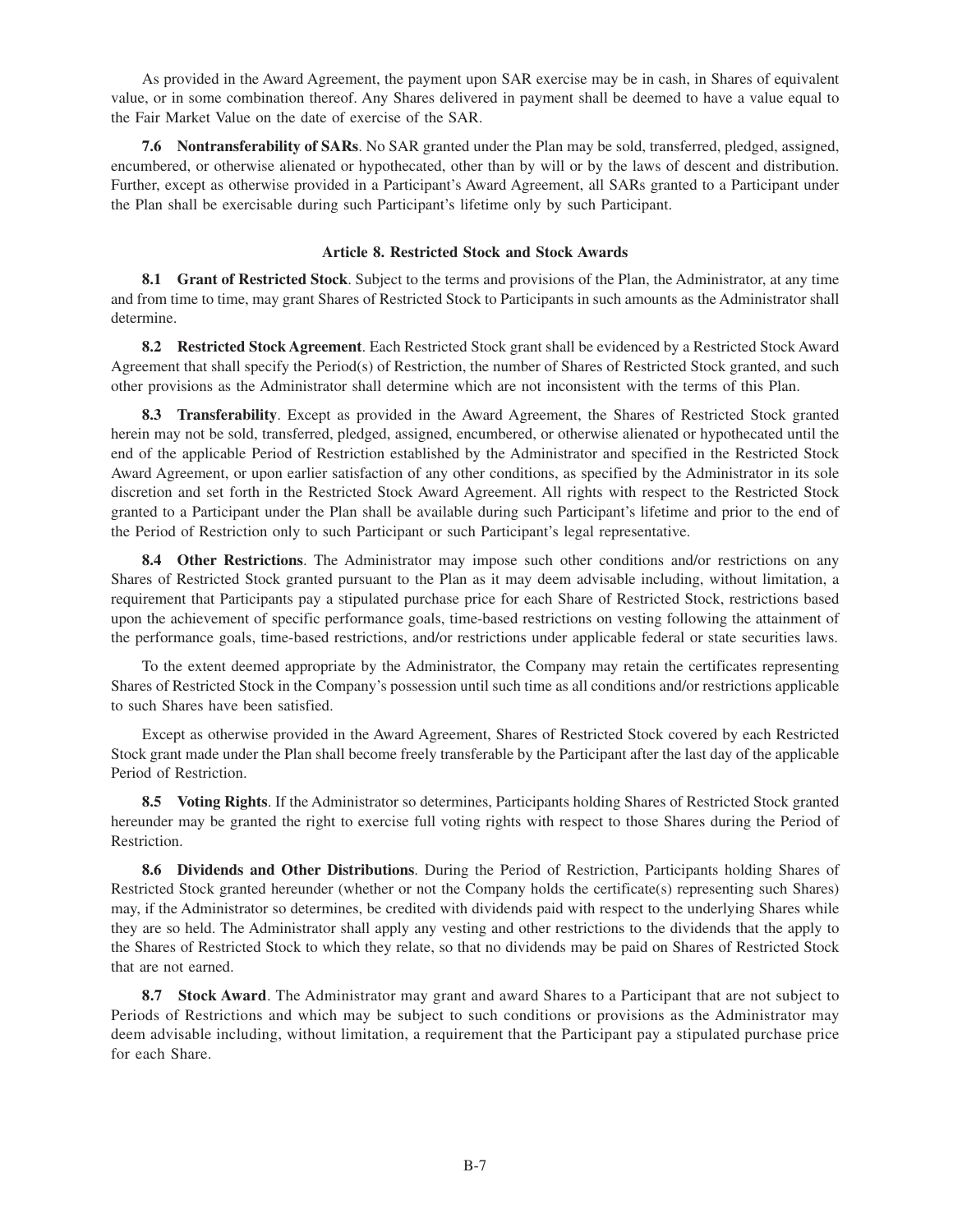## **Article 9. Restricted Stock Units**

**9.1 Grant of Restricted Stock Units, Performance Units, and Performance Shares**. Subject to the terms of the Plan, Restricted Stock Units representing the conditional right to receive future payment, may be granted to Participants in such amounts and upon such terms, and at any time and from time to time, as shall be determined by the Administrator.

**9.2 Award Agreement**. At the Administrator's discretion, each grant of Restricted Stock Units may be evidenced by an Award Agreement that shall specify the initial value, the duration of the Award, the performance measures and/or service requirements, if any, applicable to the Award, and such other provisions as the Administrator shall determine which are not inconsistent with the terms of the Plan.

**9.3 Value of Restricted Stock Units**. Each Restricted Stock Unit shall have an initial value equal to the Fair Market Value of a Share on the date of grant. The Administrator shall set in its discretion the conditions which, depending on the extent to which they are met, will determine the number and/or value of Restricted Stock Units that will be paid out to the Participant. Generally, a Participant's right to receive amounts under a Restricted Stock Unit award shall be based on the Participant's satisfaction of a service requirement and such other terms and conditions that the Administrator may specify.

**9.4 Earning of Restricted Stock Units**. As provided in the Award Agreement, after the applicable Performance Period has ended, the holder of Restricted Stock Units shall be entitled to receive payout on the number and value of Restricted Stock Units earned by the Participant over the Performance Period, to be determined as a function of the extent to which the corresponding requirements have been achieved.

**9.5 Form and Timing of Payment of Restricted Stock Units; No Dividend Equivalent**. Payment of earned Restricted Stock Units shall in the form of Shares that have an aggregate Fair Market Value equal to the value of the earned Restricted Stock Units at the close of the applicable Performance Period. Shares so paid may be delivered subject to any restrictions deemed appropriate by the Administrator. Cash will be issued in for any fractional shares. Participants holding Restricted Stock Units) shall not be entitled to receive dividend units with respect to dividends declared with respect to the Shares underlying such Awards.

**9.6 Nontransferability**. Except as otherwise provided in a Participant's Award Agreement, Restricted Stock Units may not be sold, transferred, pledged, assigned, or otherwise alienated or hypothecated, other than by will or by the laws of descent and distribution. Further, except as otherwise provided in a Participant's Award Agreement, a Participant's rights under such Awards shall be exercisable during the Participant's lifetime only by such Participant or such Participant's legal representative.

#### **Article 10. Termination for Cause**

If a Participant's Service is terminated by the Company for Cause, then all Awards hereunder, vested or unvested, shall terminate and be forfeited automatically upon a determination of Cause, and all Options shall cease to be exercisable.

# **Article 11. Rights of Participants**

**11.1 Employment**. Nothing in the Plan shall confer upon any Participant any right to continue in Service or interfere with or limit in any way the right of the Company to terminate any Participant's directorship at any time.

**11.2 Participation**. No Director shall have the right to be selected to receive an Award under this Plan, or, having been so selected, to be selected to receive a future Award.

**11.3 Rights as a Stockholder**. Except as provided in Sections 8.5 and 8.6 hereof or in applicable Award Agreement consistent with such Sections, a Participant shall have none of the rights of a stockholder with respect to shares of Common Stock covered by any Award until the Participant becomes the record holder of such Shares, or the Period of Restriction has expired, as applicable.

#### **Article 12. Termination of Service**

**12.1 Effect of Termination**. The effect of the termination of the Participant's Service for any reason other than Cause shall be determined in accordance with the terms of the Participant's Award Agreement.

**12.2 Leave of Absence**. The Administrator shall be entitled to make such rules, regulations, and determinations as it deems appropriate under the Plan in respect of any leave of absence taken by the recipient of any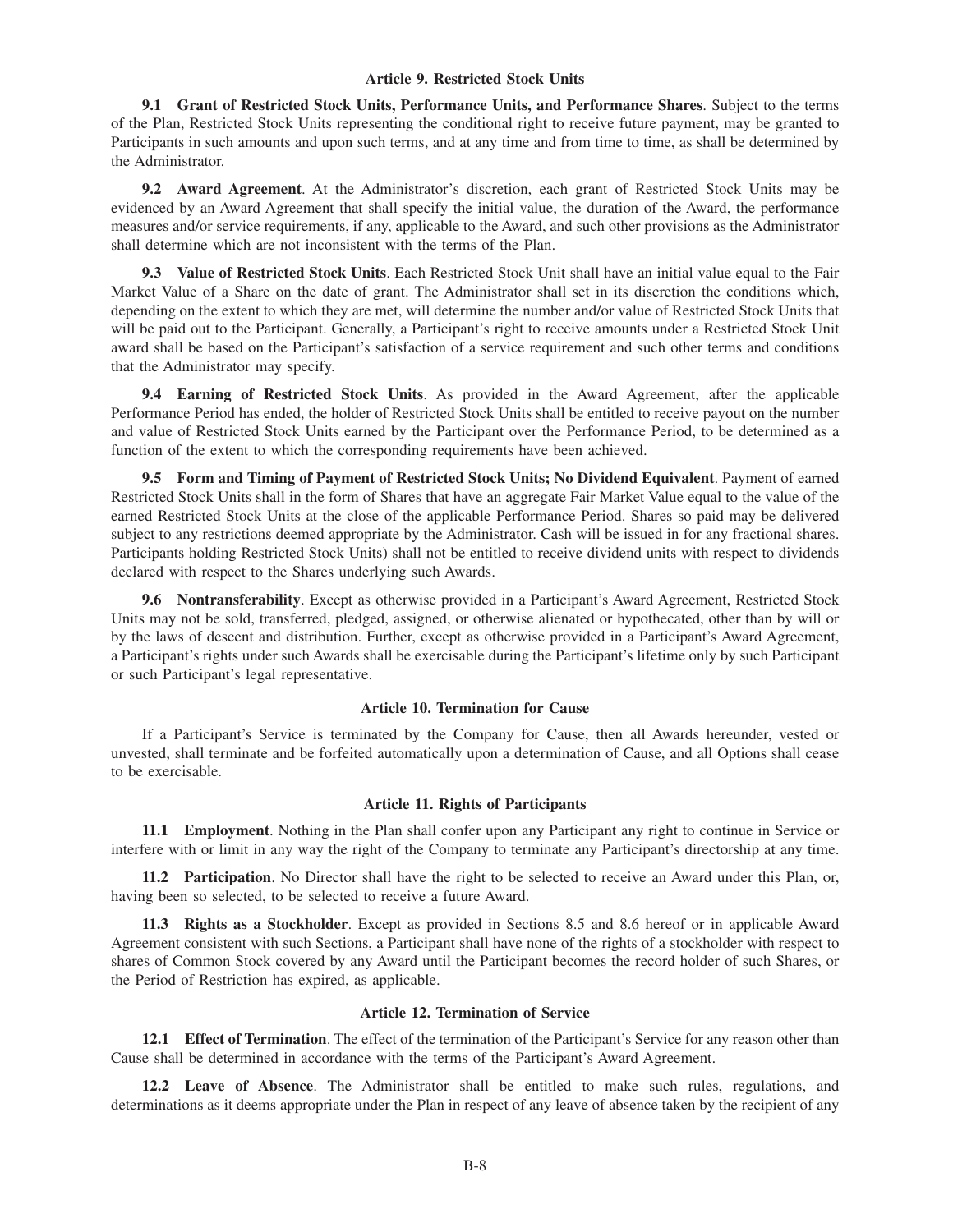award. Without limiting the generality of the foregoing, the Administrator shall be entitled to determine: (a) whether or not any such leave of absence shall constitute a termination of employment within the meaning of the Plan; and (b) the impact, if any, of such leave of absence on awards under the Plan theretofore made to any recipient who takes such leave of absence. Notwithstanding the foregoing, with respect to any Section 409A Award, all leaves of absences and determinations of terminations of employment must be construed and interpreted consistent with the requirements of Section 409A and the definition of ''separation from service'' thereunder.

**12.3 Termination**. For purposes of this Article, a ''termination'' includes an event which causes a Participant to lose his eligibility to participate in the Plan (e.g., an individual is employed by a Subsidiary that ceases to be a Subsidiary). In the case of a nonemployee director, the meaning of ''termination'' includes the date that the individual ceases to be a director of the Company.

**12.4 Different Rules**. Notwithstanding the foregoing, the Administrator has the authority to prescribe different rules that apply upon the termination of employment of a particular Participant, which shall be memorialized in the Participant's original or amended Award Agreement or similar document. However, with respect to any Award subject to Section 409A, any reference to ''termination of employment'' or similar term shall mean an event that constitutes a ''separation from service'' within the meaning of Section 409A.

**12.5 Forfeiture**. An Award that remains unexercised after the latest date it could have been exercised under any of the foregoing provisions or under the terms of the Award shall be forfeited.

#### **Article 13. Change in Control**

In the event of a Change in Control, unless otherwise specifically prohibited under applicable laws, or by the rules and regulations of any governing governmental agencies or national securities exchange or trading system, the following provisions shall apply:

**13.1 Continued or Assumed Awards**. If an Award is continued or assumed (e.g., the Award is equitably converted or substituted for a substantially similar award of the successor company), then upon the Change in Control:

(a) Any and all Options and SARs granted hereunder shall become fully exercisable during their remaining term; and

(b) Any restriction periods and service restrictions imposed on Awards shall lapse and such Awards shall be treated as vested.

**13.2 Awards Not Continued or Assumed**. If an Award is not so continued or assumed (e.g., the Award is not equitably converted or substituted for a substantially similar award of the successor company), then

(a) the Plan shall upon the Change in Control terminate and, in connection therewith,

(i) any and all Options and SARs granted hereunder shall become fully exercisable during their remaining term; and

(ii) any restriction periods and service restrictions imposed on Awards shall lapse and such Awards shall be treated as vested.

(b) To effectuate the Plan termination, the Administrator may:

(i) terminate Options or SARs in exchange for a payment in cash, securities, and/or other property equal to the amount by which the Fair Market Value of the Shares subject to such Option or SAR to the extent the Option or SAR exceeds the exercise price with respect to such Shares;

(ii) terminate Options or SARs provided that each Participant is first notified of and given the opportunity to exercise his/her Options or SARs for a specified period of time (of not less than 10 days) from the date of notification and before the Option or SAR is terminated;

(iii) accelerate to the Change in Control the time for payment of any Award, other than an Award subject to Code Section 409A the acceleration of payment of which would result in additional taxes under Section 409A;

(iv) implement any combination of the foregoing or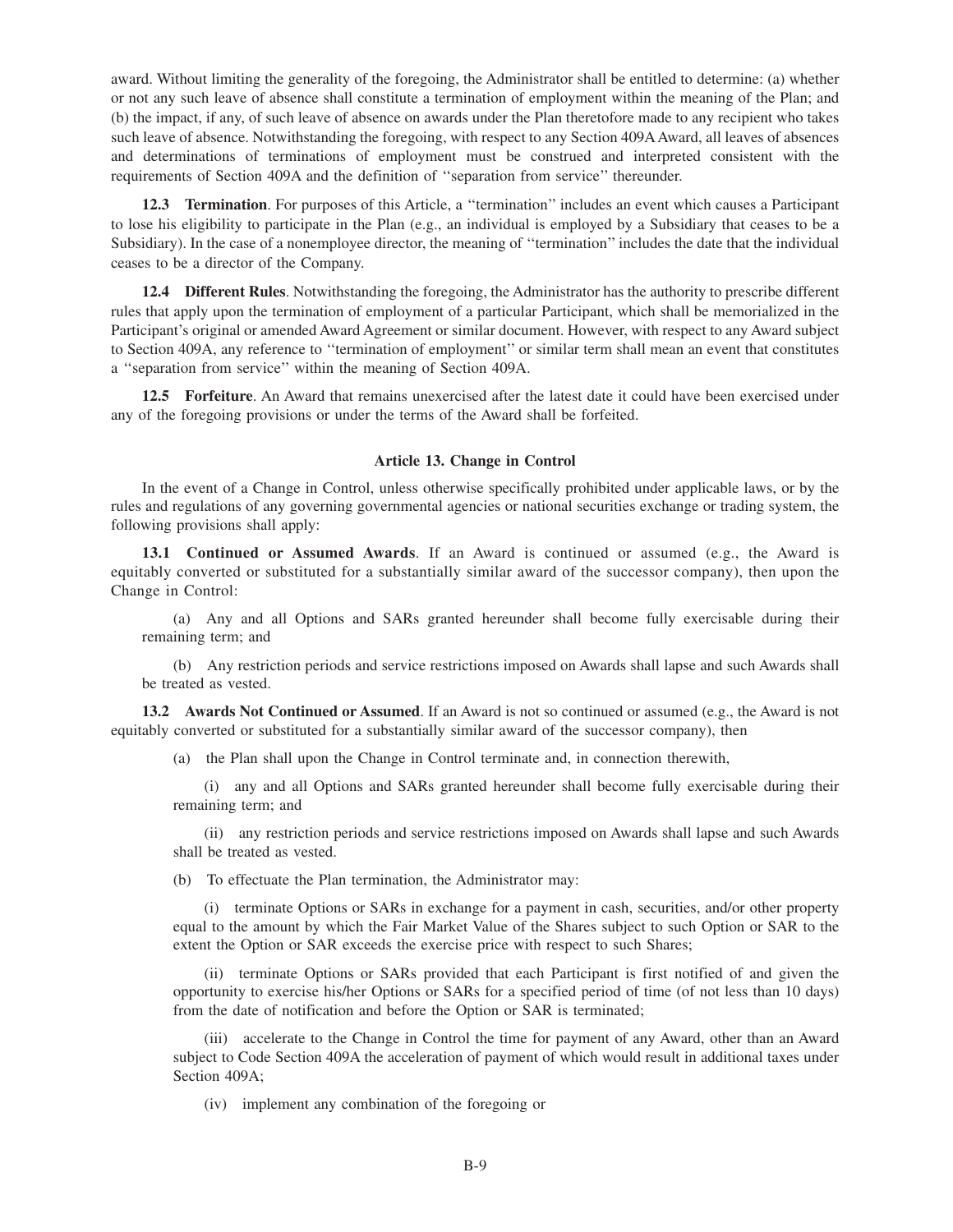(v) implement any other action with respect to settlement of an Award consistent with the foregoing that it deems appropriate.

#### **Article 14. Amendment, Modification, and Termination**

**14.1 Amendment, Modification, and Termination**. Subject to the terms of the Plan, the Board may at any time and from time to time, alter, amend, suspend, or terminate the Plan in whole or in part.

**14.2 Awards Previously Granted**. Subject to Article 15, no termination, amendment, or modification of the Plan shall adversely affect in any material way any Award previously granted under the Plan, without the written consent of the Participant holding such Award.

**14.3 Stockholder Approval Required for Certain Plan Amendments**. Stockholder approval will be required for any amendment of the Plan that does any of the following: (a) increases the maximum number of Shares subject to the Plan; (b) changes the designation of the class of persons eligible to receive Awards under the Plan; or (c) modifies the Plan in a manner that requires stockholder approval under applicable law or the rules of a stock exchange or trading system on which Shares are traded.

**14.4 Restriction on Repricing or Amending Awards or Plan to Reduce Option or Grant Price**. Notwithstanding any other provision of this Plan, the Administrator may not authorize any amendment of an outstanding Award, and shareholder approval will be required for any amendment of the Plan, that does any of the following: (a) permits the grant of any Option with an Option Price less than the Fair Market Value of the Shares on the date of grant; (b) reduces the Option Price of an outstanding Option, either by lowering the Option Price or by canceling an outstanding Option and granting a replacement Option with a lower exercise price; (c) permits the grant of any SAR with a grant price that is less than the Fair Market Value of the Shares on the date of grant; or (d) reduces the grant price of an outstanding SAR, either by lowering the grant price or by canceling an outstanding SAR and granting a replacement SAR with a lower exercise price.

### **Article 15. Withholding**

The Company shall have the power and the right to deduct or withhold, or require a Participant to remit to the Company, an amount sufficient to satisfy any applicable taxes (including social security or social charges), domestic or foreign, required by law or regulation to be withheld with respect to any taxable event arising as a result of this Plan. The Participant may satisfy, totally or in part, such Participant's obligations pursuant to this Article by electing to have Shares withheld, to redeliver Shares acquired under an Award, or to deliver previously owned Shares that have been held for at least six (6) months (or such other period as may be required for securities law purposes or to avoid the Company's incurring an adverse accounting charge). Any election made under this Article may be disapproved by the Administrator at any time in its sole discretion. If an election is disapproved by the Administrator, the Participant must satisfy his obligations pursuant to this paragraph in cash.

#### **Article 16. Successors**

All obligations of the Company under the Plan with respect to Awards granted hereunder shall be binding on any successor to the Company, whether the existence of such successor is the result of a direct or indirect purchase, through merger, consolidation, or otherwise, of all or substantially all of the business, stock and/or assets of the Company.

### **Article 17. Substitute Awards**

''Substitute Awards'' means Awards granted by the Administrator upon assumption of, or in substitution for, outstanding awards previously granted by a company or other entity (i) all or a portion of the assets or equity of which is acquired by the Company or (ii) with which the Company merges or otherwise combines.

(a) Notwithstanding any terms or conditions of the Plan to the contrary, Substitute Awards may have substantially the same terms and conditions, including without limitation provisions relating to vesting, exercise periods, expiration, payment, forfeiture, and the consequences of termination of service, as the awards that they replace, as determined by the Administrator in its sole discretion.

(b) The recipient or holder of a Substitute Award shall be an eligible Participant hereunder even if not an Employee or Director with respect to the Company or an Affiliate.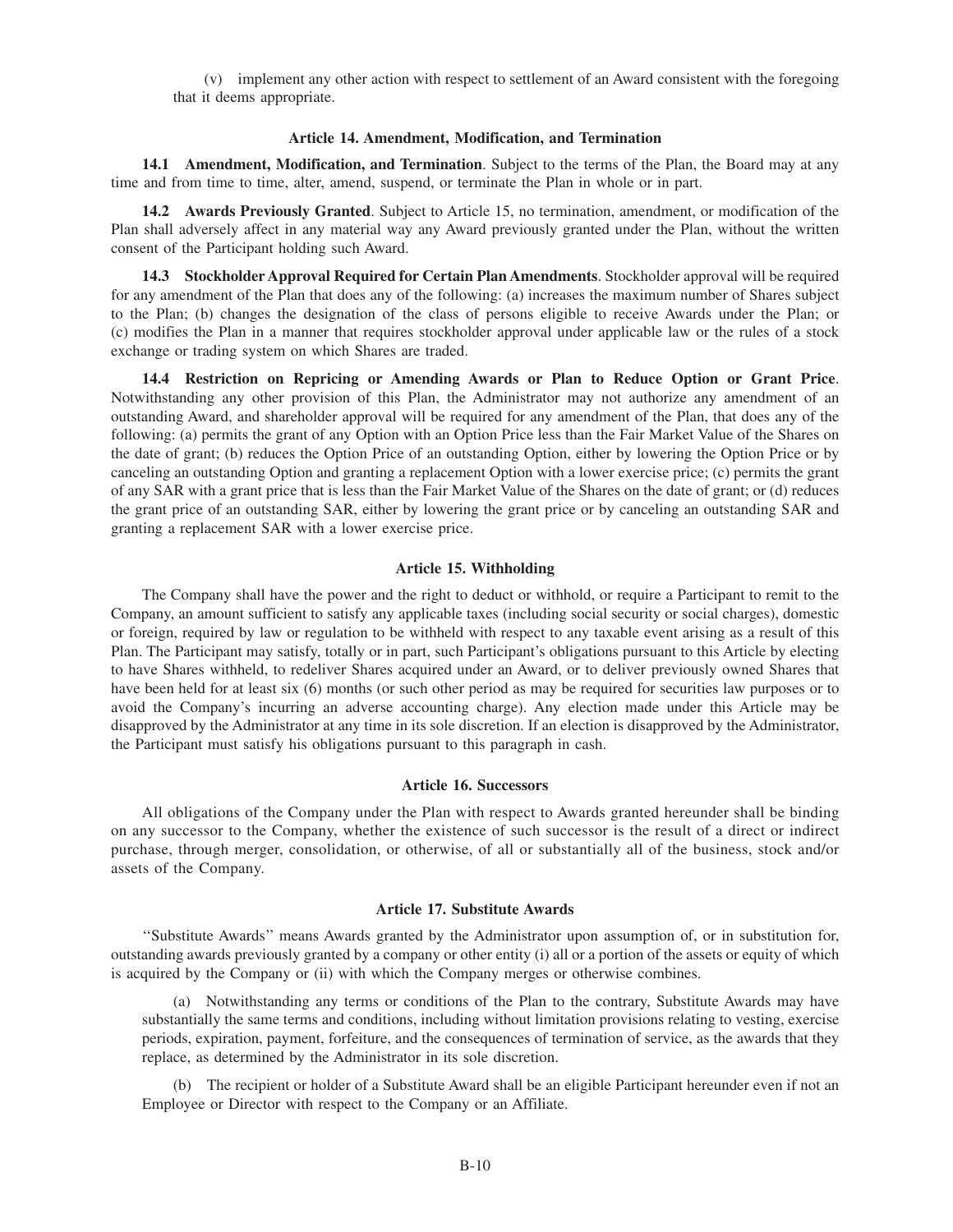(c) In the case of a Substitute Award, the date of grant may be treated as the effective date of the grant of such Award under the original plan under which the award was authorized.

(d) The per share exercise price of an Option that is a Substitute Award may be less than 100% of the Fair Market Value of a Share on the date of grant, provided that such substitution or adjustment complies with applicable laws and regulations, including the listing requirements of any exchange on which Shares are listed and Section 409A or Section 424 of the Code, as applicable. The per share exercise price of a SAR that is a Substitute Award or an Adjusted Award may be less than 100% of the Fair Market Value of a Share on the date of grant, provided that such substitution or adjustment complies with applicable laws and regulations, including the listing requirements of any exchange on which the Shares are listed and Section 409A, as applicable.

### **Article 18. General Provisions**

**18.1 Gender and Number**. Except where otherwise indicated by the context, any masculine term used herein also shall include the feminine; the plural shall include the singular and the singular shall include the plural.

**18.2 Severability**. If any provision of the Plan shall be held illegal or invalid for any reason, the illegality or invalidity shall not affect the remaining parts of the Plan, and the Plan shall be construed and enforced as if the illegal or invalid provision had not been included.

**18.3 Requirements of Law**. The granting of Awards and the issuance of Shares under the Plan shall be subject to all applicable laws, rules, and regulations, and to such approvals by any governmental agencies or national securities exchanges as may be required.

**18.4 Securities Law Compliance**. With respect to Insiders, transactions under this Plan are intended to comply with all applicable conditions of Rule 16b-3 or its successors under the Exchange Act, unless determined otherwise by the Board. To the extent any provision of the Plan or action by the Administrator fails to so comply, it shall be deemed null and void, to the extent permitted by law and deemed advisable by the Board.

**18.5 Recoupment or Clawback**. Awards under the Plan shall be subject to such Company policies or such applicable statutes, rules, or regulations regarding recoupment or clawback as may be in effect from time-to-time, regardless of whether the Participant is in the service of the Company or an affiliate at the time the events giving rise to the recoupment or clawback occur or are discovered. In particular, and not in limitation of the foregoing, if for any reason the Company's financial statements must be restated for any part of a performance period to which an award for a Participant relates or is outstanding as a result of material noncompliance with accounting requirements, then such award will be forfeited, and be repaid to the Company, in such amount or to such extent as the Administrator shall determine. As used herein, a recoupment policy includes any policy of the type contemplated by Section 10D of the Securities Exchange Act of 1934, as amended, any rules or regulations of the Securities and Exchange Commission adopted pursuant thereto, or any related rules or listing standards of any national securities exchange or national securities association applicable to the Company.

**18.6 Listing**. The Company may use reasonable endeavors to register Shares issued pursuant to Awards with the United States Securities and Exchange Commission or to effect compliance with the registration, qualification, and listing requirements of any state or foreign securities laws, stock exchange, or trading system.

**18.7 Inability to Obtain Authority**. The inability of the Company to obtain authority from any regulatory body having jurisdiction, which authority is deemed by the Company's counsel to be necessary to the lawful issuance and sale of any Shares hereunder, shall relieve the Company of any liability in respect of the failure to issue or sell such Shares as to which such requisite authority shall not have been obtained.

**18.8 No Additional Rights**. No individual or Participant shall have any claim to be granted any Award under the Plan, and the Company has no obligation for uniformity of treatment of Participants under the Plan. Furthermore, nothing in the Plan or any Award granted under the Plan shall be deemed to constitute an employment contract or confer or be deemed to confer on any Participant any right to continue in the employ of, or to continue any other relationship with, the Company or any Subsidiary or to limit in any way the right of the Company or any Subsidiary to terminate a Participant's employment or other relationship at any time, with or without Cause.

**18.9 Noncertificated Shares**. To the extent that the Plan provides for issuance of certificates to reflect the transfer of Shares, the transfer of such Shares may be effected on a noncertificated basis, to the extent not prohibited by applicable law or the rules of any stock exchange or trading system.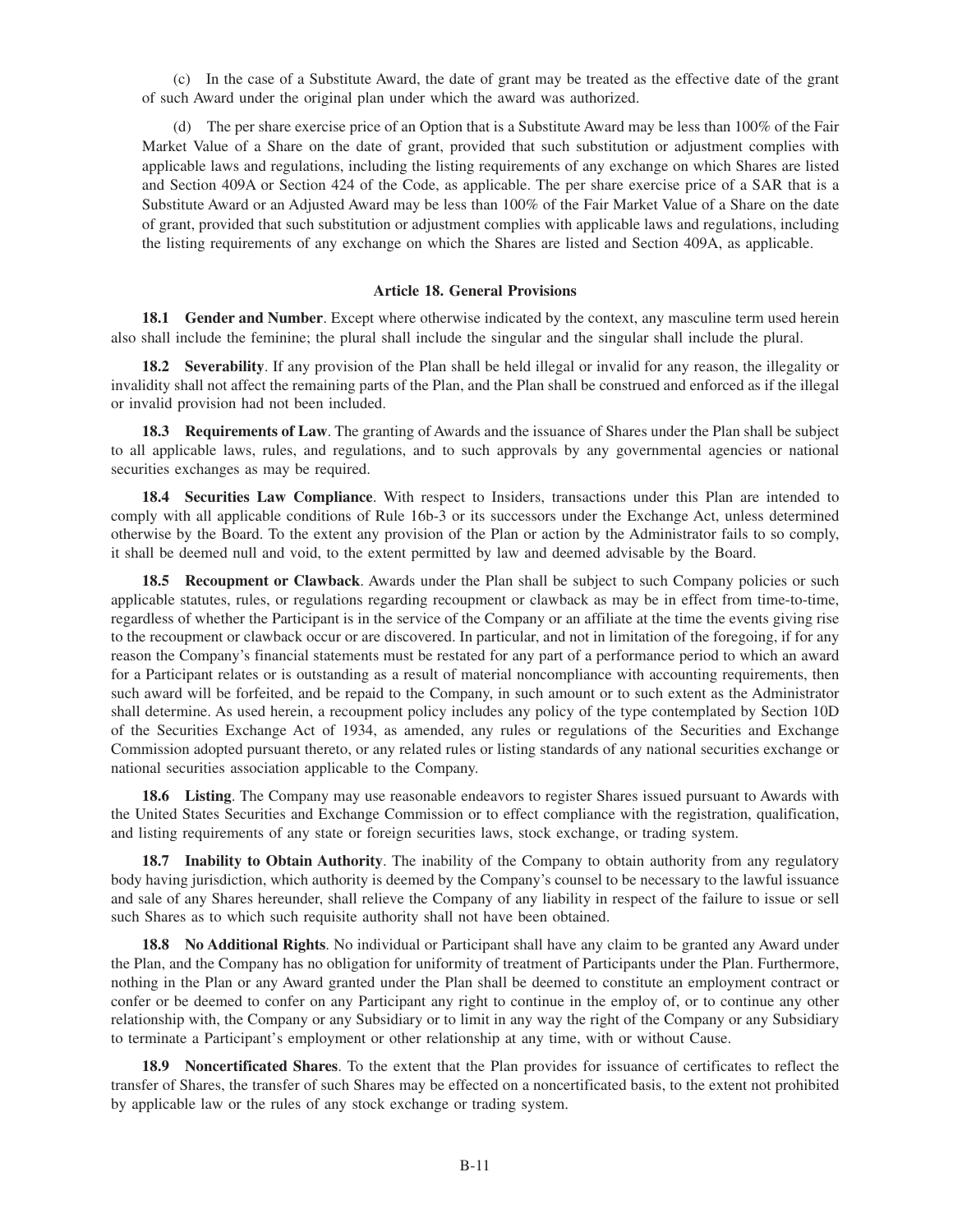**18.10 Governing Law**. The Plan and each Award Agreement shall be governed by the internal laws of the state of Delaware**,** excluding any conflicts or choice of law rule or principle that might otherwise refer construction or interpretation of the Plan to the substantive law of another jurisdiction. Unless otherwise provided in the Award Agreement, recipients of an Award under the Plan are deemed to submit to the exclusive jurisdiction and venue of the federal or state courts whose jurisdiction covers Delaware, to resolve any and all issues that may arise out of or relate to the Plan or any related Award Agreement.

**18.11 Compliance with Section 409A**. It is intended that Awards under the Plan are either exempt from Section 409A or are structured to comply with the requirements of Section 409A. The Plan shall be administered and interpreted in accordance with that intent. By way of example, the following rules shall apply:

(a) Any provision of the Plan that would conflict with the requirements of a Section 409A Award shall not apply to a Section 409A Award.

(b) Any adjustment or modification to a Section 409A Award shall be made in compliance with Section 409A (e.g., any adjustment to an Option or SAR under Section 4.2 hereof shall be made in accordance with the requirements of Section 409A).

(c) For Section 409A Awards, all rights to amend, terminate or modify the Plan or any Award are subject to the requirements and limitations of Section 409A.

(d) For Section 409A Awards, any payment or distribution that is triggered upon termination or cessation of employment or a comparable event shall be interpreted consistent with the definition of ''separation from service'' within the meaning of Treasury Regulation Section 1.409A-1(h).

(e) With respect to amounts payable under a Section 409A Award, in the event that a Participant is a ''specified employee'' as defined in Section 409A, any amount that is payable in connection with the Participant's separation from service shall not be paid prior to the date which is six months after the date the Participant separates from service (or, if earlier, the date the Participant dies). A Participant who is subject to the restriction described in the previous sentence shall be paid on the first day of the seventh month after the Participant's separation from service an amount equal to the benefit that the Participant would have received during such six-month period absent the restriction.

While the Company intends for Awards to either be exempt from or in compliance with Section 409A, neither the Company nor the Administrator shall be liable to any person for the tax consequences of any failure to comply with the requirements of Section 409A or any other tax consequences relating to Awards under this Plan.

**18.12 Facility of Payment**. If any Participant is determined by the Administrator to be incompetent by reason of physical or mental disability to receive a payment hereunder or to exercise an Award, then the Administrator may cause the payment or payments becoming due to such person and/or the exercise of the Award to be made to and/or by such Participant's legal representative for the benefit of the Participant, upon such proof of representation as the Administrator shall determine; provided, however, the Administrator and the Company shall not be responsible to follow how any payment is applied by such representative.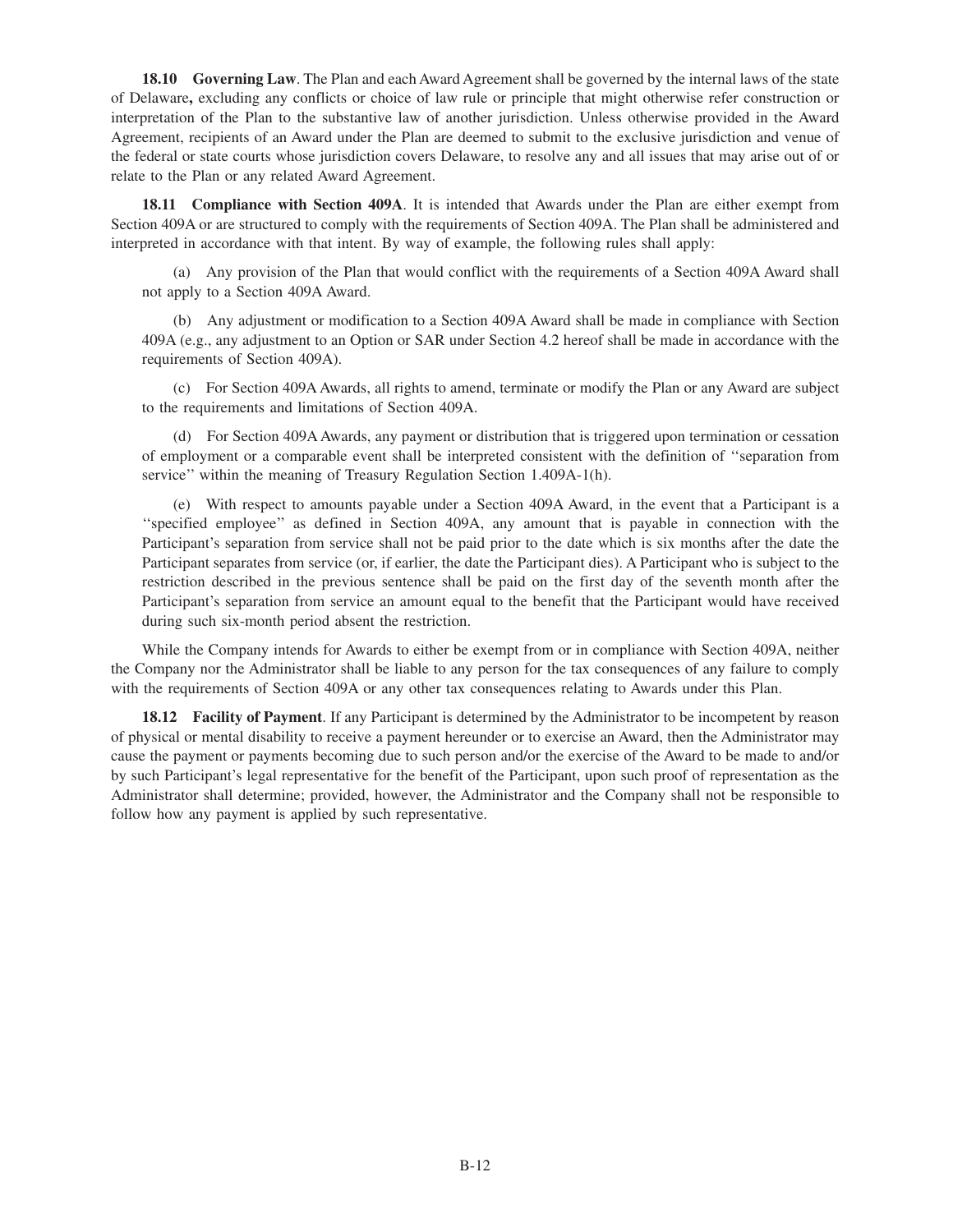**18.13 Deferrals**. Subject to the requirements of Section 409A, the Administrator may in its sole discretion permit or require a Participant to defer such Participant's receipt of the delivery of Shares that would otherwise be due to such Participant by virtue of the lapse or waiver of restrictions with respect to Restricted Stock or payment of a Stock Award. If any such deferral election is required or permitted, the Administrator shall, in its sole discretion, establish rules and procedures for such payment deferrals provided that such rules must comply with the requirements of Section 409A.

# **MINIM, INC.**

| By: /s/ Sean Doherty           |
|--------------------------------|
| Title: Chief Financial Officer |
| Date: November 15, 2021        |

Dated of Adoption by the Board: November 9, 2021 Date of Stockholder Approval: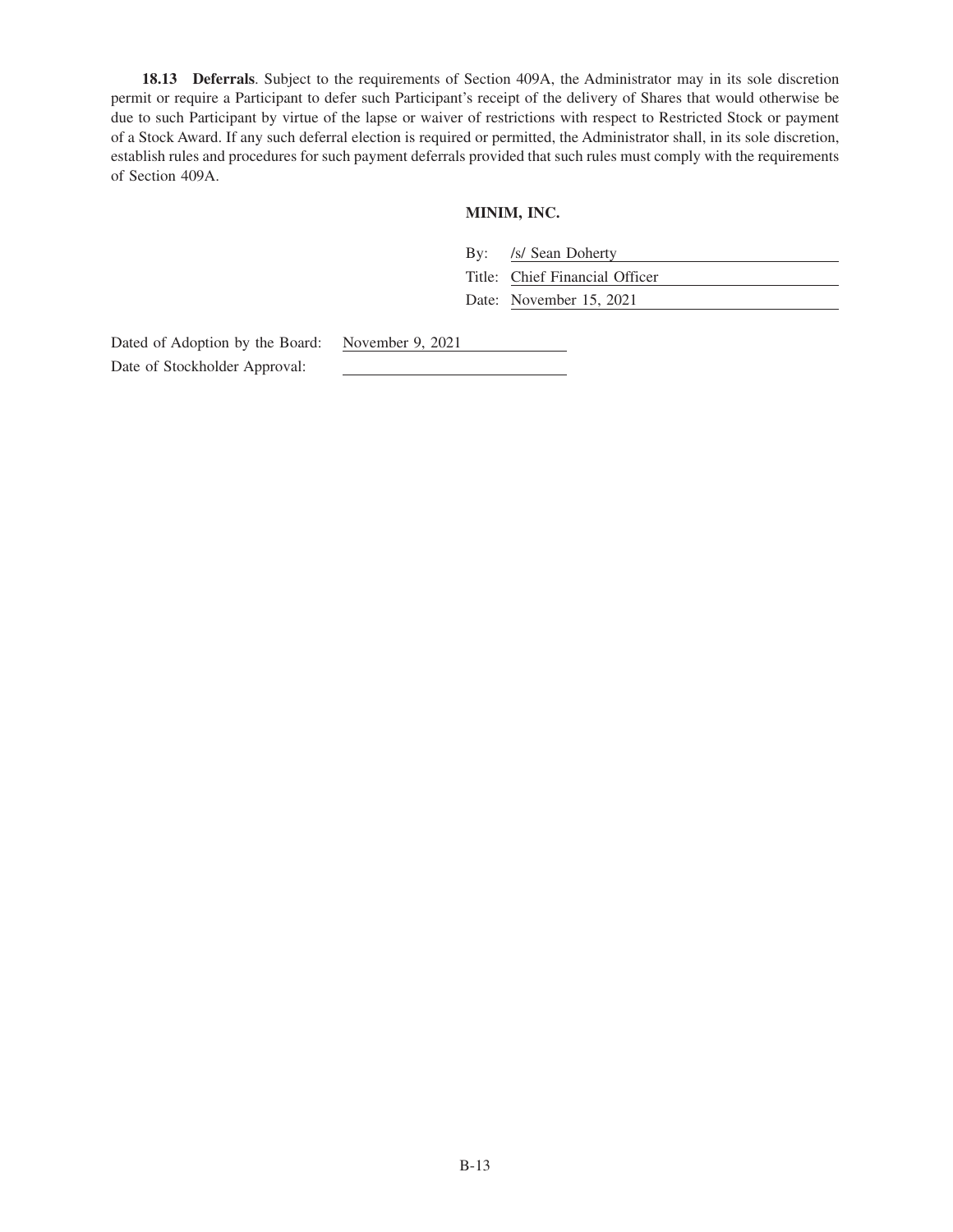**MINIM, INC. 848 ELM STREET MANCHESTER, NH 03101**



## **VOTE BY INTERNET - www.proxyvote.com or scan the QR Barcode above**

Use the Internet to transmit your voting instructions and for electronic delivery of<br>information. Vote by 11:59 P.M. ET on 6/7/2022. Have your proxy card in hand when you<br>access the web site and follow the instructions to

*During The Meeting* Go to **www.virtualshareholdermeeting.com/MINM2022**

You may attend the meeting via the Internet and vote during the meeting. Have the information that is printed in the box marked by the arrow available and follow the instructions.

#### **VOTE BY PHONE - 1-800-690-6903**

Use any touch-tone telephone to transmit your voting instructions. Vote by 11:59 P.M. ET on 6/7/2022. Have your proxy card in hand when you call and then follow the instructions.

#### **VOTE BY MAIL**

Mark, sign and date your proxy card and return it in the postage-paid envelope we have provided or return it to Vote Processing, c/o Broadridge, 51 Mercedes Way, Edgewood, NY 11717.

TO VOTE, MARK BLOCKS BELOW IN BLUE OR BLACK INK AS FOLLOWS: 

KEEP THIS PORTION FOR YOUR RECORDS - -- -- - - - - - - - - - - - -DETACH AND RETURN THIS PORTION ONLY

| 1. Election of Directors                                                   |                                                 |     |        |                 |                 |                                                                                                   |                                                                                                   |     |                 |     |
|----------------------------------------------------------------------------|-------------------------------------------------|-----|--------|-----------------|-----------------|---------------------------------------------------------------------------------------------------|---------------------------------------------------------------------------------------------------|-----|-----------------|-----|
| Nominees                                                                   |                                                 |     | For    |                 | Against Abstain |                                                                                                   |                                                                                                   |     |                 |     |
| 1a. David Aronoff                                                          |                                                 |     | Π      | 0               | 0               |                                                                                                   |                                                                                                   | For | Against Abstain |     |
| 1b. Dan Artusi                                                             |                                                 |     | n      | 0               | O               |                                                                                                   | 3. To approve the Minim, Inc. Non-Employee<br>Directors Compensation Plan.                        | U   | Ο               | O   |
| 1c. Graham Chynoweth                                                       |                                                 | 0   | 0      | O               | 4.              | To ratify the appointment of RSM LLP as Minim,<br>Inc.'s independent registered public accounting | О                                                                                                 | 0   | О               |     |
| 1d. Philip Frank                                                           |                                                 |     | Ω      | 0               | 0               |                                                                                                   | firm for the fiscal year ending December 31,<br>2022.                                             |     |                 |     |
| 1e. Elizabeth Hitchcock                                                    |                                                 |     | 0      | 0               | 0               |                                                                                                   | 5. To approve by a non-binding advisory vote the<br>compensation of Minim, Inc.'s named executive | Π   | Π               | [ ] |
| 1f. Jeremy Hitchcock                                                       |                                                 |     | n      | 0               | O               |                                                                                                   | officers (the "say-on-pay" vote).                                                                 |     |                 |     |
| 1g. Joshua Horowitz                                                        |                                                 |     | Ω      | 0               | 0               |                                                                                                   | The Board of Directors recommends you vote<br>AGAINST Proposal 6.                                 | For | Against Abstain |     |
| 1h. Sandra Howe                                                            |                                                 |     | Π      | 0               | 0               |                                                                                                   | 6. Shareholder proposal regarding right to call<br>special meetings.                              | ſ1  | Π               | Ο   |
| The Board of Directors recommends you vote FOR<br>Proposals 2, 3, 4 and 5. |                                                 | For |        | Against Abstain |                 | NOTE: Such other business as may properly come<br>before the meeting or any adjournment thereof.  |                                                                                                   |     |                 |     |
|                                                                            | 2. To approve the Minim, Inc. Omnibus Incentive |     | $\Box$ | n               | n               |                                                                                                   |                                                                                                   |     |                 |     |